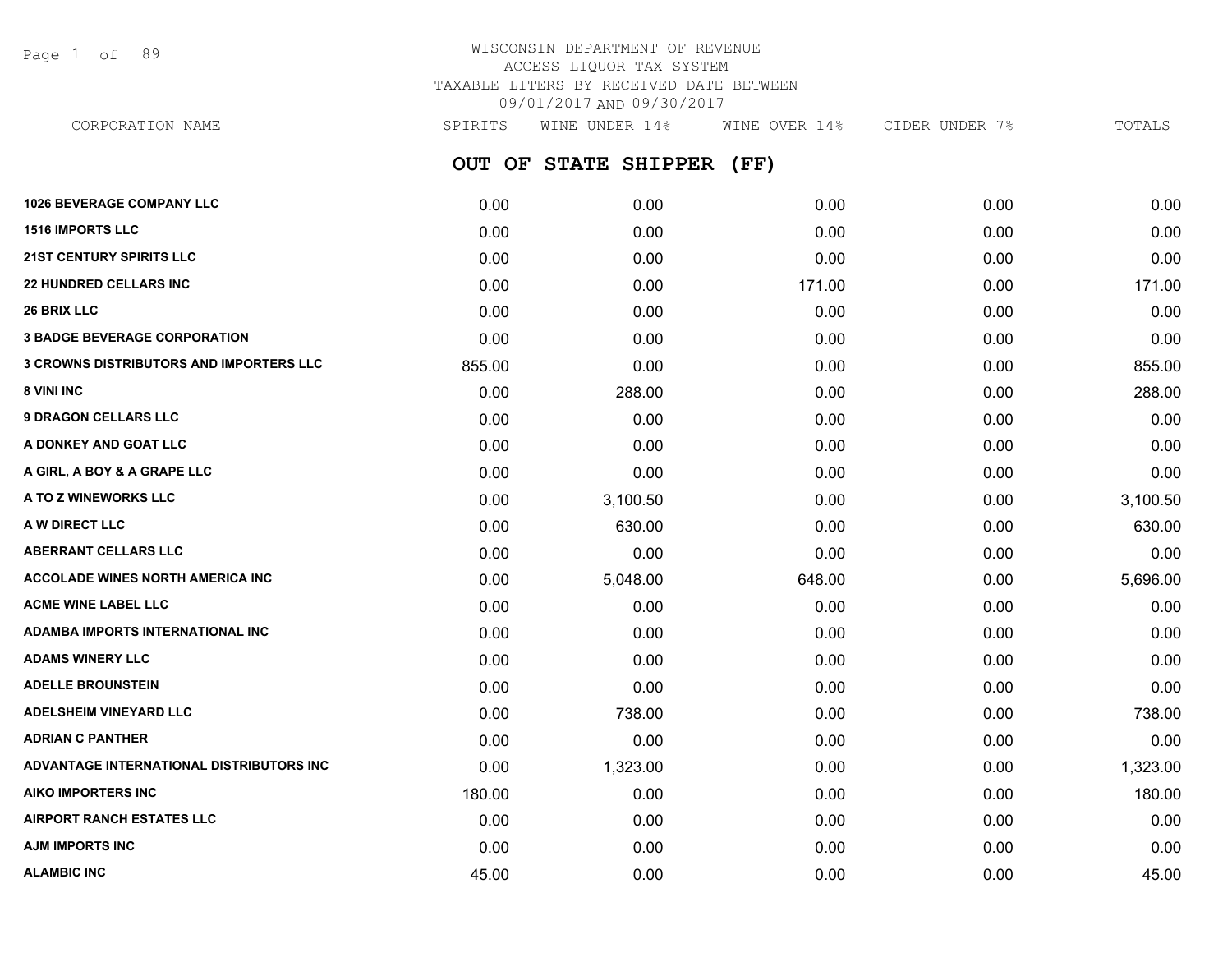Page 2 of 89

| CORPORATION NAME                       | SPIRITS  | WINE UNDER 14% | WINE OVER 14% | CIDER UNDER 7% | TOTALS    |
|----------------------------------------|----------|----------------|---------------|----------------|-----------|
| ALEJANDRO BULGHERONI ESTATE LLC        | 0.00     | 0.00           | 0.00          | 0.00           | 0.00      |
| ALEXANDRIA NICOLE CELLARS LLC          | 0.00     | 0.00           | 0.00          | 0.00           | 0.00      |
| ALFRED G PALMATEER JR                  | 0.00     | 288.00         | 63.00         | 0.00           | 351.00    |
| <b>ALLIED IMPORTERS USA LTD</b>        | 0.00     | 414.00         | 0.00          | 0.00           | 414.00    |
| <b>ALLORO VINEYARD INC</b>             | 0.00     | 0.00           | 0.00          | 0.00           | 0.00      |
| <b>ALLTECH'S BEVERAGE DIVISION LLC</b> | 0.00     | 0.00           | 0.00          | 0.00           | 0.00      |
| <b>ALPHA &amp; OMEGA WINERY LLC</b>    | 0.00     | 0.00           | 22.50         | 0.00           | 22.50     |
| ALPHA MARKETING NETWORK INC            | 0.00     | 300.00         | 2,220.00      | 0.00           | 2,520.00  |
| <b>ALTAMAR BRANDS LLC</b>              | 0.00     | 0.00           | 0.00          | 0.00           | 0.00      |
| <b>ALTAMURA WINERY INC</b>             | 0.00     | 0.00           | 0.00          | 0.00           | 0.00      |
| <b>AMAVI CELLARS LLC</b>               | 0.00     | 0.00           | 0.00          | 0.00           | 0.00      |
| <b>AMBRABEV LLC</b>                    | 0.00     | 0.00           | 0.00          | 0.00           | 0.00      |
| <b>AMERICAN BEVERAGE CORP</b>          | 0.00     | 18,007.00      | 0.00          | 0.00           | 18,007.00 |
| <b>AMERICAN ESTATES WINES INC</b>      | 0.00     | 999.00         | 0.00          | 0.00           | 999.00    |
| AMERICAN NORTHWEST DISTRIBUTORS INC    | 0.00     | 0.00           | 0.00          | 0.00           | 0.00      |
| AMERICAN VINTAGE BEVERAGE INC.         | 1,890.00 | 0.00           | 0.00          | 0.00           | 1,890.00  |
| <b>AMERICAN VINTNERS LLC</b>           | 0.00     | 1,522.57       | 1,553.27      | 0.00           | 3,075.84  |
| <b>AMERICAN WINE TRADE INC</b>         | 0.00     | 378.00         | 27.00         | 0.00           | 405.00    |
| <b>AMICUS CELLARS LLC</b>              | 0.00     | 437.47         | 0.00          | 0.00           | 437.47    |
| <b>AMIR PEAY</b>                       | 0.00     | 0.00           | 0.00          | 0.00           | 0.00      |
| <b>AMUSE BOUCHE LLC</b>                | 0.00     | 0.00           | 0.00          | 0.00           | 0.00      |
| ANCHOR DISTILLING COMPANY LLC          | 0.00     | 0.00           | 0.00          | 0.00           | 0.00      |
| <b>ANCIEN WINES INC</b>                | 0.00     | 27.00          | 9.00          | 0.00           | 36.00     |
| <b>ANCIENT PEAK INC</b>                | 0.00     | 0.00           | 0.00          | 0.00           | 0.00      |
| ANDERS-LANE ARTISAN WINES LP           | 0.00     | 0.00           | 0.00          | 0.00           | 0.00      |
| ANDERSONS CONN VALLEY WINERY INC       | 0.00     | 0.00           | 0.00          | 0.00           | 0.00      |
| <b>ANDIS WINES LLC</b>                 | 0.00     | 0.00           | 0.00          | 0.00           | 0.00      |
| <b>ANDREW T BECKSTOFFER</b>            | 0.00     | 0.00           | 0.00          | 0.00           | 0.00      |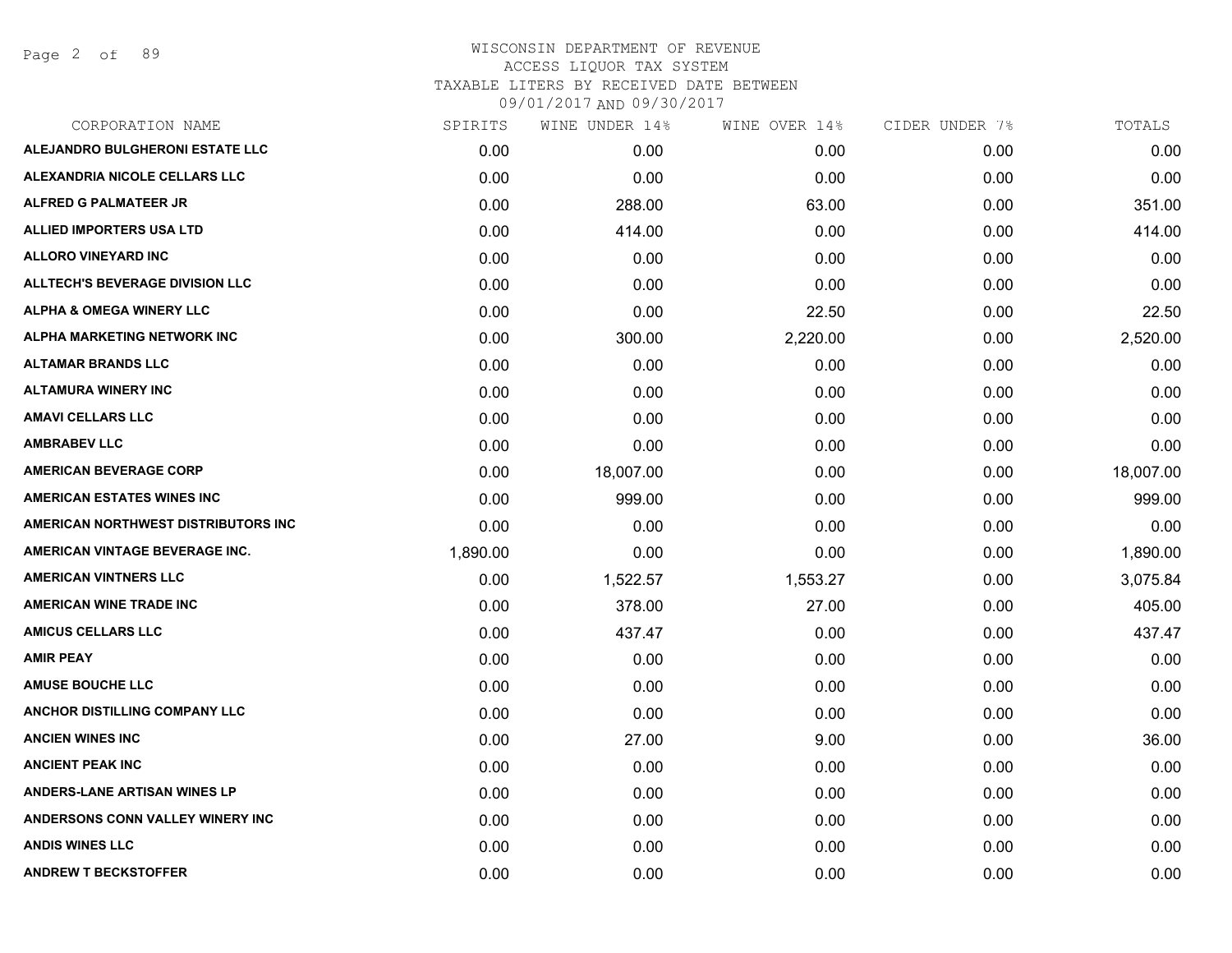Page 3 of 89

| CORPORATION NAME                       | SPIRITS  | WINE UNDER 14% | WINE OVER 14% | CIDER UNDER 7% | TOTALS    |
|----------------------------------------|----------|----------------|---------------|----------------|-----------|
| <b>ANGELA OSBORNE</b>                  | 0.00     | 0.00           | 0.00          | 0.00           | 0.00      |
| <b>ANHEUSER-BUSCH COMPANIES LLC</b>    | 0.00     | 0.00           | 0.00          | 28,666.31      | 28,666.31 |
| <b>ANNE HUBATCH</b>                    | 0.00     | 0.00           | 360.00        | 0.00           | 360.00    |
| <b>ANTHONY BOZZANO</b>                 | 0.00     | 0.00           | 0.00          | 0.00           | 0.00      |
| <b>ANTHONY M TRUCHARD</b>              | 0.00     | 0.00           | 423.00        | 0.00           | 423.00    |
| <b>ANTHONY ROAD WINE CO INC</b>        | 0.00     | 0.00           | 0.00          | 0.00           | 0.00      |
| <b>ANTIPODEAN WINES LLC</b>            | 0.00     | 378.00         | 0.00          | 0.00           | 378.00    |
| <b>APOSTROPHE BRANDS LLC</b>           | 0.00     | 0.00           | 0.00          | 0.00           | 0.00      |
| <b>APPELLATION TRADING COMPANY LLC</b> | 0.00     | 0.00           | 0.00          | 0.00           | 0.00      |
| <b>APPELLATIONS LP</b>                 | 0.00     | 0.00           | 0.00          | 0.00           | 0.00      |
| <b>APRIORI CELLAR LLC</b>              | 0.00     | 0.00           | 0.00          | 0.00           | 0.00      |
| <b>AQUA PUMPKIN INC</b>                | 0.00     | 0.00           | 0.00          | 0.00           | 0.00      |
| <b>ARANO LLC</b>                       | 0.00     | 0.00           | 0.00          | 0.00           | 0.00      |
| <b>ARCHANA A DAVE</b>                  | 0.00     | 0.00           | 0.00          | 0.00           | 0.00      |
| AREL GROUP WINE & SPIRITS INC          | 0.00     | 0.00           | 0.00          | 0.00           | 0.00      |
| <b>ARETE WINES LLC</b>                 | 0.00     | 0.00           | 0.00          | 0.00           | 0.00      |
| <b>ARGI HOSPITALITY LLC</b>            | 0.00     | 0.00           | 0.00          | 0.00           | 0.00      |
| <b>ARIETTA INC</b>                     | 0.00     | 0.00           | 0.00          | 0.00           | 0.00      |
| <b>ARNOT-ROBERTS LLC</b>               | 0.00     | 0.00           | 0.00          | 0.00           | 0.00      |
| <b>ARTHUR VLASATY</b>                  | 0.00     | 0.00           | 0.00          | 0.00           | 0.00      |
| <b>ARTISANAL IMPORTS INC</b>           | 0.00     | 0.00           | 0.00          | 36.00          | 36.00     |
| <b>ARTISANS &amp; VINES LLC</b>        | 0.00     | 0.00           | 0.00          | 0.00           | 0.00      |
| <b>ASCENT WINES INC</b>                | 0.00     | 22.50          | 0.00          | 0.00           | 22.50     |
| <b>ASSOCIATED BREWING COMPANY</b>      | 2,657.36 | 0.00           | 0.00          | 0.00           | 2,657.36  |
| <b>ASV WINES INC</b>                   | 0.00     | 675.00         | 0.00          | 0.00           | 675.00    |
| ATHENEE IMPORTERS & DISTRIBUTORS LTD   | 0.00     | 0.00           | 0.00          | 0.00           | 0.00      |
| <b>ATLAS WINE COMPANY LLC</b>          | 0.00     | 0.00           | 252.00        | 0.00           | 252.00    |
| <b>ATOMIC BRANDS INC</b>               | 8,857.86 | 0.00           | 0.00          | 0.00           | 8,857.86  |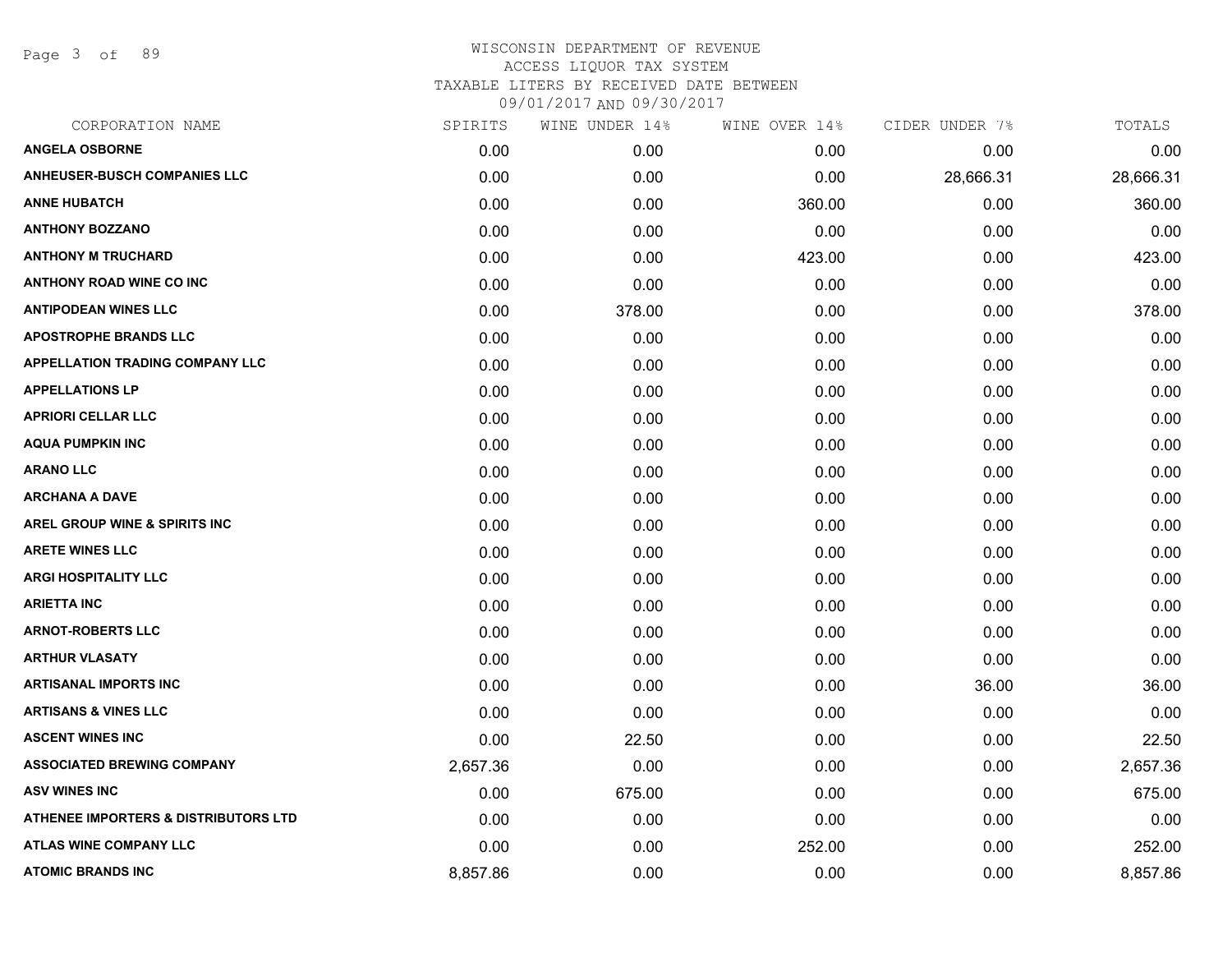Page 4 of 89

#### WISCONSIN DEPARTMENT OF REVENUE ACCESS LIQUOR TAX SYSTEM

TAXABLE LITERS BY RECEIVED DATE BETWEEN

| CORPORATION NAME                           | SPIRITS    | WINE UNDER 14% | WINE OVER 14% | CIDER UNDER 7% | TOTALS     |
|--------------------------------------------|------------|----------------|---------------|----------------|------------|
| <b>AUGUST WINE GROUP LLC</b>               | 0.00       | 1,089.00       | 9.00          | 0.00           | 1,098.00   |
| <b>AUSTRAL WINES LLC</b>                   | 0.00       | 0.00           | 0.00          | 0.00           | 0.00       |
| <b>AV BRANDS INC</b>                       | 0.00       | 1,620.00       | 504.00        | 0.00           | 2,124.00   |
| <b>AVV WINERY CO LLC</b>                   | 0.00       | 0.00           | 2,250.00      | 0.00           | 2,250.00   |
| <b>AXIOS INC</b>                           | 0.00       | 0.00           | 0.00          | 0.00           | 0.00       |
| <b>B &amp; I OVERSEAS TRADING INC</b>      | 0.00       | 0.00           | 0.00          | 0.00           | 0.00       |
| <b>B UNITED INTERNATIONAL INC</b>          | 0.00       | 0.00           | 306.54        | 0.00           | 306.54     |
| <b>B. NEKTAR LLC</b>                       | 0.00       | 658.99         | 0.00          | 1,232.69       | 1,891.68   |
| <b>BACARDI USA INC</b>                     | 200,375.10 | 759.84         | 4,218.00      | 0.00           | 205,352.94 |
| <b>BACCHUS TECHNOLOGIES LLC</b>            | 0.00       | 1,908.00       | 117.00        | 0.00           | 2,025.00   |
| <b>BACIO DIVINO CELLARS LLC</b>            | 0.00       | 0.00           | 99.00         | 0.00           | 99.00      |
| <b>BADGER MOUNTAIN INC</b>                 | 0.00       | 945.00         | 0.00          | 0.00           | 945.00     |
| <b>BALCONES DISTILLING LLC</b>             | 0.00       | 0.00           | 0.00          | 0.00           | 0.00       |
| <b>BANFI PRODUCTS CORPORATION</b>          | 13.50      | 3,755.98       | 76.50         | 0.00           | 3,845.98   |
| <b>BANSHEE WINES LLC</b>                   | 0.00       | 1,146.00       | 405.00        | 0.00           | 1,551.00   |
| <b>BANVILLE &amp; JONES WINE MERCHANTS</b> | 0.00       | 1,161.00       | 0.00          | 0.00           | 1,161.00   |
| <b>BANZAI BEVERAGE CORPORATION</b>         | 0.00       | 0.00           | 0.00          | 0.00           | 0.00       |
| <b>BARGETTOS SANTA CRUZ WINERY INC</b>     | 0.00       | 0.00           | 0.00          | 0.00           | 0.00       |
| <b>BARLOW VINEYARDS LLC</b>                | 0.00       | 0.00           | 0.00          | 0.00           | 0.00       |
| <b>BARNARD GRIFFIN INC</b>                 | 0.00       | 0.00           | 0.00          | 0.00           | 0.00       |
| <b>BARNETT VINEYARDS LP</b>                | 0.00       | 0.00           | 0.00          | 0.00           | 0.00       |
| <b>BATTAGLIA DISTRIBUTING CORP INC</b>     | 0.00       | 0.00           | 0.00          | 0.00           | 0.00       |
| <b>BAUM WINE IMPORTS INC</b>               | 0.00       | 4,389.00       | 226.50        | 0.00           | 4,615.50   |
| BE SAFE WINE IMPORTS LLC                   | 0.00       | 0.00           | 0.00          | 0.00           | 0.00       |
| <b>BEATBOX BEVERAGES LLC</b>               | 0.00       | 0.00           | 0.00          | 0.00           | 0.00       |
| <b>BEATBOX BEVERAGES LLC</b>               | 0.00       | 0.00           | 0.00          | 0.00           | 0.00       |
| <b>BEAUX FRERES LLC</b>                    | 0.00       | 0.00           | 0.00          | 0.00           | 0.00       |
| <b>BEDROCK WINE COMPANY LP</b>             | 0.00       | 33.28          | 266.28        | 0.00           | 299.56     |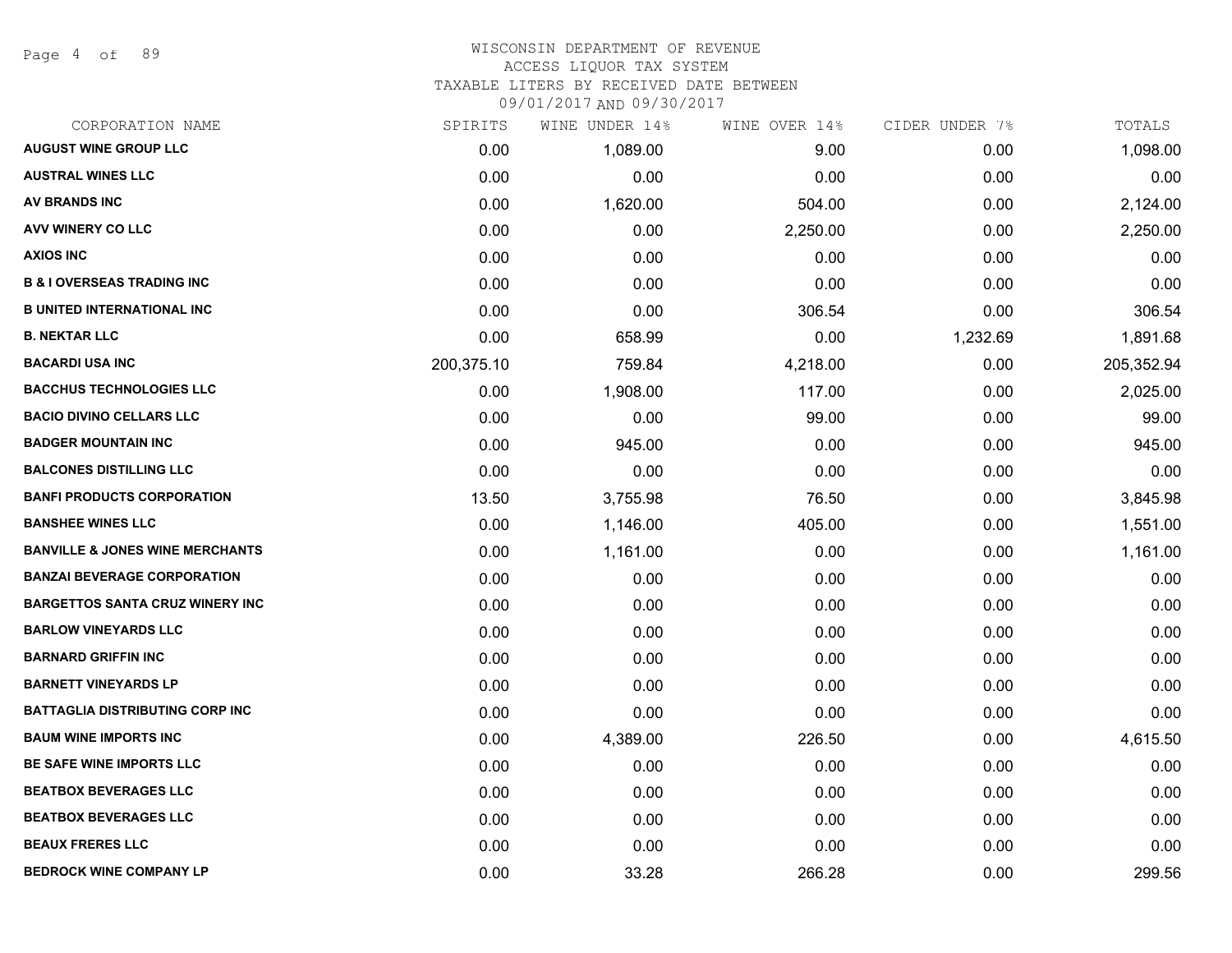Page 5 of 89

| CORPORATION NAME                                | SPIRITS | WINE UNDER 14% | WINE OVER 14% | CIDER UNDER 7% | TOTALS    |
|-------------------------------------------------|---------|----------------|---------------|----------------|-----------|
| <b>BENDISTILLERY INC</b>                        | 0.00    | 0.00           | 0.00          | 0.00           | 0.00      |
| <b>BENESSERE VINEYARDS LTD</b>                  | 0.00    | 0.00           | 0.00          | 0.00           | 0.00      |
| <b>BENNETT LANE WINERY LLC</b>                  | 0.00    | 0.00           | 49.93         | 0.00           | 49.93     |
| <b>BENOVIA WINERY LLC</b>                       | 0.00    | 0.00           | 0.00          | 0.00           | 0.00      |
| <b>BENTON-LANE LLC</b>                          | 0.00    | 0.00           | 0.00          | 0.00           | 0.00      |
| <b>BERGSTROM WINES LLC</b>                      | 0.00    | 22.50          | 0.00          | 0.00           | 22.50     |
| <b>BERNARDUS LLC</b>                            | 0.00    | 0.00           | 0.00          | 0.00           | 0.00      |
| BETHEL HEIGHTS VINEYARD INC                     | 0.00    | 0.00           | 0.00          | 0.00           | 0.00      |
| BETTER BRANDS INTERNATIONAL                     | 0.00    | 693.00         | 63.00         | 0.00           | 756.00    |
| <b>BETZ CELLARS LLC</b>                         | 0.00    | 0.00           | 0.00          | 0.00           | 0.00      |
| <b>BEVERAGE BROTHERS INC</b>                    | 0.00    | 0.00           | 0.00          | 0.00           | 0.00      |
| BEVERAGE GROUP INTERNATIONAL LLC                | 0.00    | 333.00         | 0.00          | 0.00           | 333.00    |
| <b>BEVERAGE SOLUTIONS &amp; LOGISTICS INC</b>   | 0.00    | 0.00           | 0.00          | 0.00           | 0.00      |
| <b>BF ACQUISITION LTD</b>                       | 0.00    | 0.00           | 0.00          | 0.00           | 0.00      |
| <b>BIAGIO CRU &amp; ESTATE WINES LLC</b>        | 0.00    | 0.00           | 0.00          | 0.00           | 0.00      |
| BIEN NACIDO VINEYARDS OF RANCHO TEPUSQUET<br>LP | 0.00    | 0.00           | 0.00          | 0.00           | 0.00      |
| <b>BILTMORE ESTATE WINE COMPANY</b>             | 0.00    | 0.00           | 0.00          | 0.00           | 0.00      |
| <b>BLACK ROCK SPIRITS LLC</b>                   | 252.00  | 0.00           | 0.00          | 0.00           | 252.00    |
| <b>BLACKBIRD VINEYARDS LLC</b>                  | 0.00    | 0.00           | 855.00        | 0.00           | 855.00    |
| <b>BLACKBURN ENTERPRISES LLC</b>                | 0.00    | 0.00           | 198.00        | 0.00           | 198.00    |
| <b>BLAKE FARMS HARD APPLE CIDER LLC</b>         | 0.00    | 234.70         | 0.00          | 8,184.69       | 8,419.39  |
| <b>BLAUM BROS DISTILLING CO LLC</b>             | 0.00    | 0.00           | 0.00          | 0.00           | 0.00      |
| <b>BLUE RIDGE DISTILLING CO INC</b>             | 0.00    | 0.00           | 0.00          | 0.00           | 0.00      |
| <b>BNA WINE GROUP LLC</b>                       | 0.00    | 252.00         | 0.00          | 0.00           | 252.00    |
| <b>BNP DISTRIBUTING CO INC</b>                  | 0.00    | 0.00           | 0.00          | 0.00           | 0.00      |
| <b>BOEGER WINERY INC</b>                        | 0.00    | 0.00           | 36.00         | 0.00           | 36.00     |
| <b>BOGLE VINEYARDS INC</b>                      | 0.00    | 11,088.00      | 16,722.00     | 0.00           | 27,810.00 |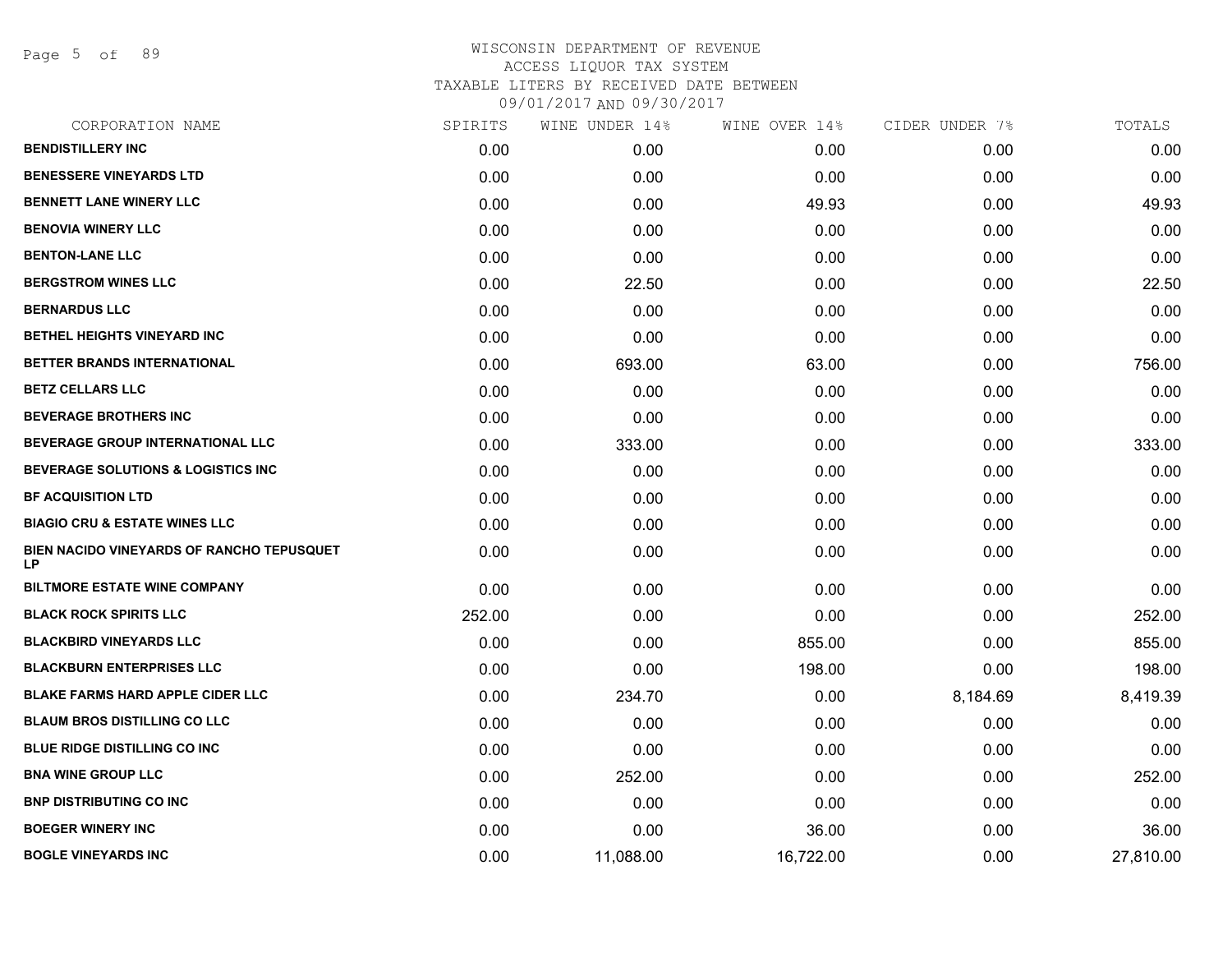Page 6 of 89

| CORPORATION NAME                               | SPIRITS    | WINE UNDER 14% | WINE OVER 14% | CIDER UNDER 7% | TOTALS     |
|------------------------------------------------|------------|----------------|---------------|----------------|------------|
| <b>BONANNO VINTNERS LLC</b>                    | 0.00       | 0.00           | 0.00          | 0.00           | 0.00       |
| <b>BONNY DOON WINERY INC</b>                   | 0.00       | 63.00          | 0.00          | 0.00           | 63.00      |
| <b>BOSTON BEER CORPORATION</b>                 | 0.00       | 0.00           | 0.00          | 174,302.12     | 174,302.12 |
| <b>BOUCHAINE VINEYARDS INC</b>                 | 0.00       | 0.00           | 0.00          | 0.00           | 0.00       |
| <b>BOUNDARY BREAKS LLC</b>                     | 0.00       | 0.00           | 0.00          | 0.00           | 0.00       |
| <b>BOUTINOT USA INC</b>                        | 0.00       | 0.00           | 0.00          | 0.00           | 0.00       |
| <b>BRASSFIELD ESTATE WINERY LLC</b>            | 0.00       | 0.00           | 190.21        | 0.00           | 190.21     |
| <b>BRAZOS WINE IMPORTS LLC</b>                 | 0.00       | 468.00         | 76.50         | 0.00           | 544.50     |
| <b>BRICKELL WINES LLC</b>                      | 0.00       | 0.00           | 0.00          | 0.00           | 0.00       |
| <b>BRIDGEVIEW VINEYARDS INC</b>                | 0.00       | 18.00          | 0.00          | 0.00           | 18.00      |
| <b>BROADBENT SELECTIONS INC</b>                | 0.00       | 759.25         | 27.00         | 0.00           | 786.25     |
| <b>BRONCO WINE COMPANY</b>                     | 0.00       | 103,590.01     | 882.00        | 0.00           | 104,472.01 |
| <b>BROTHERS INTERNATIONAL FOOD CORPORATION</b> | 0.00       | 3,040.00       | 0.00          | 0.00           | 3,040.00   |
| <b>BROVO SPIRITS LLC</b>                       | 0.00       | 0.00           | 0.00          | 0.00           | 0.00       |
| <b>BROWN-FORMAN CORPORATION</b>                | 311,257.50 | 16,269.52      | 0.00          | 0.00           | 327,527.02 |
| <b>BRUTOCAO CELLARS LP</b>                     | 0.00       | 0.00           | 0.00          | 0.00           | 0.00       |
| <b>BUEHLER VINEYARDS INC</b>                   | 0.00       | 0.00           | 0.00          | 0.00           | 0.00       |
| <b>BULGARIAN MASTER VINTNERS LLC</b>           | 0.00       | 126.00         | 0.00          | 0.00           | 126.00     |
| <b>BULLY HILL VINEYARDS INC</b>                | 0.00       | 0.00           | 0.00          | 0.00           | 0.00       |
| <b>BUONA VITA LLC</b>                          | 0.00       | 0.00           | 0.00          | 0.00           | 0.00       |
| <b>BUONCRISTIANI WINE CO LLC</b>               | 0.00       | 0.00           | 0.00          | 0.00           | 0.00       |
| <b>BURGESS CELLARS INC</b>                     | 0.00       | 0.00           | 0.00          | 0.00           | 0.00       |
| <b>BUZZBALLZ LLC</b>                           | 2,304.00   | 0.00           | 0.00          | 0.00           | 2,304.00   |
| <b>BUZZBOX BEVERAGES INC</b>                   | 0.00       | 0.00           | 0.00          | 0.00           | 0.00       |
| <b>BYMOFO LLC</b>                              | 0.00       | 0.00           | 0.00          | 0.00           | 0.00       |
| <b>C &amp; C WINE SERVICES INC</b>             | 0.00       | 63.00          | 63.00         | 0.00           | 126.00     |
| <b>C MONDAVI &amp; SONS</b>                    | 0.00       | 9,900.00       | 396.00        | 0.00           | 10,296.00  |
| <b>CABERNET CORP</b>                           | 0.00       | 2,434.50       | 9.00          | 0.00           | 2,443.50   |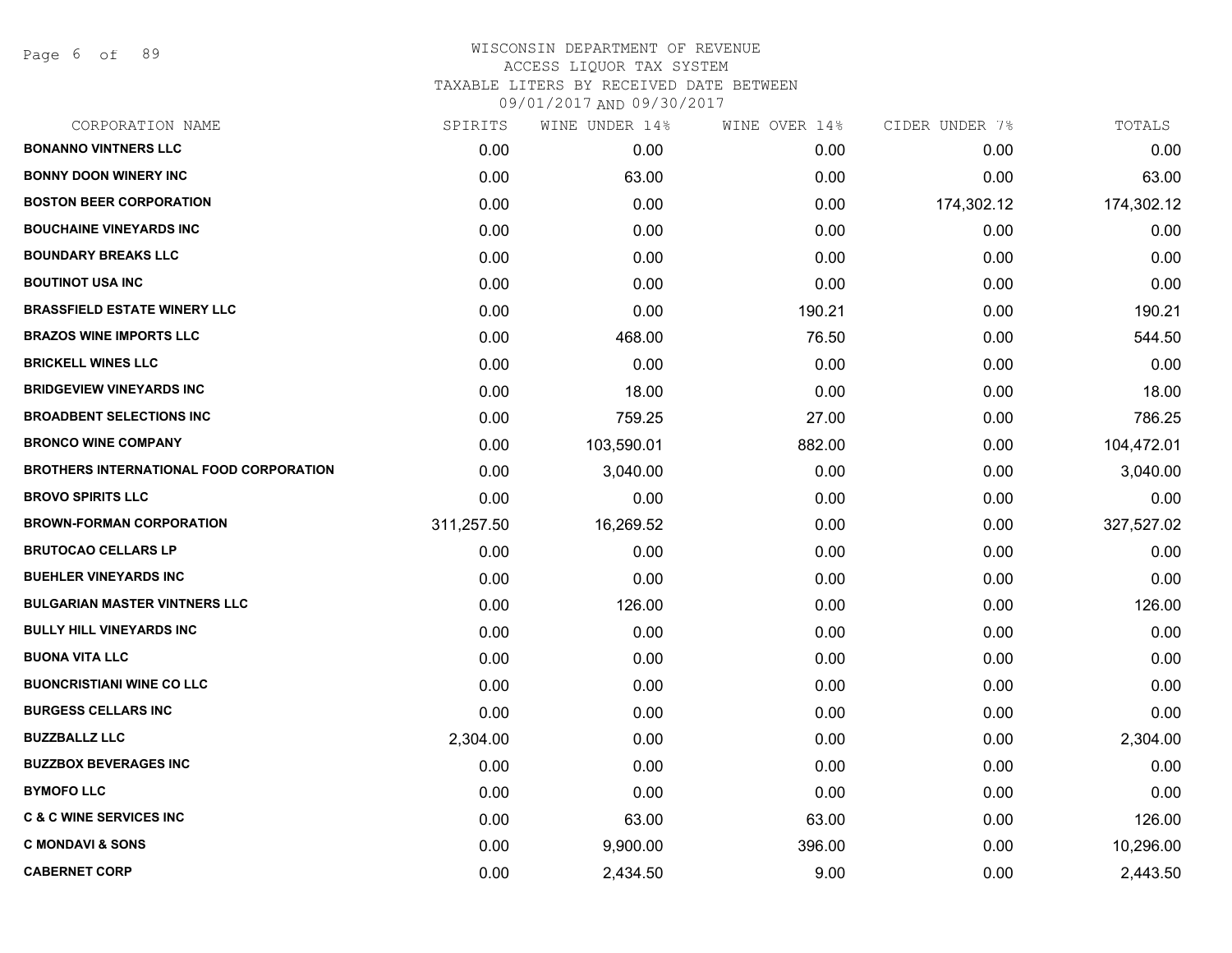Page 7 of 89

| CORPORATION NAME                            | SPIRITS   | WINE UNDER 14% | WINE OVER 14% | CIDER UNDER 7% | TOTALS    |
|---------------------------------------------|-----------|----------------|---------------|----------------|-----------|
| <b>CAFFO BEVERAGES INC</b>                  | 0.00      | 0.00           | 0.00          | 0.00           | 0.00      |
| <b>CAIN CELLARS INC</b>                     | 0.00      | 0.00           | 0.00          | 0.00           | 0.00      |
| <b>CAL VIN ENTERPRISES CORPORATION</b>      | 0.00      | 0.00           | 0.00          | 0.00           | 0.00      |
| <b>CALCAREOUS VINEYARD LLC</b>              | 0.00      | 0.00           | 0.00          | 0.00           | 0.00      |
| <b>CALERA WINE COMPANY LP</b>               | 0.00      | 0.00           | 0.00          | 0.00           | 0.00      |
| <b>CALIFORNIA CIDER COMPANY</b>             | 0.00      | 0.00           | 0.00          | 13,251.17      | 13,251.17 |
| <b>CALIFORNIA NATURAL PRODUCTS INC</b>      | 0.00      | 0.00           | 0.00          | 0.00           | 0.00      |
| <b>CALIFORNIA VINEYARDS INC</b>             | 0.00      | 0.00           | 0.00          | 0.00           | 0.00      |
| <b>CALLUNA VINEYARDS LLC</b>                | 0.00      | 0.00           | 0.00          | 0.00           | 0.00      |
| <b>CAMARDA CORP</b>                         | 0.00      | 0.00           | 0.00          | 0.00           | 0.00      |
| <b>CAMPARI AMERICA LLC</b>                  | 77,529.90 | 0.00           | 0.00          | 0.00           | 77,529.90 |
| <b>CANNON RIVER WINERY LLC</b>              | 0.00      | 0.00           | 0.00          | 0.00           | 0.00      |
| <b>CAPE CLASSICS INC</b>                    | 0.00      | 1,485.00       | 252.00        | 0.00           | 1,737.00  |
| <b>CARAVEL GROUP LLC</b>                    | 0.00      | 0.00           | 0.00          | 0.00           | 0.00      |
| <b>CARDWELL HILL CELLARS LLC</b>            | 0.00      | 0.00           | 0.00          | 0.00           | 0.00      |
| <b>CARIBBEAN DISTILLERS LLC</b>             | 5,676.00  | 3,780.00       | 0.00          | 0.00           | 9,456.00  |
| <b>CARIBBEAN SPIRITS INC</b>                | 0.00      | 0.00           | 0.00          | 0.00           | 0.00      |
| <b>CARL JEPPSON COMPANY</b>                 | 378.00    | 0.00           | 0.00          | 0.00           | 378.00    |
| <b>CARL THOMA</b>                           | 0.00      | 157.50         | 0.00          | 0.00           | 157.50    |
| <b>CARLSON VINEYARDS INC</b>                | 0.00      | 513.00         | 0.00          | 0.00           | 513.00    |
| <b>CAROLE MINOGUE</b>                       | 0.00      | 378.00         | 0.00          | 0.00           | 378.00    |
| <b>CAROLINA DISTRIBUTION LLC</b>            | 0.00      | 0.00           | 0.00          | 0.00           | 0.00      |
| <b>CARRIAGE HOUSE IMPORTS, LTD.</b>         | 180.00    | 0.00           | 0.00          | 0.00           | 180.00    |
| <b>CASTLE BRANDS USA CORP</b>               | 1,748.25  | 0.00           | 0.00          | 0.00           | 1,748.25  |
| <b>CASTORO CELLARS</b>                      | 0.00      | 315.00         | 189.00        | 0.00           | 504.00    |
| <b>CEDAR KNOLL VINEYARDS INC</b>            | 0.00      | 0.00           | 0.00          | 0.00           | 0.00      |
| <b>CELEBRATION DISTILLATION CORPORATION</b> | 0.00      | 0.00           | 0.00          | 0.00           | 0.00      |
| <b>CELLAR D LLC</b>                         | 0.00      | 0.00           | 0.00          | 0.00           | 0.00      |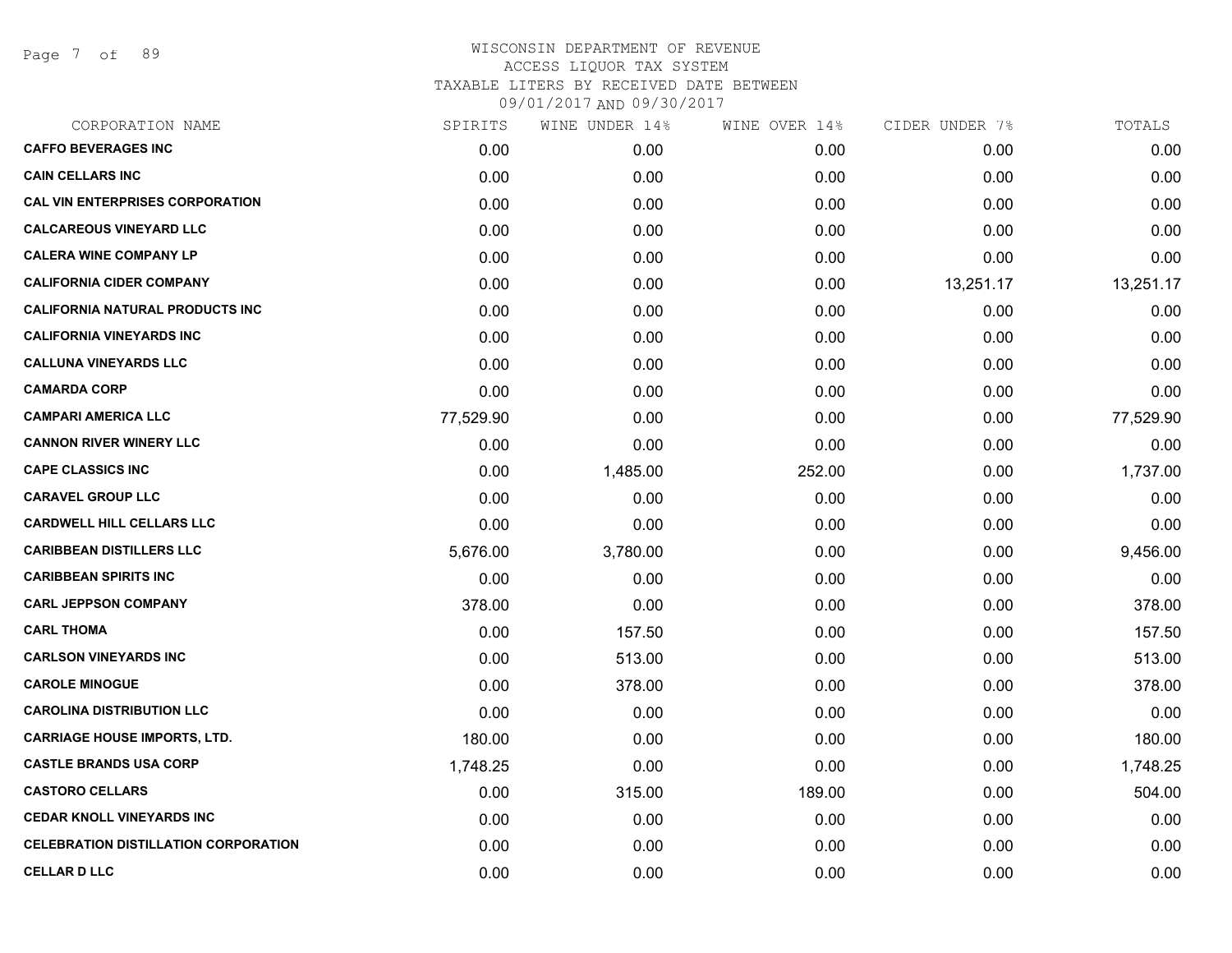| CORPORATION NAME                      | SPIRITS   | WINE UNDER 14% | WINE OVER 14% | CIDER UNDER 7% | TOTALS    |
|---------------------------------------|-----------|----------------|---------------|----------------|-----------|
| <b>CELLARS INTERNATIONAL INC</b>      | 0.00      | 693.47         | 0.00          | 0.00           | 693.47    |
| <b>CELLIER WINES DISTRIBUTING INC</b> | 0.00      | 0.00           | 0.00          | 0.00           | 0.00      |
| <b>CENTER VALLEY ORCHARDS LLC</b>     | 0.00      | 0.00           | 0.00          | 0.00           | 0.00      |
| <b>CHAISE VENTURES INC</b>            | 0.00      | 0.00           | 0.00          | 0.00           | 0.00      |
| <b>CHANNING DAUGHTERS WINERY LLC</b>  | 0.00      | 0.00           | 0.00          | 0.00           | 0.00      |
| <b>CHAPPELLET WINERY INC</b>          | 0.00      | 0.00           | 0.00          | 0.00           | 0.00      |
| <b>CHARBAUT AMERICA INC</b>           | 0.00      | 0.00           | 0.00          | 0.00           | 0.00      |
| <b>CHARLES &amp; MARTHA BARRA</b>     | 0.00      | 90.00          | 9.00          | 0.00           | 99.00     |
| <b>CHARLES JACQUIN ET CIE INC</b>     | 23,636.13 | 0.00           | 220.49        | 0.00           | 23,856.62 |
| <b>CHARLES NEAL SELECTIONS INC</b>    | 0.00      | 379.00         | 0.00          | 0.00           | 379.00    |
| <b>CHARLES REININGER LLC</b>          | 0.00      | 0.00           | 0.00          | 0.00           | 0.00      |
| <b>CHATEAU BARNABY LLC</b>            | 0.00      | 0.00           | 0.00          | 0.00           | 0.00      |
| <b>CHATEAU DIANA LLC</b>              | 0.00      | 436.37         | 0.00          | 0.00           | 436.37    |
| <b>CHATHAM IMPORTS INC</b>            | 45.00     | 0.00           | 0.00          | 0.00           | 45.00     |
| <b>CHEHALEM INC</b>                   | 0.00      | 0.00           | 0.00          | 0.00           | 0.00      |
| <b>CHICAGO DISTILLING COMPANY LLC</b> | 0.00      | 0.00           | 0.00          | 0.00           | 0.00      |
| <b>CHOYA UMESHU USA INC</b>           | 0.00      | 0.00           | 0.00          | 0.00           | 0.00      |
| <b>CHRISTIAN P SCHAEFER</b>           | 0.00      | 7,938.00       | 0.00          | 8,185.00       | 16,123.00 |
| <b>CHRISTOPHER DRAKE WHITCRAFT</b>    | 0.00      | 0.00           | 0.00          | 0.00           | 0.00      |
| <b>CHRISTOPHER F PITTENGER</b>        | 0.00      | 261.00         | 0.00          | 0.00           | 261.00    |
| <b>CHRISTOPHER FIGGINS</b>            | 0.00      | 0.00           | 0.00          | 0.00           | 0.00      |
| <b>CHRISTOPHER J FLOOD</b>            | 0.00      | 0.00           | 0.00          | 0.00           | 0.00      |
| <b>CHRISTOPHER M JAMES</b>            | 0.00      | 0.00           | 0.00          | 0.00           | 0.00      |
| <b>CHRISTOPHER MICHAEL WINES LLC</b>  | 0.00      | 315.00         | 0.00          | 0.00           | 315.00    |
| CIV (USA) INC                         | 0.00      | 0.00           | 0.00          | 0.00           | 0.00      |
| <b>CLAAR CELLARS LLC</b>              | 0.00      | 0.00           | 0.00          | 0.00           | 0.00      |
| <b>CLASSIC WINES INC</b>              | 0.00      | 0.00           | 0.00          | 0.00           | 0.00      |
| <b>CLASSICAL WINES FROM SPAIN LTD</b> | 0.00      | 0.00           | 0.00          | 0.00           | 0.00      |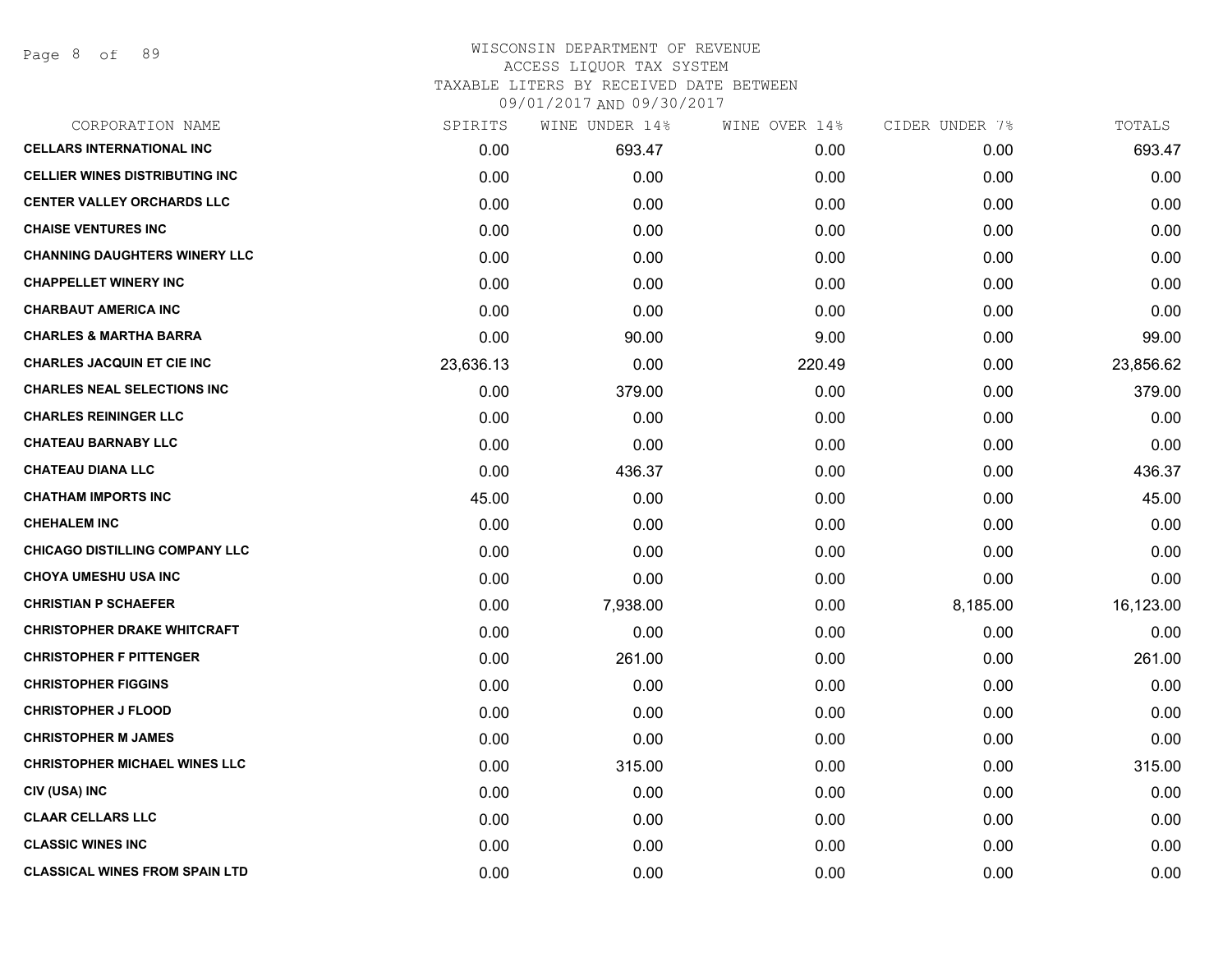Page 9 of 89

#### WISCONSIN DEPARTMENT OF REVENUE ACCESS LIQUOR TAX SYSTEM TAXABLE LITERS BY RECEIVED DATE BETWEEN

| CORPORATION NAME                             | SPIRITS    | WINE UNDER 14% | WINE OVER 14% | CIDER UNDER 7% | TOTALS     |
|----------------------------------------------|------------|----------------|---------------|----------------|------------|
| <b>CLENDENENLINDQUIST VINTNERS</b>           | 0.00       | 0.00           | 0.00          | 0.00           | 0.00       |
| <b>CLINE CELLARS INC</b>                     | 0.00       | 3,276.00       | 2,205.00      | 0.00           | 5,481.00   |
| <b>CLINE SISTERS IMPORTS LLC</b>             | 0.00       | 0.00           | 0.00          | 0.00           | 0.00       |
| <b>CLINT PROPERTIES INC</b>                  | 0.00       | 252.00         | 0.00          | 0.00           | 252.00     |
| <b>CLOS DU VAL WINE CO LTD</b>               | 0.00       | 0.00           | 0.00          | 0.00           | 0.00       |
| <b>CLOS LACHANCE WINES LLC</b>               | 0.00       | 0.00           | 0.00          | 0.00           | 0.00       |
| <b>COCKERELL WINE CONSULTING LLC</b>         | 0.00       | 0.00           | 162.00        | 0.00           | 162.00     |
| <b>CODY T WRIGHT</b>                         | 0.00       | 0.00           | 0.00          | 0.00           | 0.00       |
| <b>COHO WINES LLC</b>                        | 0.00       | 0.00           | 0.00          | 0.00           | 0.00       |
| <b>CONSTELLATION BRANDS INC</b>              | 166,314.90 | 436,897.73     | 28,245.00     | 0.00           | 631,457.63 |
| <b>COOL HAND VINEYARDS LLC</b>               | 0.00       | 0.00           | 126.00        | 0.00           | 126.00     |
| <b>COPA FINA WINE IMPORTS LLC</b>            | 0.00       | 0.00           | 0.00          | 0.00           | 0.00       |
| <b>COPPER &amp; KINGS AMERICAN BRANDY CO</b> | 468.00     | 0.00           | 0.00          | 0.00           | 468.00     |
| <b>COPPER CANE LLC</b>                       | 0.00       | 3,024.00       | 2,650.50      | 0.00           | 5,674.50   |
| <b>CORA IMPORTS LTD</b>                      | 0.00       | 0.00           | 0.00          | 0.00           | 0.00       |
| <b>CORDELINA WINE COMPANY LLC</b>            | 0.00       | 0.00           | 0.00          | 0.00           | 0.00       |
| <b>CORK ALLIANCE INC</b>                     | 0.00       | 342.00         | 0.00          | 0.00           | 342.00     |
| <b>CORNERSTONE CELLARS LLC</b>               | 0.00       | 0.00           | 0.00          | 0.00           | 0.00       |
| <b>CORNERSTONE U.S. WINE IMPORTS INC</b>     | 0.00       | 0.00           | 0.00          | 0.00           | 0.00       |
| <b>COUP DE FOUDRE LLC</b>                    | 0.00       | 0.00           | 0.00          | 0.00           | 0.00       |
| <b>COURAGEOUS INC</b>                        | 0.00       | 63.00          | 0.00          | 0.00           | 63.00      |
| <b>CRACOVIA BRANDS INC</b>                   | 66.00      | 0.00           | 4.50          | 0.00           | 70.50      |
| <b>CRAFTED ARTISAN MEADERY LLC</b>           | 0.00       | 1,117.05       | 9.00          | 0.00           | 1,126.05   |
| <b>CRAIG JAFFURS</b>                         | 0.00       | 0.00           | 0.00          | 0.00           | 0.00       |
| <b>CRAIG S HANDLY</b>                        | 0.00       | 0.00           | 9.00          | 0.00           | 9.00       |
| <b>CREATIVE WINE CONCEPTS INC</b>            | 0.00       | 0.00           | 678.00        | 0.00           | 678.00     |
| <b>CREW WINE COMPANY LLC</b>                 | 0.00       | 1,318.60       | 252.00        | 0.00           | 1,570.60   |
| <b>CRIBARI VINEYARDS INC</b>                 | 0.00       | 0.00           | 0.00          | 0.00           | 0.00       |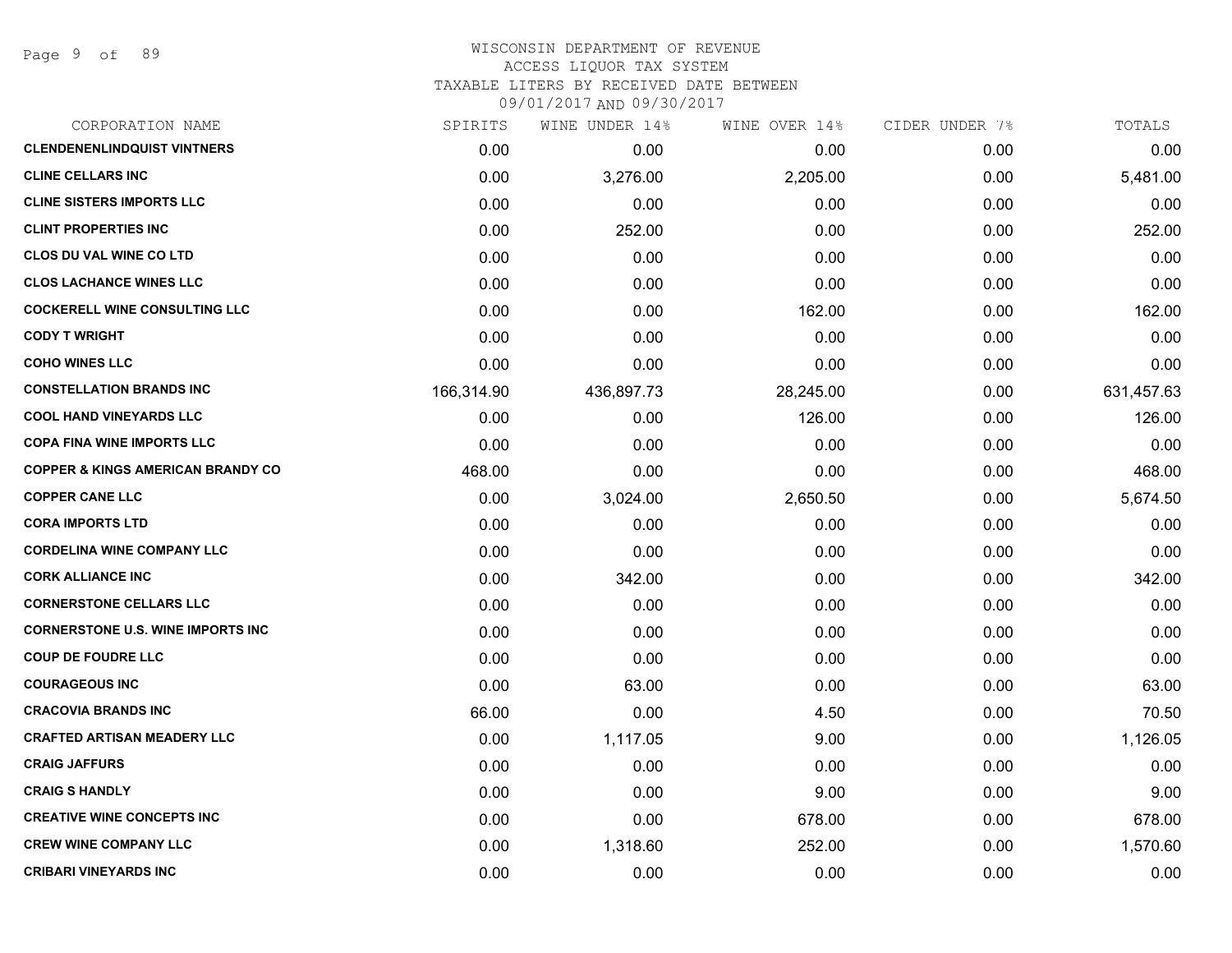Page 10 of 89

| CORPORATION NAME                   | SPIRITS  | WINE UNDER 14% | WINE OVER 14% | CIDER UNDER 7% | TOTALS    |
|------------------------------------|----------|----------------|---------------|----------------|-----------|
| <b>CRIMSON WINE GROUP LTD</b>      | 0.00     | 0.00           | 0.00          | 0.00           | 0.00      |
| <b>CRISPIN CIDER COMPANY</b>       | 0.00     | 0.00           | 0.00          | 0.00           | 0.00      |
| <b>CRISTOM VINEYARDS INC</b>       | 0.00     | 234.00         | 0.00          | 0.00           | 234.00    |
| <b>CROWN POINT WINERY LLC</b>      | 0.00     | 0.00           | 0.00          | 0.00           | 0.00      |
| <b>CROWN VALLEY WINERY INC</b>     | 0.00     | 0.00           | 0.00          | 0.00           | 0.00      |
| <b>CULT OF 8</b>                   | 0.00     | 1,323.00       | 0.00          | 0.00           | 1,323.00  |
| <b>CULTIVATE WINES LLC</b>         | 0.00     | 841.50         | 225.00        | 0.00           | 1,066.50  |
| <b>CUSHMAN WINERY CORPORATION</b>  | 0.00     | 0.00           | 0.00          | 0.00           | 0.00      |
| <b>CUTWATER SPIRITS LLC</b>        | 0.00     | 0.00           | 0.00          | 0.00           | 0.00      |
| <b>CUVAISON INC</b>                | 0.00     | 0.00           | 0.00          | 0.00           | 0.00      |
| <b>D &amp; D VINEYARDS INC</b>     | 0.00     | 0.00           | 0.00          | 0.00           | 0.00      |
| <b>D &amp; J F CELLARS INC</b>     | 0.00     | 0.00           | 0.00          | 0.00           | 0.00      |
| <b>D.G.L. DISTRIBUTORS, INC</b>    | 108.00   | 36.00          | 0.00          | 0.00           | 144.00    |
| <b>DAEDALUS CELLARS CO</b>         | 0.00     | 0.00           | 0.00          | 0.00           | 0.00      |
| <b>DAN CAREY</b>                   | 0.00     | 0.00           | 0.00          | 0.00           | 0.00      |
| <b>DANCING COYOTE WINES</b>        | 0.00     | 0.00           | 0.00          | 0.00           | 0.00      |
| <b>DANIEL SCHOENFELD</b>           | 0.00     | 0.00           | 0.00          | 0.00           | 0.00      |
| <b>DANNY RAKOVIC</b>               | 0.00     | 0.00           | 0.00          | 0.00           | 0.00      |
| <b>DAOU VINEYARDS LLC</b>          | 0.00     | 0.00           | 869.58        | 0.00           | 869.58    |
| DAQUINO ITALIAN IMPORTING CO INC   | 0.00     | 0.00           | 0.00          | 0.00           | 0.00      |
| <b>DARIOUSH KHALEDI WINERY LLC</b> | 0.00     | 0.00           | 94.50         | 0.00           | 94.50     |
| <b>DAVID ARTHUR VINEYARDS LLC</b>  | 0.00     | 0.00           | 0.00          | 0.00           | 0.00      |
| <b>DAVID B POTTER</b>              | 0.00     | 0.00           | 0.00          | 0.00           | 0.00      |
| <b>DAVID N RAYNE</b>               | 2,204.14 | 39,068.26      | 6,989.61      | 0.00           | 48,262.01 |
| <b>DAVID R BARNES</b>              | 0.00     | 252.00         | 1,008.00      | 0.00           | 1,260.00  |
| DAVIDS PINOT VINEYARDS INC         | 0.00     | 0.00           | 0.00          | 0.00           | 0.00      |
| <b>DAVOS BRANDS LLC</b>            | 364.50   | 32.04          | 401.04        | 0.00           | 797.58    |
| DAYLIGHT WINE COMPANY LLC          | 0.00     | 0.00           | 0.00          | 0.00           | 0.00      |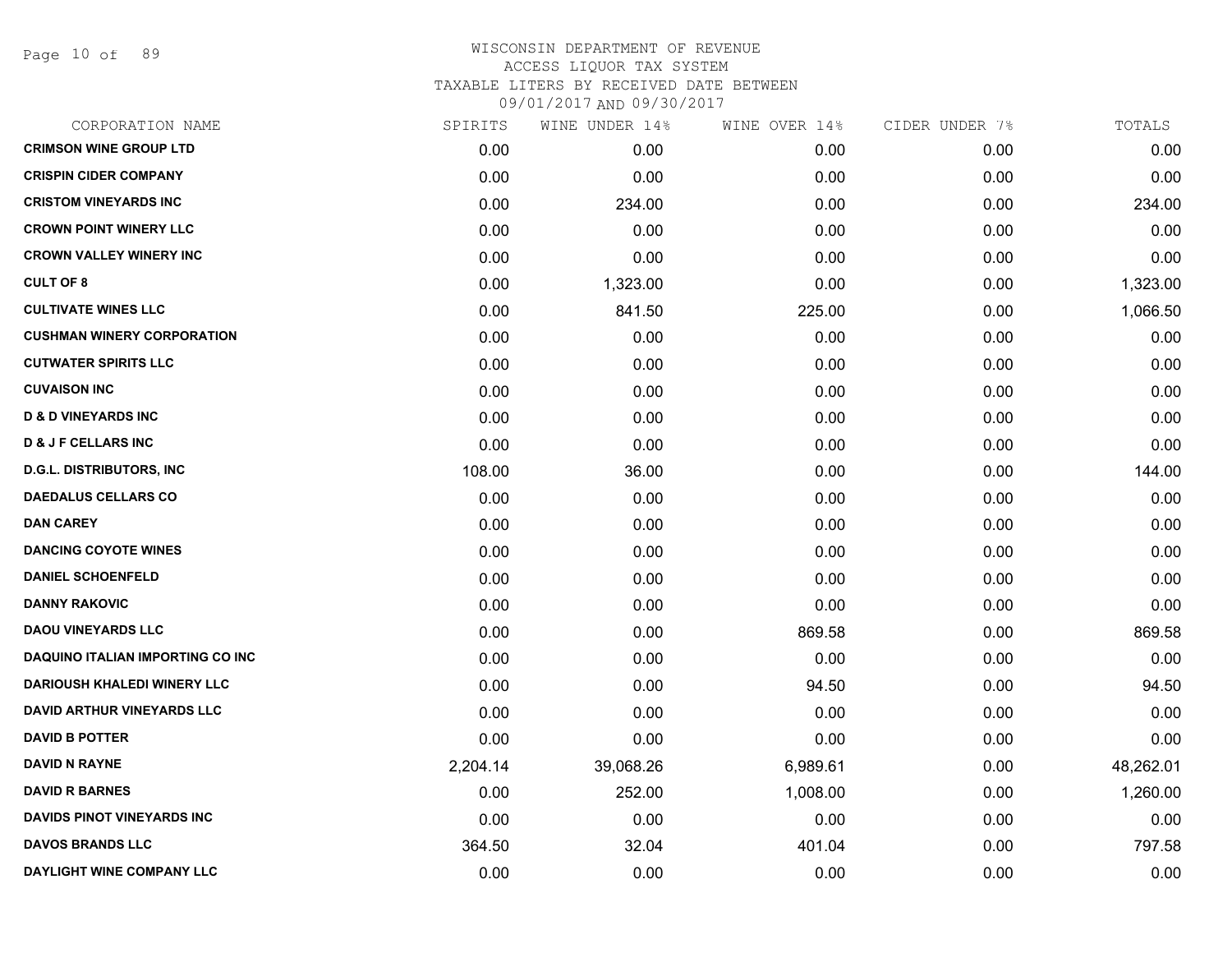Page 11 of 89

#### WISCONSIN DEPARTMENT OF REVENUE ACCESS LIQUOR TAX SYSTEM

TAXABLE LITERS BY RECEIVED DATE BETWEEN

| CORPORATION NAME                                                         | SPIRITS    | WINE UNDER 14% | WINE OVER 14% | CIDER UNDER 7% | TOTALS     |
|--------------------------------------------------------------------------|------------|----------------|---------------|----------------|------------|
| DE MAISON SELECTIONS INC                                                 | 0.00       | 1,305.00       | 13.50         | 0.00           | 1,318.50   |
| <b>DEANNA BASTIANICH</b>                                                 | 0.00       | 60.69          | 0.00          | 0.00           | 60.69      |
| <b>DELEGAT USA INC</b>                                                   | 0.00       | 5,355.00       | 0.00          | 0.00           | 5,355.00   |
| <b>DELIA E RODRIGUEZ</b>                                                 | 0.00       | 0.00           | 0.00          | 0.00           | 0.00       |
| <b>DELICATO VINEYARDS INC</b>                                            | 0.00       | 148,122.00     | 6,237.00      | 0.00           | 154,359.00 |
| <b>DELILLE CELLARS LLC</b>                                               | 0.00       | 0.00           | 0.00          | 0.00           | 0.00       |
| <b>DEMERARA DISTILLERS (USA) INC</b>                                     | 0.00       | 0.00           | 0.00          | 0.00           | 0.00       |
| <b>DEROSE WINERY INC</b>                                                 | 0.00       | 0.00           | 0.00          | 0.00           | 0.00       |
| <b>DERRICK C MANCINI</b>                                                 | 0.00       | 0.00           | 0.00          | 0.00           | 0.00       |
| <b>DIAGEO AMERICAS, INC.</b>                                             | 373,812.35 | 0.00           | 0.00          | 0.00           | 373,812.35 |
| <b>DIAMOND IMPORTERS INC</b>                                             | 0.00       | 0.00           | 0.00          | 0.00           | 0.00       |
| <b>DIRTY IMPORTS LLC</b>                                                 | 0.00       | 0.00           | 0.00          | 0.00           | 0.00       |
| <b>DISARONNO INTERNATIONAL LLC</b>                                       | 877.50     | 0.00           | 0.00          | 0.00           | 877.50     |
| DISTILLERY NO. 209 LTD NAPA CALIFORNIA                                   | 0.00       | 0.00           | 0.00          | 0.00           | 0.00       |
| <b>DIVOT ENTERPRISES LLC</b>                                             | 0.00       | 0.00           | 252.00        | 0.00           | 252.00     |
| DOMAINE DE LA TERRE ROUGE LTD                                            | 0.00       | 0.00           | 0.00          | 0.00           | 0.00       |
| <b>DOMAINE DE MARIA SOTER LLC</b>                                        | 0.00       | 0.00           | 0.00          | 0.00           | 0.00       |
| <b>DOMAINE MB LLC</b>                                                    | 0.00       | 0.00           | 0.00          | 0.00           | 0.00       |
| <b>DOMAINE SELECT WINE &amp; SPIRITS LLC</b>                             | 0.00       | 0.00           | 0.00          | 0.00           | 0.00       |
| <b>DOMAINE SERENE VINEYARDS &amp; WINERY INC</b>                         | 0.00       | 0.00           | 378.00        | 0.00           | 378.00     |
| <b>DOMAINE ST GEORGE</b>                                                 | 0.00       | 549.00         | 0.00          | 0.00           | 549.00     |
| <b>DON SEBASTIANI &amp; SONS INTERNATIONAL WINE</b><br><b>NEGOCIANTS</b> | 0.00       | 8,826.00       | 1,512.00      | 0.00           | 10,338.00  |
| <b>DOUBLE DIAMOND DISTILLERY LLC</b>                                     | 0.00       | 0.00           | 0.00          | 0.00           | 0.00       |
| <b>DOUBLE DOWN SPIRITS LLC</b>                                           | 0.00       | 0.00           | 0.00          | 0.00           | 0.00       |
| <b>DOYNA LTD</b>                                                         | 1,147.50   | 126.00         | 0.00          | 0.00           | 1,273.50   |
| <b>DREYER WINE LLC</b>                                                   | 0.00       | 0.00           | 0.00          | 0.00           | 0.00       |
| <b>DREYFUS ASHBY INC</b>                                                 | 0.00       | 495.00         | 301.50        | 0.00           | 796.50     |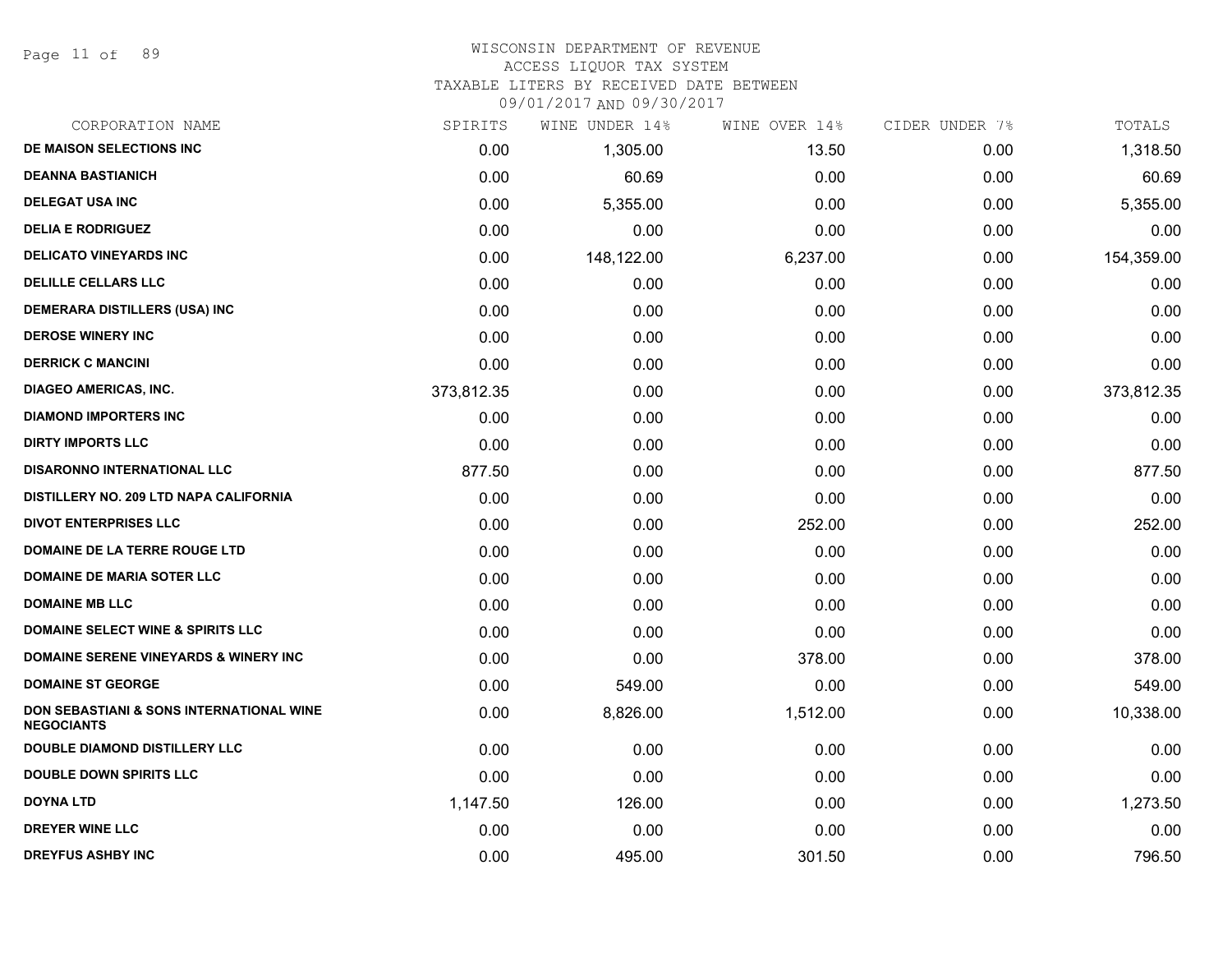Page 12 of 89

## WISCONSIN DEPARTMENT OF REVENUE ACCESS LIQUOR TAX SYSTEM

TAXABLE LITERS BY RECEIVED DATE BETWEEN

| CORPORATION NAME                        | SPIRITS    | WINE UNDER 14% | WINE OVER 14% | CIDER UNDER 7% | TOTALS       |
|-----------------------------------------|------------|----------------|---------------|----------------|--------------|
| <b>DRG IMPORTS LLC</b>                  | 0.00       | 0.00           | 0.00          | 0.00           | 0.00         |
| <b>DRINKS AMERICAS INC</b>              | 0.00       | 0.00           | 0.00          | 0.00           | 0.00         |
| DRY CREEK VINEYARD INC                  | 0.00       | 916.50         | 252.00        | 0.00           | 1,168.50     |
| <b>DUCKHORN WINE COMPANY</b>            | 0.00       | 7,308.00       | 756.00        | 0.00           | 8,064.00     |
| DUGGANS DISTILLERS PRODUCTS CORPORATION | 180.00     | 0.00           | 0.00          | 0.00           | 180.00       |
| <b>DUMOL WINERY LLC</b>                 | 0.00       | 0.00           | 918.00        | 0.00           | 918.00       |
| <b>DUNHAM CELLARS LLC</b>               | 0.00       | 126.00         | 0.00          | 0.00           | 126.00       |
| <b>DUNN VINEYARDS LLC</b>               | 0.00       | 0.00           | 0.00          | 0.00           | 0.00         |
| DUTTON GOLDFIELD WINERY LLC             | 0.00       | 0.00           | 0.00          | 0.00           | 0.00         |
| <b>DV SPIRITS LLC</b>                   | 0.00       | 0.00           | 0.00          | 0.00           | 0.00         |
| <b>E &amp; J GALLO WINERY</b>           | 174,271.20 | 1,008,784.10   | 56,149.00     | 0.00           | 1,239,204.30 |
| <b>EAGLE EYE IMPORTS LLC</b>            | 0.00       | 423.00         | 0.00          | 0.00           | 423.00       |
| <b>EAGLES LANDING WINERY LLC</b>        | 0.00       | 333.00         | 0.00          | 0.00           | 333.00       |
| <b>EASTERN LIQUORS USA INC</b>          | 0.00       | 0.00           | 0.00          | 0.00           | 0.00         |
| <b>EBERLE WINERY LP</b>                 | 0.00       | 0.00           | 90.00         | 0.00           | 90.00        |
| <b>ECLIPSE ASSETS LLC</b>               | 0.00       | 0.00           | 0.00          | 0.00           | 0.00         |
| <b>ECOSUR GROUP LLC</b>                 | 0.00       | 0.00           | 0.00          | 0.00           | 0.00         |
| EHREN JORDAN WINE CELLARS LLC           | 0.00       | 315.00         | 0.00          | 0.00           | 315.00       |
| <b>EIGHT BOTTLES LLC</b>                | 0.00       | 0.00           | 0.00          | 0.00           | 0.00         |
| ELK COVE VINEYARDS INC                  | 0.00       | 0.00           | 0.00          | 0.00           | 0.00         |
| <b>ELV-OREGON LLC</b>                   | 0.00       | 0.00           | 0.00          | 0.00           | 0.00         |
| <b>ELYSE WINERY LLC</b>                 | 0.00       | 0.00           | 0.00          | 0.00           | 0.00         |
| <b>EMCO CHEMICAL DISTRIBUTORS, INC.</b> | 0.00       | 0.00           | 0.00          | 0.00           | 0.00         |
| <b>EMILIO GUGLIELMO WINERY INC</b>      | 0.00       | 2,680.07       | 0.00          | 0.00           | 2,680.07     |
| <b>EMPSON USA INC</b>                   | 0.00       | 1,883.74       | 0.00          | 0.00           | 1,883.74     |
| <b>ENOS VINEYARDS INC</b>               | 0.00       | 0.00           | 0.00          | 0.00           | 0.00         |
| <b>ENOTEC IMPORTS INC</b>               | 0.00       | 0.00           | 44.97         | 0.00           | 44.97        |
| <b>ENOVATION BRANDS INC</b>             | 0.00       | 1,962.00       | 0.00          | 0.00           | 1,962.00     |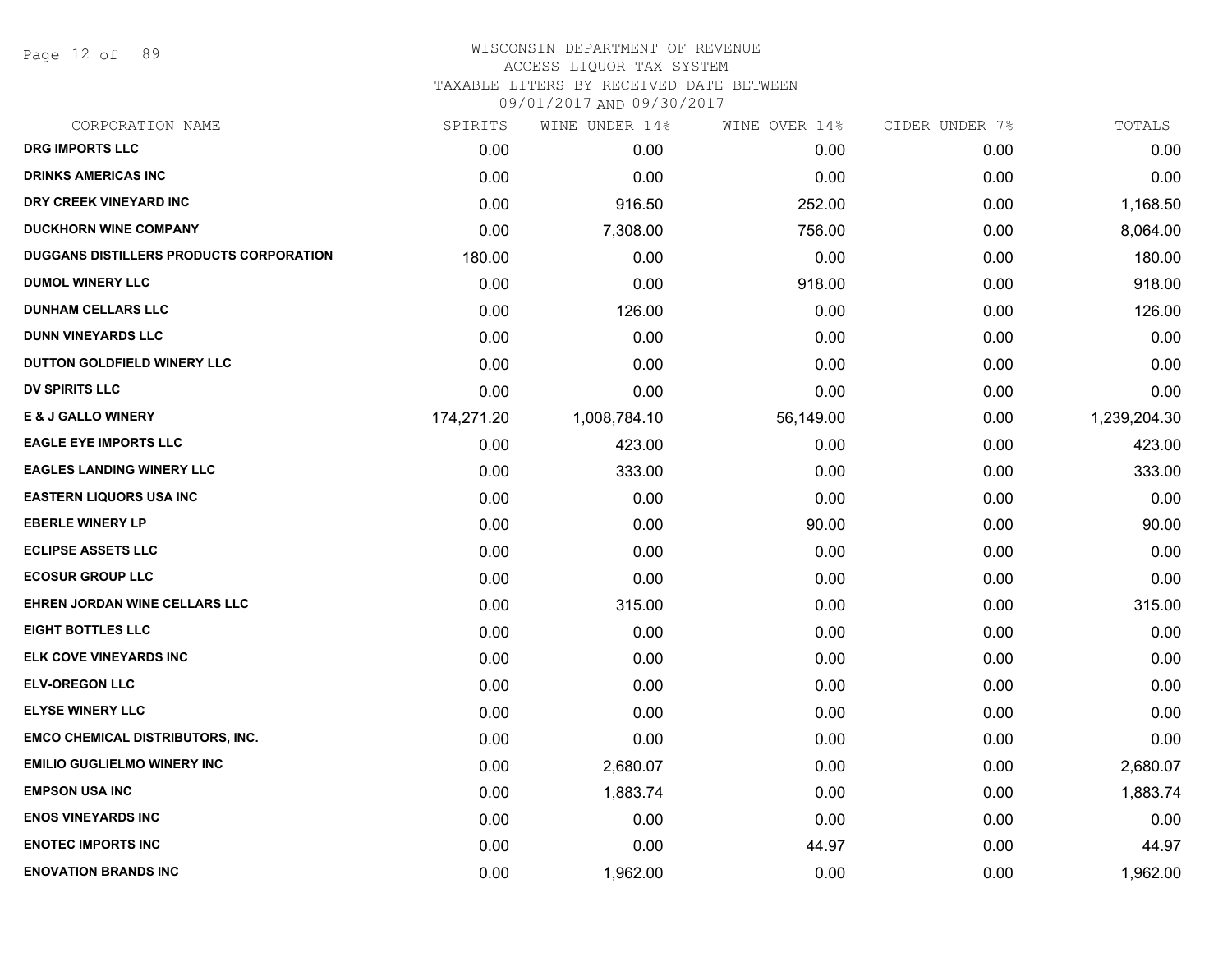Page 13 of 89

| CORPORATION NAME                                 | SPIRITS    | WINE UNDER 14% | WINE OVER 14% | CIDER UNDER 7% | TOTALS     |
|--------------------------------------------------|------------|----------------|---------------|----------------|------------|
| <b>ENTENTE SPIRITS LLC</b>                       | 0.00       | 0.00           | 0.00          | 0.00           | 0.00       |
| <b>EPICUREAN WINES LLC</b>                       | 0.00       | 0.00           | 0.00          | 0.00           | 0.00       |
| <b>ERIC FLANAGAN</b>                             | 0.00       | 0.00           | 0.00          | 0.00           | 0.00       |
| <b>ERIC TRUMP WINE MANUFACTURING LLC</b>         | 0.00       | 0.00           | 0.00          | 0.00           | 0.00       |
| <b>ERNST A STORM</b>                             | 0.00       | 0.00           | 0.00          | 0.00           | 0.00       |
| <b>ESSER WINES LLC</b>                           | 0.00       | 0.00           | 0.00          | 0.00           | 0.00       |
| <b>EUGENE WINE CELLARS LLC</b>                   | 0.00       | 0.00           | 0.00          | 0.00           | 0.00       |
| <b>EUROPEAN IMPORTS &amp; EXPORTS LLC</b>        | 0.00       | 0.00           | 0.00          | 0.00           | 0.00       |
| <b>EUROPEAN WINE IMPORTS INC</b>                 | 0.00       | 0.00           | 0.00          | 0.00           | 0.00       |
| <b>EVAKI INC</b>                                 | 0.00       | 0.00           | 0.00          | 0.00           | 0.00       |
| EVESHAM WOOD VINEYARD AND WINERY LLC             | 0.00       | 0.00           | 0.00          | 0.00           | 0.00       |
| <b>EXCELSIOR WINE COMPANY LLC</b>                | 0.00       | 2,592.00       | 40.50         | 0.00           | 2,632.50   |
| <b>F KORBEL &amp; BROS INC</b>                   | 0.00       | 0.00           | 0.00          | 0.00           | 0.00       |
| <b>FL NAVARRO LIMITED</b>                        | 0.00       | 0.00           | 0.00          | 0.00           | 0.00       |
| <b>F&amp;F FINE WINES INTERNATIONAL INC</b>      | 0.00       | 0.00           | 0.00          | 0.00           | 0.00       |
| F.X. MAGNER SELECTIONS, INC.                     | 0.00       | 0.00           | 0.00          | 0.00           | 0.00       |
| <b>FAMILY &amp; FARMERS LLC</b>                  | 0.00       | 0.00           | 0.00          | 0.00           | 0.00       |
| <b>FANTIS IMPORTS INC</b>                        | 0.00       | 124.50         | 13.50         | 0.00           | 138.00     |
| <b>FAR NORTH SPIRITS INC</b>                     | 288.00     | 0.00           | 0.00          | 0.00           | 288.00     |
| <b>FASEL SHENSTONE LLC</b>                       | 0.00       | 0.00           | 147.00        | 0.00           | 147.00     |
| <b>FERRARI CARANO VINEYARDS &amp; WINERY LLC</b> | 0.00       | 0.00           | 1,008.00      | 0.00           | 1,008.00   |
| <b>FETZER VINEYARDS</b>                          | 0.00       | 22,708.80      | 3,384.00      | 0.00           | 26,092.80  |
| <b>FIDDLEHEAD CELLARS LP</b>                     | 0.00       | 0.00           | 0.00          | 0.00           | 0.00       |
| <b>FIFTH GENERATION INC</b>                      | 104,149.20 | 0.00           | 0.00          | 0.00           | 104,149.20 |
| FIFTY FOURTH STREET ENTERPRISES LLC              | 47.60      | 0.00           | 0.00          | 0.00           | 47.60      |
| <b>FIRE HOUSE LLC</b>                            | 0.00       | 0.00           | 0.00          | 0.00           | 0.00       |
| <b>FIRESTEED CORPORATION</b>                     | 0.00       | 0.00           | 0.00          | 0.00           | 0.00       |
| <b>FISHER VINEYARDS</b>                          | 0.00       | 0.00           | 0.00          | 0.00           | 0.00       |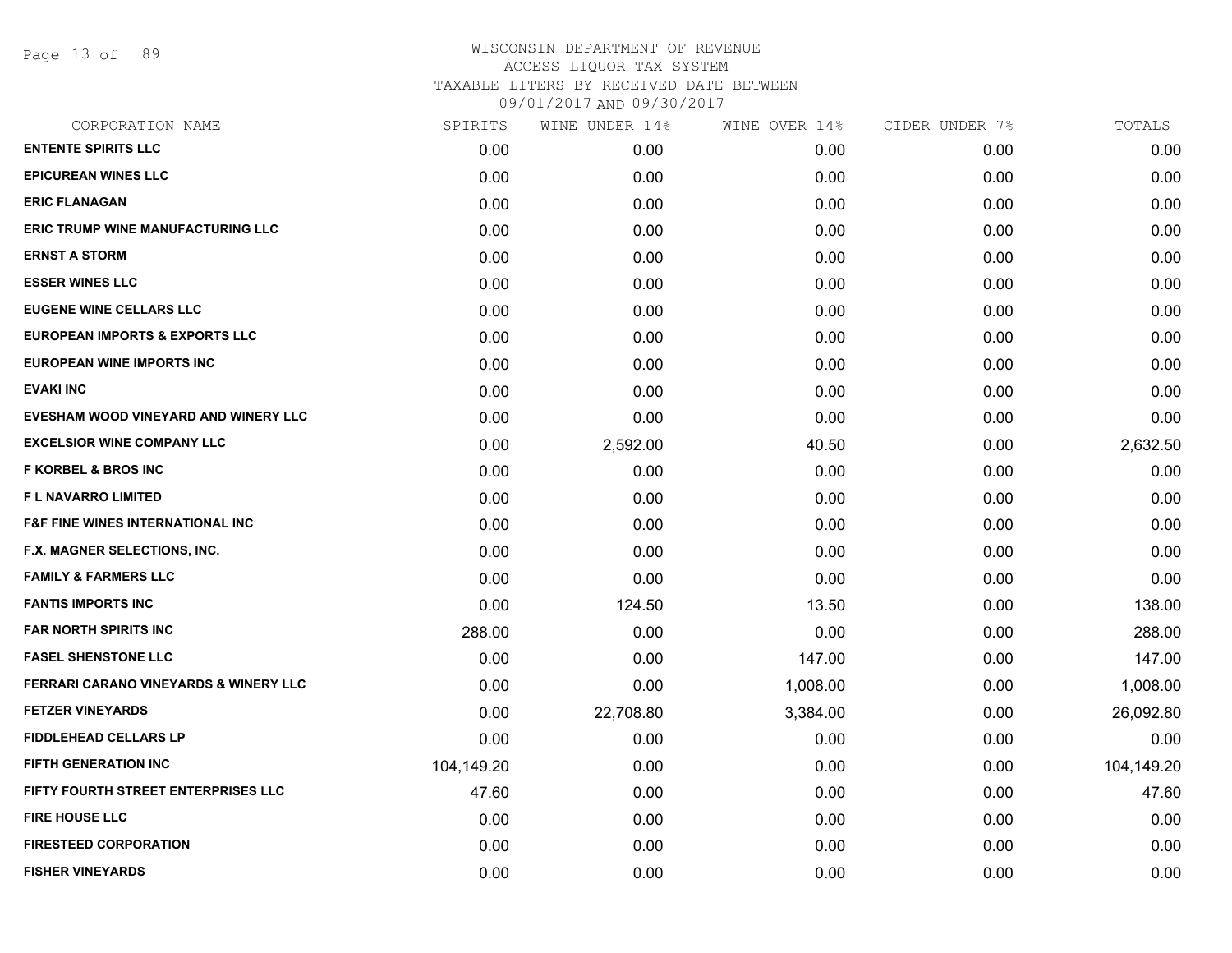Page 14 of 89

## WISCONSIN DEPARTMENT OF REVENUE ACCESS LIQUOR TAX SYSTEM TAXABLE LITERS BY RECEIVED DATE BETWEEN

| CORPORATION NAME                              | SPIRITS  | WINE UNDER 14% | WINE OVER 14% | CIDER UNDER 7% | TOTALS    |
|-----------------------------------------------|----------|----------------|---------------|----------------|-----------|
| <b>FIVE GRAPES LLC</b>                        | 0.00     | 0.00           | 0.00          | 0.00           | 0.00      |
| <b>FJN FINE WINES LLC</b>                     | 0.00     | 495.00         | 0.00          | 0.00           | 495.00    |
| <b>FLORA SPRINGS WINE COMPANY</b>             | 0.00     | 0.00           | 0.00          | 0.00           | 0.00      |
| <b>FLORIDA ORANGE GROVES INC</b>              | 0.00     | 0.00           | 0.00          | 0.00           | 0.00      |
| <b>FN CELLARS LLC</b>                         | 0.00     | 6.75           | 900.00        | 0.00           | 906.75    |
| FOLEY FAMILY WINES INC                        | 36.00    | 5,188.64       | 1,350.00      | 0.00           | 6,574.64  |
| <b>FOLIO WINE COMPANY LLC</b>                 | 0.00     | 8,100.75       | 1,309.50      | 0.00           | 9,410.25  |
| FORT ROSS VINEYARD & WINERY LLC               | 0.00     | 0.00           | 0.00          | 0.00           | 0.00      |
| <b>FOUR BEARS WINERY LLC</b>                  | 0.00     | 0.00           | 0.00          | 0.00           | 0.00      |
| <b>FOUR DAUGHTERS VINEYARD AND WINERY LLC</b> | 0.00     | 0.00           | 0.00          | 0.00           | 0.00      |
| <b>FOUR ROSES DISTILLERY LLC</b>              | 7,278.00 | 0.00           | 0.00          | 0.00           | 7,278.00  |
| <b>FOWLES WINE USA INC</b>                    | 0.00     | 135.00         | 27.00         | 0.00           | 162.00    |
| <b>FOXEN VINEYARD INC</b>                     | 0.00     | 0.00           | 0.00          | 0.00           | 0.00      |
| <b>FRANCIS COPPOLA WINERY LLC</b>             | 0.00     | 5,328.00       | 18.00         | 0.00           | 5,346.00  |
| <b>FRANK FAMILY VINEYARDS LLC</b>             | 0.00     | 63.00          | 378.00        | 0.00           | 441.00    |
| <b>FRANK LIN DISTILLERS PRODUCTS LTD</b>      | 4,609.41 | 0.00           | 0.00          | 0.00           | 4,609.41  |
| <b>FRED C SCHERRER</b>                        | 0.00     | 0.00           | 0.00          | 0.00           | 0.00      |
| <b>FREDERICK WILDMAN &amp; SONS LTD</b>       | 297.00   | 8,953.50       | 139.50        | 0.00           | 9,390.00  |
| <b>FREELANCE WINES LLC</b>                    | 0.00     | 0.00           | 0.00          | 0.00           | 0.00      |
| <b>FREIXENET USA INC</b>                      | 0.00     | $-948.05$      | 0.00          | 0.00           | $-948.05$ |
| <b>FREY VINEYARDS LTD</b>                     | 0.00     | 0.00           | 0.00          | 0.00           | 0.00      |
| <b>FRIEND WINE MARKETING</b>                  | 0.00     | 0.00           | 0.00          | 0.00           | 0.00      |
| <b>FRITZ CELLARS INC</b>                      | 0.00     | 0.00           | 0.00          | 0.00           | 0.00      |
| <b>FROGS LEAP WINERY</b>                      | 0.00     | 45.00          | 0.00          | 0.00           | 45.00     |
| <b>FRONTIER CORPORATION</b>                   | 0.00     | 0.00           | 0.00          | 0.00           | 0.00      |
| <b>FRUIT OF THE VINES INC</b>                 | 0.00     | 973.98         | 13.50         | 0.00           | 987.48    |
| FULL THROTTLE SLOON SHINE LLC                 | 202.50   | 0.00           | 0.00          | 0.00           | 202.50    |
| <b>FULTON STREET BREWERY LLC</b>              | 0.00     | 0.00           | 0.00          | 0.00           | 0.00      |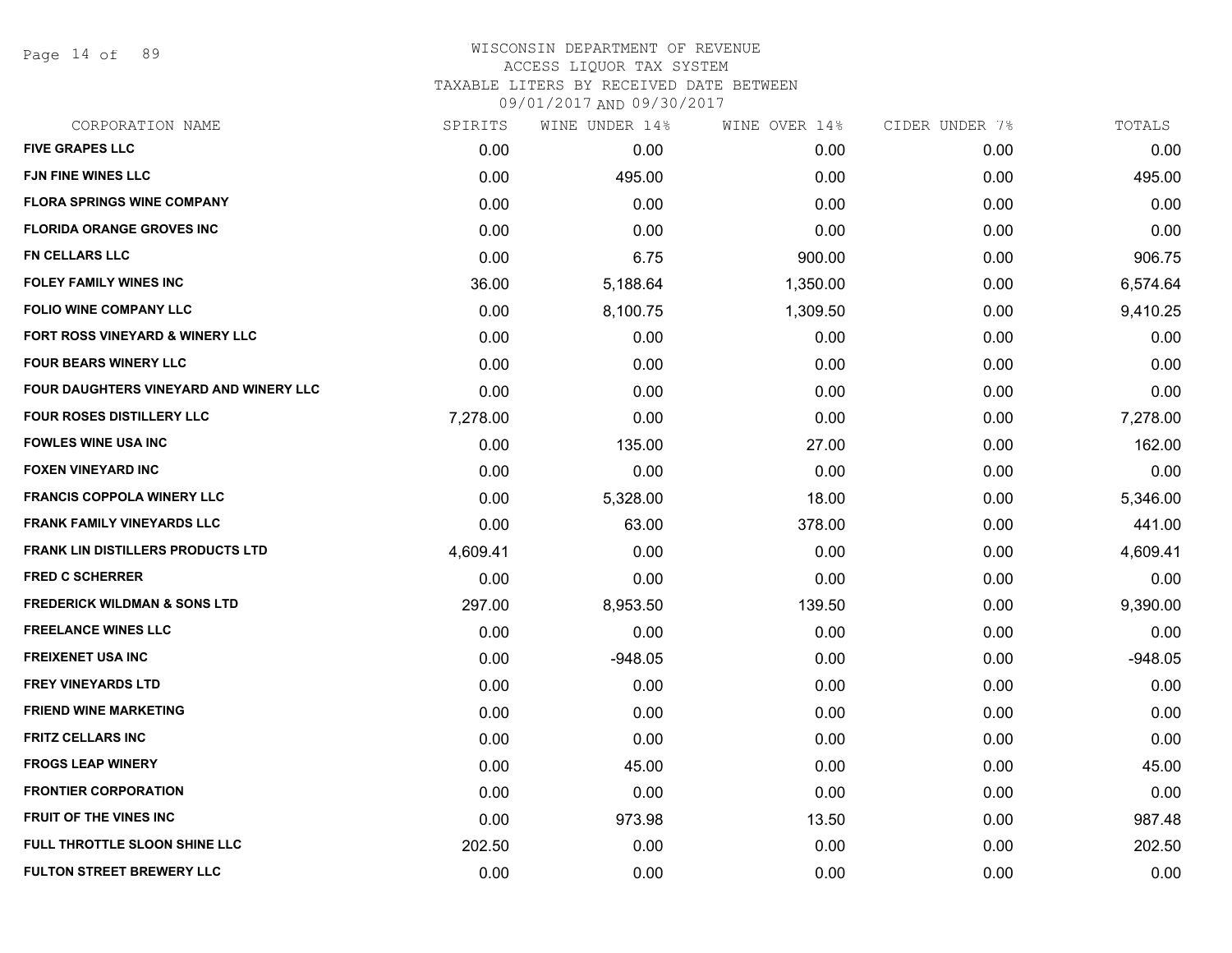Page 15 of 89

# WISCONSIN DEPARTMENT OF REVENUE ACCESS LIQUOR TAX SYSTEM TAXABLE LITERS BY RECEIVED DATE BETWEEN

| CORPORATION NAME                                    | SPIRITS  | WINE UNDER 14% | WINE OVER 14% | CIDER UNDER 7% | TOTALS   |
|-----------------------------------------------------|----------|----------------|---------------|----------------|----------|
| <b>G K SKAGGS INC</b>                               | 0.00     | 0.00           | 0.00          | 0.00           | 0.00     |
| G.S.W.C. INC.                                       | 13.00    | 8,896.50       | 549.00        | 0.00           | 9,458.50 |
| <b>GAMBA VINEYARDS AND WINERY LLC</b>               | 0.00     | 0.00           | 189.00        | 0.00           | 189.00   |
| <b>GAMBLE FAMILY VINEYARDS LLC</b>                  | 0.00     | 0.00           | 0.00          | 0.00           | 0.00     |
| <b>GENERATIONS OF SONOMA LLC</b>                    | 0.00     | 0.00           | 0.00          | 0.00           | 0.00     |
| <b>GENESEO PARTNERS LP</b>                          | 0.00     | 0.00           | 10.50         | 0.00           | 10.50    |
| <b>GEORGE BOZIC JR</b>                              | 681.00   | 417.00         | 0.00          | 0.00           | 1,098.00 |
| <b>GEORGIAN ROYAL COLLECTION, INC.</b>              | 0.00     | 0.00           | 0.00          | 0.00           | 0.00     |
| <b>GERBER, GERBER &amp; GERBER DISCLAIMER TRUST</b> | 0.00     | 252.00         | 0.00          | 0.00           | 252.00   |
| <b>GF WINES LLC</b>                                 | 0.00     | 0.00           | 0.00          | 0.00           | 0.00     |
| <b>GH HOLDINGS LP</b>                               | 0.00     | 0.00           | 0.00          | 0.00           | 0.00     |
| <b>GIBSON WINE COMPANY</b>                          | 0.00     | 0.00           | 405.00        | 0.00           | 405.00   |
| <b>GILBERT CELLARS LLC</b>                          | 0.00     | 0.00           | 0.00          | 0.00           | 0.00     |
| <b>GLOBAL SPIRITS USA LLC</b>                       | 2,160.00 | 0.00           | 0.00          | 0.00           | 2,160.00 |
| <b>GLOBAL VINEYARD IMPORTERS INC</b>                | 0.00     | 270.00         | 36.00         | 0.00           | 306.00   |
| <b>GLUNZ FAMILY WINERY &amp; CELLARS INC</b>        | 0.00     | 0.00           | 0.00          | 0.00           | 0.00     |
| <b>GNEKOW FAMILY WINERY LLC</b>                     | 0.00     | 0.00           | 378.00        | 0.00           | 378.00   |
| <b>GOAMERICAGO BEVERAGES LLC</b>                    | 0.00     | 0.00           | 0.00          | 0.00           | 0.00     |
| <b>GOLDSCHMIDT VINEYARDS LLC</b>                    | 0.00     | 252.00         | 1,008.00      | 0.00           | 1,260.00 |
| <b>GONZAGUE &amp; CLAIRE LURTON VINEYARDS INC</b>   | 0.00     | 0.00           | 0.00          | 0.00           | 0.00     |
| <b>GOOSE RIDGE LLC</b>                              | 0.00     | 288.00         | 144.00        | 0.00           | 432.00   |
| <b>GORDON BROTHERS CELLARS INC</b>                  | 0.00     | 0.00           | 0.00          | 0.00           | 0.00     |
| <b>GRAPE SOLUTIONS INC</b>                          | 0.00     | 0.00           | 0.00          | 0.00           | 0.00     |
| <b>GRAPE VISIONS LLC</b>                            | 0.00     | 0.00           | 0.00          | 0.00           | 0.00     |
| <b>GRAPES OF SPAIN INC</b>                          | 0.00     | 0.00           | 0.00          | 0.00           | 0.00     |
| <b>GRATON SPIRITS COMPANY LLC</b>                   | 0.00     | 0.00           | 0.00          | 0.00           | 0.00     |
| <b>GREAT DOMAINS &amp; ESTATES LLC</b>              | 0.00     | 441.00         | 63.00         | 0.00           | 504.00   |
| <b>GREG &amp; GREG INC</b>                          | 0.00     | 0.00           | 0.00          | 0.00           | 0.00     |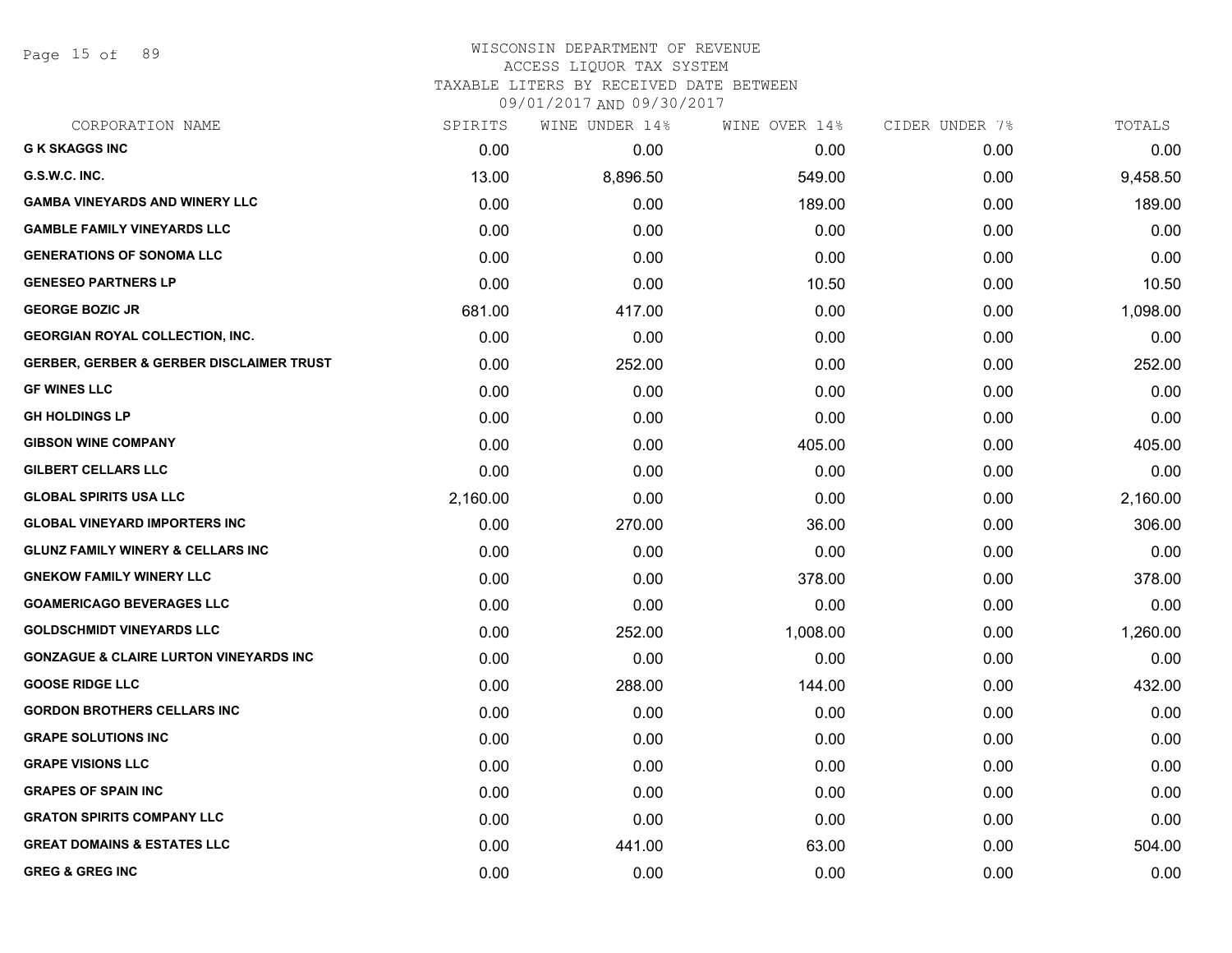Page 16 of 89

| CORPORATION NAME                           | SPIRITS    | WINE UNDER 14% | WINE OVER 14% | CIDER UNDER 7% | TOTALS     |
|--------------------------------------------|------------|----------------|---------------|----------------|------------|
| <b>GREG &amp; PAM HARRINGTON WINES LLC</b> | 0.00       | 0.00           | 52.30         | 0.00           | 52.30      |
| <b>GREGORY F BUONOCORE</b>                 | 0.00       | 0.00           | 0.00          | 0.00           | 0.00       |
| <b>GREGORY GRAZIANO</b>                    | 0.00       | 0.00           | 0.00          | 0.00           | 0.00       |
| <b>GRGICH HILLS CELLAR</b>                 | 0.00       | 0.00           | 1,197.00      | 0.00           | 1,197.00   |
| <b>GROTH VINEYARDS &amp; WINERY LLC</b>    | 0.00       | 0.00           | 444.42        | 0.00           | 444.42     |
| <b>GUARACHI WINE PARTNERS INC</b>          | 0.00       | 1,458.00       | 1,575.00      | 0.00           | 3,033.00   |
| <b>H ERIK ZETTERSTROM</b>                  | 0.00       | 756.00         | 0.00          | 0.00           | 756.00     |
| <b>H2 VINO LLC</b>                         | 0.00       | 2,034.00       | 27.00         | 0.00           | 2,061.00   |
| <b>HAAS BROTHERS INC</b>                   | 0.00       | 0.00           | 0.00          | 0.00           | 0.00       |
| <b>HAHN ESTATE</b>                         | 0.00       | 0.00           | 0.00          | 0.00           | 0.00       |
| <b>HALBY MARKETING INC</b>                 | 0.00       | 420.00         | 0.00          | 0.00           | 420.00     |
| <b>HALCYON SYNDICATE LTD LLC</b>           | 0.00       | 0.00           | 0.00          | 0.00           | 0.00       |
| <b>HALL WINES LLC</b>                      | 0.00       | 0.00           | 675.00        | 0.00           | 675.00     |
| <b>HAMEL FAMILY WINES LLC</b>              | 0.00       | 0.00           | 0.00          | 0.00           | 0.00       |
| <b>HAND PICKED SELECTIONS INC</b>          | 0.00       | 378.00         | 0.00          | 0.00           | 378.00     |
| <b>HAPPY HOUR COMPANY LLC</b>              | 0.00       | 0.00           | 0.00          | 0.00           | 0.00       |
| <b>HARDY USA LTD</b>                       | 130.50     | 0.00           | 0.00          | 0.00           | 130.50     |
| <b>HARLAN ESTATE WINERY INC</b>            | 0.00       | 0.00           | 0.00          | 0.00           | 0.00       |
| <b>HARRIS &amp; HARRIS</b>                 | 0.00       | 0.00           | 0.00          | 0.00           | 0.00       |
| <b>HAUS WINE &amp; SPIRITS INC</b>         | 0.00       | 0.00           | 396.00        | 0.00           | 396.00     |
| <b>HAWAII SEA SPIRITS LLC</b>              | 225.00     | 0.00           | 0.00          | 0.00           | 225.00     |
| <b>HDD LLC</b>                             | 0.00       | 252.00         | 504.00        | 0.00           | 756.00     |
| <b>HEADFRAME SPIRITS INC</b>               | 0.00       | 0.00           | 0.00          | 0.00           | 0.00       |
| <b>HEAVEN HILL DISTILLERIES INC</b>        | 350,388.15 | 1,332.00       | 666.00        | 0.00           | 352,386.15 |
| <b>HEINEKEN USA INCORPORATED</b>           | 0.00       | 0.00           | 0.00          | 46,002.00      | 46,002.00  |
| <b>HEITZ WINE CELLARS</b>                  | 0.00       | 0.00           | 0.00          | 0.00           | 0.00       |
| <b>HEMISPHERE WINE COMPANY INC</b>         | 0.00       | 0.00           | 0.00          | 0.00           | 0.00       |
| <b>HENDRY PREMIUM IMPORTS INC</b>          | 0.00       | 0.00           | 0.00          | 0.00           | 0.00       |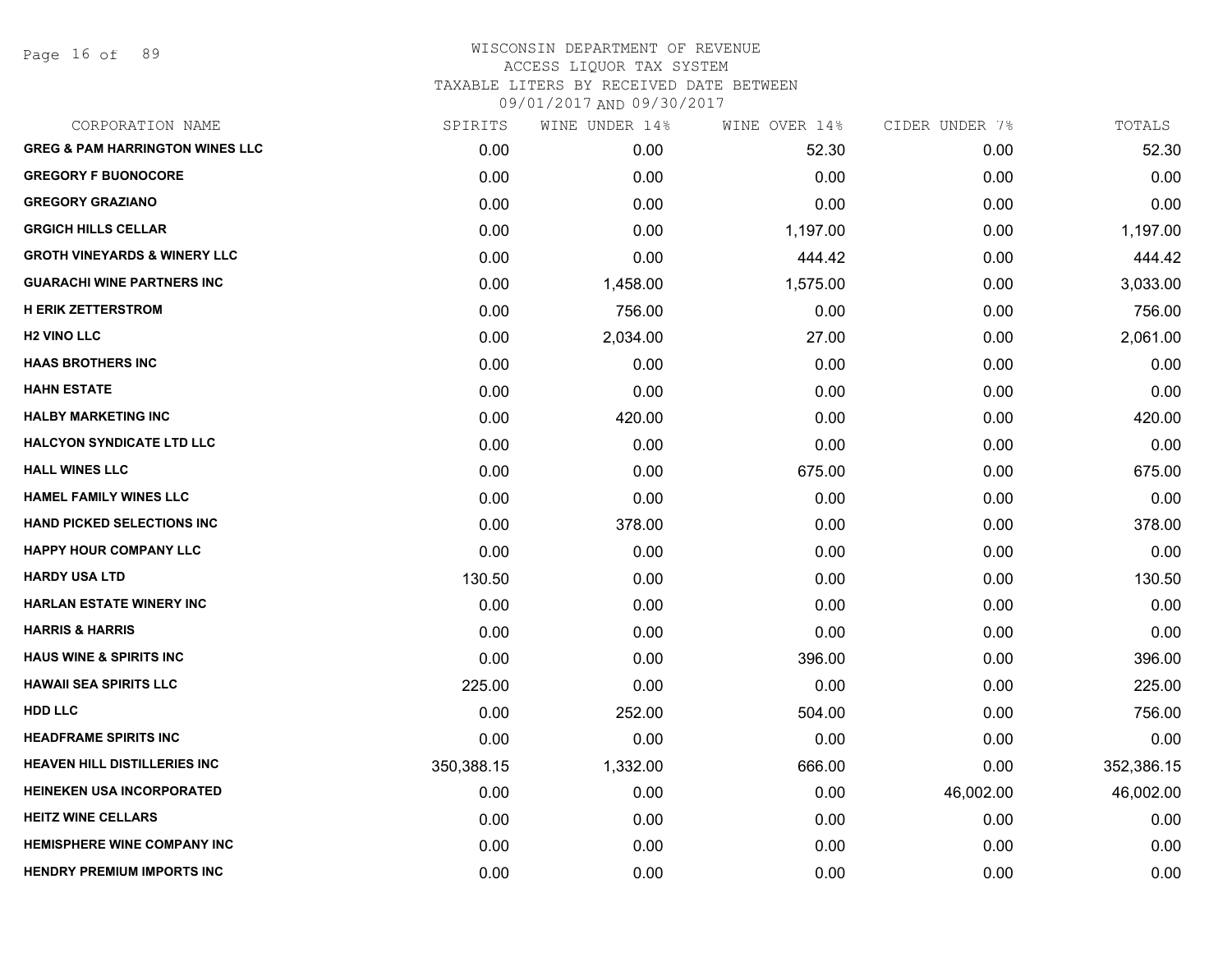Page 17 of 89

### WISCONSIN DEPARTMENT OF REVENUE ACCESS LIQUOR TAX SYSTEM TAXABLE LITERS BY RECEIVED DATE BETWEEN

| CORPORATION NAME                       | SPIRITS  | WINE UNDER 14% | WINE OVER 14% | CIDER UNDER 7% | TOTALS   |
|----------------------------------------|----------|----------------|---------------|----------------|----------|
| <b>HENRIOT INC</b>                     | 0.00     | 769.50         | 0.00          | 0.00           | 769.50   |
| <b>HENRY STEELE IMPORTS LLC</b>        | 0.00     | 0.00           | 0.00          | 0.00           | 0.00     |
| <b>HERITAGE DISTILLING COMPANY INC</b> | 0.00     | 0.00           | 0.00          | 0.00           | 0.00     |
| <b>HERITAGE LINK BRANDS LLC</b>        | 0.00     | 0.00           | 0.00          | 0.00           | 0.00     |
| HERITAGE WINE CELLARS LTD              | 0.00     | 1,233.00       | 0.00          | 0.00           | 1,233.00 |
| <b>HERMAN STORY WINES INC</b>          | 0.00     | 0.00           | 0.00          | 0.00           | 0.00     |
| <b>HERON WINES INC</b>                 | 0.00     | 0.00           | 0.00          | 0.00           | 0.00     |
| <b>HEYDAY CORPORATION</b>              | 0.00     | 0.00           | 0.00          | 0.00           | 0.00     |
| <b>HIDALGO IMPORTS LLC</b>             | 0.00     | 0.00           | 0.00          | 0.00           | 0.00     |
| <b>HILL ESTATES INC</b>                | 0.00     | 0.00           | 0.00          | 0.00           | 0.00     |
| <b>HIRSCH WINERY LLC</b>               | 0.00     | 0.00           | 0.00          | 0.00           | 0.00     |
| <b>HIWWS INC</b>                       | 0.00     | 0.00           | 0.00          | 0.00           | 0.00     |
| HONEOYE FALLS DISTILLERY LLC           | 0.00     | 0.00           | 0.00          | 0.00           | 0.00     |
| HONIG VINEYARD AND WINERY LLC          | 0.00     | 405.00         | 63.00         | 0.00           | 468.00   |
| <b>HOOD RIVER DISTILLERS INC</b>       | 4,744.50 | 0.00           | 0.00          | 0.00           | 4,744.50 |
| <b>HOPE WINE LLC</b>                   | 0.00     | 2,122.40       | 0.00          | 0.00           | 2,122.40 |
| <b>HOTCOOP LLC</b>                     | 0.00     | 0.00           | 0.00          | 0.00           | 0.00     |
| <b>HOURGLASS WINE COMPANY INC</b>      | 0.00     | 0.00           | 504.00        | 0.00           | 504.00   |
| <b>HUA YUAN</b>                        | 0.00     | 0.00           | 0.00          | 0.00           | 0.00     |
| <b>HUBER ORCHARDS INC</b>              | 0.00     | 0.00           | 0.00          | 0.00           | 0.00     |
| <b>HUDSON WINE BROKERS LLC</b>         | 0.00     | 0.00           | 0.00          | 0.00           | 0.00     |
| <b>HUNEEUS VINTNERS LLC</b>            | 0.00     | 252.00         | 126.00        | 0.00           | 378.00   |
| <b>HUSCH VINEYARDS INC</b>             | 0.00     | 126.00         | 0.00          | 0.00           | 126.00   |
| <b>HYATT FARM PARTNERSHIP</b>          | 0.00     | 72.00          | 225.00        | 0.00           | 297.00   |
| <b>IAN BRAND</b>                       | 0.00     | 0.00           | 0.00          | 0.00           | 0.00     |
| <b>ICONIC WINES LLC</b>                | 0.00     | 126.00         | 0.00          | 0.00           | 126.00   |
| <b>IDEAL WINE &amp; SPIRITS CO INC</b> | 0.00     | 0.00           | 0.00          | 0.00           | 0.00     |
| <b>ILLAHE VINEYARDS AND WINERY INC</b> | 0.00     | 378.00         | 0.00          | 0.00           | 378.00   |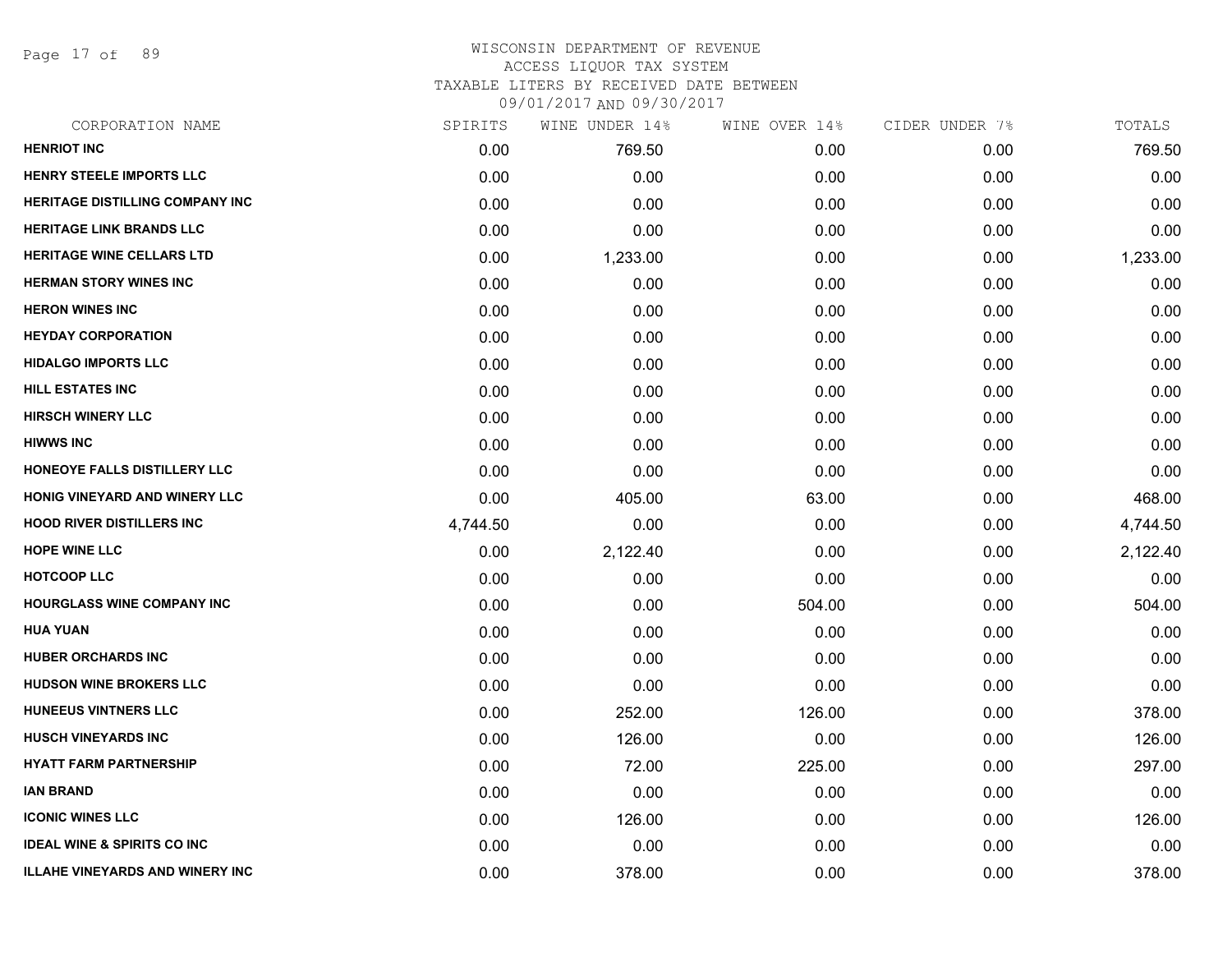Page 18 of 89

| CORPORATION NAME                                  | SPIRITS  | WINE UNDER 14% | WINE OVER 14% | CIDER UNDER 7% | TOTALS    |
|---------------------------------------------------|----------|----------------|---------------|----------------|-----------|
| <b>ILLYRIAN IMPORT INC</b>                        | 0.00     | 0.00           | 0.00          | 0.00           | 0.00      |
| <b>IMMORTAL BRANDS, LLC</b>                       | 0.00     | 0.00           | 0.00          | 0.00           | 0.00      |
| <b>IMPERIAL BRANDS INC</b>                        | 0.00     | 0.00           | 0.00          | 0.00           | 0.00      |
| <b>IMPEX BEVERAGES INC</b>                        | 0.00     | 0.00           | 0.00          | 0.00           | 0.00      |
| IN AGAVE WE TRUST LLC                             | 0.00     | 0.00           | 0.00          | 0.00           | 0.00      |
| <b>INDIGENOUS SELECTIONS LLC</b>                  | 108.00   | 98.99          | 89.98         | 0.00           | 296.97    |
| <b>INDIGO WINE GROUP LLC</b>                      | 0.00     | 882.00         | 99.00         | 0.00           | 981.00    |
| <b>INFINIUM SPIRITS INC.</b>                      | 1,944.00 | 0.00           | 0.00          | 0.00           | 1,944.00  |
| INNO VINO INTERNATIONAL INC                       | 0.00     | 0.00           | 0.00          | 0.00           | 0.00      |
| <b>INTEGRITY WINES LLC</b>                        | 0.00     | 0.00           | 0.00          | 0.00           | 0.00      |
| <b>INTERNATIONAL DISTILLERS &amp; VINTERS LTD</b> | 0.00     | 0.00           | 0.00          | 0.00           | 0.00      |
| <b>INTERNATIONAL VINES INC</b>                    | 0.00     | 0.00           | 0.00          | 0.00           | 0.00      |
| <b>INTERRA FOOD MARKETING LLC</b>                 | 0.00     | 0.00           | 0.00          | 0.00           | 0.00      |
| <b>INTERSECT BEVERAGE LLC</b>                     | 0.00     | 0.00           | 0.00          | 0.00           | 0.00      |
| <b>INTERTRADE USA COMPANY</b>                     | 0.00     | 0.00           | 0.00          | 0.00           | 0.00      |
| <b>INVESTOR'S OF AMERICA LP</b>                   | 0.00     | 0.00           | 0.00          | 0.00           | 0.00      |
| <b>ION BEVERAGES LLC</b>                          | 0.00     | 0.00           | 0.00          | 0.00           | 0.00      |
| <b>IRON HORSE VINEYARDS LP</b>                    | 0.00     | 28.53          | 0.00          | 0.00           | 28.53     |
| <b>ISANTI SPIRITS LLC</b>                         | 180.00   | 0.00           | 0.00          | 0.00           | 180.00    |
| <b>J &amp; D WINES INC</b>                        | 16.64    | 0.00           | 0.00          | 0.00           | 16.64     |
| <b>J LOHR WINERY CORP</b>                         | 0.00     | 5,211.00       | 261.00        | 0.00           | 5,472.00  |
| <b>J PEDRONCELLI WINERY</b>                       | 0.00     | 252.00         | 339.00        | 0.00           | 591.00    |
| <b>J3 WINE PARTNERS LLC</b>                       | 0.00     | 0.00           | 0.00          | 0.00           | 0.00      |
| <b>JACK POUST &amp; COMPANY INC</b>               | 0.00     | 1,044.00       | 18.00         | 0.00           | 1,062.00  |
| JACKSON FAMILY ENTERPRISES INC                    | 0.00     | 32,826.00      | 4,974.00      | 0.00           | 37,800.00 |
| <b>JACKY RANDELL TRENTHAM</b>                     | 0.00     | 0.00           | 0.00          | 0.00           | 0.00      |
| <b>JACUZZI FAMILY VINEYARDS LLC</b>               | 0.00     | 0.00           | 0.00          | 0.00           | 0.00      |
| <b>JAM CELLARS INC</b>                            | 0.00     | 0.00           | 0.00          | 0.00           | 0.00      |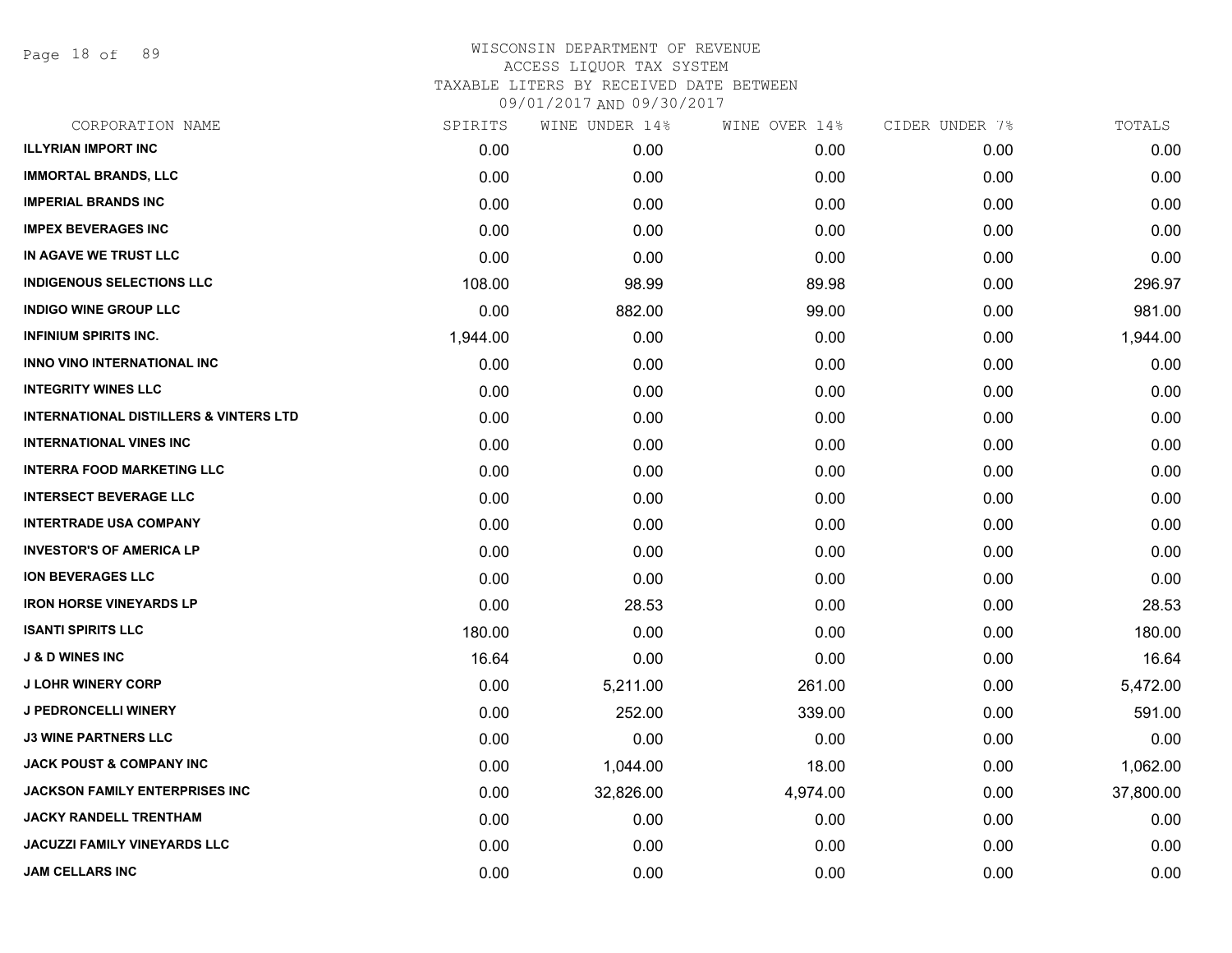Page 19 of 89

#### WISCONSIN DEPARTMENT OF REVENUE ACCESS LIQUOR TAX SYSTEM

TAXABLE LITERS BY RECEIVED DATE BETWEEN

| CORPORATION NAME                      | SPIRITS    | WINE UNDER 14% | WINE OVER 14% | CIDER UNDER 7% | TOTALS     |
|---------------------------------------|------------|----------------|---------------|----------------|------------|
| <b>JAMES CLARK</b>                    | 0.00       | 0.00           | 0.00          | 0.00           | 0.00       |
| <b>JAMES E COSMA</b>                  | 0.00       | 1,980.00       | 0.00          | 0.00           | 1,980.00   |
| <b>JAMES J MOORE</b>                  | 0.00       | 0.00           | 0.00          | 0.00           | 0.00       |
| <b>JAMES L LAMBERT</b>                | 0.00       | 504.00         | 1,260.00      | 0.00           | 1,764.00   |
| <b>JAMES MORONEY INC</b>              | 0.00       | 0.00           | 0.00          | 0.00           | 0.00       |
| <b>JAMES RICKER</b>                   | 244.50     | 11,613.00      | 49.50         | 0.00           | 11,907.00  |
| JAPAN PRESTIGE SAKE INTERNATIONAL INC | 0.00       | 50.38          | 11.99         | 0.00           | 62.37      |
| <b>JARVIS</b>                         | 0.00       | 4.50           | 81.00         | 0.00           | 85.50      |
| <b>JASON J AND MOLLY N DREW</b>       | 0.00       | 0.00           | 0.00          | 0.00           | 0.00       |
| <b>JAX VINEYARDS LLC</b>              | 0.00       | 16.64          | 33.29         | 0.00           | 49.93      |
| <b>JAY J HEMINWAY</b>                 | 0.00       | 0.00           | 189.00        | 0.00           | 189.00     |
| <b>JAY MIDWEST INC</b>                | 441.00     | 0.00           | 128.00        | 0.00           | 569.00     |
| <b>JB GEORGE LLC</b>                  | 0.00       | 0.00           | 0.00          | 0.00           | 0.00       |
| <b>JC CELLARS INC</b>                 | 0.00       | 0.00           | 0.00          | 0.00           | 0.00       |
| JEAN CLAUDE BOISSET WINES USA INC     | 0.00       | 1,278.00       | 378.00        | 0.00           | 1,656.00   |
| <b>JEFF QUINT</b>                     | 153.00     | 0.00           | 0.00          | 0.00           | 153.00     |
| <b>JEFFREY L EMERY</b>                | 0.00       | 0.00           | 0.00          | 0.00           | 0.00       |
| <b>JEM BEVERAGE COMPANY</b>           | 0.00       | 0.00           | 0.00          | 0.00           | 0.00       |
| <b>JFC INTERNATIONAL INC</b>          | 0.00       | 1,452.47       | 1,045.91      | 0.00           | 2,498.38   |
| <b>JIM BEAM BRANDS CO</b>             | 439,110.45 | 540.00         | 351.00        | 0.00           | 440,001.45 |
| <b>J-NH WINE GROUP LLC</b>            | 0.00       | 0.00           | 0.00          | 0.00           | 0.00       |
| JNJ INTERNATIONAL INC                 | 0.00       | 0.00           | 0.00          | 0.00           | 0.00       |
| <b>JOHAN VINEYARDS LLC</b>            | 0.00       | 0.00           | 0.00          | 0.00           | 0.00       |
| <b>JOHN ANTHONY VINEYARDS LLC</b>     | 0.00       | 0.00           | 0.00          | 0.00           | 0.00       |
| <b>JOHN R LUCAS</b>                   | 0.00       | 0.00           | 0.00          | 0.00           | 0.00       |
| <b>JON A GERSTENSCHLAGER</b>          | 0.00       | 0.00           | 0.00          | 0.00           | 0.00       |
| <b>JOSE PASTOR</b>                    | 0.00       | 0.00           | 0.00          | 0.00           | 0.00       |
| JOSEPH PHELPS VINEYARDS LLC           | 0.00       | 63.00          | 495.00        | 0.00           | 558.00     |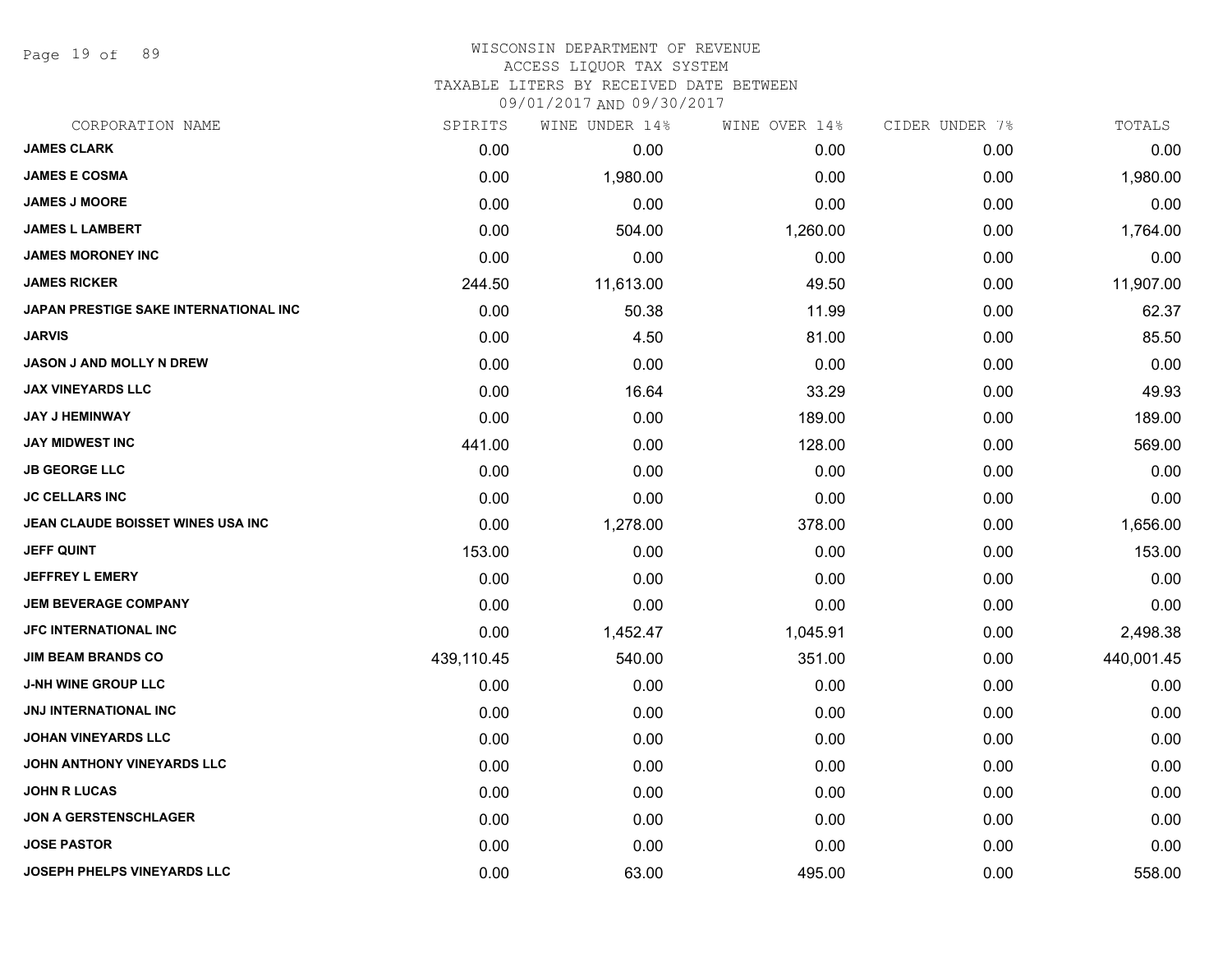Page 20 of 89

| CORPORATION NAME                         | SPIRITS | WINE UNDER 14% | WINE OVER 14% | CIDER UNDER 7% | TOTALS   |
|------------------------------------------|---------|----------------|---------------|----------------|----------|
| <b>JOSEPH VICTORI WINES, INC.</b>        | 0.00    | 765.00         | 0.00          | 0.00           | 765.00   |
| <b>JOSU GALDOS</b>                       | 0.00    | 0.00           | 0.00          | 0.00           | 0.00     |
| JOURNEYMAN DISTILLERY LLC                | 0.00    | 0.00           | 0.00          | 0.00           | 0.00     |
| <b>JPPZ INC</b>                          | 0.00    | 0.00           | 0.00          | 0.00           | 0.00     |
| <b>JRV LLC</b>                           | 0.00    | 0.00           | 0.00          | 0.00           | 0.00     |
| JUDD FAMILY VINEYARDS LP                 | 0.00    | 0.00           | 0.00          | 0.00           | 0.00     |
| <b>JUSTIN VINEYARDS &amp; WINERY LLC</b> | 0.00    | 0.00           | 3,447.00      | 0.00           | 3,447.00 |
| <b>JVW CORPORATION</b>                   | 0.00    | 603.00         | 0.00          | 0.00           | 603.00   |
| <b>JZ WINE COMPANY</b>                   | 0.00    | 63.00          | 0.00          | 0.00           | 63.00    |
| <b>K VINTNERS LLC</b>                    | 0.00    | 0.00           | 1,332.00      | 0.00           | 1,332.00 |
| <b>KAITRIN N COOPER</b>                  | 0.00    | 0.00           | 0.00          | 0.00           | 0.00     |
| <b>KALIN CELLARS INC</b>                 | 0.00    | 0.00           | 0.00          | 0.00           | 0.00     |
| <b>KAY OLSEN</b>                         | 0.00    | 0.00           | 0.00          | 0.00           | 0.00     |
| <b>KB WINES LLC</b>                      | 0.00    | 0.00           | 0.00          | 0.00           | 0.00     |
| <b>KEEPER'S QUEST INC</b>                | 279.00  | 0.00           | 0.00          | 0.00           | 279.00   |
| <b>KELLER ESTATE LTD</b>                 | 0.00    | 0.00           | 0.00          | 0.00           | 0.00     |
| <b>KEN WRIGHT CELLARS CO</b>             | 0.00    | 78.00          | 0.00          | 0.00           | 78.00    |
| <b>KENNETH S LIKITPRAKONG</b>            | 0.00    | 1,412.00       | 0.00          | 0.00           | 1,412.00 |
| <b>KENT HUMPHREY</b>                     | 0.00    | 0.00           | 0.00          | 0.00           | 0.00     |
| <b>KENT RASMUSSEN WINERY</b>             | 0.00    | 0.00           | 0.00          | 0.00           | 0.00     |
| <b>KENTUCKY BOURBON DISTILLERS LTD</b>   | 693.80  | 0.00           | 0.00          | 0.00           | 693.80   |
| <b>KERMIT LYNCH WINE MERCHANTS</b>       | 0.00    | 1,404.00       | 378.00        | 0.00           | 1,782.00 |
| <b>KIMBERTON WINES LLC</b>               | 0.00    | 0.00           | 0.00          | 0.00           | 0.00     |
| KINDRED SPIRITS NORTH AMERICA INC        | 135.00  | 0.00           | 0.00          | 0.00           | 135.00   |
| <b>KINDRED VINES IMPORT CO LLC</b>       | 0.00    | 612.00         | 0.00          | 0.00           | 612.00   |
| <b>KING ESTATE WINERY LP</b>             | 0.00    | 2,484.00       | 0.00          | 0.00           | 2,484.00 |
| <b>KIONA VINEYARDS LLC</b>               | 0.00    | 126.00         | 0.00          | 0.00           | 126.00   |
| KISTLER VINEYARDS, LLC                   | 0.00    | 0.00           | 90.00         | 0.00           | 90.00    |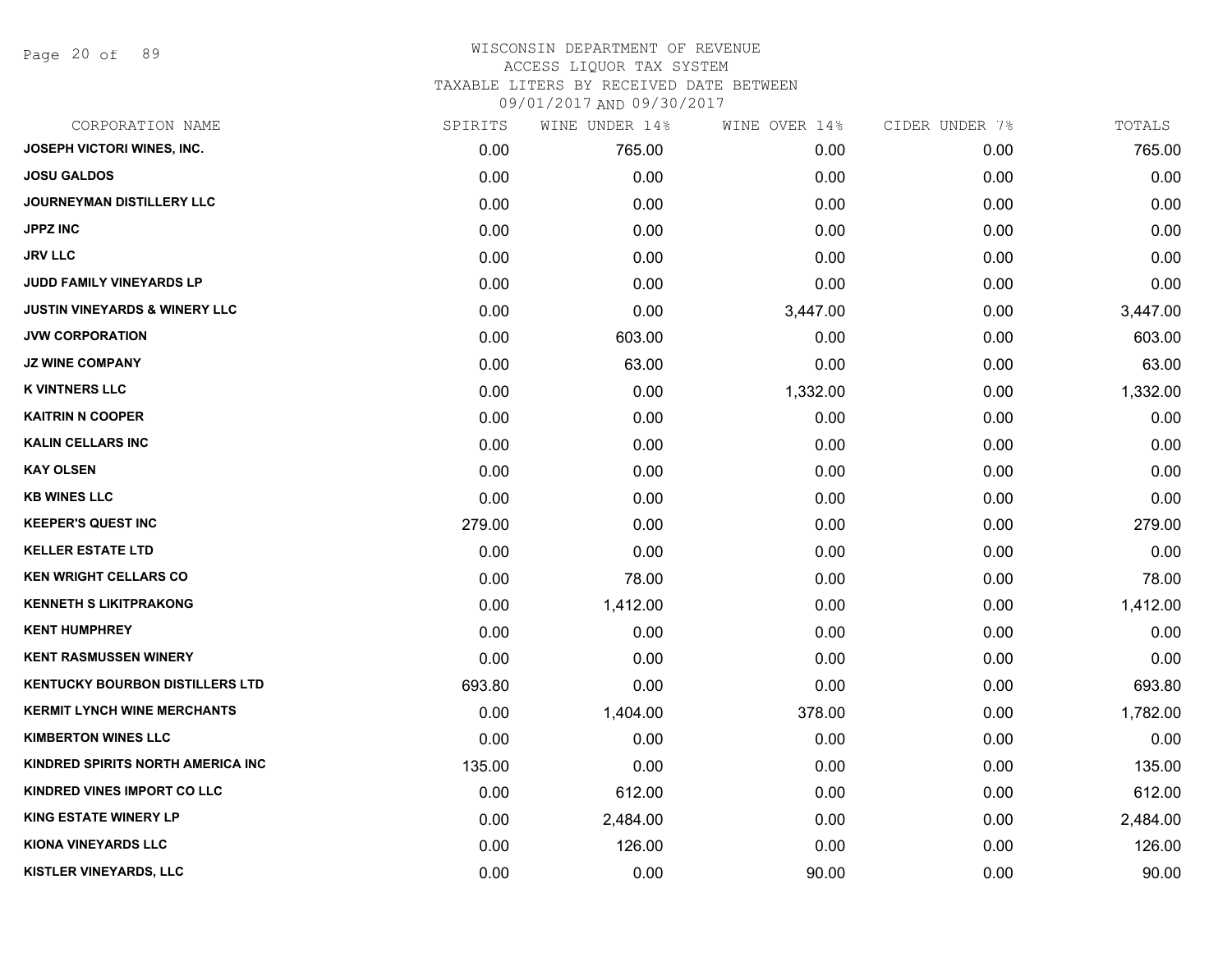Page 21 of 89

# WISCONSIN DEPARTMENT OF REVENUE ACCESS LIQUOR TAX SYSTEM

TAXABLE LITERS BY RECEIVED DATE BETWEEN

| CORPORATION NAME                           | SPIRITS | WINE UNDER 14% | WINE OVER 14% | CIDER UNDER 7% | TOTALS    |
|--------------------------------------------|---------|----------------|---------------|----------------|-----------|
| <b>KITFOX VINEYARDS LLC</b>                | 0.00    | 0.00           | 0.00          | 0.00           | 0.00      |
| <b>KLEIN FOODS INC</b>                     | 0.00    | 4,032.00       | 1,984.50      | 0.00           | 6,016.50  |
| <b>KLIN SPIRITS LLC</b>                    | 0.00    | 0.00           | 0.00          | 0.00           | 0.00      |
| <b>KLINKER BRICK WINERY INC</b>            | 0.00    | 0.00           | 1,008.00      | 0.00           | 1,008.00  |
| <b>KOBRAND CORPORATION</b>                 | 637.50  | 8,226.00       | 3,652.80      | 0.00           | 12,516.30 |
| KOJIMA & INTERNATIONAL ASSOCIATES INC      | 0.00    | 0.00           | 0.00          | 0.00           | 0.00      |
| <b>KONGSGAARD WINE LLC</b>                 | 0.00    | 0.00           | 0.00          | 0.00           | 0.00      |
| <b>KONSTANTIN D FRANK &amp; SONS</b>       | 0.00    | 522.00         | 0.00          | 0.00           | 522.00    |
| <b>KOPRI INC</b>                           | 0.00    | 0.00           | 0.00          | 0.00           | 0.00      |
| <b>KOVAL INC</b>                           | 317.00  | 0.00           | 0.00          | 0.00           | 317.00    |
| <b>KRA-ZE LLC</b>                          | 0.00    | 0.00           | 0.00          | 0.00           | 0.00      |
| <b>KRUPP BROTHERS LLC</b>                  | 0.00    | 0.00           | 0.00          | 0.00           | 0.00      |
| <b>KUTCH WINES INC</b>                     | 0.00    | 0.00           | 0.00          | 0.00           | 0.00      |
| <b>KYSELA PERE ET FILS LTD</b>             | 0.00    | 699.00         | 54.00         | 0.00           | 753.00    |
| <b>L &amp; F BRANDS INC</b>                | 0.00    | 0.00           | 0.00          | 0.00           | 0.00      |
| <b>L &amp; L IMPORTS LLC</b>               | 0.00    | 0.00           | 0.00          | 0.00           | 0.00      |
| L C WINE                                   | 0.00    | 0.00           | 0.00          | 0.00           | 0.00      |
| L FOPPIANO WINE CO INC                     | 0.00    | 0.00           | 0.00          | 0.00           | 0.00      |
| <b>L&amp;C WINE COUNTRY OPERATIONS LLC</b> | 0.00    | 0.00           | 0.00          | 0.00           | 0.00      |
| <b>LADERA WINERY LLC</b>                   | 0.00    | 0.00           | 229.50        | 0.00           | 229.50    |
| <b>LADY HILL LLC</b>                       | 0.00    | 0.00           | 0.00          | 0.00           | 0.00      |
| <b>LAETITIA VINEYARD &amp; WINERY INC</b>  | 0.00    | 0.00           | 0.00          | 0.00           | 0.00      |
| <b>LAIRD &amp; COMPANY</b>                 | 873.00  | 0.00           | 162.00        | 0.00           | 1,035.00  |
| LAKE COUNTRY LIBARE DISTILLING LLC         | 351.00  | 0.00           | 0.00          | 0.00           | 351.00    |
| <b>LANCE C RANDOLPH</b>                    | 0.00    | 315.00         | 315.00        | 0.00           | 630.00    |
| <b>LANGDON SHIVERICK INC</b>               | 0.00    | 0.00           | 0.00          | 0.00           | 0.00      |
| <b>LANGE WINERY LLC</b>                    | 0.00    | 0.00           | 0.00          | 0.00           | 0.00      |
| <b>LAPHAM SALES &amp; MARKETING INC</b>    | 0.00    | 0.00           | 0.00          | 0.00           | 0.00      |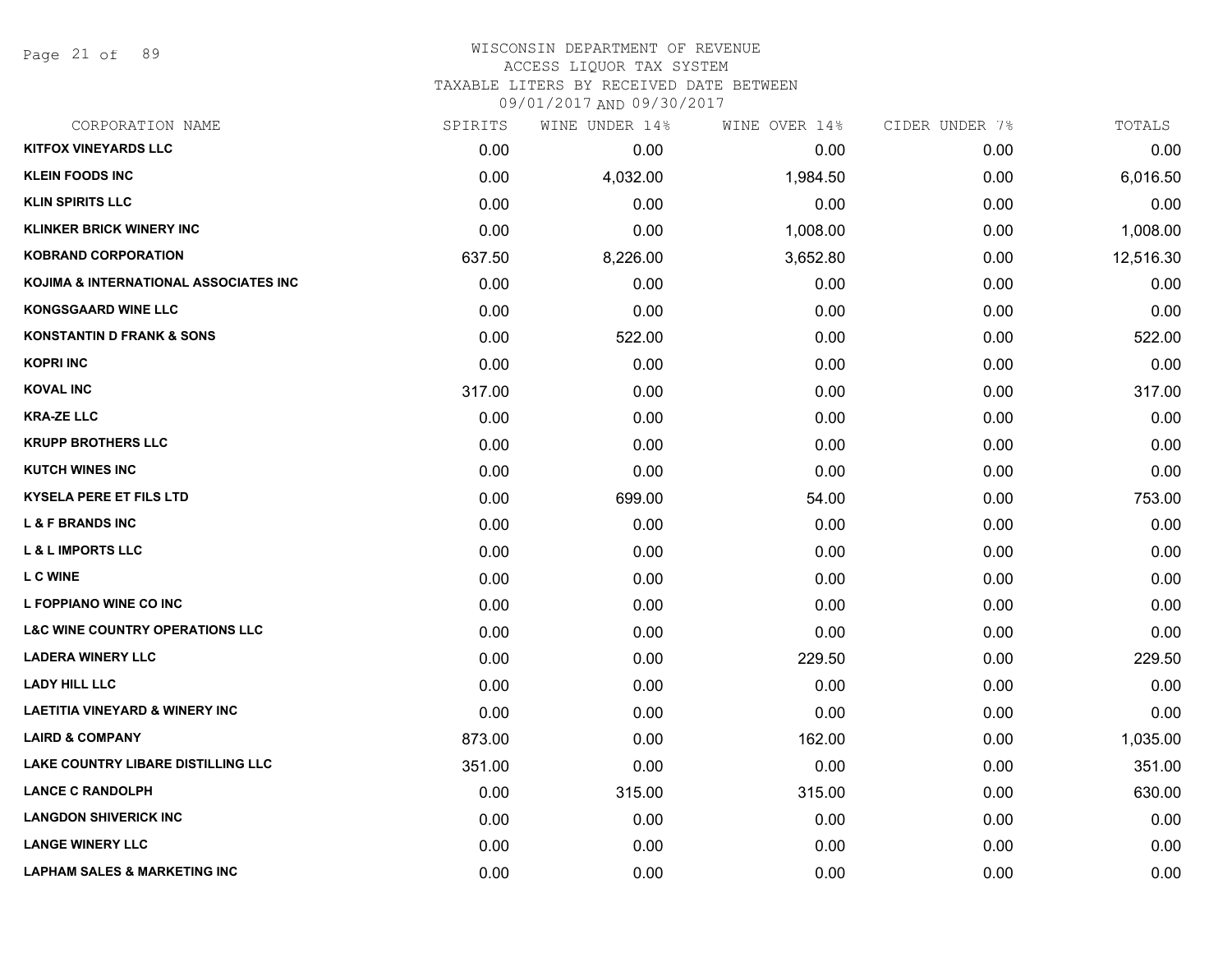Page 22 of 89

| CORPORATION NAME                    | SPIRITS   | WINE UNDER 14% | WINE OVER 14% | CIDER UNDER 7% | TOTALS    |
|-------------------------------------|-----------|----------------|---------------|----------------|-----------|
| <b>LATITUDE BEVERAGE COMPANY</b>    | 0.00      | 270.00         | 0.00          | 0.00           | 270.00    |
| <b>LAUREATE IMPORTS COMPANY INC</b> | 0.00      | 0.00           | 0.00          | 0.00           | 0.00      |
| <b>LAURENT-PERRIER US INC</b>       | 0.00      | 0.00           | 0.00          | 0.00           | 0.00      |
| <b>LAVA SPRINGS INC</b>             | 0.00      | 0.00           | 0.00          | 0.00           | 0.00      |
| <b>LAWER FAMILY WINERY INC</b>      | 0.00      | 0.00           | 0.00          | 0.00           | 0.00      |
| <b>LCF WINE COMPANY LLC</b>         | 0.00      | 1,260.00       | 252.00        | 0.00           | 1,512.00  |
| LE CEP II INC                       | 0.00      | 252.00         | 0.00          | 0.00           | 252.00    |
| LE GRAND COURTAGE LLC               | 0.00      | 0.00           | 0.00          | 0.00           | 0.00      |
| LE RAISIN IMPORTS LLC               | 0.00      | 0.00           | 0.00          | 0.00           | 0.00      |
| LE VIGNE WINERY INC                 | 0.00      | 0.00           | 0.00          | 0.00           | 0.00      |
| LEFT COAST CELLARS LLC              | 0.00      | 126.00         | 126.00        | 0.00           | 252.00    |
| <b>LEMELSON WINERY LLC</b>          | 0.00      | 0.00           | 0.00          | 0.00           | 0.00      |
| <b>LEONARD KREUSCH INC</b>          | 0.00      | 2,638.17       | 0.00          | 0.00           | 2,638.17  |
| <b>LEONARDINI FAMILY WINERY LLC</b> | 0.00      | 378.00         | 207.00        | 0.00           | 585.00    |
| <b>LEONETTI CELLAR LLC</b>          | 0.00      | 0.00           | 0.00          | 0.00           | 0.00      |
| <b>LEVECKE CORPORATION</b>          | 59,209.50 | 0.00           | 0.00          | 0.00           | 59,209.50 |
| <b>LEVIATHAN WINE COMPANY LLC</b>   | 0.00      | 0.00           | 0.00          | 0.00           | 0.00      |
| <b>LICKUID AWESOME LLC</b>          | 0.00      | 0.00           | 0.00          | 0.00           | 0.00      |
| <b>LIDESTRI BEVERAGES LLC</b>       | 0.00      | 0.00           | 0.00          | 0.00           | 0.00      |
| LINCOLN SQUARE WINE COMPANY LLC     | 0.00      | 0.00           | 0.00          | 0.00           | 0.00      |
| <b>LIOCO WINE COMPANY LLC</b>       | 0.00      | 0.00           | 0.00          | 0.00           | 0.00      |
| <b>LION NATHAN USA INC</b>          | 0.00      | 1,225.50       | 319.50        | 0.00           | 1,545.00  |
| <b>LISA LISA INCORPORATED</b>       | 0.00      | 189.00         | 0.00          | 0.00           | 189.00    |
| <b>LISA MARLOW</b>                  | 0.00      | 0.00           | 0.00          | 0.00           | 0.00      |
| <b>LLOYD CELLARS INC</b>            | 0.00      | 0.00           | 0.00          | 0.00           | 0.00      |
| <b>LOCAL DISTILLING INC</b>         | 0.00      | 0.00           | 0.00          | 0.00           | 0.00      |
| <b>LOEST &amp; MCNAMEE INC</b>      | 0.00      | 0.00           | 0.00          | 0.00           | 0.00      |
| <b>LONG MEADOW RANCH WINERY INC</b> | 0.00      | 141.00         | 189.00        | 0.00           | 330.00    |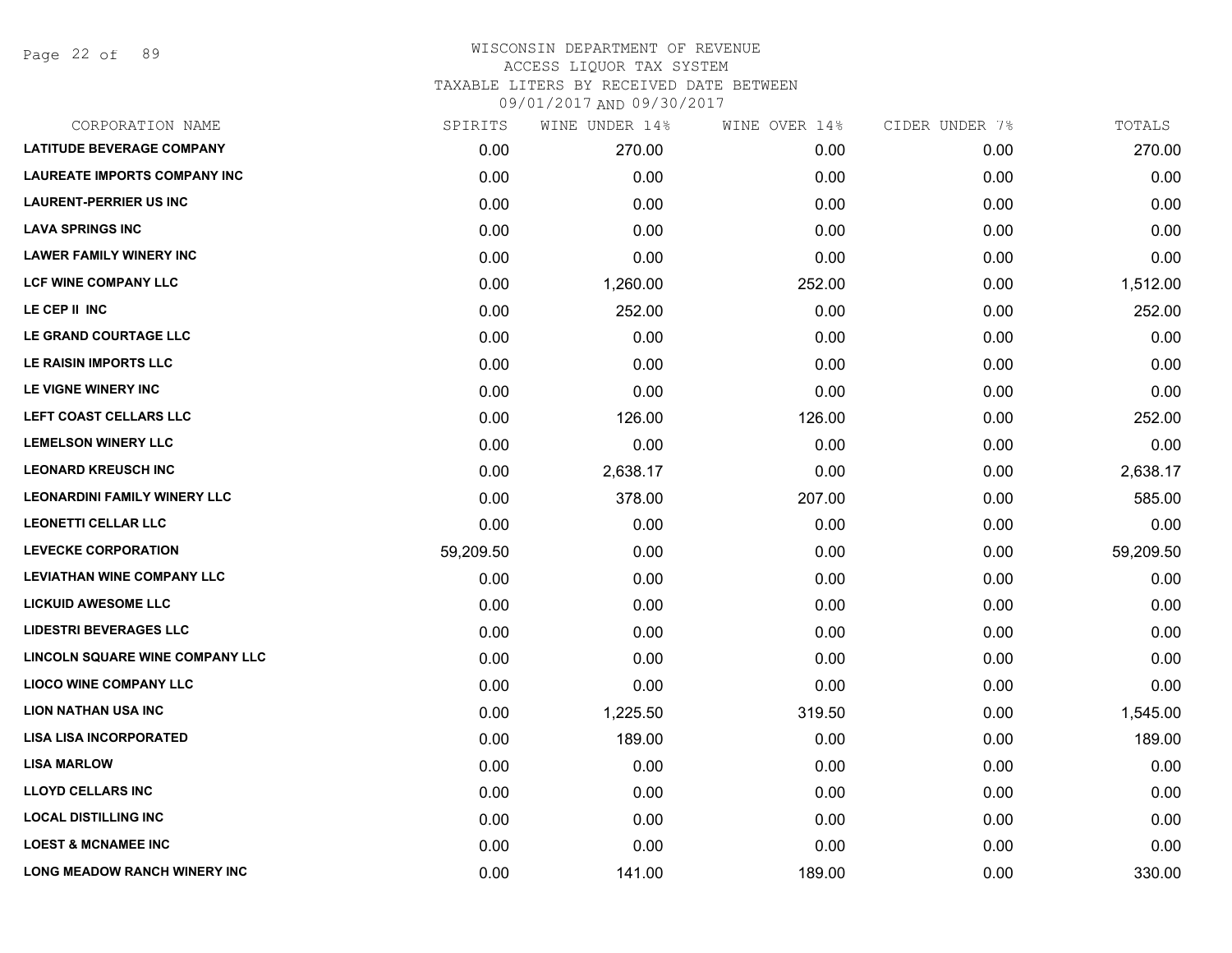Page 23 of 89

| CORPORATION NAME                              | SPIRITS   | WINE UNDER 14% | WINE OVER 14% | CIDER UNDER 7% | TOTALS    |
|-----------------------------------------------|-----------|----------------|---------------|----------------|-----------|
| <b>LONG SHADOWS VINTNERS LLC</b>              | 0.00      | 0.00           | 0.00          | 0.00           | 0.00      |
| <b>LONZ WINERY INC</b>                        | 0.00      | 0.00           | 0.00          | 0.00           | 0.00      |
| <b>LOOSEN BROS USA LTD</b>                    | 0.00      | 135.00         | 0.00          | 0.00           | 135.00    |
| <b>LORING WINE COMPANY LLC</b>                | 0.00      | 0.00           | 0.00          | 0.00           | 0.00      |
| <b>LOUIS GLUNZ BEER INC</b>                   | 0.00      | 0.00           | 0.00          | 0.00           | 0.00      |
| <b>LOUIS GLUNZ WINE INC</b>                   | 0.00      | 0.00           | 0.00          | 0.00           | 0.00      |
| <b>LOUIS LATOUR INC</b>                       | 0.00      | 711.00         | 0.00          | 0.00           | 711.00    |
| <b>LOWDEN SCHOOLHOUSE CORPORATION</b>         | 0.00      | 0.00           | 459.00        | 0.00           | 459.00    |
| <b>LUNA VINEYARDS INC</b>                     | 0.00      | 0.00           | 0.00          | 0.00           | 0.00      |
| <b>LUNEAU USA INC</b>                         | 0.00      | 4,443.00       | 0.00          | 0.00           | 4,443.00  |
| <b>LUXCO INC</b>                              | 78,667.80 | 882.00         | 1,317.00      | 0.00           | 80,866.80 |
| <b>LYNMAR WINERY LLC</b>                      | 0.00      | 0.00           | 0.00          | 0.00           | 0.00      |
| M.A.C. WINES, LLC                             | 0.00      | 0.00           | 0.00          | 0.00           | 0.00      |
| <b>MACH FLYNT INC</b>                         | 1,512.00  | 17,523.00      | 11,448.00     | 0.00           | 30,483.00 |
| <b>MAD CAR WINE CO LLC</b>                    | 0.00      | 189.00         | 0.00          | 0.00           | 189.00    |
| <b>MADRIGAL FAMILY WINERY LLC</b>             | 0.00      | 0.00           | 0.00          | 0.00           | 0.00      |
| <b>MAGAVE TEQUILA INC</b>                     | 0.00      | 0.00           | 0.00          | 0.00           | 0.00      |
| <b>MAISONS MARQUES &amp; DOMAINES USA INC</b> | 0.00      | 895.50         | 454.50        | 0.00           | 1,350.00  |
| <b>MANO'S INC</b>                             | 0.00      | 0.00           | 0.00          | 0.00           | 0.00      |
| <b>MANUEL PULIDO</b>                          | 0.00      | 0.00           | 0.00          | 0.00           | 0.00      |
| <b>MARIETTA CELLARS INC</b>                   | 0.00      | 0.00           | 211.50        | 0.00           | 211.50    |
| <b>MARIPOSA WINE COMPANY LLC</b>              | 0.00      | 0.00           | 0.00          | 0.00           | 0.00      |
| <b>MARK ANDERSON</b>                          | 0.00      | 0.00           | 0.00          | 0.00           | 0.00      |
| <b>MARK ANTHONY BRANDS INC</b>                | 0.00      | 0.00           | 0.00          | 0.00           | 0.00      |
| <b>MARK SZUMOWSKI</b>                         | 324.00    | 0.00           | 0.00          | 0.00           | 324.00    |
| <b>MARKETING GLOBAL BRANDS CORP</b>           | 0.00      | 0.00           | 0.00          | 0.00           | 0.00      |
| <b>MARTIN RAY WINERY INC</b>                  | 0.00      | 0.00           | 0.00          | 0.00           | 0.00      |
| <b>MARTINELLI WINERY INC</b>                  | 0.00      | 0.00           | 0.00          | 0.00           | 0.00      |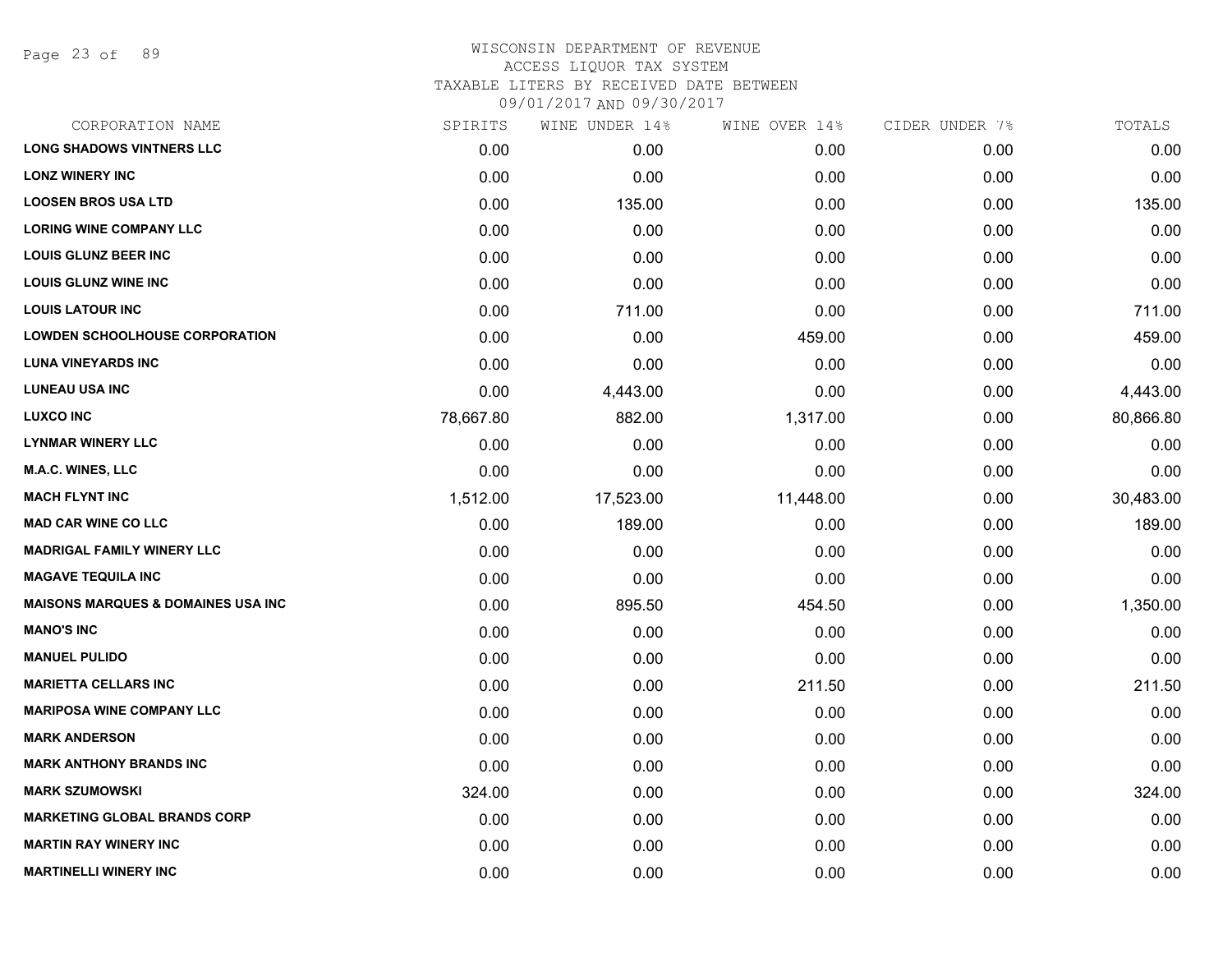Page 24 of 89

# WISCONSIN DEPARTMENT OF REVENUE ACCESS LIQUOR TAX SYSTEM

TAXABLE LITERS BY RECEIVED DATE BETWEEN

| CORPORATION NAME                        | SPIRITS   | WINE UNDER 14% | WINE OVER 14% | CIDER UNDER 7% | TOTALS    |
|-----------------------------------------|-----------|----------------|---------------|----------------|-----------|
| <b>MARTINEZ DISTRIBUTING CO INC</b>     | 0.00      | 0.00           | 0.00          | 0.00           | 0.00      |
| <b>MASSANOIS LLC</b>                    | 0.00      | 1,307.25       | 151.50        | 0.00           | 1,458.75  |
| <b>MATCHVINO LLC</b>                    | 0.00      | 590.25         | 0.00          | 0.00           | 590.25    |
| <b>MATHY WINERY LLC</b>                 | 0.00      | 0.00           | 0.00          | 0.00           | 0.00      |
| <b>MATRICK HOLDINGS CORPORATION</b>     | 0.00      | 0.00           | 0.00          | 0.00           | 0.00      |
| <b>MATTHIASSON FAMILY VINEYARDS LLC</b> | 0.00      | 0.00           | 0.00          | 0.00           | 0.00      |
| <b>MAURITSON FAMILY WINERY</b>          | 0.00      | 0.00           | 0.00          | 0.00           | 0.00      |
| <b>MC CORMICK DISTILLING CO INC</b>     | 31,986.00 | 0.00           | 0.00          | 0.00           | 31,986.00 |
| <b>MCKENZIE'S BEVERAGES INC</b>         | 0.00      | 0.00           | 0.00          | 0.00           | 0.00      |
| <b>MCMANIS FAMILY VINEYARDS INC</b>     | 0.00      | 2,583.00       | 63.00         | 0.00           | 2,646.00  |
| <b>MCNAB RIDGE WINERY LLC</b>           | 0.00      | 0.00           | 63.00         | 0.00           | 63.00     |
| <b>MEDCO ATLANTIC INC</b>               | 0.00      | 0.00           | 0.00          | 0.00           | 0.00      |
| <b>MEIERS WINE CELLARS INC</b>          | 0.00      | 810.00         | 0.00          | 0.00           | 810.00    |
| <b>MENDOCINO WINE GROUP LLC</b>         | 0.00      | 2,187.00       | 495.00        | 0.00           | 2,682.00  |
| <b>MERCER WINE ESTATES LLC</b>          | 0.00      | 630.00         | 0.00          | 0.00           | 630.00    |
| <b>MERCHANT DU VIN CORPORATION</b>      | 0.00      | 0.00           | 0.00          | 270.66         | 270.66    |
| <b>MEREDITH VINEYARD ESTATE INC</b>     | 0.00      | 0.00           | 0.00          | 0.00           | 0.00      |
| <b>METEOR VINEYARD LLC</b>              | 0.00      | 0.00           | 0.00          | 0.00           | 0.00      |
| <b>METROWINE DISTRIBUTION CO INC</b>    | 0.00      | 0.00           | 0.00          | 0.00           | 0.00      |
| <b>METTLER WINES LLC</b>                | 0.00      | 0.00           | 63.00         | 0.00           | 63.00     |
| <b>MEV CORPORATION</b>                  | 0.00      | 0.00           | 0.00          | 0.00           | 0.00      |
| <b>MEXCOR INC</b>                       | 570.00    | 0.00           | 0.00          | 0.00           | 570.00    |
| <b>MEYER CELLARS LLC</b>                | 0.00      | 0.00           | 0.00          | 0.00           | 0.00      |
| <b>MHW LTD</b>                          | 14,566.80 | 4,011.00       | 2,002.50      | 0.00           | 20,580.30 |
| <b>MICHAEL HOUGH</b>                    | 0.00      | 252.00         | 126.00        | 0.00           | 378.00    |
| <b>MICHAEL SKURNIK WINES INC</b>        | 0.00      | 663.00         | 0.00          | 0.00           | 663.00    |
| <b>MICHEAL DASHE</b>                    | 0.00      | 0.00           | 0.00          | 0.00           | 0.00      |
| <b>MIDDLETON FAMILY WINES LLC</b>       | 0.00      | 0.00           | 0.00          | 0.00           | 0.00      |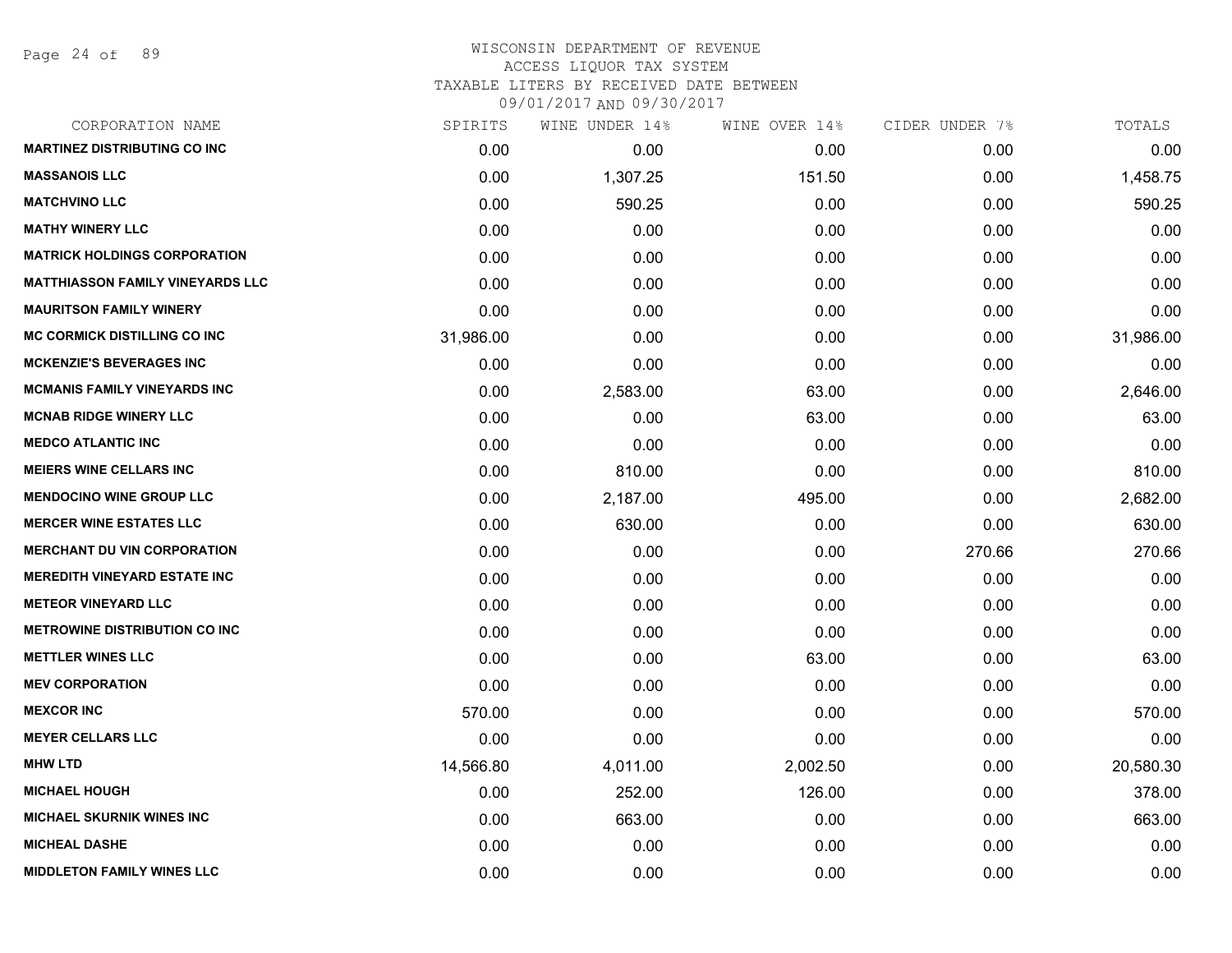Page 25 of 89

## WISCONSIN DEPARTMENT OF REVENUE ACCESS LIQUOR TAX SYSTEM TAXABLE LITERS BY RECEIVED DATE BETWEEN

| CORPORATION NAME                                  | SPIRITS   | WINE UNDER 14% | WINE OVER 14% | CIDER UNDER 7% | TOTALS    |
|---------------------------------------------------|-----------|----------------|---------------|----------------|-----------|
| <b>MIDNIGHT CELLARS INC</b>                       | 0.00      | 0.00           | 126.00        | 0.00           | 126.00    |
| <b>MID-OAK DISTILLERY INC</b>                     | 72.00     | 0.00           | 0.00          | 0.00           | 72.00     |
| <b>MILBRANDT FAMILY WINES LLC</b>                 | 0.00      | 2,016.00       | 693.00        | 0.00           | 2,709.00  |
| <b>MILE HIGH SPIRITS LLC</b>                      | 1,226.88  | 0.00           | 0.00          | 0.00           | 1,226.88  |
| <b>MILL CREEK VINEYARDS</b>                       | 0.00      | 0.00           | 0.00          | 0.00           | 0.00      |
| <b>MILLER SQUARED INC</b>                         | 0.00      | 0.00           | 0.00          | 0.00           | 0.00      |
| <b>MILLERCOORS LLC</b>                            | 0.00      | 0.00           | 0.00          | 0.00           | 0.00      |
| <b>MILTONS DISTRIBUTING CO INC</b>                | 0.00      | 1,606.39       | 27.00         | 0.00           | 1,633.39  |
| <b>MINER FAMILY WINERY LLC</b>                    | 0.00      | 0.00           | 27.00         | 0.00           | 27.00     |
| <b>MINNESOTAS FINEST FERMENTED PRODUCTS</b>       | 0.00      | 0.00           | 0.00          | 0.00           | 0.00      |
| <b>MIONETTO USA INC</b>                           | 0.00      | 1,633.50       | 0.00          | 0.00           | 1,633.50  |
| <b>MIRA WINERY LLC</b>                            | 0.00      | 0.00           | 0.00          | 0.00           | 0.00      |
| <b>MIRAMONT ESTATE VINEYARDS &amp; WINERY INC</b> | 0.00      | 1,249.19       | 0.00          | 0.00           | 1,249.19  |
| <b>MIRASOL WINE LLC</b>                           | 0.00      | 0.00           | 0.00          | 0.00           | 0.00      |
| <b>MISA IMPORTS INC</b>                           | 25,524.00 | 2,583.00       | 1,656.00      | 0.00           | 29,763.00 |
| <b>MISSISSIPPI RIVER DISTILLING COMPANY</b>       | 0.00      | 0.00           | 0.00          | 0.00           | 0.00      |
| <b>MISTARR WINE IMPORTERS</b>                     | 0.00      | 0.00           | 0.00          | 0.00           | 0.00      |
| <b>MIURA VINEYARDS LLC</b>                        | 0.00      | 0.00           | 0.00          | 0.00           | 0.00      |
| <b>MODERN DEVELOPMENT COMPANY</b>                 | 0.00      | 0.00           | 0.00          | 0.00           | 0.00      |
| <b>MODERN SPIRITS LLC</b>                         | 18.00     | 0.00           | 90.00         | 0.00           | 108.00    |
| <b>MODUS OPERANDI CELLARS LLC</b>                 | 0.00      | 0.00           | 0.79          | 0.00           | 0.79      |
| <b>MOET HENNESSY USA, INC.</b>                    | 24,727.30 | 11,331.75      | 130.50        | 0.00           | 36,189.55 |
| <b>MOLLYDOOKER INTERNATIONAL LLC</b>              | 0.00      | 0.00           | 0.00          | 0.00           | 0.00      |
| <b>MOLLY'S WINERY INC</b>                         | 0.00      | 0.00           | 0.00          | 0.00           | 0.00      |
| <b>MONICA NOGUES</b>                              | 0.00      | 137.91         | 11.89         | 0.00           | 149.80    |
| <b>MONSIEUR TOUTON SELECTION LTD / ORIGIN USA</b> | 0.00      | 378.00         | 0.00          | 0.00           | 378.00    |
| <b>MONTANERO MEZCAL LLC</b>                       | 0.00      | 0.00           | 0.00          | 0.00           | 0.00      |
| <b>MONTE CRISTO BLOCK IV LLC</b>                  | 0.00      | 0.00           | 0.00          | 0.00           | 0.00      |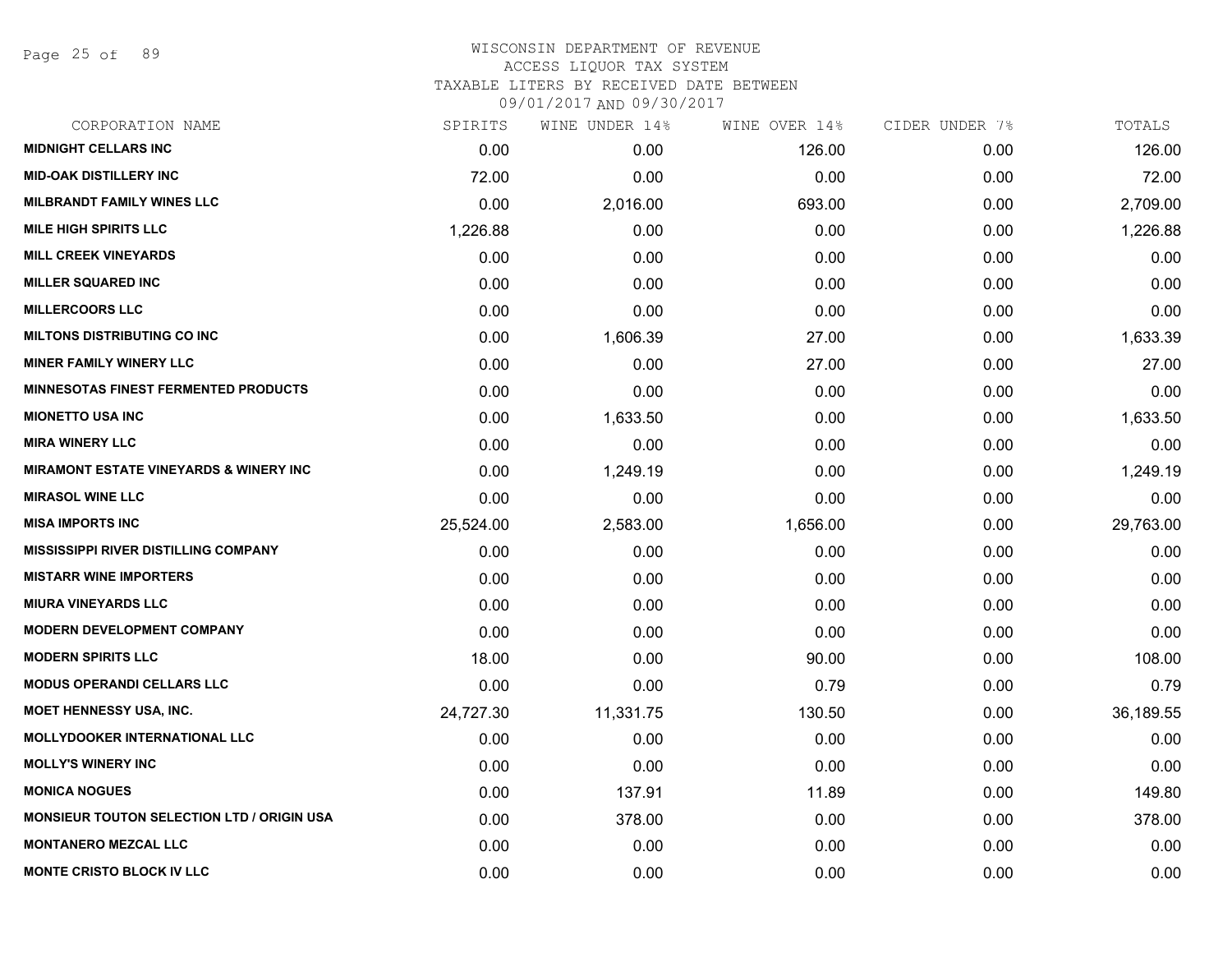Page 26 of 89

## WISCONSIN DEPARTMENT OF REVENUE ACCESS LIQUOR TAX SYSTEM TAXABLE LITERS BY RECEIVED DATE BETWEEN

| CORPORATION NAME                                                            | SPIRITS  | WINE UNDER 14% | WINE OVER 14% | CIDER UNDER 7% | TOTALS    |
|-----------------------------------------------------------------------------|----------|----------------|---------------|----------------|-----------|
| <b>MONTEREY WINE COMPANY LLC</b>                                            | 0.00     | 756.00         | 0.00          | 0.00           | 756.00    |
| <b>MONTICELLO CELLARS INC</b>                                               | 0.00     | 0.00           | 252.00        | 0.00           | 252.00    |
| <b>MONTINORE VINEYARDS LIMITED</b>                                          | 0.00     | 171.00         | 0.00          | 0.00           | 171.00    |
| <b>MOONRISE DISTILLERY INC</b>                                              | 0.00     | 0.00           | 0.00          | 0.00           | 0.00      |
| <b>MORE THAN GRAPES, LLC</b>                                                | 0.00     | 0.00           | 0.00          | 0.00           | 0.00      |
| <b>MORGAN WINERY INC</b>                                                    | 0.00     | 0.00           | 63.00         | 0.00           | 63.00     |
| <b>MOUNT VEEDER FARMS LLC</b>                                               | 0.00     | 0.00           | 0.00          | 0.00           | 0.00      |
| <b>MOUNTAIN VIEW VINTNERS LLC</b>                                           | 0.00     | 0.00           | 0.00          | 0.00           | 0.00      |
| <b>MS WALKER INC</b>                                                        | 8,866.50 | 0.00           | 0.00          | 0.00           | 8,866.50  |
| <b>MUSTACHE MENTORS LLC</b>                                                 | 0.00     | 0.00           | 0.00          | 0.00           | 0.00      |
| MUTUAL WHOLESALE LIQUOR INC                                                 | 0.00     | 0.00           | 0.00          | 0.00           | 0.00      |
| <b>NAKED WINES LLC</b>                                                      | 0.00     | 0.00           | 0.00          | 0.00           | 0.00      |
| <b>NAPA VALLEY SPECIALTY WINES INC</b>                                      | 0.00     | 2,484.00       | 144.00        | 0.00           | 2,628.00  |
| NATIONAL CONSUMER CREDIT GUARANTEE<br><b>ASSOCIATION OF CONNECTICUT INC</b> | 0.00     | 0.00           | 0.00          | 0.00           | 0.00      |
| <b>NATURAL BEVERAGE INFUSIONS LLC</b>                                       | 0.00     | 0.00           | 0.00          | 0.00           | 0.00      |
| <b>NATURAL MERCHANTS INC</b>                                                | 0.00     | 66.64          | 0.00          | 0.00           | 66.64     |
| <b>NATUREL WEST CORP</b>                                                    | 0.00     | 0.00           | 0.00          | 0.00           | 0.00      |
| <b>NAVARRO VINEYARDS, LLC</b>                                               | 0.00     | 0.00           | 0.00          | 0.00           | 0.00      |
| <b>NBI ACQUISITION LLC</b>                                                  | 0.00     | 0.00           | 0.00          | 0.00           | 0.00      |
| <b>NDC SYSTEMS LP</b>                                                       | 2,886.00 | 62,621.62      | 2,818.50      | 0.00           | 68,326.12 |
| <b>NEGOCIANTS USA INC</b>                                                   | 0.00     | 0.00           | 0.00          | 0.00           | 0.00      |
| <b>NESTOR IMPORTS INC</b>                                                   | 504.00   | 0.00           | 0.00          | 0.00           | 504.00    |
| <b>NEW HOLLAND BREWING CO LLC</b>                                           | 0.00     | 0.00           | 0.00          | 0.00           | 0.00      |
| <b>NEW MEXICO WINERIES INC</b>                                              | 0.00     | 594.00         | 0.00          | 0.00           | 594.00    |
| <b>NEW PARROTT &amp; CO</b>                                                 | 0.00     | 5,796.00       | 630.00        | 0.00           | 6,426.00  |
| <b>NEW VAVIN INC</b>                                                        | 0.00     | 0.00           | 0.00          | 0.00           | 0.00      |
| NEW YORK MUTUAL TRADING CO INC                                              | 0.00     | 0.00           | 10.80         | 0.00           | 10.80     |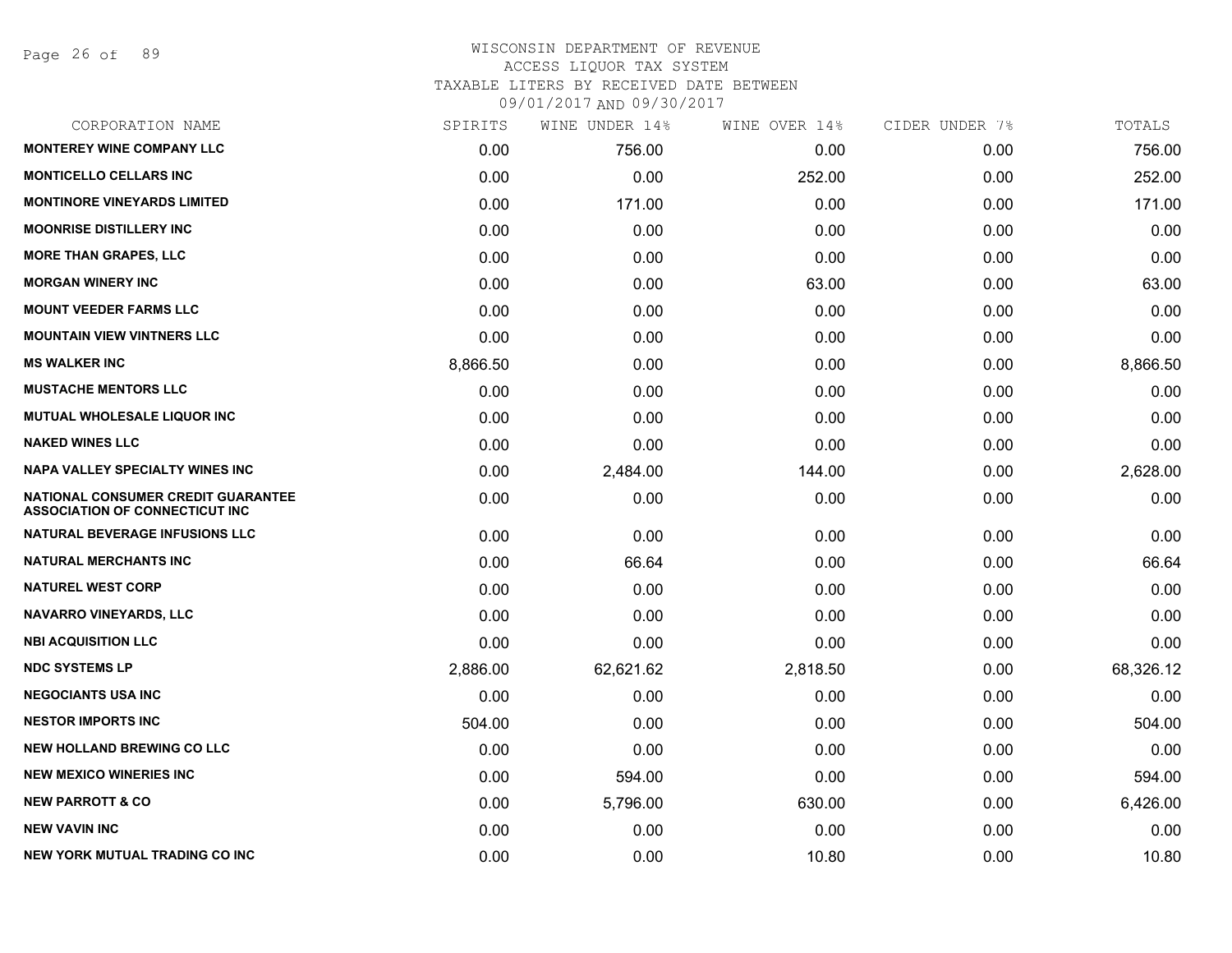Page 27 of 89

| CORPORATION NAME                  | SPIRITS  | WINE UNDER 14% | WINE OVER 14% | CIDER UNDER 7% | TOTALS   |
|-----------------------------------|----------|----------------|---------------|----------------|----------|
| <b>NEXUS BRANDS LLC</b>           | 0.00     | 0.00           | 126.00        | 0.00           | 126.00   |
| <b>NICHE IMPORT CO</b>            | 222.00   | 225.00         | 0.00          | 0.00           | 447.00   |
| <b>NICHOLAS KARAVIDAS</b>         | 0.00     | 0.00           | 0.00          | 0.00           | 0.00     |
| NIEBAUM-COPPOLA ESTATE WINERY LP  | 0.00     | 85.50          | 112.50        | 0.00           | 198.00   |
| <b>NO. 12 CIDER HOUSE LLC</b>     | 0.00     | 0.00           | 0.00          | 0.00           | 0.00     |
| <b>NOLET SPIRITS USA INC</b>      | 0.00     | 0.00           | 0.00          | 0.00           | 0.00     |
| <b>NORTH SHORE DISTILLERY LLC</b> | 0.00     | 0.00           | 0.00          | 0.00           | 0.00     |
| <b>NOVA WINES, INC.</b>           | 0.00     | 0.00           | 0.00          | 0.00           | 0.00     |
| <b>NUCCIO &amp; WISE</b>          | 0.00     | 0.00           | 81.00         | 0.00           | 81.00    |
| <b>NV AWG LTD</b>                 | 0.00     | 14.25          | 45.00         | 0.00           | 59.25    |
| <b>NW WINE COMPANY LLC</b>        | 0.00     | 0.00           | 0.00          | 0.00           | 0.00     |
| OAK RIDGE WINERY LLC              | 0.00     | 0.00           | 0.00          | 0.00           | 0.00     |
| <b>OLD BRIDGE CELLARS</b>         | 0.00     | 2,118.00       | 108.00        | 0.00           | 2,226.00 |
| <b>OLD ELK HOLDINGS LLC</b>       | 0.00     | 0.00           | 0.00          | 0.00           | 0.00     |
| <b>OLDE WORLD IMPORTS INC</b>     | 0.00     | 0.00           | 0.00          | 0.00           | 0.00     |
| OLE SMOKY DISTILLERY LLC          | 2,376.00 | 0.00           | 0.00          | 0.00           | 2,376.00 |
| <b>OLIVER WINE COMPANY INC</b>    | 0.00     | 1,863.00       | 0.00          | 0.00           | 1,863.00 |
| ONE TRUE VINE LLC                 | 0.00     | 441.00         | 108.00        | 0.00           | 549.00   |
| O'NEILL BEVERAGES CO LLC          | 0.00     | 4,968.00       | 1,701.00      | 0.00           | 6,669.00 |
| <b>OPICI IMPORT COMPANY</b>       | 0.00     | 1,296.00       | 63.00         | 0.00           | 1,359.00 |
| <b>OPOLO WINES LP</b>             | 0.00     | 0.00           | 0.00          | 0.00           | 0.00     |
| OPUS ONE WINERY LLC               | 0.00     | 0.00           | 0.00          | 0.00           | 0.00     |
| <b>ORCA PROPERTIES LLC</b>        | 0.00     | 0.00           | 0.00          | 0.00           | 0.00     |
| <b>OREGON BREWING COMPANY INC</b> | 21.47    | 0.00           | 0.00          | 0.00           | 21.47    |
| <b>ORIGINAL SIN CORPORATION</b>   | 0.00     | 0.00           | 0.00          | 0.00           | 0.00     |
| ORIGINS PALEO MEALS LLC           | 0.00     | 0.00           | 0.00          | 0.00           | 0.00     |
| <b>ORIN SWIFT CELLARS LLC</b>     | 0.00     | 0.00           | 0.00          | 0.00           | 0.00     |
| ORVINO IMPORTS & DISTRIBUTING INC | 0.00     | 0.00           | 0.00          | 0.00           | 0.00     |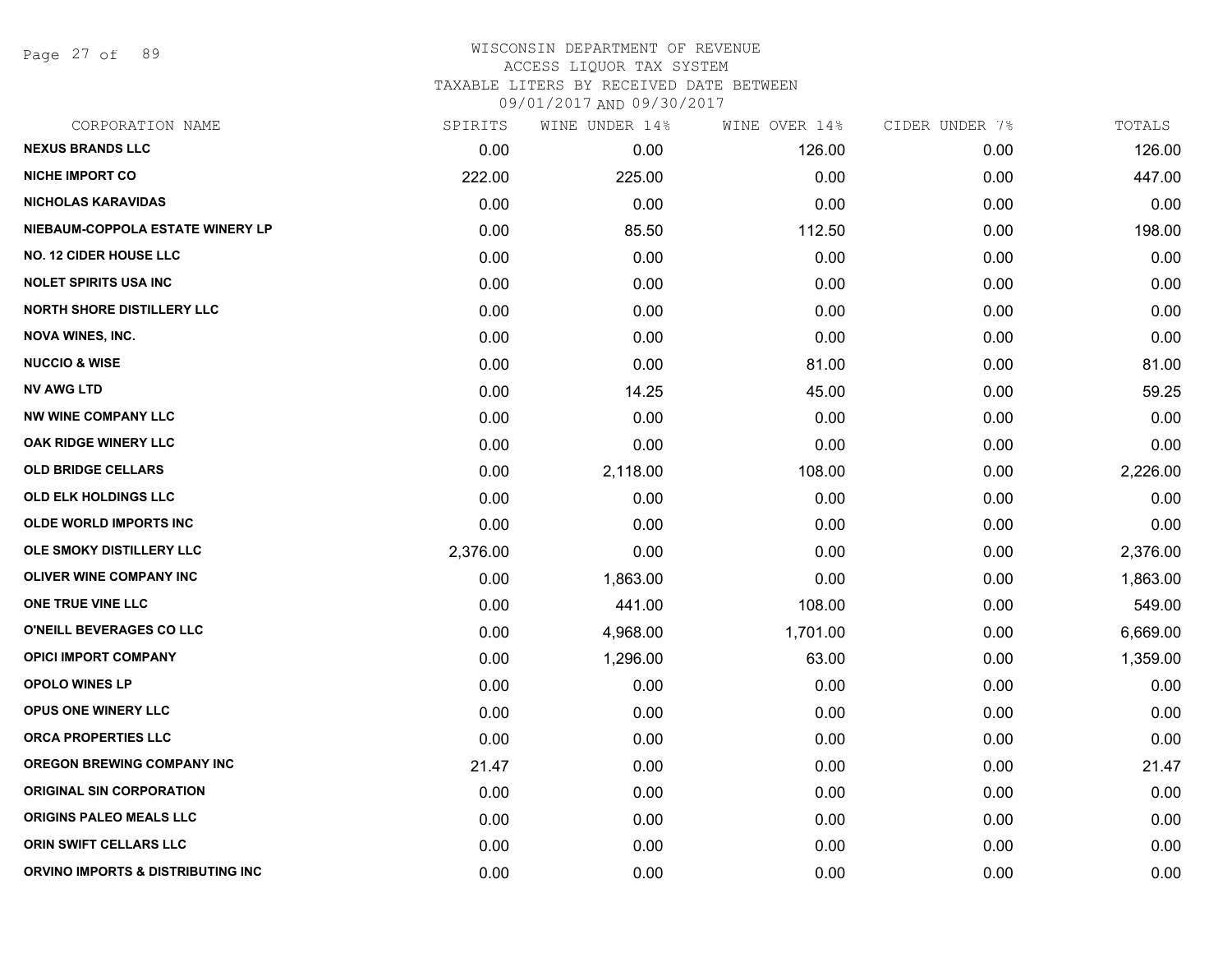## WISCONSIN DEPARTMENT OF REVENUE ACCESS LIQUOR TAX SYSTEM TAXABLE LITERS BY RECEIVED DATE BETWEEN

| CORPORATION NAME                         | SPIRITS   | WINE UNDER 14% | WINE OVER 14% | CIDER UNDER 7% | TOTALS    |
|------------------------------------------|-----------|----------------|---------------|----------------|-----------|
| O'SHAUGHNESSY DEL OSO LLC                | 0.00      | 0.00           | 0.00          | 0.00           | 0.00      |
| <b>OWEN ROE LLC</b>                      | 0.00      | 126.00         | 378.00        | 0.00           | 504.00    |
| P R GRISLEY CO INC                       | 0.00      | 0.00           | 0.00          | 0.00           | 0.00      |
| <b>PABST HOLDINGS LLC</b>                | 0.00      | 0.00           | 0.00          | 10,306.00      | 10,306.00 |
| PACIFIC EDGE MARKETING GROUP INC         | 1,707.00  | 0.00           | 0.00          | 0.00           | 1,707.00  |
| PACIFIC INTERNATIONAL LIQUOR INC         | 22.50     | 61.20          | 164.16        | 0.00           | 247.86    |
| <b>PAHLMEYER LLC</b>                     | 0.00      | 0.00           | 157.50        | 0.00           | 157.50    |
| PALI WINE COMPANY LP                     | 0.00      | 0.00           | 0.00          | 0.00           | 0.00      |
| PALM BAY INTERNATIONAL INC               | 1,057.50  | 10,164.01      | 577.50        | 0.00           | 11,799.01 |
| <b>PAMELA FRYE</b>                       | 0.00      | 0.00           | 0.00          | 0.00           | 0.00      |
| <b>PAMPA BEVERAGES LLC</b>               | 0.00      | 0.00           | 0.00          | 0.00           | 0.00      |
| <b>PANEBIANCO LLC</b>                    | 0.00      | 0.00           | 0.00          | 0.00           | 0.00      |
| PANTHER CREEK CELLARS LLC                | 0.00      | 0.00           | 0.00          | 0.00           | 0.00      |
| <b>PARADISE DISTRIBUTION COMPANY LLC</b> | 0.00      | 0.00           | 0.00          | 0.00           | 0.00      |
| PARAGON VINEYARD CO INC                  | 0.00      | 0.00           | 0.00          | 0.00           | 0.00      |
| PARK STREET IMPORTS LLC                  | 6,429.00  | 21,609.00      | 0.00          | 0.00           | 28,038.00 |
| PARK WINE COMPANY INC                    | 0.00      | 126.00         | 567.00        | 0.00           | 693.00    |
| <b>PARKER STATION INC</b>                | 0.00      | 252.00         | 738.00        | 0.00           | 990.00    |
| PATERNO IMPORTS LTD                      | 369.00    | 17,729.58      | 10,519.20     | 0.00           | 28,617.78 |
| <b>PATRICIO C MATA</b>                   | 0.00      | 162.00         | 0.00          | 0.00           | 162.00    |
| <b>PATRICK A RONEY</b>                   | 0.00      | 9,882.00       | 4,329.00      | 0.00           | 14,211.00 |
| <b>PATRON SPIRITS COMPANY</b>            | 18,944.70 | 0.00           | 0.00          | 0.00           | 18,944.70 |
| PAUL HOBBS IMPORTS INC                   | 0.00      | 0.00           | 0.00          | 0.00           | 0.00      |
| <b>PAUL HOBBS WINERY LP</b>              | 0.00      | 0.00           | 0.00          | 0.00           | 0.00      |
| <b>PAUL W QUACKENBUSH</b>                | 0.00      | 0.00           | 0.00          | 0.00           | 0.00      |
| <b>PAVI WINES LLC</b>                    | 0.00      | 0.00           | 0.00          | 0.00           | 0.00      |
| PAWEL LATO                               | 0.00      | 0.00           | 0.00          | 0.00           | 0.00      |
| <b>PAX MAHLE WINES LLC</b>               | 0.00      | 0.00           | 0.00          | 0.00           | 0.00      |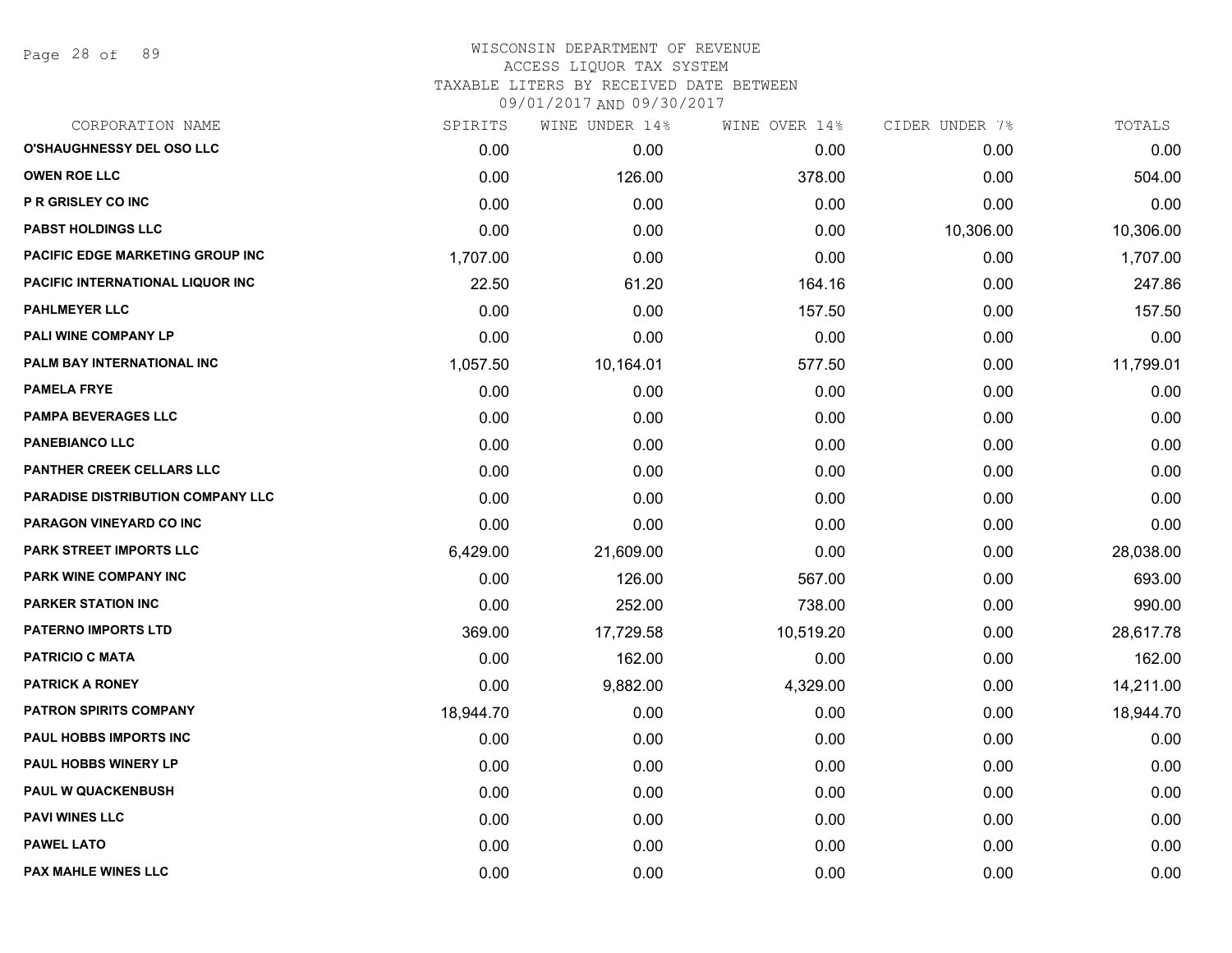Page 29 of 89

| CORPORATION NAME                            | SPIRITS    | WINE UNDER 14% | WINE OVER 14% | CIDER UNDER 7% | TOTALS     |
|---------------------------------------------|------------|----------------|---------------|----------------|------------|
| PEACHY CANYON WINERY                        | 0.00       | 0.00           | 0.00          | 0.00           | 0.00       |
| PEJU FAMILY OPERATING PARTNERSHIP LP        | 0.00       | 0.00           | 0.00          | 0.00           | 0.00       |
| PEPPER BRIDGE WINERY LLC                    | 0.00       | 0.00           | 0.00          | 0.00           | 0.00       |
| PERNOD RICARD USA LLC                       | 104,726.70 | 8,937.42       | 1,655.25      | 0.00           | 115,319.37 |
| PETER ANDREW LLC                            | 0.00       | 0.00           | 0.00          | 0.00           | 0.00       |
| PETER CREIGHTON                             | 0.00       | 0.00           | 0.00          | 0.00           | 0.00       |
| PETER M MESROBIAN                           | 0.00       | 0.00           | 0.00          | 0.00           | 0.00       |
| <b>PETER ROSBACK</b>                        | 0.00       | 0.00           | 0.00          | 0.00           | 0.00       |
| PETERSON WINERY LLC                         | 0.00       | 792.00         | 0.00          | 0.00           | 792.00     |
| PETIT HAMEAU LLC                            | 0.00       | 126.00         | 0.00          | 0.00           | 126.00     |
| <b>PHILIP LAROCCA</b>                       | 0.00       | 0.00           | 0.00          | 0.00           | 0.00       |
| PHILIP TOGNI VINEYARD LP                    | 0.00       | 0.00           | 0.00          | 0.00           | 0.00       |
| PHILLIP STEINSCHREIBER                      | 0.00       | 0.00           | 0.00          | 0.00           | 0.00       |
| <b>PHILLIPS FARMS LLC</b>                   | 0.00       | 99.00          | 7,497.00      | 0.00           | 7,596.00   |
| <b>PHUSION PROJECTS LLC</b>                 | 0.00       | 0.00           | 0.00          | 0.00           | 0.00       |
| PICNIC WINE COMPANY LLC                     | 0.00       | 0.00           | 0.00          | 0.00           | 0.00       |
| PIEDMONT DISTILLERS INC                     | 0.00       | 0.00           | 0.00          | 0.00           | 0.00       |
| <b>PINA CELLARS LP</b>                      | 0.00       | 0.00           | 0.00          | 0.00           | 0.00       |
| PINE RIDGE WINERY LLC                       | 0.00       | 1,827.00       | 2,425.50      | 0.00           | 4,252.50   |
| PLATA WINE PARTNERS LLC                     | 0.00       | 0.00           | 0.00          | 0.00           | 0.00       |
| PLUME RIDGE IRREVOCABLE TRUST               | 0.00       | 99.00          | 0.00          | 0.00           | 99.00      |
| POPCORN DESIGN LLC                          | 0.00       | 0.00           | 0.00          | 0.00           | 0.00       |
| POPCORN SUTTON DISTILLING LLC               | 0.00       | 0.00           | 0.00          | 0.00           | 0.00       |
| PORT WASHINGTON IMPORTS LLC                 | 0.00       | 189.00         | 126.00        | 0.00           | 315.00     |
| <b>POST WINERY INC</b>                      | 0.00       | 0.00           | 0.00          | 0.00           | 0.00       |
| <b>PRAGER WINERY &amp; PORT WORKS, INC.</b> | 0.00       | 0.00           | 0.00          | 0.00           | 0.00       |
| <b>PRAIRIE CREEK BEVERAGES LLC</b>          | 255.00     | 0.00           | 0.00          | 0.00           | 255.00     |
| <b>PRECEPT BRANDS LLC</b>                   | 0.00       | 14,571.00      | 306.00        | 0.00           | 14,877.00  |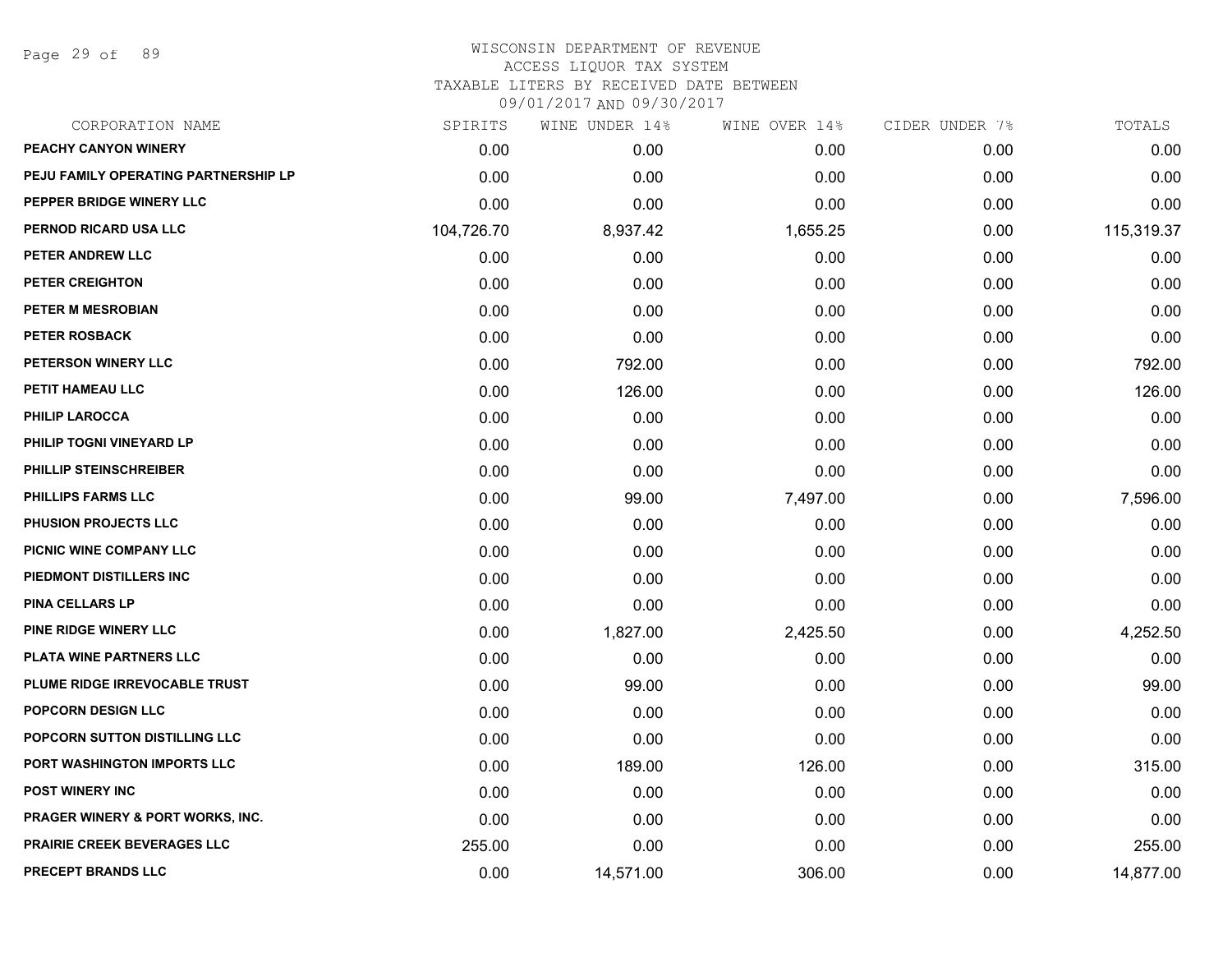Page 30 of 89

| CORPORATION NAME                   | SPIRITS   | WINE UNDER 14% | WINE OVER 14% | CIDER UNDER 7% | TOTALS    |
|------------------------------------|-----------|----------------|---------------|----------------|-----------|
| PREMIERE DISTILLERY LLC            | 0.00      | 0.00           | 0.00          | 0.00           | 0.00      |
| <b>PREMIUM PORT WINES INC</b>      | 0.00      | 0.00           | 2,010.00      | 0.00           | 2,010.00  |
| PRESTIGE IMPORTS LLC               | 1,566.00  | 0.00           | 0.00          | 0.00           | 1,566.00  |
| <b>PRESTIGE WINE IMPORTS CORP</b>  | 0.00      | 1,151.96       | 72.00         | 0.00           | 1,223.96  |
| PRICHARDS DISTILLERY INC           | 360.00    | 0.00           | 0.00          | 0.00           | 360.00    |
| PRIDE MOUNTAIN VINEYARDS LLC       | 0.00      | 0.00           | 0.00          | 0.00           | 0.00      |
| <b>PRINCE MICHEL LLC</b>           | 0.00      | 0.00           | 0.00          | 0.00           | 0.00      |
| <b>PRO-LIQUITECH LLC</b>           | 0.00      | 0.00           | 0.00          | 0.00           | 0.00      |
| PROST BEVERAGE COMPANY LLC         | 270.00    | 0.00           | 0.00          | 0.00           | 270.00    |
| PROXIMO SPIRITS INC                | 84,707.55 | 0.00           | 0.00          | 0.00           | 84,707.55 |
| PUENTE-INTERNACIONAL INC           | 0.00      | 0.00           | 0.00          | 0.00           | 0.00      |
| PURPLE WINE COMPANY LLC            | 0.00      | 4,644.00       | 252.00        | 0.00           | 4,896.00  |
| <b>QUADY SOUTH WINERY LLC</b>      | 0.00      | 504.00         | 36.00         | 0.00           | 540.00    |
| <b>QUATERNA LLC</b>                | 0.00      | 2,628.00       | 0.00          | 0.00           | 2,628.00  |
| <b>QUILCEDA CREEK VINTNERS INC</b> | 0.00      | 0.00           | 0.00          | 0.00           | 0.00      |
| <b>QUINTESSENTIAL LLC</b>          | 0.00      | 9,963.00       | 1,899.00      | 0.00           | 11,862.00 |
| QUO VINO LLC                       | 0.00      | 0.00           | 0.00          | 0.00           | 0.00      |
| <b>R &amp; G SCHATZ FARMS INC</b>  | 0.00      | 315.00         | 189.00        | 0.00           | 504.00    |
| <b>R &amp; M BRANDS INC</b>        | 556.50    | 495.00         | 0.00          | 0.00           | 1,051.50  |
| <b>RH KEENAN CO</b>                | 0.00      | 126.00         | 0.00          | 0.00           | 126.00    |
| <b>R LAWSON ENTERPRISES LLC</b>    | 0.00      | 0.00           | 0.00          | 0.00           | 0.00      |
| <b>RABBIT HOLE SPIRITS LLC</b>     | 236.89    | 0.00           | 0.00          | 0.00           | 236.89    |
| <b>RACINE WINE CO LLC</b>          | 0.00      | 0.00           | 0.00          | 0.00           | 0.00      |
| RADIO-COTEAU WINE CELLARS LLC      | 0.00      | 0.00           | 0.00          | 0.00           | 0.00      |
| <b>RAINIER WINE LLC</b>            | 0.00      | 0.00           | 0.00          | 0.00           | 0.00      |
| <b>RAMEY WINE CELLARS INC</b>      | 0.00      | 315.00         | 225.00        | 0.00           | 540.00    |
| <b>RANSOM SPIRITS LLC</b>          | 0.00      | 0.00           | 0.00          | 0.00           | 0.00      |
| <b>RB WINE ASSOCIATES LLC</b>      | 0.00      | 0.00           | 0.00          | 0.00           | 0.00      |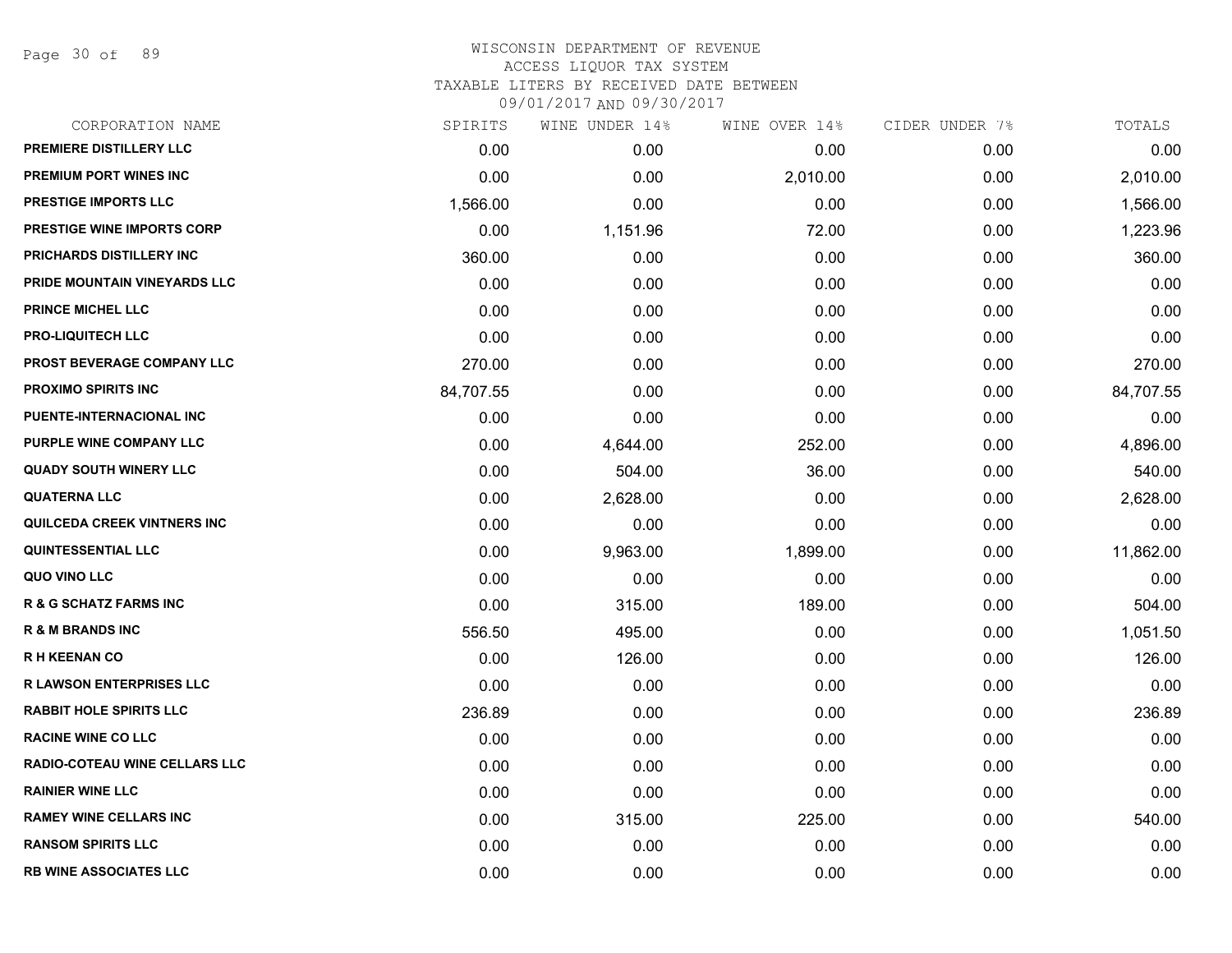Page 31 of 89

| CORPORATION NAME                                 | SPIRITS  | WINE UNDER 14% | WINE OVER 14% | CIDER UNDER 7% | TOTALS   |
|--------------------------------------------------|----------|----------------|---------------|----------------|----------|
| <b>RBZ VINEYARDS LLC</b>                         | 0.00     | 0.00           | 0.00          | 0.00           | 0.00     |
| <b>RED CAR WINE COMPANY LLC</b>                  | 0.00     | 0.00           | 0.00          | 0.00           | 0.00     |
| <b>RED TAIL RIDGE INC</b>                        | 0.00     | 0.00           | 0.00          | 0.00           | 0.00     |
| <b>REDEMPTION SPIRITS LLC</b>                    | 0.00     | 0.00           | 0.00          | 0.00           | 0.00     |
| <b>REDWOOD SPIRITS INC</b>                       | 495.00   | 0.00           | 0.00          | 0.00           | 495.00   |
| <b>REGAL WINE IMPORTS INC</b>                    | 0.00     | 1,170.00       | 0.00          | 0.00           | 1,170.00 |
| <b>REGUSCI WINERY INC</b>                        | 0.00     | 0.00           | 0.00          | 0.00           | 0.00     |
| <b>REMY COINTREAU AMERIQUE USA</b>               | 3,378.00 | 234.00         | 0.00          | 0.00           | 3,612.00 |
| <b>REN ACQUISITION INC</b>                       | 0.00     | 0.00           | 0.00          | 0.00           | 0.00     |
| <b>RENO G FARINELLI &amp; JOSEF H SHEBL</b>      | 0.00     | 0.00           | 63.00         | 0.00           | 63.00    |
| <b>RENT A BBQ</b>                                | 0.00     | 0.00           | 0.00          | 2,530.00       | 2,530.00 |
| <b>RESERVA WINES LLC</b>                         | 0.00     | 315.00         | 0.00          | 0.00           | 315.00   |
| <b>REVELRY VINTNERS LLC</b>                      | 0.00     | 0.00           | 0.00          | 0.00           | 0.00     |
| <b>REYNOLDS CREATIVE PRODUCTS INC</b>            | 0.00     | 0.00           | 0.00          | 0.00           | 0.00     |
| <b>RGI BRANDS LLC</b>                            | 0.00     | 0.00           | 0.00          | 0.00           | 0.00     |
| <b>RICHARD C POE II</b>                          | 0.00     | 0.00           | 0.00          | 0.00           | 0.00     |
| <b>RICHARD J ANDERS</b>                          | 0.00     | 0.00           | 0.00          | 0.00           | 0.00     |
| <b>RICHARD STELTZNER</b>                         | 0.00     | 0.00           | 0.00          | 0.00           | 0.00     |
| <b>RIDGE VINEYARDS INC</b>                       | 0.00     | 157.50         | 918.00        | 0.00           | 1,075.50 |
| <b>RIGHT BEE LLC</b>                             | 0.00     | 0.00           | 0.00          | 0.00           | 0.00     |
| <b>RIVER VIEW WINERY LLC</b>                     | 0.00     | 0.00           | 0.00          | 0.00           | 0.00     |
| <b>RO SALES &amp; DISTRIBUTION SERVICES INC</b>  | 0.00     | 0.00           | 0.00          | 0.00           | 0.00     |
| <b>RO SALES &amp; DISTRIBUTION SERVICES INC.</b> | 0.00     | 2,817.00       | 0.00          | 0.00           | 2,817.00 |
| <b>ROBERT A CUTTER</b>                           | 0.00     | 333.00         | 45.00         | 0.00           | 378.00   |
| <b>ROBERT CRAIG WINERY LP</b>                    | 0.00     | 0.00           | 99.00         | 0.00           | 99.00    |
| <b>ROBERT J GROSS</b>                            | 0.00     | 0.00           | 0.00          | 0.00           | 0.00     |
| <b>ROBERT L HUDSON</b>                           | 0.00     | 0.00           | 0.00          | 0.00           | 0.00     |
| ROBERT YOUNG ESTATE WINERY LLC                   | 0.00     | 0.00           | 0.00          | 0.00           | 0.00     |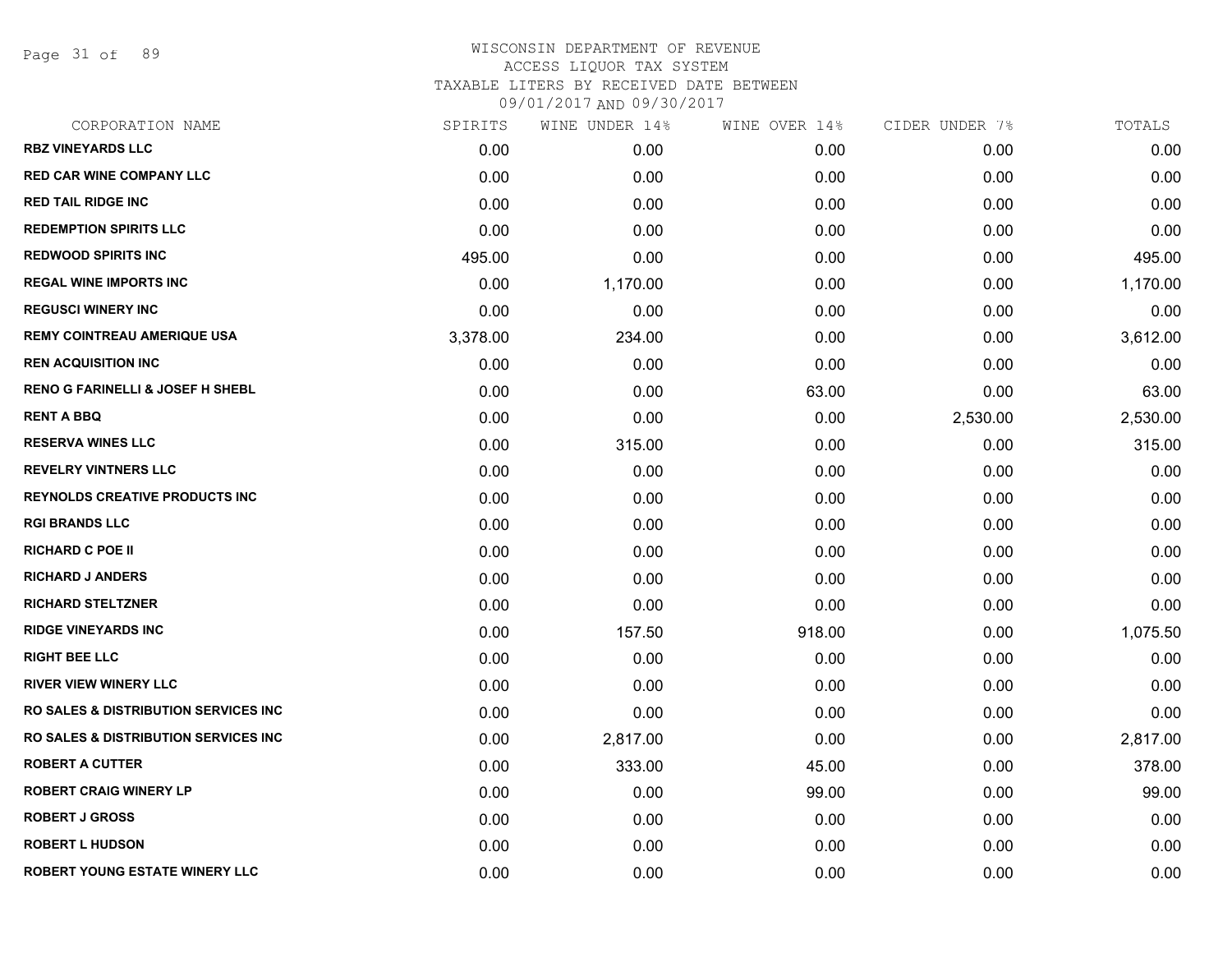Page 32 of 89

| 0.00<br>0.00<br>3,937.50<br>0.00<br>0.00<br>1,305.00<br>0.00<br>0.00<br>0.00 | 0.00<br>0.00<br>0.00<br>0.00<br>0.00<br>0.00<br>0.00<br>0.00 | 0.00<br>0.00<br>3,937.50<br>0.00<br>0.00<br>1,305.00<br>297.00<br>510.75 |
|------------------------------------------------------------------------------|--------------------------------------------------------------|--------------------------------------------------------------------------|
|                                                                              |                                                              |                                                                          |
|                                                                              |                                                              |                                                                          |
|                                                                              |                                                              |                                                                          |
|                                                                              |                                                              |                                                                          |
|                                                                              |                                                              |                                                                          |
|                                                                              |                                                              |                                                                          |
|                                                                              |                                                              |                                                                          |
|                                                                              |                                                              |                                                                          |
|                                                                              |                                                              | 0.00                                                                     |
| 630.00                                                                       | 0.00                                                         | 1,641.00                                                                 |
| 0.00                                                                         | 0.00                                                         | 0.00                                                                     |
| 0.00                                                                         | 0.00                                                         | 0.00                                                                     |
| 0.00                                                                         | 0.00                                                         | 0.00                                                                     |
| 0.00                                                                         | 0.00                                                         | 1,191.00                                                                 |
| 0.00                                                                         | 0.00                                                         | 0.00                                                                     |
| 0.00                                                                         | 0.00                                                         | 0.00                                                                     |
| 4,401.00                                                                     | 0.00                                                         | 17,195.24                                                                |
| 0.00                                                                         | 0.00                                                         | 0.00                                                                     |
| 0.00                                                                         | 0.00                                                         | 0.00                                                                     |
| 566.28                                                                       | 0.00                                                         | 811.80                                                                   |
| 0.00                                                                         | 0.00                                                         | 225.00                                                                   |
| 648.00                                                                       | 0.00                                                         | 648.00                                                                   |
| 228.00                                                                       | 0.00                                                         | 5,259.00                                                                 |
| 0.00                                                                         | 0.00                                                         | 0.00                                                                     |
| 132.00                                                                       | 0.00                                                         | 132.00                                                                   |
| 0.00                                                                         | 0.00                                                         | 0.00                                                                     |
| 0.00                                                                         | 0.00                                                         | 895.50                                                                   |
| 0.00                                                                         | 0.00                                                         | 0.00                                                                     |
|                                                                              |                                                              | 0.00                                                                     |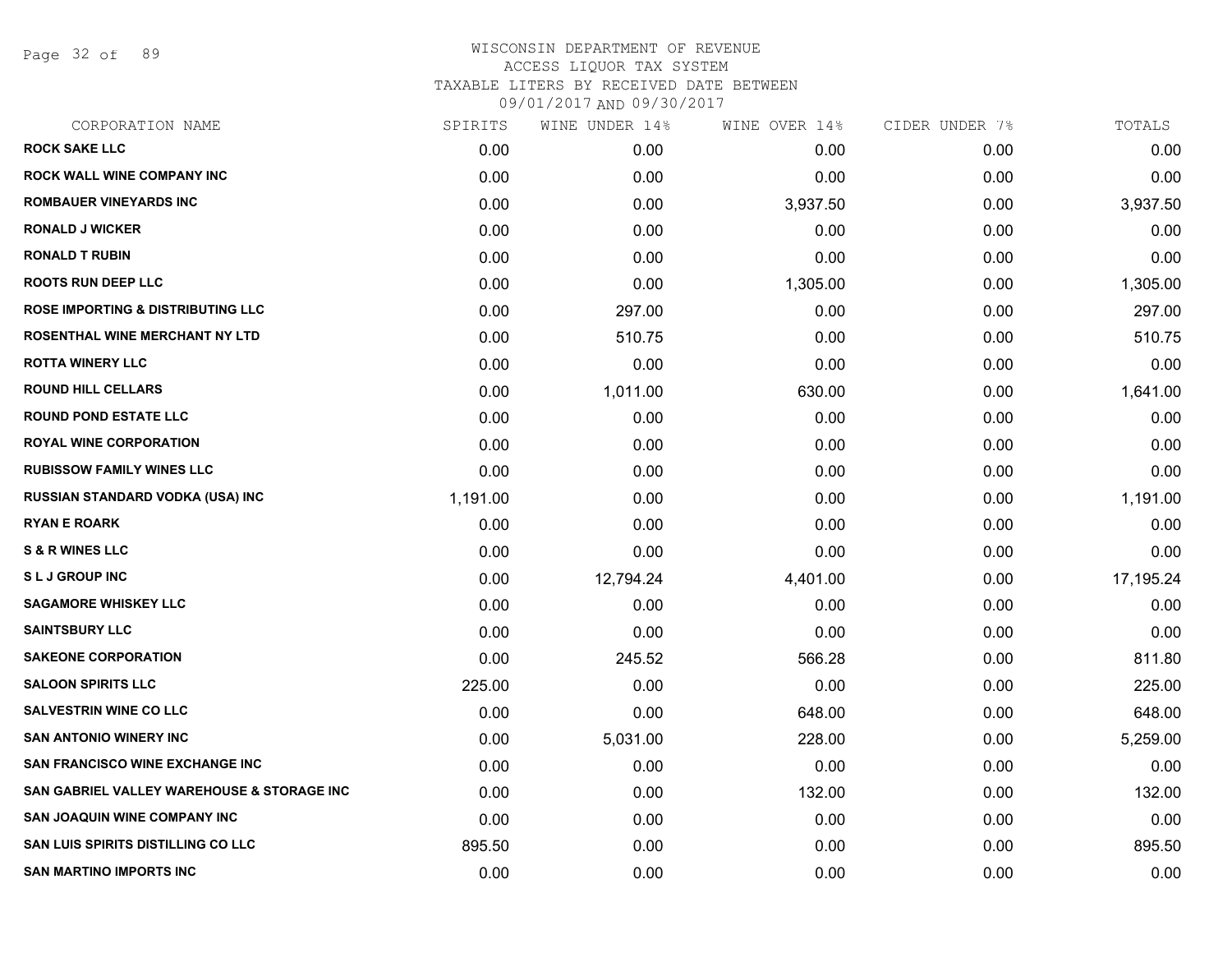Page 33 of 89

#### WISCONSIN DEPARTMENT OF REVENUE ACCESS LIQUOR TAX SYSTEM TAXABLE LITERS BY RECEIVED DATE BETWEEN

| CORPORATION NAME                            | SPIRITS    | WINE UNDER 14% | WINE OVER 14% | CIDER UNDER 7% | TOTALS     |
|---------------------------------------------|------------|----------------|---------------|----------------|------------|
| <b>SANGLIER SELECTIONS LLC</b>              | 0.00       | 1,008.00       | 0.00          | 0.00           | 1,008.00   |
| <b>SANS LIEGE INC</b>                       | 0.00       | 180.00         | 0.00          | 0.00           | 180.00     |
| <b>SANS WINE &amp; SPIRITS CO</b>           | 672.00     | 0.00           | 0.00          | 0.00           | 672.00     |
| <b>SANTA FE DISTILLERY LLC</b>              | 0.00       | 0.00           | 0.00          | 0.00           | 0.00       |
| SANTA MARGHERITA USA INC                    | 0.00       | 1,449.00       | 0.00          | 0.00           | 1,449.00   |
| <b>SANTA RITA USA CORPORATION</b>           | 0.00       | 0.00           | 0.00          | 0.00           | 0.00       |
| <b>SAPSUCKER FARMS LLC</b>                  | 0.00       | 0.00           | 0.00          | 0.00           | 0.00       |
| <b>SARACINA VINEYARDS LLC</b>               | 0.00       | 0.00           | 0.00          | 0.00           | 0.00       |
| <b>SARMENTO'S IMPORTS &amp; EXPORTS INC</b> | 0.00       | 0.00           | 0.00          | 0.00           | 0.00       |
| <b>SAVIAH ROSE WINERY LLC</b>               | 0.00       | 0.00           | 0.00          | 0.00           | 0.00       |
| <b>SAZERAC COMPANY INC</b>                  | 491,677.50 | 206.98         | 116.99        | 0.00           | 492,001.47 |
| <b>SAZERAC NORTH AMERICA INC</b>            | 571,007.25 | 0.00           | 0.00          | 0.00           | 571,007.25 |
| <b>SB WINE CO LLC</b>                       | 0.00       | 0.00           | 0.00          | 0.00           | 0.00       |
| <b>SBRAGIA FAMILY VINEYARDS LLC</b>         | 0.00       | 0.00           | 0.00          | 0.00           | 0.00       |
| <b>SCENIC ROOT WINEGROWERS LLC</b>          | 0.00       | 1,008.00       | 0.00          | 0.00           | 1,008.00   |
| <b>SCHEID VINEYARDS CALIFORNIA INC</b>      | 0.00       | 6,384.00       | 162.00        | 0.00           | 6,546.00   |
| <b>SCHMITT SOHNE INC</b>                    | 0.00       | 0.00           | 0.00          | 0.00           | 0.00       |
| <b>SCHUG WINERY LLC</b>                     | 0.00       | 441.00         | 63.00         | 0.00           | 504.00     |
| <b>SCHWEIGER VINEYARDS INC</b>              | 0.00       | 0.00           | 0.00          | 0.00           | 0.00       |
| <b>SCOPERTA IMPORTING CO INC</b>            | 0.00       | 2,027.25       | 0.00          | 0.00           | 2,027.25   |
| <b>SCOTT PAUL WINES OREGON LLC</b>          | 0.00       | 0.00           | 0.00          | 0.00           | 0.00       |
| SEATTLE CIDER COMPANY LLC                   | 0.00       | 0.00           | 0.00          | 17,362.18      | 17,362.18  |
| <b>SEAVEY VINEYARD LP</b>                   | 0.00       | 0.00           | 0.00          | 0.00           | 0.00       |
| <b>SELBY ENTERPRISES INC</b>                | 0.00       | 0.00           | 0.00          | 0.00           | 0.00       |
| SELECTIVE WINE ESTATES INC                  | 0.00       | 252.00         | 0.00          | 0.00           | 252.00     |
| <b>SERGEY CHISTOV</b>                       | 0.00       | 0.00           | 0.00          | 0.00           | 0.00       |
| <b>SERRALLES USA LLC</b>                    | 3,060.00   | 0.00           | 0.00          | 0.00           | 3,060.00   |
| <b>SHAFER VINEYARDS INC</b>                 | 0.00       | 0.00           | 0.00          | 0.00           | 0.00       |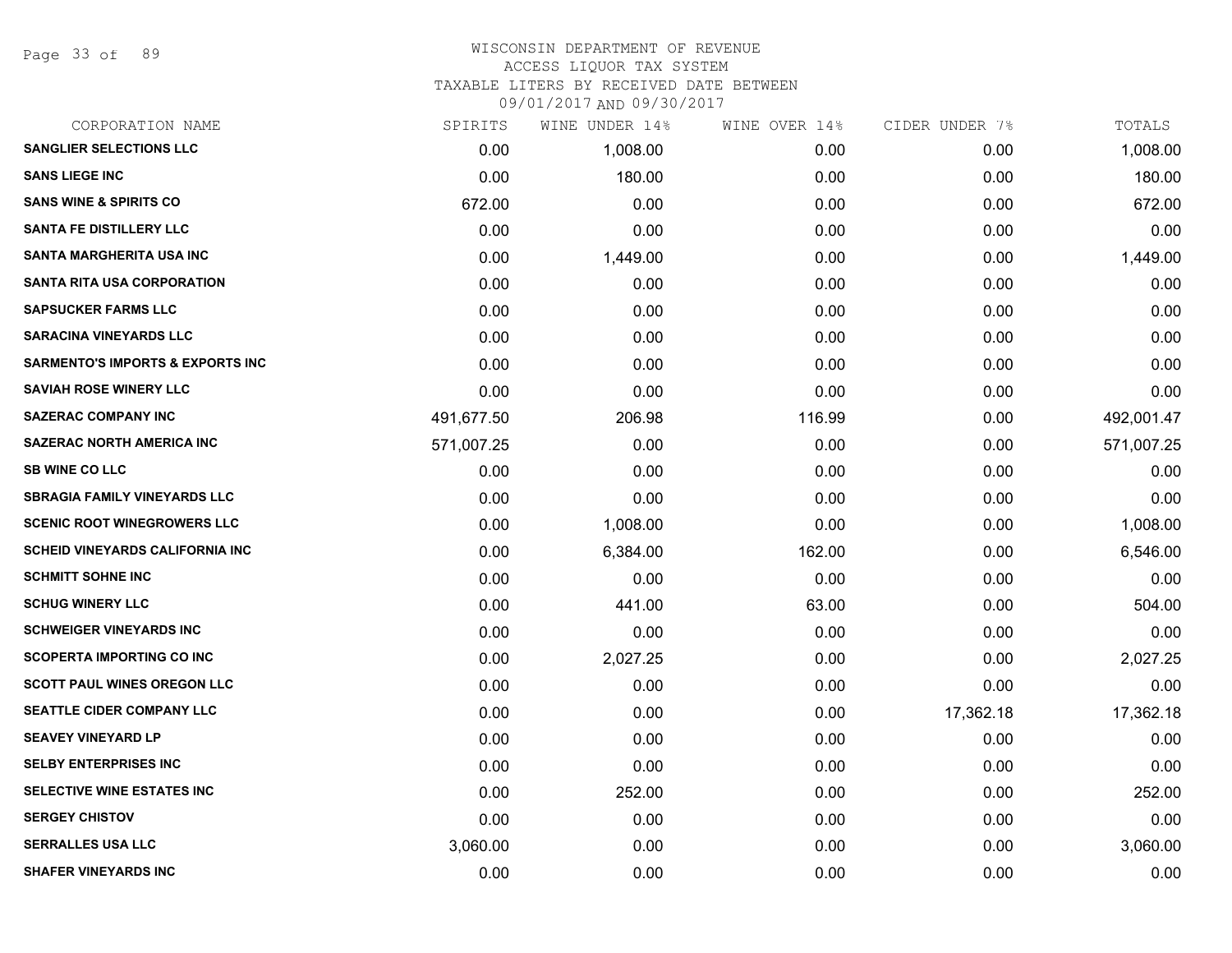Page 34 of 89

#### WISCONSIN DEPARTMENT OF REVENUE ACCESS LIQUOR TAX SYSTEM TAXABLE LITERS BY RECEIVED DATE BETWEEN

| CORPORATION NAME                      | SPIRITS | WINE UNDER 14% | WINE OVER 14% | CIDER UNDER 7% | TOTALS   |
|---------------------------------------|---------|----------------|---------------|----------------|----------|
| <b>SHANNON RIDGE INC</b>              | 0.00    | 1,323.00       | 189.00        | 0.00           | 1,512.00 |
| <b>SHAW-ROSS HOLDING CO LLC</b>       | 612.04  | 2,014.20       | 3,963.60      | 0.00           | 6,589.84 |
| SHEA WINE CELLARS LLC                 | 0.00    | 0.00           | 0.00          | 0.00           | 0.00     |
| <b>SHELTON-MACKENZIE WINE COMPANY</b> | 0.00    | 0.00           | 0.00          | 0.00           | 0.00     |
| <b>SHORTS BREWING COMPANY</b>         | 0.00    | 0.00           | 0.00          | 341.44         | 341.44   |
| SIDNEY FRANK IMPORTING CO INC         | 0.00    | 0.00           | 0.00          | 0.00           | 0.00     |
| SILVER OAK WINE CELLARS LP            | 0.00    | 0.00           | 0.00          | 0.00           | 0.00     |
| <b>SILVER TRIDENT WINERY LLC</b>      | 0.00    | 0.00           | 0.00          | 0.00           | 0.00     |
| <b>SIMIONI IMPORTS LLC</b>            | 0.00    | 0.00           | 0.00          | 0.00           | 0.00     |
| <b>SINSKEY VINEYARDS INC</b>          | 0.00    | 121.50         | 4.50          | 0.00           | 126.00   |
| <b>SIX SIGMA WINERY LLC</b>           | 0.00    | 0.00           | 0.00          | 0.00           | 0.00     |
| <b>SLO DOWN WINES LLC</b>             | 0.00    | 0.00           | 0.00          | 0.00           | 0.00     |
| <b>SMALL VINES WINES INC</b>          | 0.00    | 4.50           | 0.00          | 0.00           | 4.50     |
| <b>SMART VENDING LLC</b>              | 0.00    | 0.00           | 0.00          | 0.00           | 0.00     |
| <b>SMITH &amp; SMITH</b>              | 0.00    | 0.00           | 0.00          | 0.00           | 0.00     |
| <b>SMT ACQUISITIONS LLC</b>           | 0.00    | 3,813.00       | 27.00         | 0.00           | 3,840.00 |
| <b>SOCIAL ENJOYMENTS LLC</b>          | 0.00    | 0.00           | 0.00          | 0.00           | 0.00     |
| <b>SOKOL BLOSSER LTD</b>              | 0.00    | 0.00           | 0.00          | 0.00           | 0.00     |
| <b>SOLBERG DISTILLING LLC</b>         | 94.50   | 0.00           | 0.00          | 0.00           | 94.50    |
| <b>SOLENA CELLARS LLC</b>             | 0.00    | 0.00           | 0.00          | 0.00           | 0.00     |
| <b>SOMERSTON WINE COMPANY, LLC</b>    | 0.00    | 0.00           | 0.00          | 0.00           | 0.00     |
| <b>SONOMA BEVERAGE WORKS INC</b>      | 0.00    | 0.00           | 0.00          | 0.00           | 0.00     |
| SORELLE CASA FINE WINES LLC           | 0.00    | 0.00           | 0.00          | 0.00           | 0.00     |
| SOURCE CODE BEVERAGE LLC              | 0.00    | 0.00           | 0.00          | 0.00           | 0.00     |
| <b>SOUTH BAY WINE GROUP LLC</b>       | 0.00    | 909.00         | 0.00          | 0.00           | 909.00   |
| <b>SOUTHERN STARZ INC</b>             | 0.00    | 204.47         | 57.06         | 0.00           | 261.53   |
| SOUTHERN WINE GROUP LLC               | 0.00    | 0.00           | 0.00          | 0.00           | 0.00     |
| <b>SOVEREIGN BRANDS LLC</b>           | 216.00  | 1,395.00       | 0.00          | 0.00           | 1,611.00 |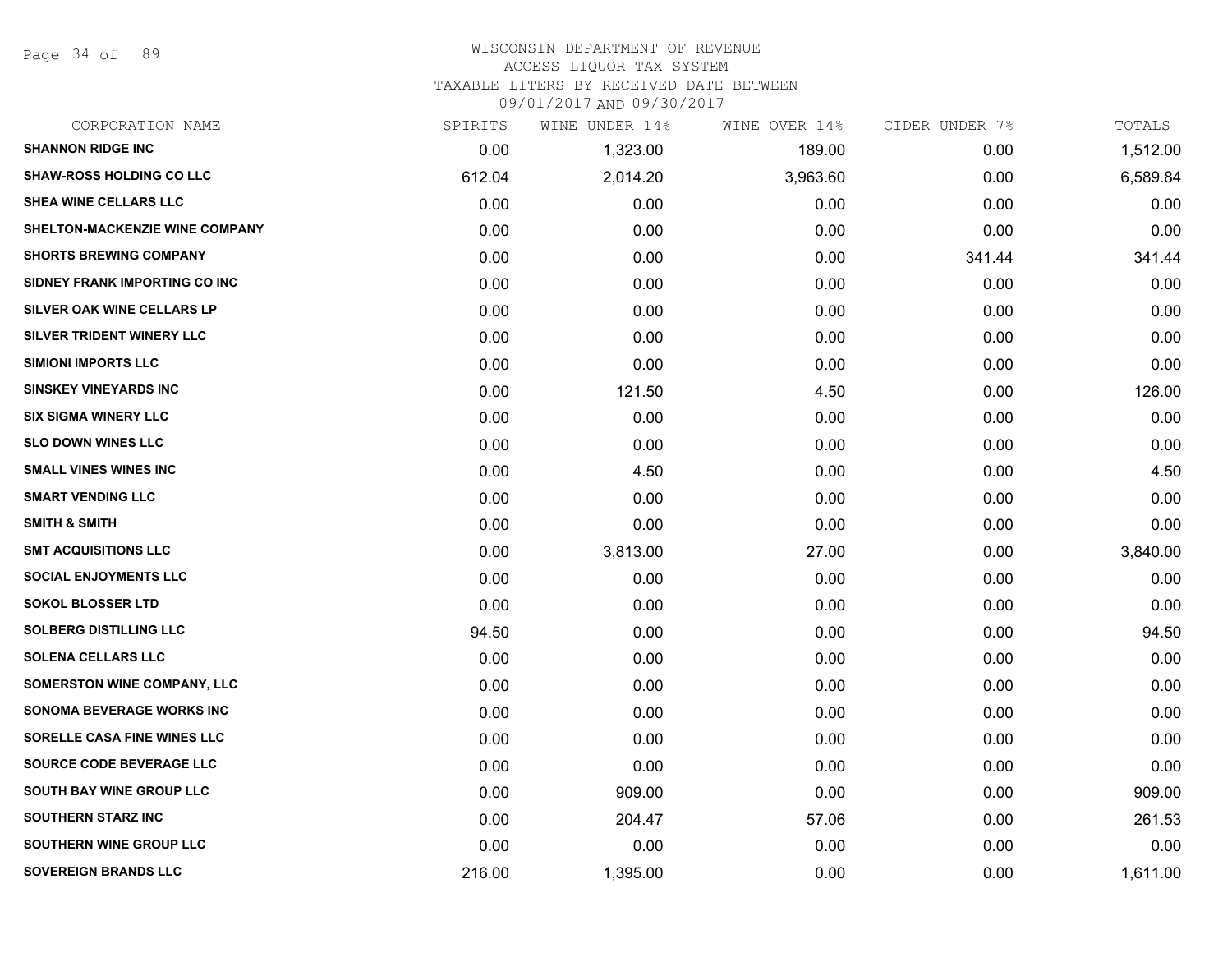Page 35 of 89

| CORPORATION NAME                      | SPIRITS | WINE UNDER 14% | WINE OVER 14% | CIDER UNDER 7% | TOTALS     |
|---------------------------------------|---------|----------------|---------------|----------------|------------|
| <b>SPANN VINEYARDS INC</b>            | 0.00    | 0.00           | 0.00          | 0.00           | 0.00       |
| <b>SPARKLING OREGON LLC</b>           | 0.00    | 0.00           | 0.00          | 0.00           | 0.00       |
| <b>SPEAKEASY SPIRITS LLC</b>          | 0.00    | 0.00           | 0.00          | 0.00           | 0.00       |
| <b>SPENCER HOOPES</b>                 | 0.00    | 0.00           | 63.00         | 0.00           | 63.00      |
| <b>SPIRIT IMPORTS INC</b>             | 270.00  | 0.00           | 0.00          | 0.00           | 270.00     |
| <b>SPLINTER GROUP NAPA LLC</b>        | 0.00    | 0.00           | 0.00          | 0.00           | 0.00       |
| <b>SPOTTSWOODE WINERY INC</b>         | 0.00    | 0.00           | 0.00          | 0.00           | 0.00       |
| <b>SPRING MOUNTAIN VINEYARD INC</b>   | 0.00    | 0.00           | 22.50         | 0.00           | 22.50      |
| <b>SQUARE ONE ORGANIC SPIRITS LLC</b> | 0.00    | 0.00           | 0.00          | 0.00           | 0.00       |
| <b>SQUARE ONE ORGANIC SPIRITS LLC</b> | 0.00    | 0.00           | 0.00          | 0.00           | 0.00       |
| <b>SQZ BEVS LLC</b>                   | 0.00    | 0.00           | 0.00          | 0.00           | 0.00       |
| <b>ST GEORGE SPIRITS INC</b>          | 655.50  | 0.00           | 0.00          | 0.00           | 655.50     |
| ST HELENA ESTATE LLC                  | 0.00    | 0.00           | 81.00         | 0.00           | 81.00      |
| <b>ST INNOCENT LTD</b>                | 0.00    | 0.00           | 0.00          | 0.00           | 0.00       |
| ST JULIAN WINE COMPANY INC            | 0.00    | 0.00           | 0.00          | 0.00           | 0.00       |
| ST KILLIAN IMPORTING CO INC           | 0.00    | 0.00           | 0.00          | 0.00           | 0.00       |
| <b>ST SUPERY INC</b>                  | 0.00    | 630.00         | 126.00        | 0.00           | 756.00     |
| <b>STACKED WINES LLC</b>              | 0.00    | 0.00           | 0.00          | 0.00           | 0.00       |
| <b>STAGLIN FAMILY VINEYARD LLC</b>    | 0.00    | 0.00           | 549.00        | 0.00           | 549.00     |
| <b>STANLEY STAWSKI DIST CO INC</b>    | 51.00   | 171.00         | 0.00          | 0.00           | 222.00     |
| <b>STAR INDUSTRIES INC</b>            | 0.00    | 0.00           | 0.00          | 0.00           | 0.00       |
| <b>STARRY NIGHT WINERY LLC</b>        | 0.00    | 0.00           | 0.00          | 0.00           | 0.00       |
| STE MICHELLE WINE ESTATES LTD         | 324.00  | 118,647.25     | 10,327.50     | 0.00           | 129,298.75 |
| <b>STEELE WINES INC</b>               | 0.00    | 0.00           | 0.00          | 0.00           | 0.00       |
| <b>STEFANO SALOCCHI</b>               | 0.00    | 0.00           | 0.00          | 0.00           | 0.00       |
| STELLAR IMPORTING COMPANY LLC         | 0.00    | 0.00           | 0.00          | 0.00           | 0.00       |
| <b>STEM CIDERS LLC</b>                | 0.00    | 0.00           | 0.00          | 0.00           | 0.00       |
| <b>STEPHAN VINEYARD INC</b>           | 0.00    | 0.00           | 0.00          | 0.00           | 0.00       |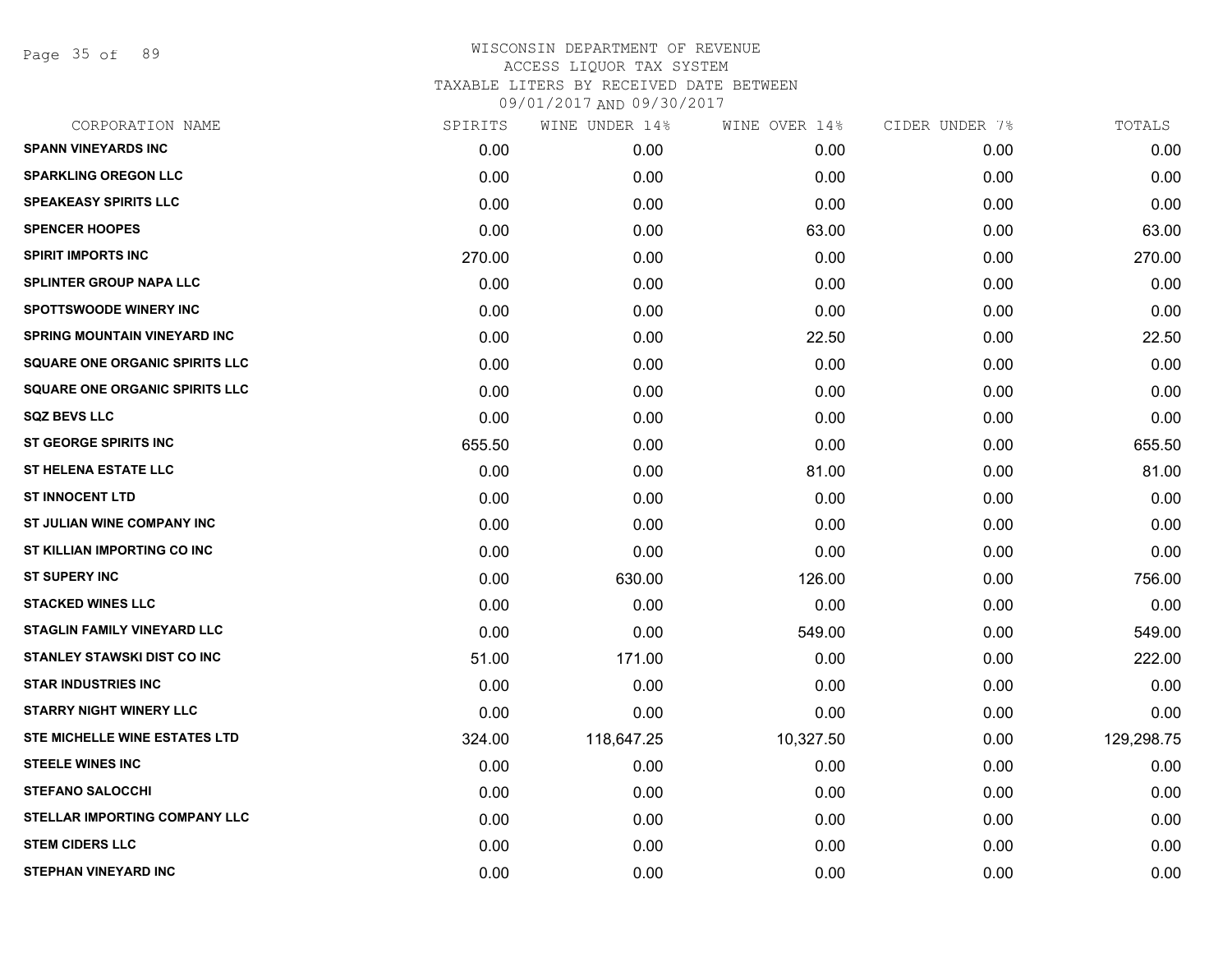| STEPHEN DOOLEY WINE CO INC<br>0.00<br>0.00<br>0.00<br>0.00<br><b>STEVE MILES SELECTIONS INC</b><br>0.00<br>0.00<br>0.00<br>0.00<br><b>STEVEN EDMUNDS &amp; CORNELIA ST JOHN</b><br>0.00<br>0.00<br>0.00<br>0.00<br><b>STEZ &amp; BOWER</b><br>0.00<br>0.00<br>0.00<br>0.00<br><b>STOLI GROUP (USA) LLC</b><br>12,480.00<br>0.00<br>126.00<br>0.00<br><b>STOLLER IMPORTS INC</b><br>5,005.50<br>0.00<br>135.00<br>0.00<br><b>STOLLER VINEYARDS INC</b><br>0.00<br>0.00<br>0.00<br>0.00<br><b>STOLPMAN VINEYARDS LLC</b><br>0.00<br>0.00<br>0.00<br>0.00<br><b>STONEBRAKER-SOLES INC</b><br>0.00<br>0.00<br>0.00<br>0.00<br><b>STONECUSHION INC</b><br>0.00<br>0.00<br>0.00<br>0.00<br><b>SUGARLANDS DISTILLING COMPANY LLC</b><br>0.00<br>0.00<br>0.00<br>0.00<br>SURVILLE ENTERPRISES CORP<br>0.00<br>5,449.50<br>0.00<br>0.00<br><b>SUTTER HOME WINERY INC</b><br>234.00<br>324,952.58<br>4,410.00<br>454.00<br><b>SVENSKA FOOD &amp; BEVERAGE LLC</b><br>0.00<br>0.00<br>0.00<br>0.00<br><b>SVP WINERY LLC</b><br>0.00<br>0.00<br>0.00<br>0.00<br><b>T ELENTENY HOLDINGS LLC</b><br>0.00<br>387.00<br>0.00<br>0.00<br><b>TAFT STREET INC</b><br>0.00<br>0.00<br>0.00<br>0.00<br>TAKARA SAKE USA INC<br>0.00<br>949.50<br>133.20<br>28.80<br><b>TALLEY VINEYARDS INC</b><br>0.00<br>306.00<br>0.00<br>0.00<br><b>TAMBER BEY VINEYARDS LLC</b><br>0.00<br>0.00<br>0.00<br>0.00<br><b>TATOMER INC</b><br>0.00<br>0.00<br>0.00<br>0.00<br><b>TATOOSH DISTILLERY LLC</b><br>0.00<br>0.00<br>0.00<br>0.00<br><b>TATTERSALL COMPANIES LLC</b><br>27.00<br>0.00<br>0.00<br>0.00<br><b>TERRA VINUM LLC</b><br>0.00<br>0.00<br>0.00<br>0.00<br><b>TERRANEO MERCHANTS INC</b><br>0.00<br>0.00<br>0.00<br>0.00<br><b>TERRAVANT WINE COMPANY LLC</b><br>0.00<br>0.00<br>0.00<br>0.00<br><b>TERRESSENTIA CORPORATION</b><br>0.00<br>0.00<br>0.00<br>0.00<br><b>TERRIZZI VINO INC</b> | WINE OVER 14%<br>CIDER UNDER 7%<br>TOTALS | WINE UNDER 14% | SPIRITS | CORPORATION NAME |
|--------------------------------------------------------------------------------------------------------------------------------------------------------------------------------------------------------------------------------------------------------------------------------------------------------------------------------------------------------------------------------------------------------------------------------------------------------------------------------------------------------------------------------------------------------------------------------------------------------------------------------------------------------------------------------------------------------------------------------------------------------------------------------------------------------------------------------------------------------------------------------------------------------------------------------------------------------------------------------------------------------------------------------------------------------------------------------------------------------------------------------------------------------------------------------------------------------------------------------------------------------------------------------------------------------------------------------------------------------------------------------------------------------------------------------------------------------------------------------------------------------------------------------------------------------------------------------------------------------------------------------------------------------------------------------------------------------------------------------------------------------------------------------------------------------------------------------------------------------------------------|-------------------------------------------|----------------|---------|------------------|
|                                                                                                                                                                                                                                                                                                                                                                                                                                                                                                                                                                                                                                                                                                                                                                                                                                                                                                                                                                                                                                                                                                                                                                                                                                                                                                                                                                                                                                                                                                                                                                                                                                                                                                                                                                                                                                                                          | 0.00                                      |                |         |                  |
|                                                                                                                                                                                                                                                                                                                                                                                                                                                                                                                                                                                                                                                                                                                                                                                                                                                                                                                                                                                                                                                                                                                                                                                                                                                                                                                                                                                                                                                                                                                                                                                                                                                                                                                                                                                                                                                                          | 0.00                                      |                |         |                  |
|                                                                                                                                                                                                                                                                                                                                                                                                                                                                                                                                                                                                                                                                                                                                                                                                                                                                                                                                                                                                                                                                                                                                                                                                                                                                                                                                                                                                                                                                                                                                                                                                                                                                                                                                                                                                                                                                          | 0.00                                      |                |         |                  |
|                                                                                                                                                                                                                                                                                                                                                                                                                                                                                                                                                                                                                                                                                                                                                                                                                                                                                                                                                                                                                                                                                                                                                                                                                                                                                                                                                                                                                                                                                                                                                                                                                                                                                                                                                                                                                                                                          | 0.00                                      |                |         |                  |
|                                                                                                                                                                                                                                                                                                                                                                                                                                                                                                                                                                                                                                                                                                                                                                                                                                                                                                                                                                                                                                                                                                                                                                                                                                                                                                                                                                                                                                                                                                                                                                                                                                                                                                                                                                                                                                                                          | 12,606.00                                 |                |         |                  |
|                                                                                                                                                                                                                                                                                                                                                                                                                                                                                                                                                                                                                                                                                                                                                                                                                                                                                                                                                                                                                                                                                                                                                                                                                                                                                                                                                                                                                                                                                                                                                                                                                                                                                                                                                                                                                                                                          | 5,140.50                                  |                |         |                  |
|                                                                                                                                                                                                                                                                                                                                                                                                                                                                                                                                                                                                                                                                                                                                                                                                                                                                                                                                                                                                                                                                                                                                                                                                                                                                                                                                                                                                                                                                                                                                                                                                                                                                                                                                                                                                                                                                          | 0.00                                      |                |         |                  |
|                                                                                                                                                                                                                                                                                                                                                                                                                                                                                                                                                                                                                                                                                                                                                                                                                                                                                                                                                                                                                                                                                                                                                                                                                                                                                                                                                                                                                                                                                                                                                                                                                                                                                                                                                                                                                                                                          | 0.00                                      |                |         |                  |
|                                                                                                                                                                                                                                                                                                                                                                                                                                                                                                                                                                                                                                                                                                                                                                                                                                                                                                                                                                                                                                                                                                                                                                                                                                                                                                                                                                                                                                                                                                                                                                                                                                                                                                                                                                                                                                                                          | 0.00                                      |                |         |                  |
|                                                                                                                                                                                                                                                                                                                                                                                                                                                                                                                                                                                                                                                                                                                                                                                                                                                                                                                                                                                                                                                                                                                                                                                                                                                                                                                                                                                                                                                                                                                                                                                                                                                                                                                                                                                                                                                                          | 0.00                                      |                |         |                  |
|                                                                                                                                                                                                                                                                                                                                                                                                                                                                                                                                                                                                                                                                                                                                                                                                                                                                                                                                                                                                                                                                                                                                                                                                                                                                                                                                                                                                                                                                                                                                                                                                                                                                                                                                                                                                                                                                          | 0.00                                      |                |         |                  |
|                                                                                                                                                                                                                                                                                                                                                                                                                                                                                                                                                                                                                                                                                                                                                                                                                                                                                                                                                                                                                                                                                                                                                                                                                                                                                                                                                                                                                                                                                                                                                                                                                                                                                                                                                                                                                                                                          | 5,449.50                                  |                |         |                  |
|                                                                                                                                                                                                                                                                                                                                                                                                                                                                                                                                                                                                                                                                                                                                                                                                                                                                                                                                                                                                                                                                                                                                                                                                                                                                                                                                                                                                                                                                                                                                                                                                                                                                                                                                                                                                                                                                          | 330,050.58                                |                |         |                  |
|                                                                                                                                                                                                                                                                                                                                                                                                                                                                                                                                                                                                                                                                                                                                                                                                                                                                                                                                                                                                                                                                                                                                                                                                                                                                                                                                                                                                                                                                                                                                                                                                                                                                                                                                                                                                                                                                          | 0.00                                      |                |         |                  |
|                                                                                                                                                                                                                                                                                                                                                                                                                                                                                                                                                                                                                                                                                                                                                                                                                                                                                                                                                                                                                                                                                                                                                                                                                                                                                                                                                                                                                                                                                                                                                                                                                                                                                                                                                                                                                                                                          | 0.00                                      |                |         |                  |
|                                                                                                                                                                                                                                                                                                                                                                                                                                                                                                                                                                                                                                                                                                                                                                                                                                                                                                                                                                                                                                                                                                                                                                                                                                                                                                                                                                                                                                                                                                                                                                                                                                                                                                                                                                                                                                                                          | 387.00                                    |                |         |                  |
|                                                                                                                                                                                                                                                                                                                                                                                                                                                                                                                                                                                                                                                                                                                                                                                                                                                                                                                                                                                                                                                                                                                                                                                                                                                                                                                                                                                                                                                                                                                                                                                                                                                                                                                                                                                                                                                                          | 0.00                                      |                |         |                  |
|                                                                                                                                                                                                                                                                                                                                                                                                                                                                                                                                                                                                                                                                                                                                                                                                                                                                                                                                                                                                                                                                                                                                                                                                                                                                                                                                                                                                                                                                                                                                                                                                                                                                                                                                                                                                                                                                          | 1,111.50                                  |                |         |                  |
|                                                                                                                                                                                                                                                                                                                                                                                                                                                                                                                                                                                                                                                                                                                                                                                                                                                                                                                                                                                                                                                                                                                                                                                                                                                                                                                                                                                                                                                                                                                                                                                                                                                                                                                                                                                                                                                                          | 306.00                                    |                |         |                  |
|                                                                                                                                                                                                                                                                                                                                                                                                                                                                                                                                                                                                                                                                                                                                                                                                                                                                                                                                                                                                                                                                                                                                                                                                                                                                                                                                                                                                                                                                                                                                                                                                                                                                                                                                                                                                                                                                          | 0.00                                      |                |         |                  |
|                                                                                                                                                                                                                                                                                                                                                                                                                                                                                                                                                                                                                                                                                                                                                                                                                                                                                                                                                                                                                                                                                                                                                                                                                                                                                                                                                                                                                                                                                                                                                                                                                                                                                                                                                                                                                                                                          | 0.00                                      |                |         |                  |
|                                                                                                                                                                                                                                                                                                                                                                                                                                                                                                                                                                                                                                                                                                                                                                                                                                                                                                                                                                                                                                                                                                                                                                                                                                                                                                                                                                                                                                                                                                                                                                                                                                                                                                                                                                                                                                                                          | 0.00                                      |                |         |                  |
|                                                                                                                                                                                                                                                                                                                                                                                                                                                                                                                                                                                                                                                                                                                                                                                                                                                                                                                                                                                                                                                                                                                                                                                                                                                                                                                                                                                                                                                                                                                                                                                                                                                                                                                                                                                                                                                                          | 27.00                                     |                |         |                  |
|                                                                                                                                                                                                                                                                                                                                                                                                                                                                                                                                                                                                                                                                                                                                                                                                                                                                                                                                                                                                                                                                                                                                                                                                                                                                                                                                                                                                                                                                                                                                                                                                                                                                                                                                                                                                                                                                          | 0.00                                      |                |         |                  |
|                                                                                                                                                                                                                                                                                                                                                                                                                                                                                                                                                                                                                                                                                                                                                                                                                                                                                                                                                                                                                                                                                                                                                                                                                                                                                                                                                                                                                                                                                                                                                                                                                                                                                                                                                                                                                                                                          | 0.00                                      |                |         |                  |
|                                                                                                                                                                                                                                                                                                                                                                                                                                                                                                                                                                                                                                                                                                                                                                                                                                                                                                                                                                                                                                                                                                                                                                                                                                                                                                                                                                                                                                                                                                                                                                                                                                                                                                                                                                                                                                                                          | 0.00                                      |                |         |                  |
|                                                                                                                                                                                                                                                                                                                                                                                                                                                                                                                                                                                                                                                                                                                                                                                                                                                                                                                                                                                                                                                                                                                                                                                                                                                                                                                                                                                                                                                                                                                                                                                                                                                                                                                                                                                                                                                                          | 0.00                                      |                |         |                  |
|                                                                                                                                                                                                                                                                                                                                                                                                                                                                                                                                                                                                                                                                                                                                                                                                                                                                                                                                                                                                                                                                                                                                                                                                                                                                                                                                                                                                                                                                                                                                                                                                                                                                                                                                                                                                                                                                          | 0.00<br>0.00<br>0.00                      | 0.00           | 0.00    |                  |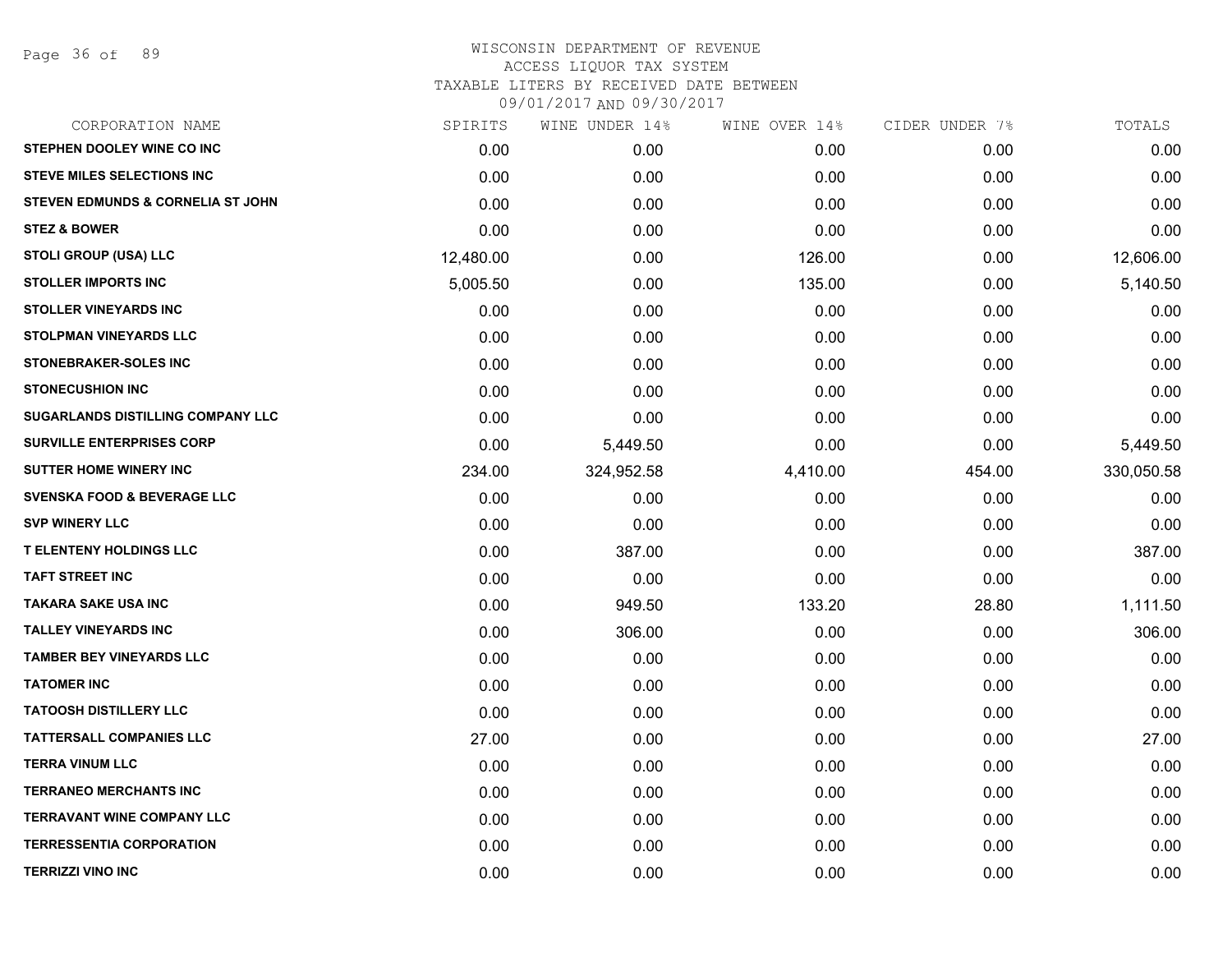Page 37 of 89

### WISCONSIN DEPARTMENT OF REVENUE ACCESS LIQUOR TAX SYSTEM

TAXABLE LITERS BY RECEIVED DATE BETWEEN

| CORPORATION NAME                   | SPIRITS   | WINE UNDER 14% | WINE OVER 14% | CIDER UNDER 7% | TOTALS     |
|------------------------------------|-----------|----------------|---------------|----------------|------------|
| <b>TGE LLC</b>                     | 0.00      | 2,412.30       | 0.00          | 0.00           | 2,412.30   |
| THE 11 WELLS SPIRITS COMPANY LLC   | 0.00      | 0.00           | 0.00          | 0.00           | 0.00       |
| THE AUSTRALIAN WINE CONNECTION INC | 0.00      | 252.00         | 0.00          | 0.00           | 252.00     |
| THE BIALE ESTATE                   | 0.00      | 0.00           | 126.00        | 0.00           | 126.00     |
| THE BLACK PRINCE DISTILLERY INC    | 0.00      | 0.00           | 0.00          | 0.00           | 0.00       |
| THE BRANDER VINEYARD               | 0.00      | 0.00           | 0.00          | 0.00           | 0.00       |
| THE BUSINESS CHAIN INC             | 0.00      | 0.00           | 0.00          | 0.00           | 0.00       |
| THE EDRINGTON GROUP USA LLC        | 16,971.60 | 0.00           | 0.00          | 0.00           | 16,971.60  |
| THE HESS COLLECTION WINERY         | 0.00      | 15,624.03      | 1,548.00      | 0.00           | 17,172.03  |
| THE HOUSE OF BURGUNDY INC          | 0.00      | 0.00           | 0.00          | 0.00           | 0.00       |
| THE INFINITE MONKEY THEOREM INC    | 0.00      | 0.00           | 0.00          | 0.00           | 0.00       |
| THE MALT GUILD INC                 | 0.00      | 0.00           | 0.00          | 0.00           | 0.00       |
| THE MEEKER VINEYARD                | 0.00      | 0.00           | 0.00          | 0.00           | 0.00       |
| THE MORLET SELECTION INC           | 0.00      | 0.00           | 0.00          | 0.00           | 0.00       |
| THE MORNE WINE COMPANY             | 0.00      | 0.00           | 0.00          | 0.00           | 0.00       |
| THE R.S. LIPMAN COMPANY            | 0.00      | 0.00           | 0.00          | 0.00           | 0.00       |
| THE SILVERADO VINEYARDS            | 0.00      | 0.00           | 189.00        | 0.00           | 189.00     |
| THE SORTING TABLE LLC              | 0.00      | 1,062.00       | 198.00        | 0.00           | 1,260.00   |
| THE TRITON COLLECTION INC          | 0.00      | 0.00           | 0.00          | 0.00           | 0.00       |
| THE WINE GROUP INC                 | 0.00      | 802,446.77     | 21,252.00     | 0.00           | 823,698.77 |
| THE WINE SOURCE INC                | 0.00      | 180.00         | 0.00          | 0.00           | 180.00     |
| THE WOODMAR GROUP LLC              | 0.00      | 945.00         | 63.00         | 0.00           | 1,008.00   |
| <b>THIENOT USA INC</b>             | 0.00      | 0.00           | 0.00          | 0.00           | 0.00       |
| <b>THOMAS D MORTIMER</b>           | 0.00      | 0.00           | 0.00          | 0.00           | 0.00       |
| THREE RING PRODUCTIONS LLC         | 0.00      | 225.00         | 0.00          | 0.00           | 225.00     |
| <b>TI BEVERAGE GROUP LTD</b>       | 0.00      | 0.00           | 0.00          | 0.00           | 0.00       |
| TIERRA DIVINA VINEYARD LLC         | 0.00      | 0.00           | 58.60         | 0.00           | 58.60      |
| <b>TITUS &amp; TITUS</b>           | 0.00      | 0.00           | 0.00          | 0.00           | 0.00       |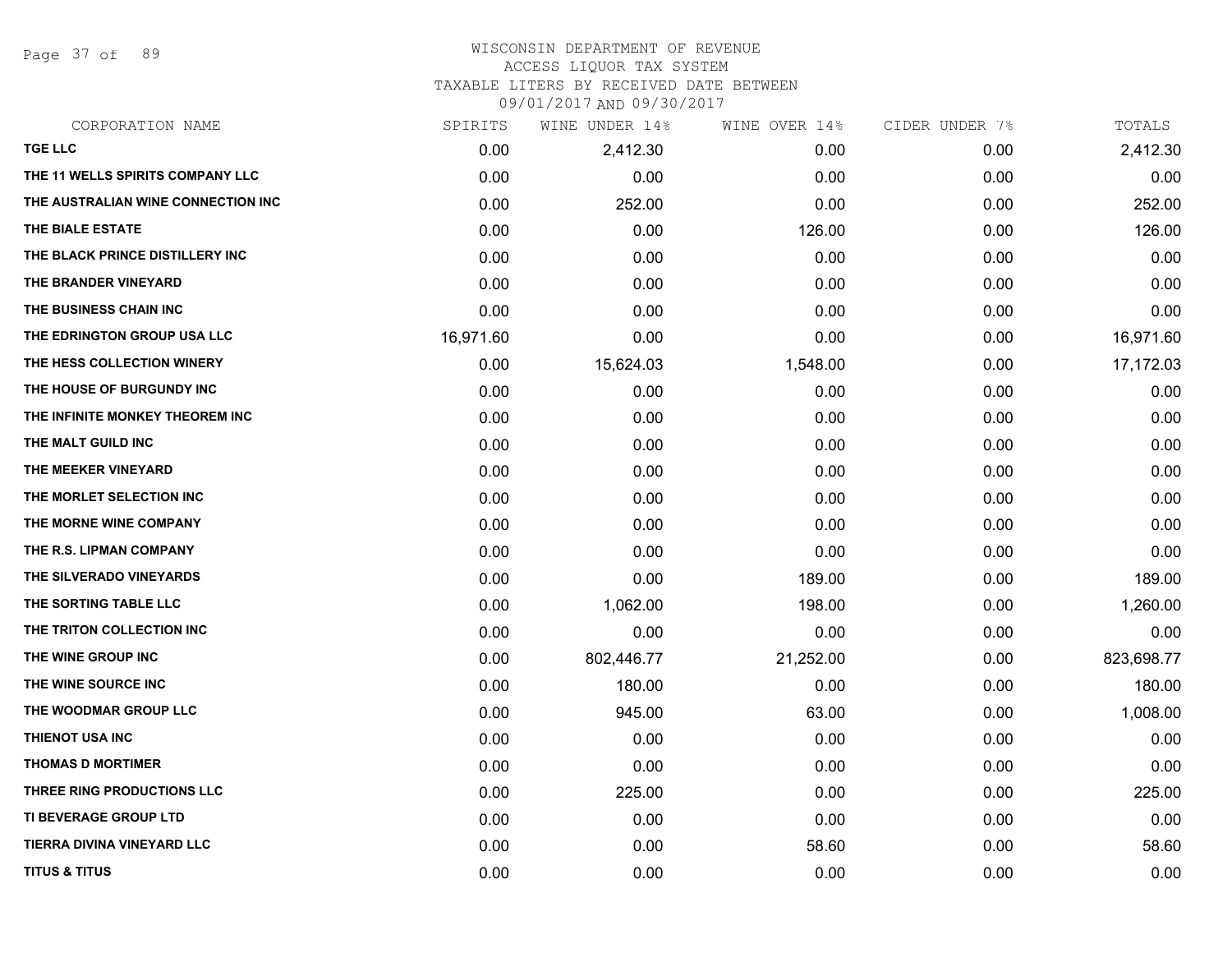Page 38 of 89

# WISCONSIN DEPARTMENT OF REVENUE ACCESS LIQUOR TAX SYSTEM

TAXABLE LITERS BY RECEIVED DATE BETWEEN

| CORPORATION NAME                              | SPIRITS    | WINE UNDER 14% | WINE OVER 14% | CIDER UNDER 7% | TOTALS     |
|-----------------------------------------------|------------|----------------|---------------|----------------|------------|
| TMR WINE COMPANY LLC                          | 0.00       | 0.00           | 0.00          | 0.00           | 0.00       |
| <b>TOAD HOLLOW VINEYARDS INC</b>              | 0.00       | 1,296.00       | 0.00          | 0.00           | 1,296.00   |
| <b>TOBIN JAMES CELLARS</b>                    | 0.00       | 0.00           | 0.00          | 0.00           | 0.00       |
| <b>TOBY BEALL</b>                             | 0.00       | 0.00           | 0.00          | 0.00           | 0.00       |
| <b>TOLLIVER RANCH BRANDS LLC</b>              | 0.00       | 0.00           | 126.00        | 0.00           | 126.00     |
| <b>TOM MEADOWCROFT</b>                        | 0.00       | 0.00           | 0.00          | 0.00           | 0.00       |
| <b>TREANA WINERY LLC</b>                      | 0.00       | 756.00         | 0.00          | 0.00           | 756.00     |
| <b>TREASURY WINE ESTATES AMERICAS COMPANY</b> | 0.00       | 72,003.06      | 5,778.00      | 0.00           | 77,781.06  |
| TREFETHEN VINEYARDS WINERY INC                | 0.00       | 0.00           | 0.00          | 0.00           | 0.00       |
| <b>TREMAINE ATKINSON</b>                      | 0.00       | 0.00           | 0.00          | 0.00           | 0.00       |
| <b>TRENTADUE WINERY LLC</b>                   | 0.00       | 0.00           | 0.00          | 0.00           | 0.00       |
| TRI VIN IMPORTS INC                           | 0.00       | 26,991.00      | 0.00          | 0.00           | 26,991.00  |
| <b>TRINITAS CELLARS LLC</b>                   | 0.00       | 0.00           | 0.00          | 0.00           | 0.00       |
| <b>TRIONE VINEYARDS LLC</b>                   | 0.00       | 0.00           | 0.00          | 0.00           | 0.00       |
| <b>TRI-STAR MARKETING INC</b>                 | 0.00       | 4,842.00       | 189.00        | 0.00           | 5,031.00   |
| <b>TURLEY WINE CELLARS INC</b>                | 0.00       | 0.00           | 0.00          | 0.00           | 0.00       |
| TURN KEY WINE BRANDS LLC                      | 0.00       | 0.00           | 0.00          | 0.00           | 0.00       |
| <b>TURNBULL WINE CELLARS</b>                  | 0.00       | 0.00           | 0.00          | 0.00           | 0.00       |
| TWIN PEAKS WINERY INC                         | 0.00       | 0.00           | 0.00          | 0.00           | 0.00       |
| <b>UMPQUA WINE WORKS LLC</b>                  | 0.00       | 0.00           | 0.00          | 0.00           | 0.00       |
| <b>UN SOGNO LLC</b>                           | 0.00       | 0.00           | 0.00          | 0.00           | 0.00       |
| UNCLE JOHN'S FRUIT HOUSE WINERY LLC           | 0.00       | 0.00           | 0.00          | 0.00           | 0.00       |
| <b>UNION WINE COMPANY</b>                     | 0.00       | 6,057.00       | 0.00          | 0.00           | 6,057.00   |
| UNITED SPIRITS INC                            | 0.00       | 0.00           | 0.00          | 0.00           | 0.00       |
| UNITED STATES DISTILLED PRODUCTS CO.          | 288,519.45 | 48,900.64      | 2,097.00      | 0.00           | 339,517.09 |
| UNITED WINE AND SPIRITS LLC                   | 0.00       | 0.00           | 0.00          | 0.00           | 0.00       |
| UNTI WINE CO LLC                              | 0.00       | 0.00           | 0.00          | 0.00           | 0.00       |
| USA WINE IMPORTS INC                          | 45.00      | 936.00         | 0.00          | 0.00           | 981.00     |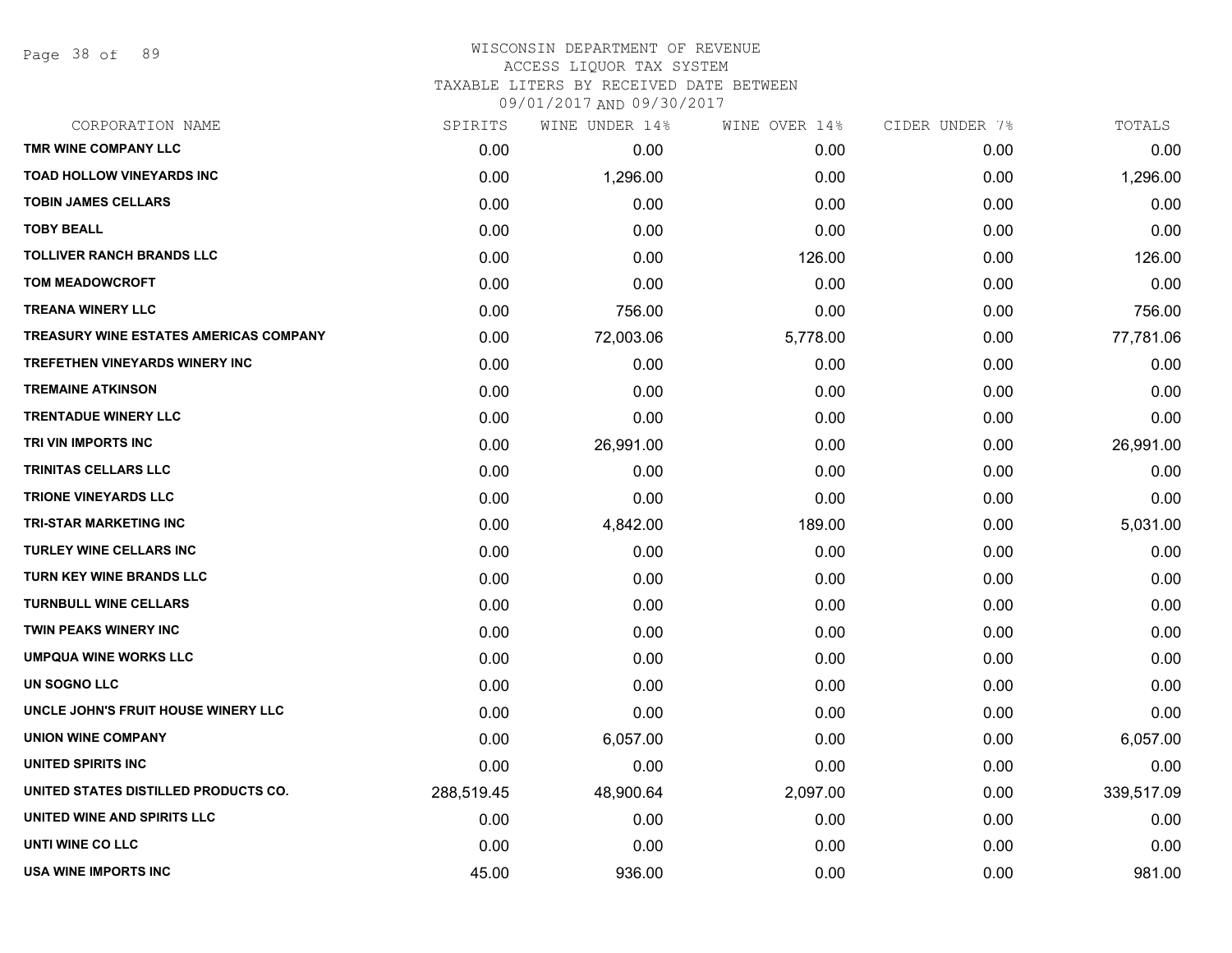Page 39 of 89

### WISCONSIN DEPARTMENT OF REVENUE

### ACCESS LIQUOR TAX SYSTEM

TAXABLE LITERS BY RECEIVED DATE BETWEEN

| CORPORATION NAME                      | SPIRITS | WINE UNDER 14% | WINE OVER 14% | CIDER UNDER 7% | TOTALS   |
|---------------------------------------|---------|----------------|---------------|----------------|----------|
| <b>USA WINE WEST LLC</b>              | 0.00    | 5,517.00       | 598.50        | 0.00           | 6,115.50 |
| <b>UVE ENTERPRISES INC</b>            | 0.00    | 877.50         | 0.00          | 0.00           | 877.50   |
| V & C LLC                             | 0.00    | 0.00           | 0.00          | 0.00           | 0.00     |
| <b>V2 WINE GROUP LLC</b>              | 0.00    | 1,426.50       | 0.00          | 0.00           | 1,426.50 |
| <b>VALCKENBERG INTERNATIONAL INC</b>  | 0.00    | 315.00         | 0.00          | 0.00           | 315.00   |
| <b>VALIANT VINEYARDS INC</b>          | 0.00    | 0.00           | 0.00          | 0.00           | 0.00     |
| <b>VALOR WINE CO LLC</b>              | 0.00    | 0.00           | 0.00          | 0.00           | 0.00     |
| VAN RUITEN FAMILY WINERY LLC          | 0.00    | 162.00         | 153.00        | 0.00           | 315.00   |
| <b>VANDER MILL LLC</b>                | 0.00    | 0.00           | 0.00          | 5,700.66       | 5,700.66 |
| <b>VEN CAL RANCHES LLC</b>            | 0.00    | 0.00           | 35.66         | 0.00           | 35.66    |
| <b>VENGE VINEYARDS INC</b>            | 0.00    | 0.00           | 9.00          | 0.00           | 9.00     |
| <b>VERITY WINES LLC</b>               | 0.00    | 0.00           | 0.00          | 0.00           | 0.00     |
| <b>VERMEIL WINE GROUP LLC</b>         | 0.00    | 0.00           | 0.00          | 0.00           | 0.00     |
| <b>VERMONT HARD CIDER COMPANY LLC</b> | 0.00    | 0.00           | 0.00          | 0.00           | 0.00     |
| VI. SCO. INC                          | 0.00    | 0.00           | 0.00          | 0.00           | 0.00     |
| <b>VIAS IMPORTS LTD</b>               | 0.00    | 0.00           | 0.00          | 0.00           | 0.00     |
| <b>VICENTE GANDIA USA INC</b>         | 0.00    | 0.00           | 0.00          | 0.00           | 0.00     |
| <b>VIEUX VINS INC</b>                 | 0.00    | 535.50         | 71.25         | 0.00           | 606.75   |
| <b>VIGNAIOLI LTD</b>                  | 0.00    | 0.00           | 0.00          | 0.00           | 0.00     |
| <b>VIKRE DISTILLERY LLC</b>           | 675.00  | 0.00           | 0.00          | 0.00           | 675.00   |
| <b>VILLA CREEK INC</b>                | 0.00    | 0.00           | 0.00          | 0.00           | 0.00     |
| <b>VILLA ENCINAL PARTNERS LP</b>      | 0.00    | 0.00           | 0.00          | 0.00           | 0.00     |
| VIN DE ZO LLC                         | 0.00    | 0.00           | 0.00          | 0.00           | 0.00     |
| <b>VIN DIVINO LTD</b>                 | 0.00    | 531.00         | 63.00         | 0.00           | 594.00   |
| <b>VINA ROBLES INC</b>                | 0.00    | 0.00           | 0.00          | 0.00           | 0.00     |
| <b>VINAMERICAS INC</b>                | 0.00    | 1,152.00       | 0.00          | 0.00           | 1,152.00 |
| <b>VINCENZO PADULA</b>                | 0.00    | 0.00           | 0.00          | 0.00           | 0.00     |
| <b>VINE CLIFF WINERY INC</b>          | 0.00    | 0.00           | 11.89         | 0.00           | 11.89    |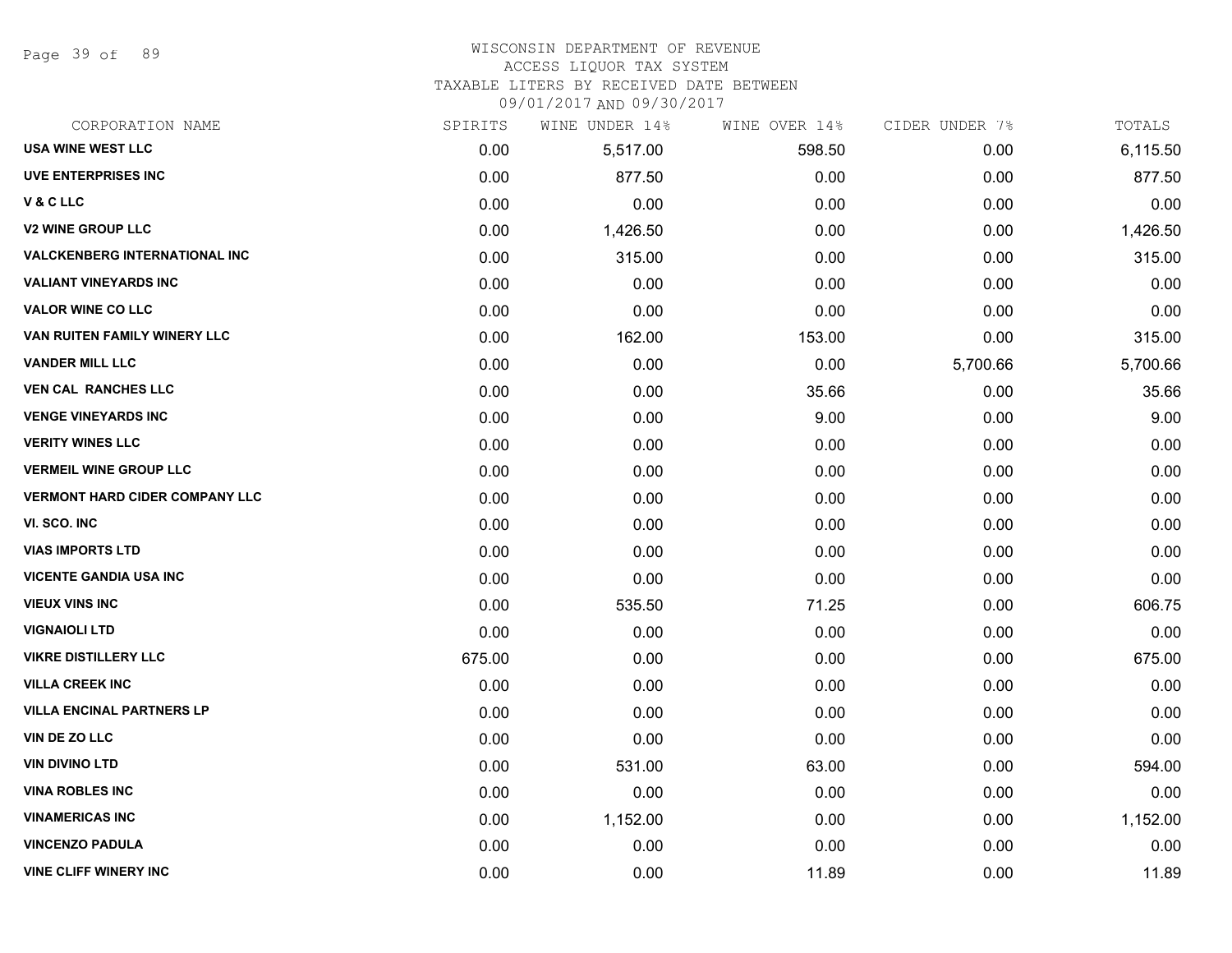Page 40 of 89

### WISCONSIN DEPARTMENT OF REVENUE ACCESS LIQUOR TAX SYSTEM TAXABLE LITERS BY RECEIVED DATE BETWEEN

| CORPORATION NAME                     | SPIRITS  | WINE UNDER 14% | WINE OVER 14% | CIDER UNDER 7% | TOTALS    |
|--------------------------------------|----------|----------------|---------------|----------------|-----------|
| <b>VINE CONNECTIONS LLC</b>          | 0.00     | 306.00         | 87.84         | 0.00           | 393.84    |
| <b>VINEBURG LLC</b>                  | 0.00     | 0.00           | 252.00        | 0.00           | 252.00    |
| <b>VINEDREA WINES LLC</b>            | 0.00     | 0.00           | 0.00          | 0.00           | 0.00      |
| <b>VINEYARD 29 LLC</b>               | 0.00     | 0.00           | 0.00          | 0.00           | 0.00      |
| <b>VINEYARD BRANDS LLC</b>           | 0.00     | 4,062.00       | 72.00         | 0.00           | 4,134.00  |
| <b>VINEYARD VARIETIES INC</b>        | 0.00     | 0.00           | 0.00          | 0.00           | 0.00      |
| <b>VINIFERA IMPORTS LTD</b>          | 0.00     | 0.00           | 0.00          | 0.00           | 0.00      |
| <b>VINIFERA WINE COMPANY LLC</b>     | 0.00     | 0.00           | 0.00          | 0.00           | 0.00      |
| <b>VINO DEL SOL INC</b>              | 0.00     | 1,021.50       | 0.00          | 0.00           | 1,021.50  |
| <b>VINO LOGICS CORPORATION</b>       | 0.00     | 0.00           | 0.00          | 0.00           | 0.00      |
| <b>VINO.COM LLC</b>                  | 288.00   | 1,476.00       | 432.00        | 1,574.00       | 3,770.00  |
| <b>VINOANDES LLC</b>                 | 0.00     | 42.00          | 0.00          | 0.00           | 42.00     |
| <b>VINOVIA WINE GROUP INC</b>        | 0.00     | 0.00           | 0.00          | 0.00           | 0.00      |
| <b>VINTAGE '59 IMPORTS LLC</b>       | 0.00     | 0.00           | 0.00          | 0.00           | 0.00      |
| <b>VINTAGE POINT LLC</b>             | 0.00     | 0.00           | 0.00          | 0.00           | 0.00      |
| <b>VINTURE WINE COMPANY LLC</b>      | 0.00     | 0.00           | 0.00          | 0.00           | 0.00      |
| <b>VINTUS LLC</b>                    | 0.00     | 400.50         | 0.00          | 0.00           | 400.50    |
| <b>VINTWOOD INTERNATIONAL LTD</b>    | 0.00     | 0.00           | 0.00          | 0.00           | 0.00      |
| <b>VISION WINE &amp; SPIRITS LLC</b> | 411.90   | 621.00         | 328.50        | 0.00           | 1,361.40  |
| <b>VITANI SPIRITS LLC</b>            | 0.00     | 0.00           | 0.00          | 0.00           | 0.00      |
| <b>VOTTO VINES IMPORTING INC</b>     | 0.00     | 504.00         | 0.00          | 0.00           | 504.00    |
| <b>W J DEUTSCH &amp; SONS LTD</b>    | 9,178.85 | 36,116.30      | 5,013.00      | 0.00           | 50,308.15 |
| <b>WAGNER WINE COMPANY LLC</b>       | 0.00     | 1,134.00       | 9,171.00      | 0.00           | 10,305.00 |
| <b>WALLA WALLA VINTNERS LLC</b>      | 0.00     | 0.00           | 0.00          | 0.00           | 0.00      |
| <b>WARWICK VALLEY WINE CO INC</b>    | 0.00     | 0.00           | 0.00          | 0.00           | 0.00      |
| <b>WEBSTER BARNES LLC</b>            | 0.00     | 0.00           | 0.00          | 0.00           | 0.00      |
| <b>WEIBEL INCORPORATED</b>           | 0.00     | 0.00           | 0.00          | 0.00           | 0.00      |
| <b>WEIN BAUER INC</b>                | 60.01    | 8,358.54       | 0.00          | 0.00           | 8,418.55  |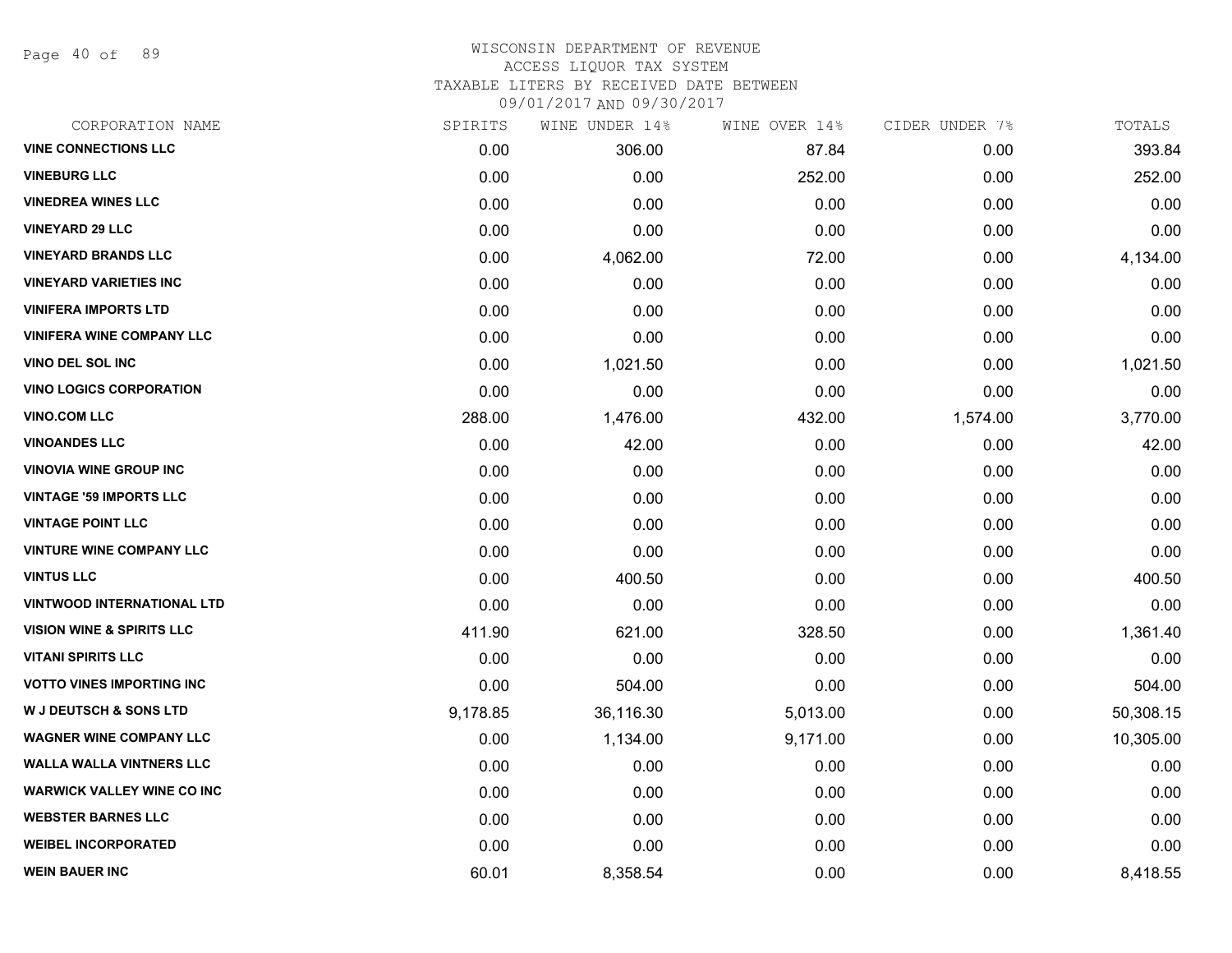Page 41 of 89

### WISCONSIN DEPARTMENT OF REVENUE ACCESS LIQUOR TAX SYSTEM TAXABLE LITERS BY RECEIVED DATE BETWEEN

| CORPORATION NAME                               | SPIRITS   | WINE UNDER 14% | WINE OVER 14% | CIDER UNDER 7% | TOTALS    |
|------------------------------------------------|-----------|----------------|---------------|----------------|-----------|
| <b>WEST COAST WINE PARTNERS LLC</b>            | 0.00      | 0.00           | 378.00        | 0.00           | 378.00    |
| <b>WESTERN SPIRITS BEVERAGE CO LLC</b>         | 4,843.50  | 0.00           | 0.00          | 0.00           | 4,843.50  |
| <b>WEYGANDT-METZLER IMPORTING LTD</b>          | 0.00      | 725.04         | 0.00          | 0.00           | 725.04    |
| <b>WHITE OAK VINEYARDS &amp; WINERY LLC</b>    | 0.00      | 0.00           | 108.00        | 0.00           | 108.00    |
| WHYTE AND MACKAY (AMERICAS) LIMITED LLC        | 0.00      | 0.00           | 0.00          | 0.00           | 0.00      |
| <b>WI INC</b>                                  | 0.00      | 0.00           | 0.00          | 0.00           | 0.00      |
| <b>WILLAMETTE VALLEY VINEYARDS INC</b>         | 0.00      | 126.00         | 63.00         | 0.00           | 189.00    |
| <b>WILLIAM GRANT &amp; SONS INC</b>            | 60,550.05 | 126.00         | 126.00        | 0.00           | 60,802.05 |
| <b>WILLIAM J WOLF</b>                          | 0.00      | 0.00           | 0.00          | 0.00           | 0.00      |
| <b>WILLIAM P KNUTTEL</b>                       | 0.00      | 0.00           | 0.00          | 0.00           | 0.00      |
| <b>WILLIAM PRICE III</b>                       | 0.00      | 0.00           | 0.00          | 0.00           | 0.00      |
| <b>WILLIAM T HOLLORAN</b>                      | 0.00      | 0.00           | 0.00          | 0.00           | 0.00      |
| <b>WILLIAM WOLF BRAND LLC</b>                  | 0.00      | 0.00           | 0.00          | 0.00           | 0.00      |
| <b>WILLIAM WOODRUFF</b>                        | 0.00      | 0.00           | 0.00          | 0.00           | 0.00      |
| <b>WILLIAMS &amp; SELYEM LLC</b>               | 0.00      | 0.00           | 0.00          | 0.00           | 0.00      |
| <b>WILSON CREEK WINERY &amp; VINEYARDS INC</b> | 0.00      | 0.00           | 0.00          | 0.00           | 0.00      |
| <b>WILSON DANIELS LLC</b>                      | 0.00      | 2,496.00       | 81.00         | 0.00           | 2,577.00  |
| <b>WINDY CITY DISTILLING INC</b>               | 0.00      | 0.00           | 0.00          | 0.00           | 0.00      |
| <b>WINE BRIDGE IMPORTS INC</b>                 | 0.00      | 630.00         | 0.00          | 0.00           | 630.00    |
| WINE COUNTRY INTERNATIONAL INC                 | 0.00      | 0.00           | 0.00          | 0.00           | 0.00      |
| <b>WINE CREEK LLC</b>                          | 0.00      | 126.00         | 189.00        | 0.00           | 315.00    |
| <b>WINE HOOLIGANS LLC</b>                      | 0.00      | 6,609.00       | 0.00          | 0.00           | 6,609.00  |
| <b>WINE WINE SITUATION LLC</b>                 | 0.00      | 0.00           | 0.00          | 0.00           | 0.00      |
| <b>WINEPLAYGROUND.COM INC</b>                  | 0.00      | 0.00           | 0.00          | 0.00           | 0.00      |
| <b>WINERIES &amp; SELECT PRODUCTS LLC</b>      | 0.00      | 72.00          | 54.00         | 0.00           | 126.00    |
| <b>WINERY EXCHANGE, INC.</b>                   | 0.00      | 22,491.00      | 621.00        | 0.00           | 23,112.00 |
| <b>WINES OF FRANCE INC</b>                     | 0.00      | 144.00         | 0.00          | 0.00           | 144.00    |
| <b>WINES UNLIMITED INC</b>                     | 0.00      | 1,242.00       | 0.00          | 0.00           | 1,242.00  |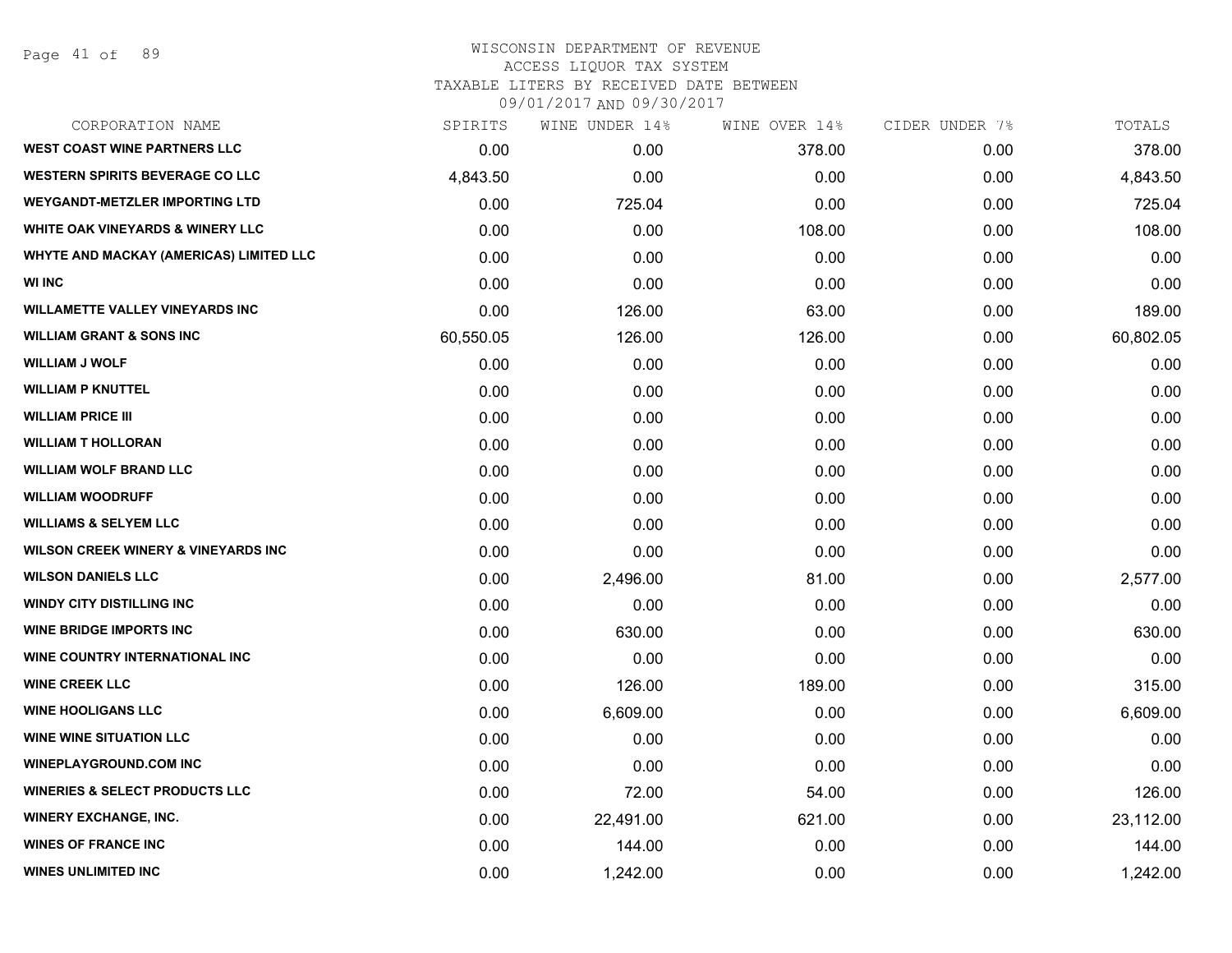Page 42 of 89

### WISCONSIN DEPARTMENT OF REVENUE ACCESS LIQUOR TAX SYSTEM

# TAXABLE LITERS BY RECEIVED DATE BETWEEN

| CORPORATION NAME                       | SPIRITS      | WINE UNDER 14% | WINE OVER 14% | CIDER UNDER 7% | TOTALS       |
|----------------------------------------|--------------|----------------|---------------|----------------|--------------|
| <b>WINESELLERS LTD</b>                 | 0.00         | 7,640.50       | 0.00          | 135.00         | 7,775.50     |
| <b>WINNESHIEK WILDBERRY WINERY LLC</b> | 0.00         | 0.00           | 0.00          | 0.00           | 0.00         |
| <b>WISD LLC</b>                        | 0.00         | 0.00           | 0.00          | 0.00           | 0.00         |
| <b>WOODSON WINES LLC</b>               | 0.00         | 0.00           | 0.00          | 0.00           | 0.00         |
| <b>WORLD TRAVELER IMPORTS LLC</b>      | 0.00         | 0.00           | 0.00          | 0.00           | 0.00         |
| <b>WORLD'S END LLC</b>                 | 0.00         | 0.00           | 0.00          | 0.00           | 0.00         |
| <b>WORLDWIDE CELLARS INC</b>           | 0.00         | 648.00         | 0.00          | 0.00           | 648.00       |
| <b>WYOMING WHISKEY INC</b>             | 0.00         | 0.00           | 0.00          | 0.00           | 0.00         |
| YAEGAKI CORPORATION OF USA             | 0.00         | 441.00         | 186.48        | 0.00           | 627.48       |
| YELLOW ROSE DISTILLING LLC             | 0.00         | 0.00           | 0.00          | 0.00           | 0.00         |
| YORKVILLE CELLARS INC                  | 0.00         | 0.00           | 0.00          | 0.00           | 0.00         |
| YOUNTVILLE WINE IMPORTS LLC            | 0.00         | 0.00           | 0.00          | 0.00           | 0.00         |
| <b>ZD WINES LLC</b>                    | 0.00         | 252.00         | 234.00        | 0.00           | 486.00       |
| <b>ZEILER SPIRITS LLC</b>              | 0.00         | 0.00           | 0.00          | 0.00           | 0.00         |
| <b>ZONIN USA INC</b>                   | 0.00         | 0.00           | 0.00          | 0.00           | 0.00         |
| TOTAL LITERS FOR 9/30/2017             | 4,227,031.18 | 3,899,695.02   | 330,308.05    | 318,562.72     | 8,775,596.97 |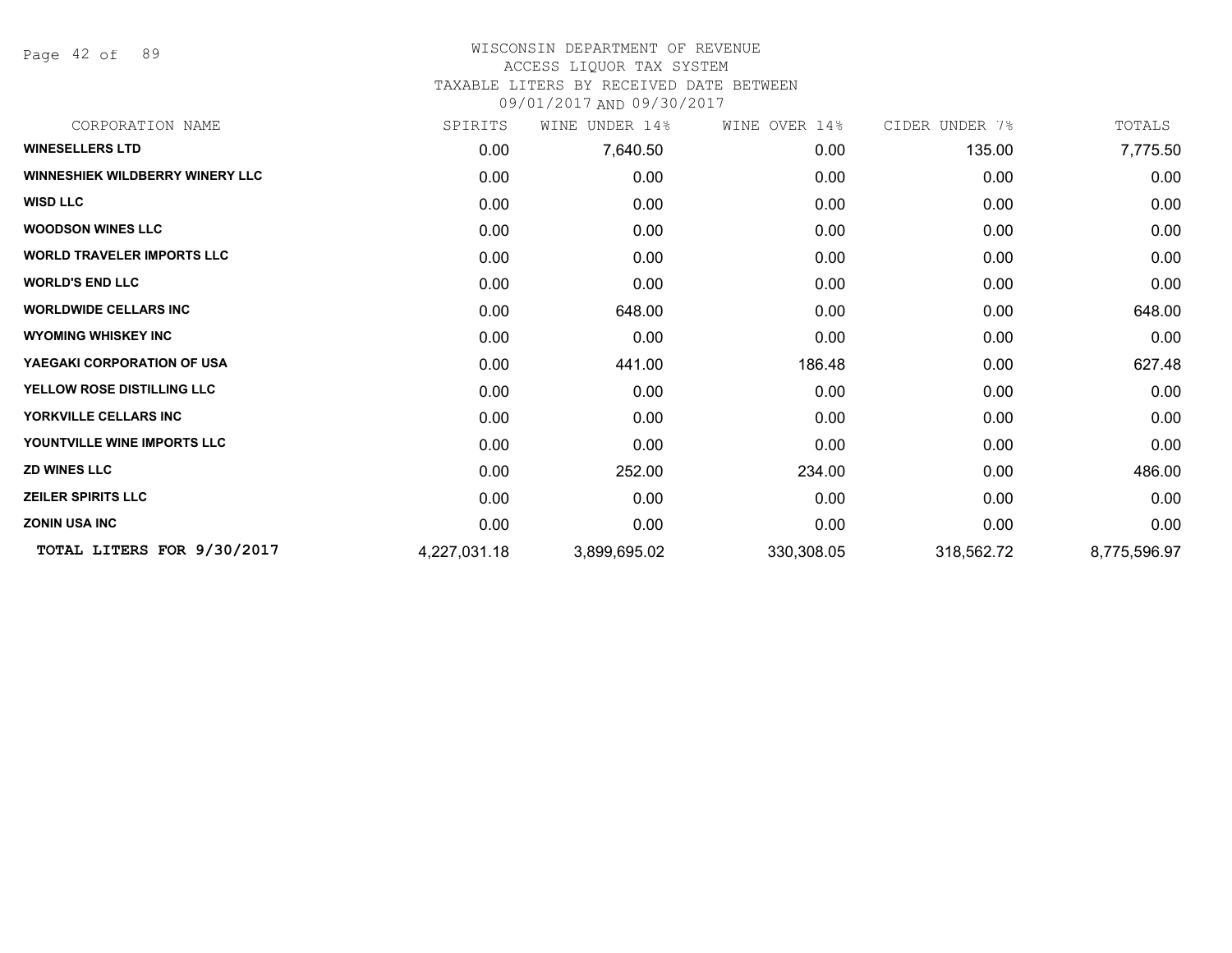Page 43 of 89

# WISCONSIN DEPARTMENT OF REVENUE ACCESS LIQUOR TAX SYSTEM TAXABLE LITERS BY RECEIVED DATE BETWEEN 09/01/2017 AND 09/30/2017

**IN STATE WHOLESALER (W) ALLSTATE LIQUOR & WINE COMPANY, INC.** 0.00 0.00 0.00 0.00 0.00 **AMPHORAE, LLC** 0.00 0.00 0.00 0.00 0.00 **AVA WINE & SPIRITS LLC** 0.00 10,202.00 0.00 0.00 10,202.00 **B&H BLENDS LLC** 0.00 0.00 0.00 0.00 0.00 **BADGER DISTRIBUTING OF MILWAUKEE LLC** 0.00 0.00 0.00 0.00 0.00 **BADGER LIQUOR CO INC** 102,357.00 18,864.00 504.00 0.00 121,725.00 **BADGER STATE WINERY COOPERATIVE** 0.00 0.00 0.00 0.00 0.00 **BADGER WINE & SPIRITS LLC** 0.00 0.00 0.00 0.00 0.00 CORPORATION NAME SPIRITS WINE UNDER 14% WINE OVER 14% CIDER UNDER 7% TOTALS

| BEECHWOOD DISTRIBUTORS, INC.               | 0.00      | 0.00      | 0.00     | $-500.00$ | $-500.00$ |
|--------------------------------------------|-----------|-----------|----------|-----------|-----------|
| <b>BEER CAPITOL DISTRIBUTING LLC</b>       | 0.00      | 0.00      | 0.00     | 0.00      | 0.00      |
| BILL'S DISTRIBUTING, LTD.                  | 0.00      | 0.00      | 0.00     | 0.00      | 0.00      |
| <b>BRANT T NEHMER</b>                      | 0.00      | 0.00      | 0.00     | 0.00      | 0.00      |
| <b>BREAKTHRU BEVERAGE GROUP LLC</b>        | 0.00      | 0.00      | 0.00     | 0.00      | 0.00      |
| <b>BREAKTHRU BEVERAGE GROUP LLC</b>        | 472.50    | 13,790.21 | 312.00   | 0.00      | 14,574.71 |
| BREAKTHRU BEVERAGE WISCONSIN NORTH LLC     | 0.00      | 0.00      | 0.00     | 0.00      | 0.00      |
| C.J.W., INC.                               | 0.00      | 0.00      | 0.00     | 0.00      | 0.00      |
| CAPITOL-HUSTING COMPANY, INC.              | 11,397.00 | 33,190.99 | 5,382.00 | 0.00      | 49,969.99 |
| <b>CATHRINE BENNETT</b>                    | 0.00      | 0.00      | 0.00     | 0.00      | 0.00      |
| <b>CENTRAL BEER DISTRIBUTORS, INC.</b>     | 0.00      | 0.00      | 0.00     | 0.00      | 0.00      |
| DE PERE LIQUOR CO LLC                      | 0.00      | 0.00      | 0.00     | 0.00      | 0.00      |
| DEAN DISTRIBUTING, INC.                    | 0.00      | 0.00      | 0.00     | 0.00      | 0.00      |
| <b>DEAN DISTRIBUTING, INC.</b>             | 0.00      | 0.00      | 0.00     | 0.00      | 0.00      |
| <b>DEWITT CHURCH GOODS, INC.</b>           | 0.00      | 0.00      | 0.00     | 0.00      | 0.00      |
| <b>FABIANO BROTHERS - WISCONSIN LLC</b>    | 0.00      | 0.00      | 0.00     | 0.00      | 0.00      |
| <b>FAUSTO FIORAVANTI</b>                   | 0.00      | 0.00      | 0.00     | 0.00      | 0.00      |
| FLANIGAN DISTRIBUTING OF DOOR COUNTY, INC. | 0.00      | 0.00      | 0.00     | 0.00      | 0.00      |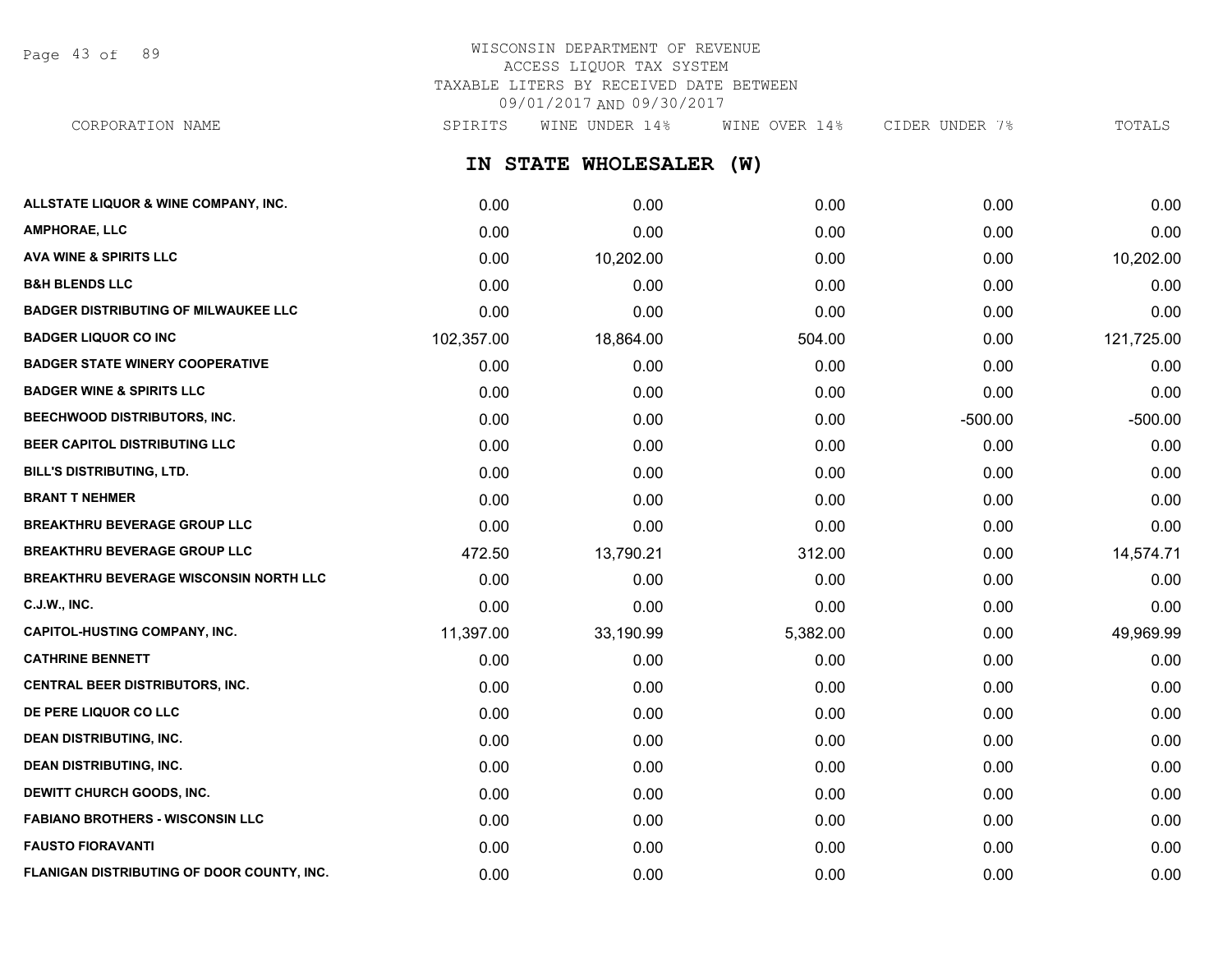Page 44 of 89

| CORPORATION NAME                             | SPIRITS   | WINE UNDER 14% | WINE OVER 14% | CIDER UNDER 7% | TOTALS      |
|----------------------------------------------|-----------|----------------|---------------|----------------|-------------|
| <b>FOUR SEASONS BEER DISTRIBUTORS INC.</b>   | 0.00      | 0.00           | 0.00          | 0.00           | 0.00        |
| <b>FRANK BEER DISTRIBUTORS, INC.</b>         | 0.00      | 0.00           | 0.00          | 0.00           | 0.00        |
| <b>FRANK J MIRENDA SR</b>                    | 0.00      | 0.00           | 0.00          | 0.00           | 0.00        |
| <b>FRANK LIQUOR COMPANY, INC.</b>            | 44,540.64 | 19,893.80      | 0.00          | 0.00           | 64,434.44   |
| FRANK LIQUORS OF LA CROSSE, INC.             | 0.00      | 0.00           | 0.00          | 0.00           | 0.00        |
| <b>GASPARD INC</b>                           | 0.00      | 0.00           | 0.00          | 0.00           | 0.00        |
| <b>GB SALES MILWAUKEE, INC.</b>              | 0.00      | 0.00           | 0.00          | 0.00           | 0.00        |
| <b>GENERAL BEER DISTRIBUTORS CO.</b>         | 0.00      | 0.00           | 0.00          | 0.00           | 0.00        |
| <b>GENERAL BEER-NORTHEAST INC</b>            | 0.00      | 0.00           | 0.00          | 0.00           | 0.00        |
| <b>GENERAL BEER-NORTHEAST INC</b>            | 0.00      | 0.00           | 0.00          | 0.00           | 0.00        |
| <b>GENERAL BEER-NORTHWEST, INC.</b>          | 0.00      | 0.00           | 0.00          | 0.00           | 0.00        |
| <b>GENERAL BEER-NORTHWEST, INC.</b>          | 0.00      | 0.00           | 0.00          | 0.00           | 0.00        |
| <b>GENERAL BEVERAGE SALES CO.</b>            | 7,566.90  | 83,064.67      | 886.50        | 0.00           | 91,518.07   |
| <b>GENERAL BEVERAGE SALES CO. -- OSHKOSH</b> | 0.00      | 12,076.75      | 0.00          | 0.00           | 12,076.75   |
| <b>GENERAL BEVERAGE SALES CO.-MILWAUKEE</b>  | 0.00      | 125,041.64     | 0.00          | 0.00           | 125,041.64  |
| <b>GIUSEPPE GAGLIANELLO</b>                  | 0.00      | 0.00           | 0.00          | 0.00           | 0.00        |
| <b>GLORIA R RAGSDALE</b>                     | 0.00      | 0.00           | 0.00          | 0.00           | 0.00        |
| <b>GVARDIA LLC</b>                           | 0.00      | 0.00           | 0.00          | 0.00           | 0.00        |
| <b>HENDRICKS BEVERAGE, INC.</b>              | 0.00      | 0.00           | 0.00          | 0.00           | 0.00        |
| IRL, INCORPORATED                            | 0.00      | 7,200.00       | 0.00          | 0.00           | 7,200.00    |
| <b>JACQUES VIEAU, INC.</b>                   | 0.00      | 0.00           | 0.00          | 0.00           | 0.00        |
| JANDRAIN RELIGIOUS SUPPLY, INC.              | 0.00      | 0.00           | 0.00          | 0.00           | 0.00        |
| <b>JANSEN INTERNATIONAL LLC</b>              | 0.00      | 954.00         | 0.00          | 0.00           | 954.00      |
| <b>JAW PROPERTIES LLC</b>                    | 0.00      | 0.00           | 0.00          | 0.00           | 0.00        |
| <b>JOHN J COLLETTI</b>                       | 0.00      | $-2,475.00$    | $-42.00$      | 0.00           | $-2,517.00$ |
| JOHNSON BROTHERS OF WISCONSIN INC            | 15,712.20 | 53,508.45      | $-294.78$     | $-1,798.80$    | 67,127.07   |
| <b>JONATHAN H STOLP</b>                      | 0.00      | 0.00           | 0.00          | 0.00           | 0.00        |
| <b>JONATHON LODUCA</b>                       | 0.00      | 0.00           | 0.00          | 0.00           | 0.00        |
|                                              |           |                |               |                |             |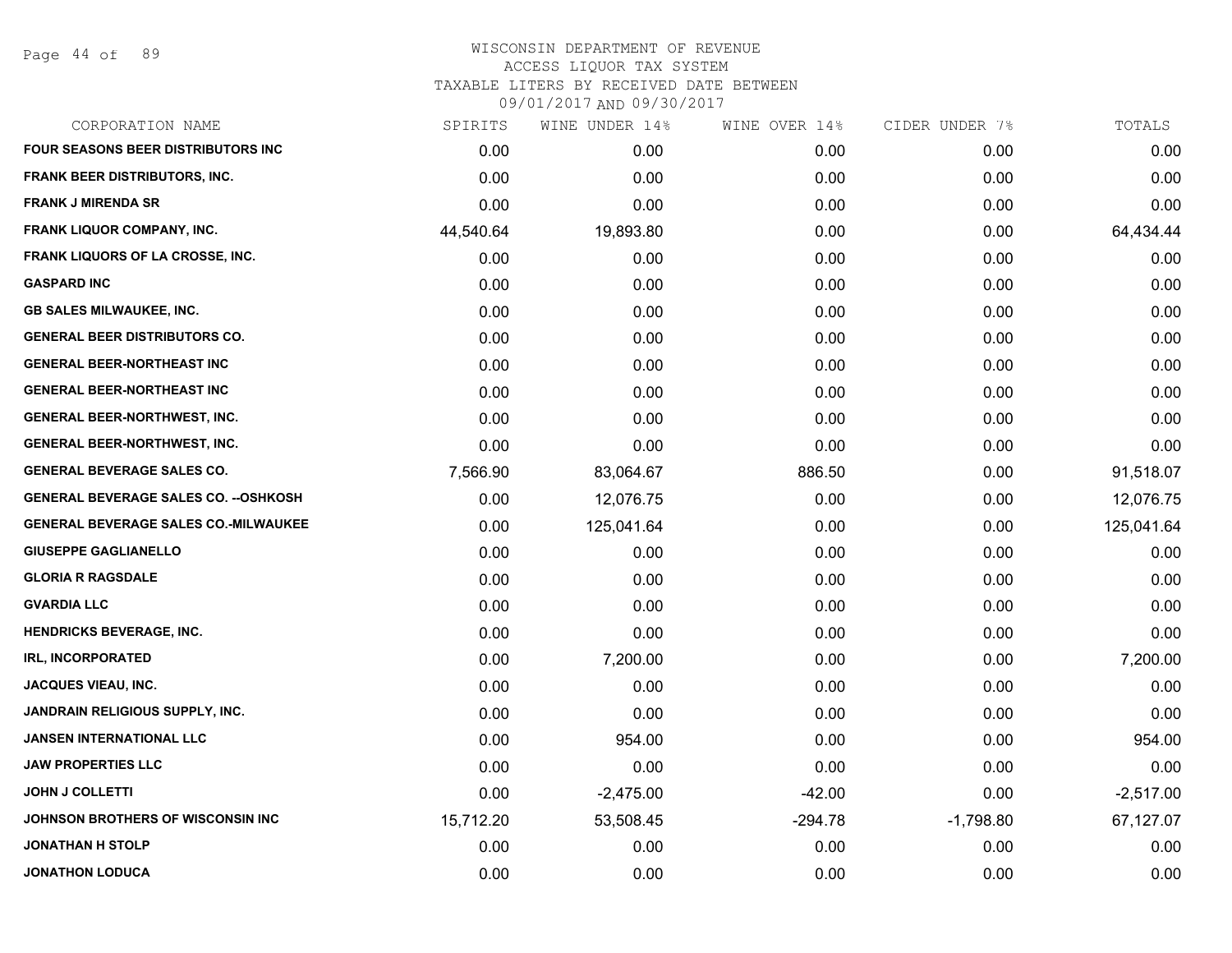Page 45 of 89

| CORPORATION NAME                       | SPIRITS   | WINE UNDER 14% | WINE OVER 14% | CIDER UNDER 7% | TOTALS    |
|----------------------------------------|-----------|----------------|---------------|----------------|-----------|
| <b>JOSEPH A TRYGAR</b>                 | 0.00      | 0.00           | 0.00          | 0.00           | 0.00      |
| <b>JOYVINE LLC</b>                     | 0.00      | 0.00           | 0.00          | 0.00           | 0.00      |
| KAY BEER DISTRIBUTING, INC.            | 0.00      | 0.00           | 0.00          | 0.00           | 0.00      |
| <b>LA CROSSE BEVERAGE LLC</b>          | 0.00      | 0.00           | 0.00          | 0.00           | 0.00      |
| <b>LARRY'S DISTRIBUTING CO., INC.</b>  | 0.00      | 0.00           | 0.00          | 0.00           | 0.00      |
| LEE BEVERAGE OF WISCONSIN LLC          | 0.00      | 0.00           | 0.00          | 0.00           | 0.00      |
| LEE BEVERAGE OF WISCONSIN LLC          | 0.00      | 0.00           | 0.00          | 0.00           | 0.00      |
| <b>L'EFT BANK WINE COMPANY LIMITED</b> | 13.50     | 10,224.00      | 370.50        | 0.00           | 10,608.00 |
| LETRAH INTERNATIONAL CORPORATION       | 0.00      | 0.00           | 0.00          | 0.00           | 0.00      |
| LO DUCA BROS., INC.                    | 0.00      | 22,680.00      | 0.00          | 0.00           | 22,680.00 |
| <b>LORI SCOTT</b>                      | 0.00      | 0.00           | 0.00          | 0.00           | 0.00      |
| LOS ALTOS AGAVE DISTRIBUTOR INC        | 0.00      | 0.00           | 0.00          | 0.00           | 0.00      |
| <b>LOVINO LLC</b>                      | 0.00      | 0.00           | 0.00          | 0.00           | 0.00      |
| <b>LYNDA MALMBERG</b>                  | 0.00      | 0.00           | 0.00          | 0.00           | 0.00      |
| <b>M SHIRAZ LLC</b>                    | 0.00      | 0.00           | 0.00          | 0.00           | 0.00      |
| <b>MARCO BRUZZI</b>                    | 0.00      | 0.00           | 0.00          | 0.00           | 0.00      |
| <b>MICCA HUTCHINS</b>                  | 0.00      | 0.00           | 0.00          | 0.00           | 0.00      |
| <b>MICHAEL G ANSAY</b>                 | 0.00      | 522.00         | 0.00          | 860.16         | 1,382.16  |
| MIDWEST SALES & SERVICE, INC.          | 0.00      | 0.00           | 0.00          | 0.00           | 0.00      |
| <b>NOELKE DISTRIBUTORS, INC.</b>       | 0.00      | 0.00           | 0.00          | 0.00           | 0.00      |
| <b>NORTHWEST BEVERAGES, INC.</b>       | 0.00      | 0.00           | 0.00          | 0.00           | 0.00      |
| <b>NOUVEAU VENTURES LLC</b>            | $-191.06$ | 1,602.00       | 99.00         | 0.00           | 1,509.94  |
| OTT SCHWEITZER DISTRIBUTORSHIP, INC.   | 0.00      | 0.00           | 0.00          | 0.00           | 0.00      |
| PARK RIDGE DISTRIBUTING, INC.          | 0.00      | 0.00           | 0.00          | 0.00           | 0.00      |
| PEHLER DISTRIBUTING, INC.              | 0.00      | 0.00           | 0.00          | 0.00           | 0.00      |
| PHILLIPS DISTRIBUTING CORPORATION      | 9,987.00  | 0.00           | 0.00          | 0.00           | 9,987.00  |
| PHILLIPS WINE COMPANY                  | 0.00      | 0.00           | 0.00          | 0.00           | 0.00      |
| PHILLY'S PREMIUM BEVERAGES LLC         | 0.00      | 0.00           | 0.00          | 0.00           | 0.00      |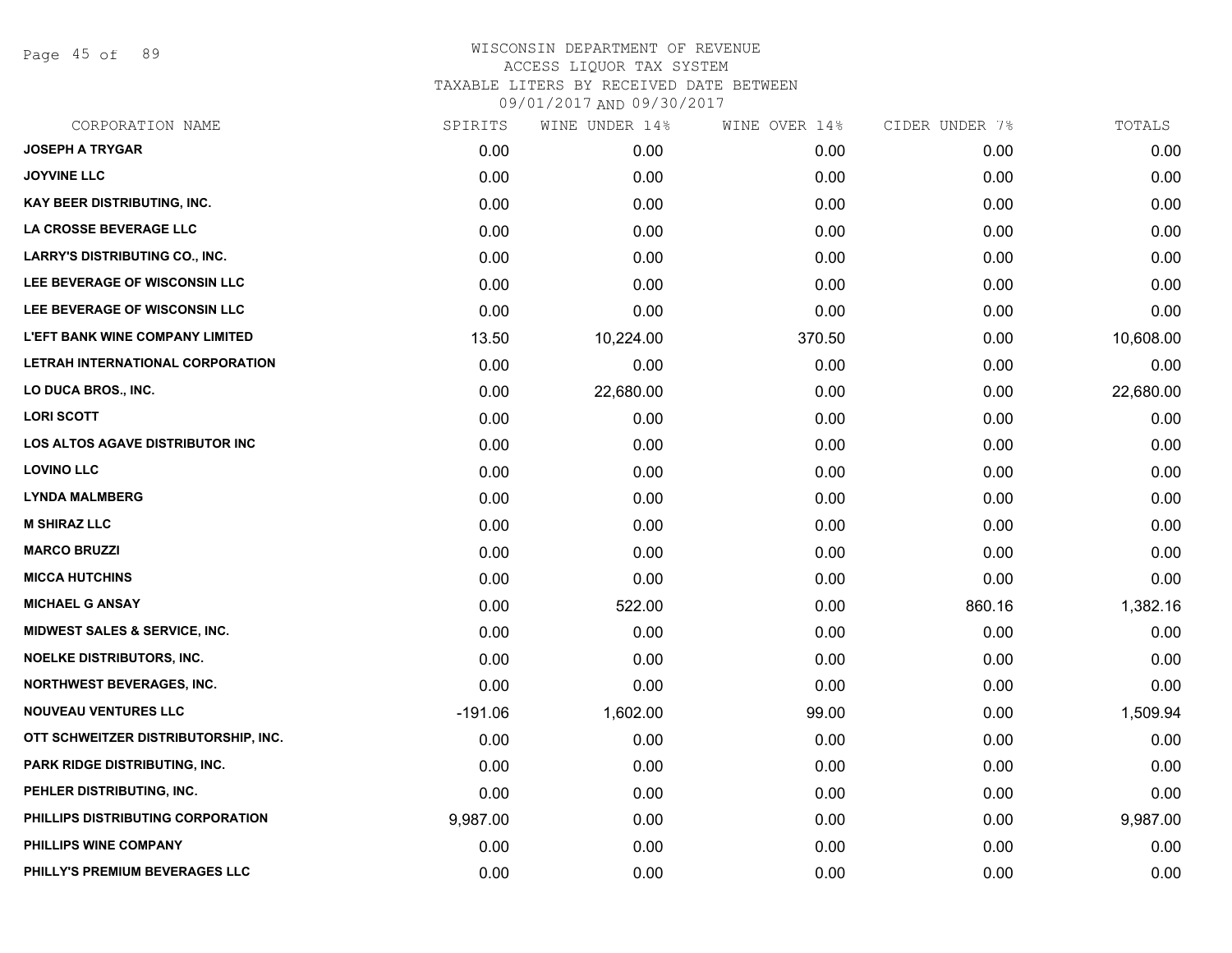Page 46 of 89

| CORPORATION NAME                            | SPIRITS    | WINE UNDER 14% | WINE OVER 14% | CIDER UNDER 7% | TOTALS     |
|---------------------------------------------|------------|----------------|---------------|----------------|------------|
| PURE WINE WISCONSIN INC                     | 0.00       | 0.00           | 0.00          | 0.00           | 0.00       |
| PURPLE FEET WINES, LLC                      | 0.00       | 0.00           | 0.00          | 0.00           | 0.00       |
| <b>PVD ENTERPRISES LLC</b>                  | 0.00       | 0.00           | 0.00          | 0.00           | 0.00       |
| RATAS WHOLESALE LIQUOR COMPANY              | 0.00       | 0.00           | 0.00          | 0.00           | 0.00       |
| S. & S. DISTRIBUTING, INC.                  | 0.00       | 0.00           | 0.00          | 0.00           | 0.00       |
| S. & S. DISTRIBUTING, INC.                  | 0.00       | 0.00           | 0.00          | 0.00           | 0.00       |
| <b>SALIM M SHAMMO</b>                       | 0.00       | 0.00           | 0.00          | 0.00           | 0.00       |
| <b>SARATOGA LIQUOR CO., INC.</b>            | 0.00       | 11,410.13      | 0.00          | 0.00           | 11,410.13  |
| <b>SMALL LOT WINE WI INC</b>                | 0.00       | 0.00           | 0.00          | 0.00           | 0.00       |
| <b>SQUARE ROOT LLC</b>                      | 0.00       | 0.00           | 0.00          | 0.00           | 0.00       |
| <b>STATE WINE &amp; SPIRITS COMPANY LLC</b> | 0.00       | 0.00           | 0.00          | 0.00           | 0.00       |
| <b>SUPERIOR BEVERAGES LLC</b>               | 0.00       | 0.00           | 0.00          | $-194.88$      | $-194.88$  |
| <b>TIMOTHY REILLY SR</b>                    | 0.00       | 0.00           | 0.00          | 0.00           | 0.00       |
| TJ INTERNATIONAL LTD                        | 0.00       | 0.00           | 0.00          | 0.00           | 0.00       |
| TRIANGLE DISTRIBUTING COMPANY, INC.         | 0.00       | 0.00           | 0.00          | 0.00           | 0.00       |
| <b>TRI-MART COMPANY LLC</b>                 | 0.00       | 0.00           | 0.00          | 0.00           | 0.00       |
| <b>VINO VERITAS, LTD.</b>                   | 0.00       | 1,863.00       | 0.00          | 0.00           | 1,863.00   |
| <b>WDI LLC</b>                              | 0.00       | 0.00           | 0.00          | 0.00           | 0.00       |
| <b>WDI LLC</b>                              | 0.00       | 0.00           | 0.00          | 0.00           | 0.00       |
| <b>WISCONSIN DISTRIBUTORS EAST LLC</b>      | 0.00       | 0.00           | 0.00          | 0.00           | 0.00       |
| <b>WISCONSIN DISTRIBUTORS NORTH LLC</b>     | 0.00       | 0.00           | 0.00          | 0.00           | 0.00       |
| <b>WISCONSIN DISTRIBUTORS SOUTH LLC</b>     | 0.00       | 0.00           | 0.00          | 0.00           | 0.00       |
| <b>WISCONSIN WINERY CO-OP</b>               | 0.00       | 0.00           | 0.00          | 0.00           | 0.00       |
| <b>WOODFIELD DISTRIBUTION LLC</b>           | 0.00       | 0.00           | 0.00          | 0.00           | 0.00       |
| ZASTROW THE BEER MAN, INC.                  | 0.00       | 0.00           | 0.00          | 0.00           | 0.00       |
| TOTAL LITERS FOR 9/30/2017                  | 191,855.68 | 423,612.64     | 7,217.22      | $-1,633.52$    | 621,052.02 |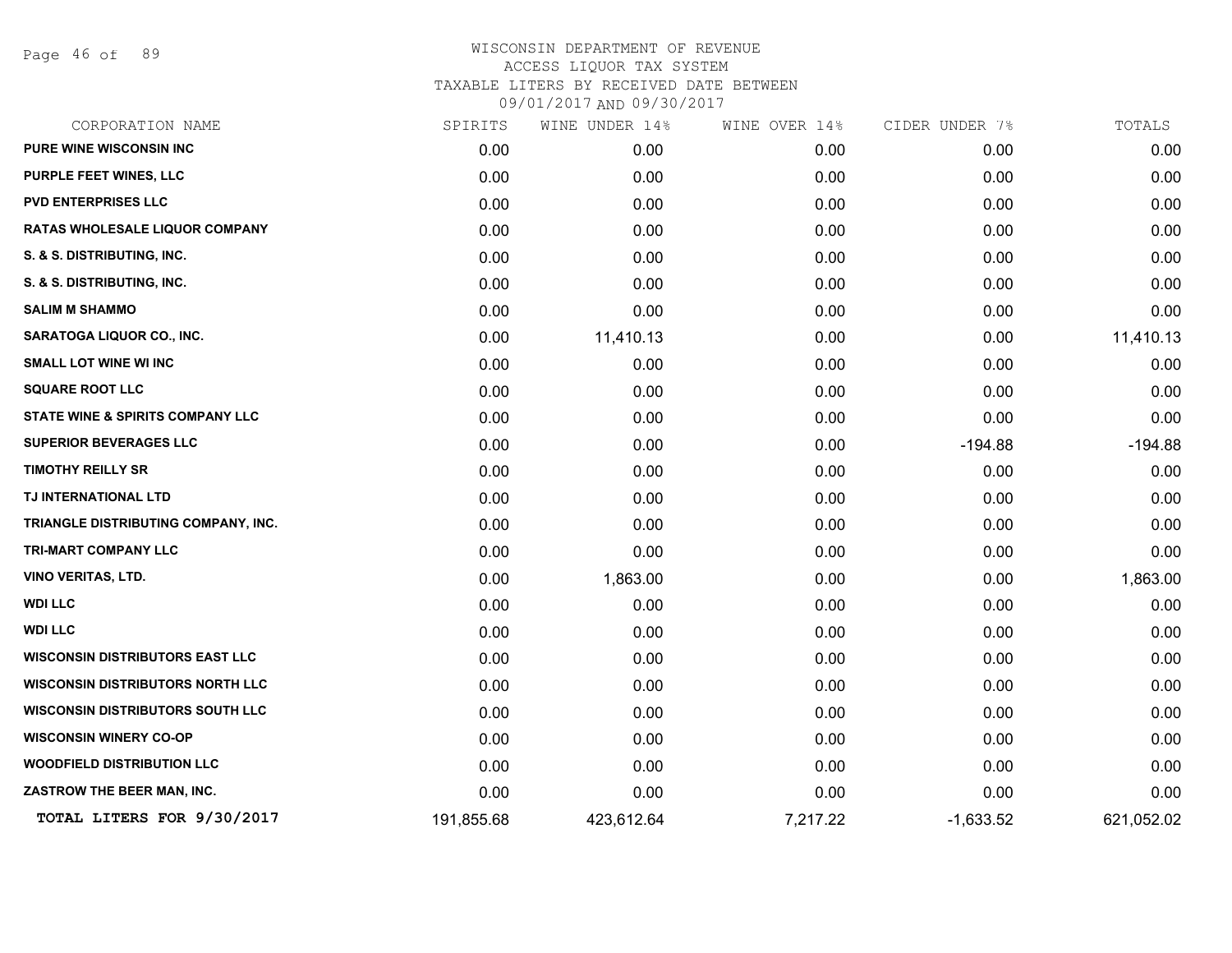Page 47 of 89

# WISCONSIN DEPARTMENT OF REVENUE ACCESS LIQUOR TAX SYSTEM TAXABLE LITERS BY RECEIVED DATE BETWEEN 09/01/2017 AND 09/30/2017

CORPORATION NAME SPIRITS WINE UNDER 14% WINE OVER 14% CIDER UNDER 7% TOTALS

**IN STATE MANUFACTURER (WM)**

| <b>45TH PARALLEL SPIRITS, LLC</b>            | 0.00     | 0.00     | 0.00   | 0.00 | 0.00     |
|----------------------------------------------|----------|----------|--------|------|----------|
| ACE ETHANOL, LLC                             | 0.00     | 0.00     | 0.00   | 0.00 | 0.00     |
| <b>AEPPELTREOW INC</b>                       | 49.51    | 0.00     | 0.00   | 0.00 | 49.51    |
| <b>ANGRY SPIRITS DISTILLING LLC</b>          | 0.00     | 0.00     | 0.00   | 0.00 | 0.00     |
| <b>B &amp; E DISTILLERY INC.</b>             | 55.53    | 0.00     | 0.00   | 0.00 | 55.53    |
| <b>BRIAN SAMMONS</b>                         | 729.03   | 0.00     | 0.00   | 0.00 | 729.03   |
| <b>C &amp; N CORPORATION</b>                 | 4,165.43 | 0.00     | 0.00   | 0.00 | 4,165.43 |
| <b>CENTRAL STANDARD LLC</b>                  | 1,184.57 | 0.00     | 0.00   | 0.00 | 1,184.57 |
| CHIPPEWA RIVER DISTILLERY AND BREWERY LLC    | 426.20   | 0.00     | 0.00   | 0.00 | 426.20   |
| <b>CLOVER MEADOW LLC</b>                     | 0.00     | 0.00     | 0.00   | 0.00 | 0.00     |
| <b>COPPER CROW DISTILLERY LLC</b>            | 0.00     | 0.00     | 0.00   | 0.00 | 0.00     |
| <b>DANCING GOAT DISTILLERY, LLC</b>          | 0.00     | 0.00     | 0.00   | 0.00 | 0.00     |
| <b>DEATH'S DOOR DISTILLERY LLC</b>           | 2,878.49 | 0.00     | 0.00   | 0.00 | 2,878.49 |
| <b>DENNIS E ERB</b>                          | 0.00     | 0.00     | 0.00   | 0.00 | 0.00     |
| <b>DISTILLERY PARTNERS, LLC</b>              | 0.00     | 0.00     | 0.00   | 0.00 | 0.00     |
| DRIFTLESS GLEN DISTILLERY LLC                | 1,047.92 | 0.00     | 0.00   | 0.00 | 1,047.92 |
| <b>EMCO CHEMICAL DISTRIBUTORS, INC.</b>      | 0.00     | 0.00     | 0.00   | 0.00 | 0.00     |
| <b>GLOBAL UNIVERSAL SRL</b>                  | 4,587.04 | 328.50   | 0.00   | 0.00 | 4,915.54 |
| <b>GRANT J VAN DRIEST</b>                    | 0.00     | 0.00     | 0.00   | 0.00 | 0.00     |
| <b>GREAT LAKES DISTILLERY LLC</b>            | 1,041.36 | 0.00     | 0.00   | 0.00 | 1,041.36 |
| HENDRICKS FAMILY DISTILLERY LLC              | 98.46    | 0.00     | 0.00   | 0.00 | 98.46    |
| <b>ISAAC SHOWAKI</b>                         | 0.00     | 0.00     | 0.00   | 0.00 | 0.00     |
| <b>JKLM DISTILLING PARTNERS LLC</b>          | 0.00     | 0.00     | 0.00   | 0.00 | 0.00     |
| <b>KELLY M YOCOM</b>                         | 144.00   | 72.00    | 0.00   | 0.00 | 216.00   |
| <b>MATTHEW RICK</b>                          | 371.99   | 1,586.99 | 119.24 | 0.00 | 2,078.22 |
| <b>MEISENBURG BREWING AND DISTILLING LLC</b> | 0.00     | 0.00     | 0.00   | 0.00 | 0.00     |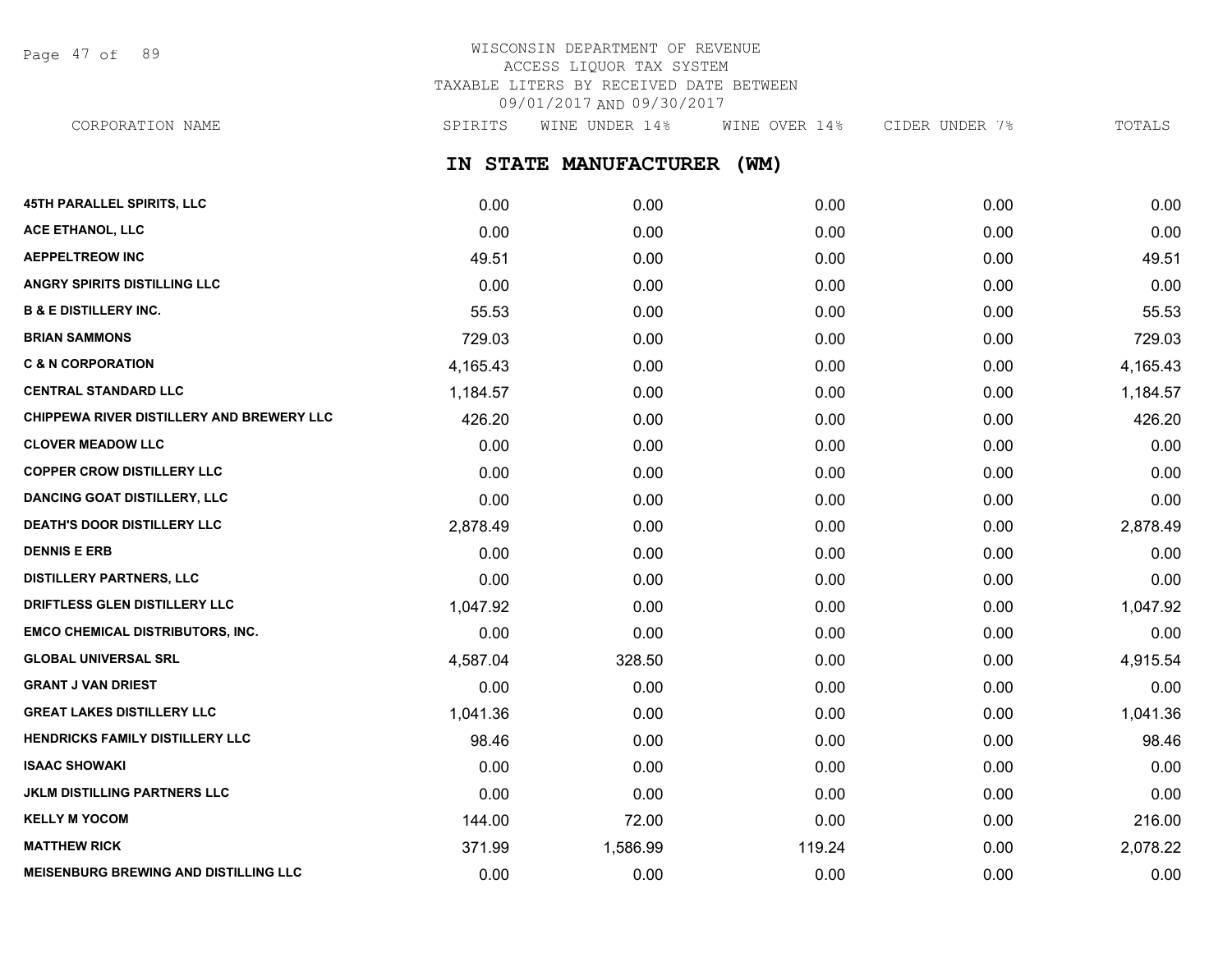Page 48 of 89

| CORPORATION NAME                            | SPIRITS   | WINE UNDER 14% | WINE OVER 14% | CIDER UNDER 7% | TOTALS    |
|---------------------------------------------|-----------|----------------|---------------|----------------|-----------|
| <b>MILLERCOORS LLC</b>                      | 0.00      | 0.00           | 0.00          | 41,991.97      | 41,991.97 |
| <b>NATHAN G GREENAWALT</b>                  | 418.50    | 0.00           | 0.00          | 0.00           | 418.50    |
| NORTHERN WATERS DISTILLERY LLC              | 1,049.73  | 0.00           | 0.00          | 0.00           | 1,049.73  |
| PERLICK DISTILLERY, LLC                     | 1,277.38  | 0.00           | 0.00          | 0.00           | 1,277.38  |
| <b>PERLICK FARMS LLC</b>                    | 0.00      | 0.00           | 0.00          | 0.00           | 0.00      |
| <b>RIVER BEND VINEYARD &amp; WINERY LLC</b> | 0.00      | 0.00           | 0.00          | 0.00           | 0.00      |
| <b>SENSIENT FLAVORS LLC</b>                 | 0.00      | 0.00           | 0.00          | 0.00           | 0.00      |
| <b>ST CROIX SPIRITS LLC</b>                 | 0.00      | 0.00           | 0.00          | 0.00           | 0.00      |
| <b>STATE LINE DISTILLERY, LLC</b>           | 0.00      | 0.00           | 0.00          | 0.00           | 0.00      |
| THE NORTH WOODS DISTILLERY LLC              | 377.99    | 0.00           | 0.00          | 0.00           | 377.99    |
| <b>TWO TALL GUYS LLC</b>                    | 9.50      | 0.00           | 0.00          | 0.00           | 9.50      |
| WHITE WINTER WINERY INC                     | 0.00      | 0.00           | 0.00          | 0.00           | 0.00      |
| <b>WOLLERSHEIM WINERY, INC.</b>             | 517.50    | 108.00         | 0.00          | 0.00           | 625.50    |
| YAHARA BAY DISTILLERS, INC.                 | 1,913.64  | 0.00           | 0.00          | 0.00           | 1,913.64  |
| TOTAL LITERS FOR 9/30/2017                  | 22,343.77 | 2,095.49       | 119.24        | 41,991.97      | 66,550.47 |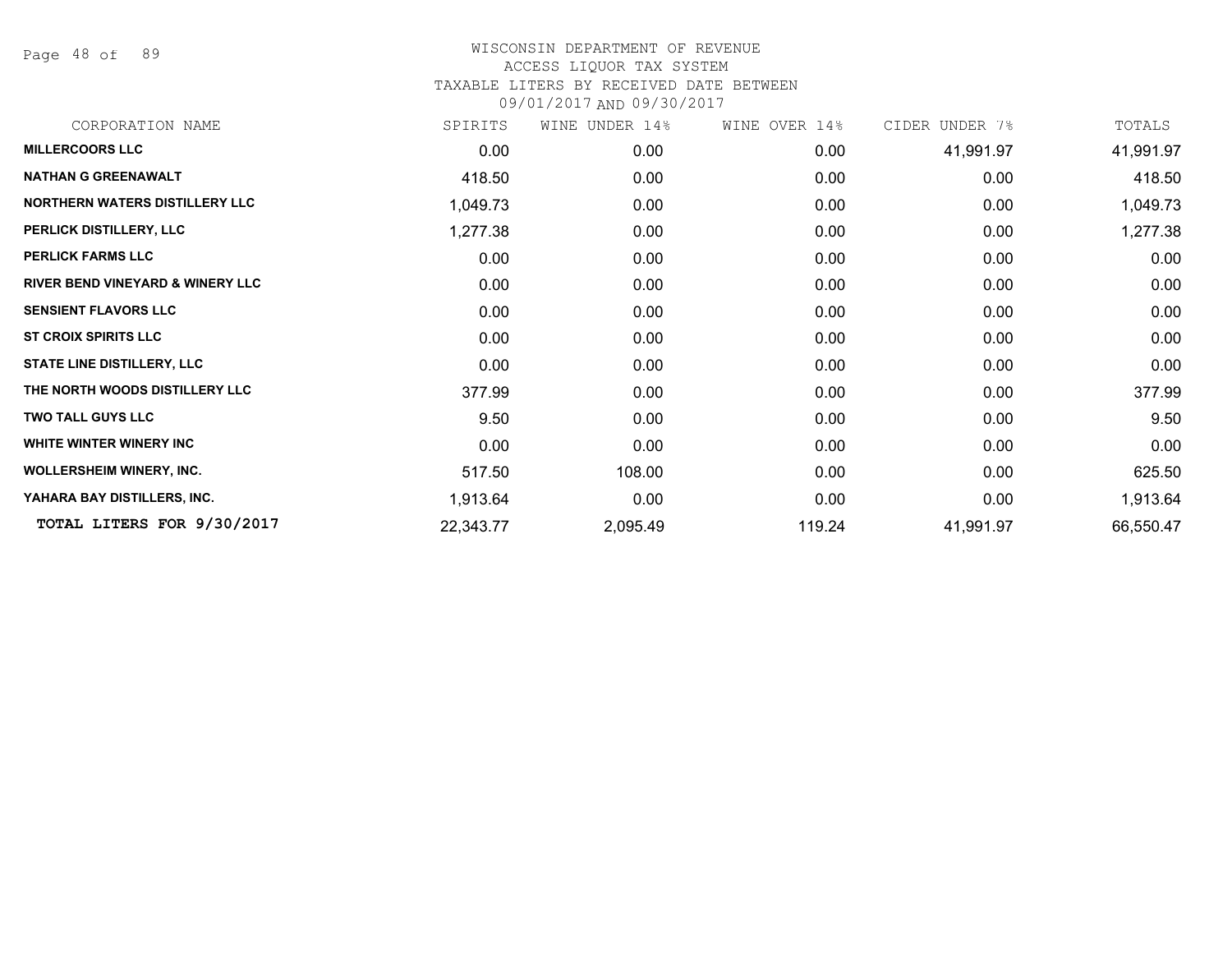Page 49 of 89

# WISCONSIN DEPARTMENT OF REVENUE ACCESS LIQUOR TAX SYSTEM TAXABLE LITERS BY RECEIVED DATE BETWEEN 09/01/2017 AND 09/30/2017

CORPORATION NAME SPIRITS WINE UNDER 14% WINE OVER 14% CIDER UNDER 7% TOTALS

**IN STATE RECTIFIER (WR)**

| <b>45TH PARALLEL SPIRITS, LLC</b>            | 5,627.00   | 0.00        | 0.00 | 0.00 | 5,627.00    |
|----------------------------------------------|------------|-------------|------|------|-------------|
| <b>ARTYS</b>                                 | 4,233.02   | 0.00        | 0.00 | 0.00 | 4,233.02    |
| <b>CITY BREWING COMPANY, LLC</b>             | 37,417.72  | 0.00        | 0.00 | 0.00 | 37,417.72   |
| <b>DANCING GOAT DISTILLERY, LLC</b>          | 0.00       | 0.00        | 0.00 | 0.00 | 0.00        |
| <b>DISTILLERY PARTNERS, LLC</b>              | 0.00       | 0.00        | 0.00 | 0.00 | 0.00        |
| <b>GALLOWAY COMPANY</b>                      | 0.00       | 0.00        | 0.00 | 0.00 | 0.00        |
| <b>GLOBAL UNIVERSAL SRL</b>                  | 0.00       | 0.00        | 0.00 | 0.00 | 0.00        |
| <b>GREAT LAKES DISTILLERY LLC</b>            | 3,528.37   | 0.00        | 0.00 | 0.00 | 3,528.37    |
| HENRY FARMS PRAIRIE SPIRITS LLC              | $-270.00$  | 0.00        | 0.00 | 0.00 | $-270.00$   |
| <b>KELLY M YOCOM</b>                         | 0.00       | 0.00        | 0.00 | 0.00 | 0.00        |
| <b>MEISENBURG BREWING AND DISTILLING LLC</b> | 0.00       | 0.00        | 0.00 | 0.00 | 0.00        |
| <b>MIDWEST CUSTOM BOTTLING LLC</b>           | 57,567.34  | $-3,384.00$ | 0.00 | 0.00 | 54, 183. 34 |
| <b>NATHAN G GREENAWALT</b>                   | 0.00       | 0.00        | 0.00 | 0.00 | 0.00        |
| YAHARA BAY DISTILLERS, INC.                  | 0.00       | 0.00        | 0.00 | 0.00 | 0.00        |
| YAHARA BAY DISTILLERS, INC.                  | 0.00       | 0.00        | 0.00 | 0.00 | 0.00        |
| TOTAL LITERS FOR 9/30/2017                   | 108,103.45 | $-3,384.00$ | 0.00 | 0.00 | 104,719.45  |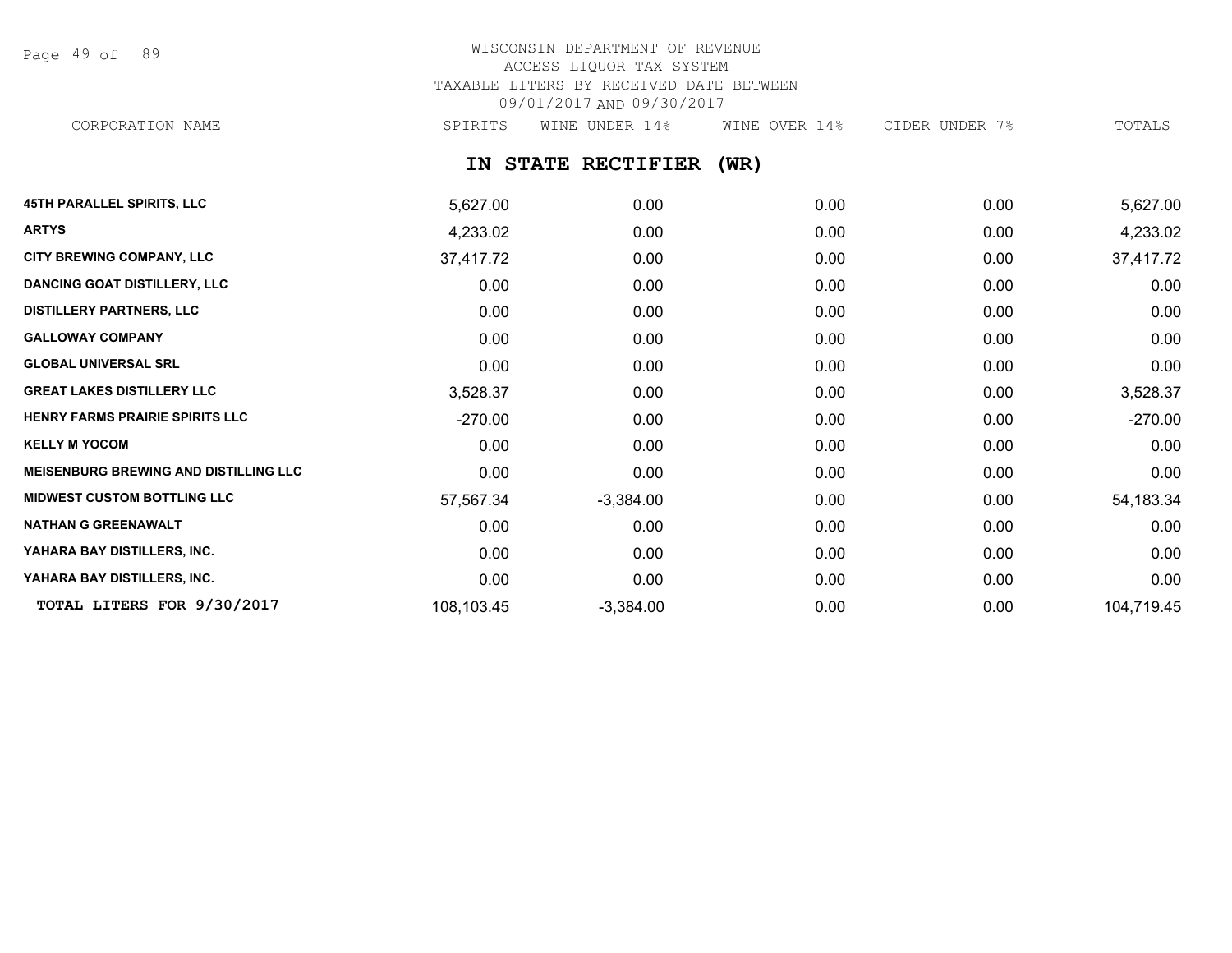Page 50 of 89

# WISCONSIN DEPARTMENT OF REVENUE ACCESS LIQUOR TAX SYSTEM TAXABLE LITERS BY RECEIVED DATE BETWEEN 09/01/2017 AND 09/30/2017

**IN STATE WINERY (WWI) AEPPELTREOW INC** 0.00 218.04 18.17 676.68 912.89 **AMANDA STEFL** 0.00 514.81 0.00 0.00 514.81 **BARABOO BLUFF WINERY, LLC** 2,507.83 0.00 2,507.83 0.00 0.00 2,507.83 **BAYFIELD WINERY, LTD.** 0.00 1,110.75 0.00 0.00 1,110.75 **BELLEVINEZ LLC** 0.00 1,097.77 0.00 0.00 1,097.77 CORPORATION NAME SPIRITS WINE UNDER 14% WINE OVER 14% CIDER UNDER 7% TOTALS

| DELLEVINEZ LLV                                    | <b>U.UU</b> | 1,097.77  | <b>U.UU</b> | <b>U.UU</b> | 1,097.77  |
|---------------------------------------------------|-------------|-----------|-------------|-------------|-----------|
| <b>BLIND HORSE WINERY LLC</b>                     | 0.00        | 3,842.18  | 2,763.34    | 0.00        | 6,605.52  |
| <b>BOTHAM VINEYARDS, INC.</b>                     | 0.00        | 1,975.98  | 0.00        | 0.00        | 1,975.98  |
| <b>BRANCHES WINERY LLC</b>                        | 0.00        | 3,208.13  | 0.00        | 0.00        | 3,208.13  |
| <b>BRIAN C LOKRANTZ</b>                           | 0.00        | 0.00      | 0.00        | 0.00        | 0.00      |
| <b>BRIGADOON FARM &amp; WINERY LLC</b>            | 0.00        | 0.00      | 0.00        | 0.00        | 0.00      |
| <b>C &amp; N CORPORATION</b>                      | 0.00        | 92,029.58 | 215.99      | 0.00        | 92,245.57 |
| <b>CHATEAU ST CROIX WINERY &amp; VINEYARD LLC</b> | 0.00        | 1,440.73  | 363.74      | 0.00        | 1,804.47  |
| <b>CIDER HOUSE OF WISCONSIN LLC</b>               | 0.00        | 0.00      | 0.00        | 0.00        | 0.00      |
| <b>CLAY JAR HOLDINGS LLC</b>                      | 0.00        | 356.09    | 110.34      | 0.00        | 466.43    |
| <b>CLOVER MEADOW LLC</b>                          | 0.00        | 0.00      | 0.00        | 0.00        | 0.00      |
| <b>COLDSPRING OF WISCONSIN LLC</b>                | 0.00        | 0.00      | 0.00        | 0.00        | 0.00      |
| <b>COLLEEN M BOS</b>                              | 0.00        | 455.28    | 0.00        | 0.00        | 455.28    |
| <b>CRAIG FLETCHER</b>                             | 0.00        | 0.00      | 0.00        | 0.00        | 0.00      |
| <b>DANIEL J KOEPKE</b>                            | 0.00        | 1,627.72  | 0.00        | 0.00        | 1,627.72  |
| <b>DANZINGER VINEYARDS LLC</b>                    | 0.00        | 0.00      | 0.00        | 0.00        | 0.00      |
| <b>DAVID F MAHER</b>                              | 0.00        | 0.00      | 0.00        | 0.00        | 0.00      |
| <b>DEAN L BAUMGARTEN</b>                          | 0.00        | 639.74    | 0.00        | 0.00        | 639.74    |
| <b>DIANA HOBSON</b>                               | 0.00        | 0.00      | 0.00        | 0.00        | 0.00      |
| <b>DRUMLIN RIDGE WINERY LLC</b>                   | 0.00        | 0.00      | 0.00        | 0.00        | 0.00      |
| <b>EDWARD J RINK</b>                              | 0.00        | 14.99     | 0.00        | 0.00        | 14.99     |
| <b>ELISABETH W KLEIN</b>                          | 0.00        | 1,154.55  | 0.00        | 0.00        | 1,154.55  |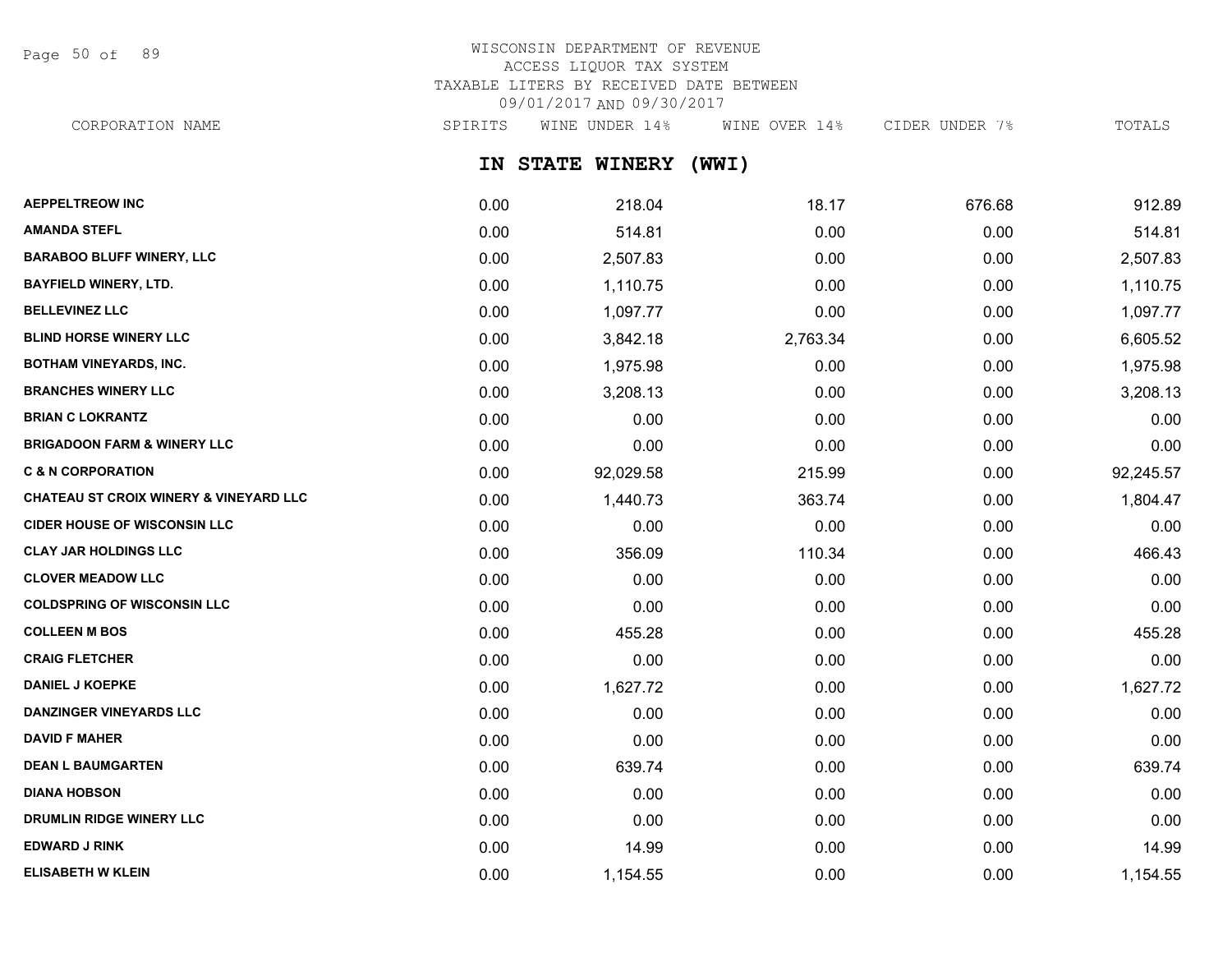Page 51 of 89

### WISCONSIN DEPARTMENT OF REVENUE

### ACCESS LIQUOR TAX SYSTEM

TAXABLE LITERS BY RECEIVED DATE BETWEEN

| CORPORATION NAME                     | SPIRITS | WINE UNDER 14% | WINE OVER 14% | CIDER UNDER 7% | TOTALS    |
|--------------------------------------|---------|----------------|---------------|----------------|-----------|
| <b>FAWN CREEK WINERY LLC</b>         | 0.00    | 9,235.47       | 0.00          | 0.00           | 9,235.47  |
| <b>FERMENTING CELLARS LLC</b>        | 0.00    | 389.90         | 0.00          | 0.00           | 389.90    |
| FISHER KING WINERY, LLC              | 0.00    | 0.00           | 0.00          | 0.00           | 0.00      |
| <b>FRESAR INC</b>                    | 0.00    | 73.82          | 0.00          | 0.00           | 73.82     |
| FRUIT OF THE WOODS WINE CELLAR, INC. | 0.00    | 15,611.97      | 99.03         | 0.00           | 15,711.00 |
| <b>HALF KRAKT LLC</b>                | 0.00    | 0.00           | 0.00          | 0.00           | 0.00      |
| <b>HALF MOON HILL LLC</b>            | 0.00    | 56.25          | 0.00          | 66.96          | 123.21    |
| <b>HARALD TOMESCH</b>                | 0.00    | 0.00           | 0.00          | 0.00           | 0.00      |
| <b>HARBOR RIDGE WINERY INC.</b>      | 0.00    | 3,695.19       | 2,232.40      | 0.00           | 5,927.59  |
| <b>HERDIE BAISDEN</b>                | 0.00    | 56.78          | 0.00          | 2,173.50       | 2,230.28  |
| <b>HOOKSTONE INC.</b>                | 0.00    | 0.00           | 0.00          | 0.00           | 0.00      |
| <b>ISLAND ORCHARD CIDER LLC</b>      | 0.00    | 0.00           | 0.00          | 0.00           | 0.00      |
| <b>JACKSON WINE LLC</b>              | 0.00    | 983.98         | 55.49         | 0.00           | 1,039.47  |
| <b>JAMES PLOETZ</b>                  | 0.00    | 997.49         | 0.00          | 0.00           | 997.49    |
| <b>JEFFERY BEMIS</b>                 | 0.00    | 2,108.47       | 0.00          | 0.00           | 2,108.47  |
| <b>JEFFREY L STOEGER</b>             | 0.00    | 2,018.64       | 0.00          | 0.00           | 2,018.64  |
| <b>JONATHAN DALE</b>                 | 0.00    | 0.00           | 0.00          | 0.00           | 0.00      |
| <b>JOSEPH CALLOW</b>                 | 0.00    | 3,725.25       | 0.00          | 0.00           | 3,725.25  |
| <b>JOSEPH CALLOW</b>                 | 0.00    | 1,547.09       | 0.00          | 1,245.00       | 2,792.09  |
| <b>JOSEPH STALLER</b>                | 0.00    | 0.00           | 861.10        | 0.00           | 861.10    |
| <b>JOSEPH WYNIMKO</b>                | 0.00    | 592.87         | 0.00          | 0.00           | 592.87    |
| <b>JULIE A ANDRZEJCZAK</b>           | 0.00    | 62.08          | 0.00          | 0.00           | 62.08     |
| <b>KEVIN BEHNKE</b>                  | 0.00    | 20.97          | 203.24        | 0.00           | 224.21    |
| <b>LAKE NOKOMIS CRANBERRIES INC</b>  | 0.00    | 0.00           | 0.00          | 0.00           | 0.00      |
| <b>LANDTA WINES LLC</b>              | 0.00    | 340.69         | 0.00          | 0.00           | 340.69    |
| <b>LARSON &amp; LARSON</b>           | 0.00    | 668.12         | 0.00          | 0.00           | 668.12    |
| LAUTENBACH'S ORCHARD COUNTRY INC     | 0.00    | 16,973.81      | 215.99        | 0.00           | 17,189.80 |
| <b>LOST ISLAND WINE LLC</b>          | 0.00    | 1,926.01       | 0.00          | 0.00           | 1,926.01  |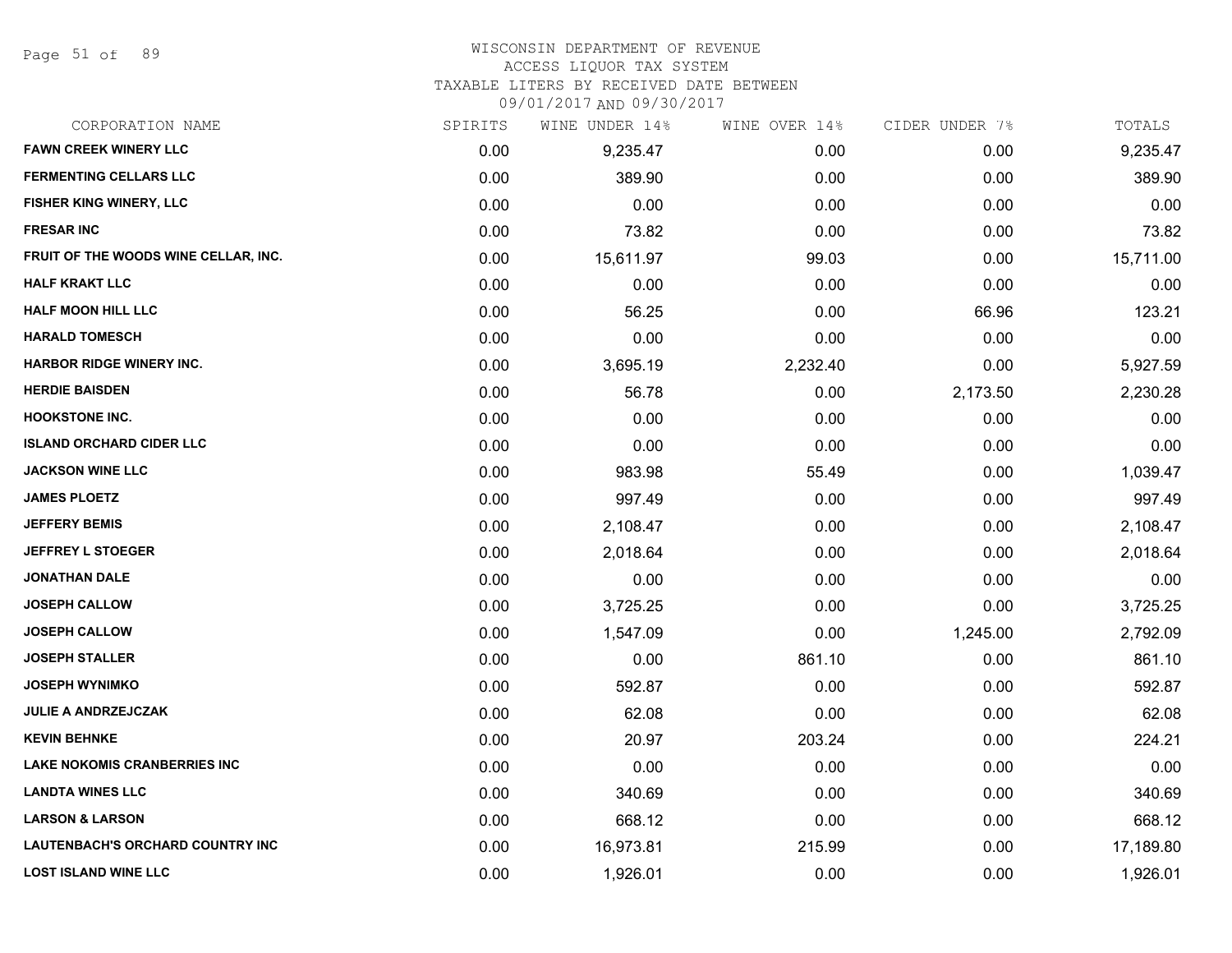### WISCONSIN DEPARTMENT OF REVENUE ACCESS LIQUOR TAX SYSTEM

TAXABLE LITERS BY RECEIVED DATE BETWEEN

| CORPORATION NAME                               | SPIRITS | WINE UNDER 14% | WINE OVER 14% | CIDER UNDER 7% | TOTALS   |
|------------------------------------------------|---------|----------------|---------------|----------------|----------|
| <b>LUNCH CREEK VINEYARDS LLC</b>               | 0.00    | 798.72         | 0.00          | 0.00           | 798.72   |
| <b>MARION J WEGLARZ AND MARLYS A BOCK PTRS</b> | 0.00    | 2,133.53       | 0.00          | 0.00           | 2,133.53 |
| <b>MARTIN E SELL</b>                           | 0.00    | 167.39         | 11.27         | 0.00           | 178.66   |
| <b>MARY BELLAZZINI</b>                         | 0.00    | 0.00           | 0.00          | 0.00           | 0.00     |
| <b>MATENAER CORPORATION</b>                    | 0.00    | 0.00           | 0.00          | 0.00           | 0.00     |
| <b>MATTHEW RICK</b>                            | 0.00    | 0.00           | 0.00          | 0.00           | 0.00     |
| <b>MCILQUHAM LLC</b>                           | 0.00    | 1,638.02       | 0.00          | 0.00           | 1,638.02 |
| <b>MERSHONIAN CIDERY LLC</b>                   | 0.00    | 0.00           | 0.00          | 704.08         | 704.08   |
| <b>MUNSON BRIDGE WINERY INC</b>                | 0.00    | 0.00           | 0.00          | 0.00           | 0.00     |
| <b>MUSETTA WINERY, LLC</b>                     | 0.00    | 8,029.47       | 379.12        | 0.00           | 8,408.59 |
| <b>NORTHLEAF WINERY, LLC</b>                   | 0.00    | 1,875.74       | 26.99         | 0.00           | 1,902.73 |
| <b>ODILON FORD WINERY INC</b>                  | 0.00    | 0.00           | 0.00          | 0.00           | 0.00     |
| PARALLEL 44 VINEYARD & WINERY, INC.            | 0.00    | 1,061.23       | 52.69         | 0.00           | 1,113.92 |
| <b>PARALLEL 44 VINEYARD &amp; WINERY, INC.</b> | 0.00    | 3,276.00       | 0.00          | 0.00           | 3,276.00 |
| <b>PATRICK ARNDT</b>                           | 0.00    | 170.34         | 0.00          | 0.00           | 170.34   |
| <b>PAUL D ASPER</b>                            | 0.00    | 0.00           | 0.00          | 2,274.00       | 2,274.00 |
| <b>PAUL G BLOMMEL</b>                          | 0.00    | 180.03         | 0.00          | 0.00           | 180.03   |
| <b>PAUL J FRANZEN</b>                          | 0.00    | 0.00           | 0.00          | 0.00           | 0.00     |
| <b>PIEPERTK LLC</b>                            | 0.00    | 1,962.73       | 16.50         | 0.00           | 1,979.23 |
| <b>PRAIRIE HAWK WINERY INC</b>                 | 0.00    | 291.74         | 0.00          | 108.00         | 399.74   |
| <b>RED OAK VINEYARD INC</b>                    | 0.00    | 0.00           | 0.00          | 0.00           | 0.00     |
| <b>RIC JORANLIEN</b>                           | 0.00    | 1,703.39       | 0.00          | 0.00           | 1,703.39 |
| <b>RIC JORANLIEN</b>                           | 0.00    | 836.57         | 0.00          | 0.00           | 836.57   |
| <b>RIVER BEND VINEYARD &amp; WINERY LLC</b>    | 0.00    | 2,503.29       | 0.00          | 0.00           | 2,503.29 |
| <b>ROBERT BORUCKI</b>                          | 0.00    | 0.00           | 0.00          | 0.00           | 0.00     |
| <b>ROCK N WOOL WINERY LLC</b>                  | 0.00    | 2,649.78       | 567.81        | 0.00           | 3,217.59 |
| <b>RUSHFORD MEADERY AND WINERY LLC</b>         | 0.00    | $-2.25$        | 0.00          | 0.00           | $-2.25$  |
| <b>RYAN PRELLWITZ</b>                          | 0.00    | 9,478.64       | 0.00          | 0.00           | 9,478.64 |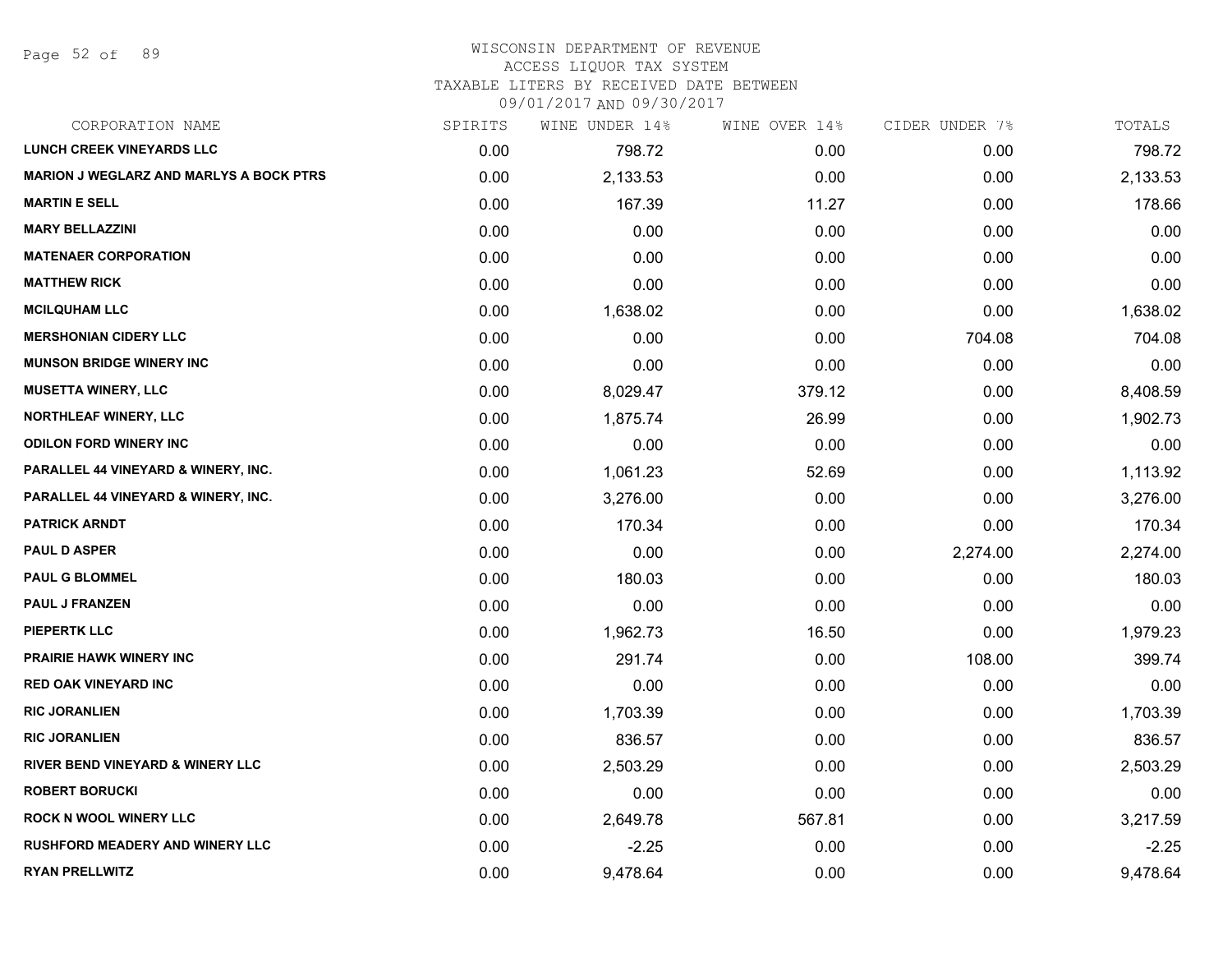Page 53 of 89

| CORPORATION NAME                           | SPIRITS | WINE UNDER 14% | WINE OVER 14% | CIDER UNDER 7% | TOTALS    |
|--------------------------------------------|---------|----------------|---------------|----------------|-----------|
| SANDSTONE RIDGE VINEYARD & WINERY LLC      | 0.00    | 378.01         | 0.00          | 0.00           | 378.01    |
| SANTA FE FUTURES, INC.                     | 0.00    | 0.00           | 0.00          | 0.00           | 0.00      |
| <b>SEVEN HAWKS VINEYARDS LLC</b>           | 0.00    | 0.00           | 0.00          | 0.00           | 0.00      |
| <b>SEVEN HAWKS VINEYARDS LLC</b>           | 0.00    | 0.00           | 0.00          | 0.00           | 0.00      |
| <b>SHARON L PINGEL</b>                     | 0.00    | 87.75          | 0.00          | 0.00           | 87.75     |
| <b>SHERRY HARDIE</b>                       | 0.00    | 242.25         | 0.00          | 0.00           | 242.25    |
| SIMON CREEK VINEYARD LLC                   | 0.00    | 6,360.53       | 155.50        | 0.00           | 6,516.03  |
| SINNIPEE VALLEY VINEYARD LLC               | 0.00    | 297.00         | 0.00          | 0.00           | 297.00    |
| <b>SPB LLC</b>                             | 0.00    | 0.00           | 0.00          | 40,537.91      | 40,537.91 |
| <b>SPIRITS OF NORWAY VINEYARD LLC</b>      | 0.00    | 0.00           | 0.00          | 0.00           | 0.00      |
| <b>SPRECHER BREWING COMPANY, INC.</b>      | 0.00    | 0.00           | 0.00          | 8,557.84       | 8,557.84  |
| <b>SPURGEON VINEYARDS &amp; WINERY LLC</b> | 0.00    | 4,104.13       | 35.96         | 0.00           | 4,140.09  |
| <b>STEPHEN M KENNEDY</b>                   | 0.00    | 1,045.91       | 0.00          | 0.00           | 1,045.91  |
| <b>STEVEN DEBAKER</b>                      | 0.00    | 341.25         | 102.74        | 0.00           | 443.99    |
| STEVEN M & JUDITH A JACOBSON LLC           | 0.00    | 0.00           | 0.00          | 0.00           | 0.00      |
| <b>STILLMANK BREWING COMPANY</b>           | 0.00    | 0.00           | 0.00          | 0.00           | 0.00      |
| <b>STONES THROW WINERY INC</b>             | 0.00    | 0.00           | 0.00          | 0.00           | 0.00      |
| <b>SUNSET POINT WINERY LLC</b>             | 0.00    | 1,339.45       | 27.25         | 0.00           | 1,366.70  |
| <b>TENBA RIDGE WINERY LLC</b>              | 0.00    | 1,453.52       | 0.00          | 0.00           | 1,453.52  |
| THE RUM TREE, INC.                         | 0.00    | 16.50          | 0.00          | 0.00           | 16.50     |
| THE WINE VINEYARD LLC                      | 0.00    | 0.00           | 0.00          | 0.00           | 0.00      |
| THE WOODLAND TRAIL BEVERAGE COMPANY, INC.  | 0.00    | 681.37         | 0.00          | 0.00           | 681.37    |
| <b>TOMMYS TOO HIGH WINES LLC</b>           | 0.00    | 1,082.62       | 0.00          | 0.00           | 1,082.62  |
| <b>TROY LANDWEHR</b>                       | 0.00    | 931.02         | 68.37         | 0.00           | 999.39    |
| <b>TWO BROTHERS WINES LLC</b>              | 0.00    | 1,227.72       | 0.00          | 0.00           | 1,227.72  |
| VAN WYCHEN WINES INC.                      | 0.00    | 0.00           | 0.00          | 0.00           | 0.00      |
| <b>VERNON VINEYARDS LTD</b>                | 0.00    | 1,319.97       | 0.00          | 0.00           | 1,319.97  |
| <b>VETRO WINERY LLC</b>                    | 0.00    | 298.50         | 0.00          | 0.00           | 298.50    |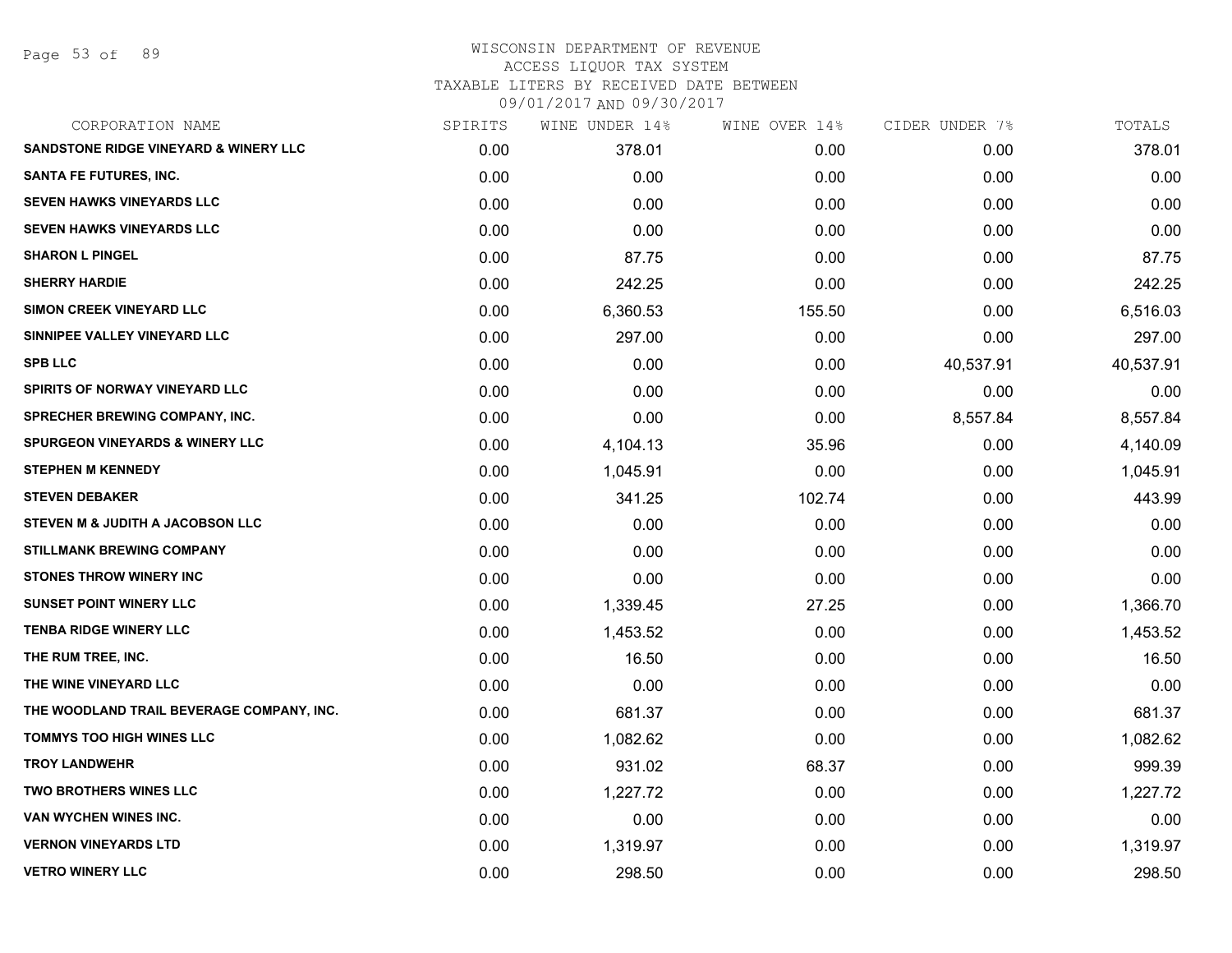Page 54 of 89

# WISCONSIN DEPARTMENT OF REVENUE

# ACCESS LIQUOR TAX SYSTEM

TAXABLE LITERS BY RECEIVED DATE BETWEEN

| SPIRITS | UNDER 14%<br>WINE | WINE OVER 14% | CIDER UNDER 7% | TOTALS     |
|---------|-------------------|---------------|----------------|------------|
| 0.00    | 630.00            | 0.00          | 0.00           | 630.00     |
| 0.00    | 0.00              | 0.00          | 0.00           | 0.00       |
| 0.00    | 0.00              | 0.00          | 0.00           | 0.00       |
| 0.00    | 16,280.63         | 2,359.44      | 1,494.10       | 20,134.17  |
| 0.00    | 0.00              | 0.00          | 0.00           | 0.00       |
| 0.00    | 16,446.24         | 0.00          | 0.00           | 16,446.24  |
| 0.00    | 1,119.00          | 41.26         | 0.00           | 1,160.26   |
| 0.00    | 524.28            | 0.00          | 0.00           | 524.28     |
| 0.00    | 605.25            | 50.99         | 0.00           | 656.24     |
| 0.00    | 0.00              | 0.00          | 860.80         | 860.80     |
| 0.00    | 4,511.29          | 377.75        | 0.00           | 4,889.04   |
| 0.00    | 242.27            | 0.00          | 0.00           | 242.27     |
| 0.00    | 0.00              | 0.00          | 0.00           | 0.00       |
| 0.00    | 6,702.67          | 673.47        | 0.00           | 7,376.14   |
| 0.00    | 61,919.34         | 720.74        | 0.00           | 62,640.08  |
| 0.00    | 342,221.85        | 12,806.68     | 58,698.87      | 413,727.40 |
|         |                   |               |                |            |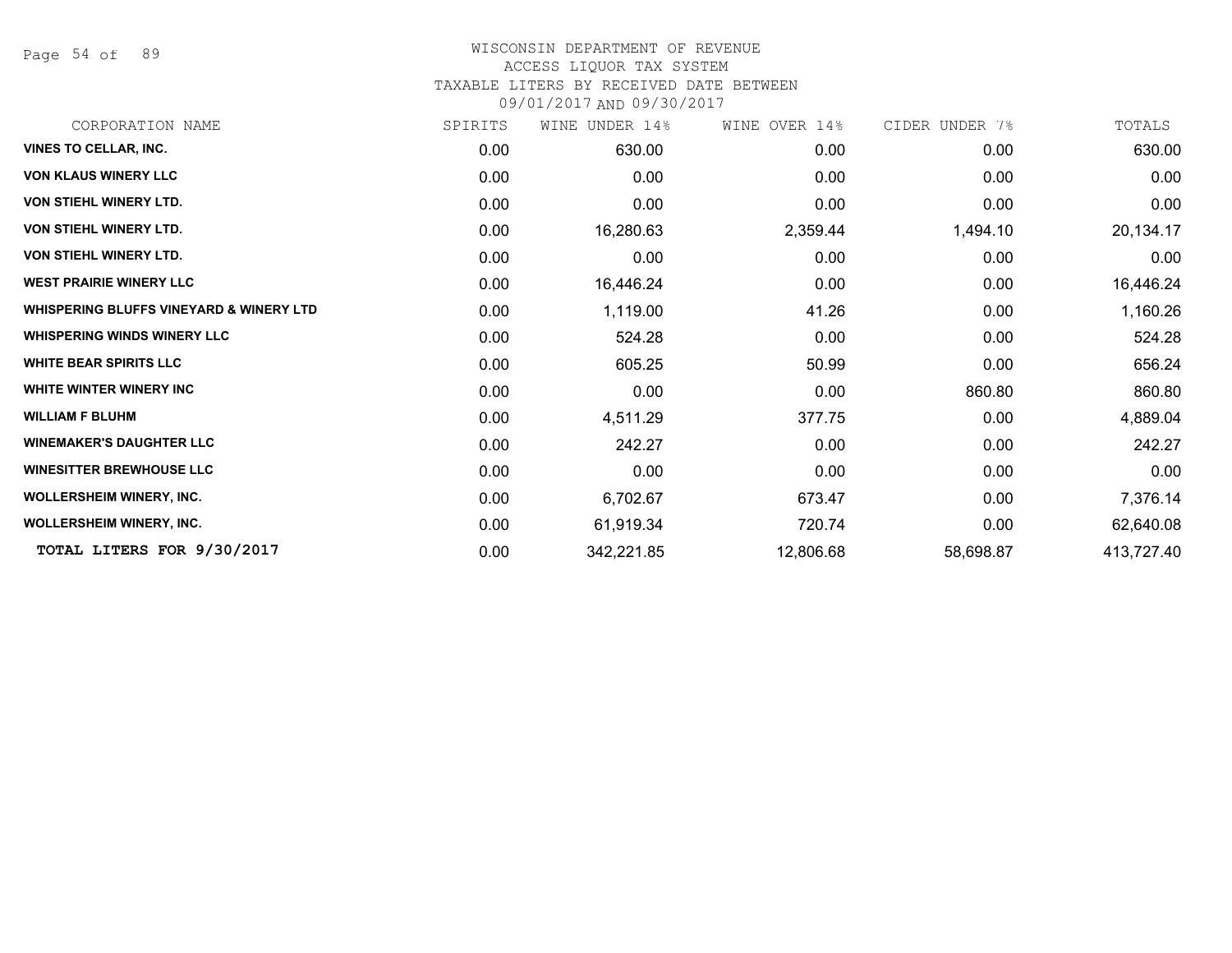Page 55 of 89

## WISCONSIN DEPARTMENT OF REVENUE ACCESS LIQUOR TAX SYSTEM TAXABLE LITERS BY RECEIVED DATE BETWEEN 09/01/2017 AND 09/30/2017

**WINE DIRECT SHIPPER (WDS) 1-800 WINESHOP.COM INC** 0.00 0.00 0.00 0.00 0.00 **2HAWK, LLC** 0.00 0.00 0.00 0.00 0.00 **7 & 8 LLC** 0.00 0.00 0.00 0.00 0.00 **A TO Z WINEWORKS LLC** 0.00 0.00 0.00 0.00 0.00 **A W DIRECT LLC** 0.00 0.00 0.00 0.00 0.00 CORPORATION NAME SPIRITS WINE UNDER 14% WINE OVER 14% CIDER UNDER 7% TOTALS

**ABACELA VINEYARDS & WINERY INC** 0.00 0.00 0.00 0.00 0.00 **ABEJA LLC** 0.00 0.00 0.00 0.00 0.00 **ABERNATHY HOFFMAN, LLC** 0.00 0.00 0.00 0.00 0.00 **ABREU VINEYARDS INC** 0.00 0.00 0.00 0.00 0.00 **AC VIN CO LLC** 0.00 0.00 0.00 0.00 0.00 **ACCOLADE WINES NORTH AMERICA INC** 0.00 0.00 0.00 0.00 0.00 **ACORN ALEGRIA WINERY** 0.00 0.00 61.50 0.00 61.50 **ADAMS WINERY LLC** 0.00 0.00 0.00 0.00 0.00 **ADELAIDA CELLARS INC** 0.00 0.00 0.00 0.00 0.00 **ADELSHEIM VINEYARD LLC** 0.00 0.00 0.00 0.00 0.00 **AGATE RIDGE VINEYARD LLC** 0.00 0.00 0.00 0.00 0.00 **AH WINES INC** 0.00 0.00 0.00 0.00 0.00 **ALEJANDRO BULGHERONI ESTATE LLC** 0.00 0.00 0.00 0.00 0.00 **ALEXANDER P OXMAN** 0.00 0.00 0.00 0.00 0.00 **ALEXANDRIA NICOLE CELLARS LLC** 0.00 0.00 0.00 0.00 0.00 **ALPHA & OMEGA WINERY LLC** 0.00 0.00 0.00 0.00 0.00 **ALTAMURA WINERY INC** 0.00 0.00 0.00 0.00 0.00 **ALVAREZ VINEYARDS LLC** 0.00 0.00 0.00 0.00 0.00 **AMANDA STEFL** 0.00 0.00 0.00 0.00 0.00 **AMAPOLA CREEK VINEYARDS & WINERY** 0.00 0.00 0.00 0.00 0.00

**AMAVI CELLARS LLC** 0.00 0.00 0.00 0.00 0.00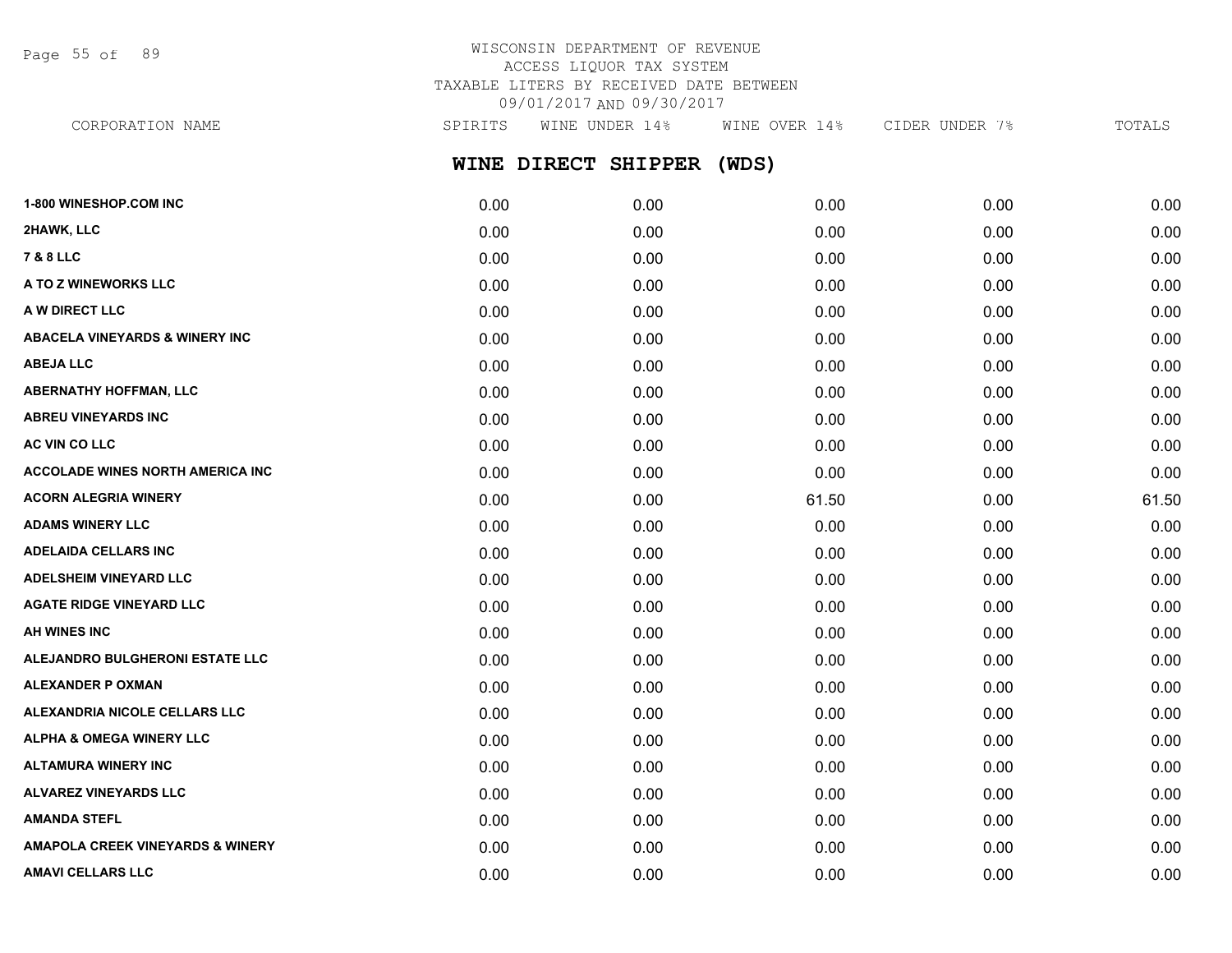Page 56 of 89

| CORPORATION NAME                        | SPIRITS | WINE UNDER 14% | WINE OVER 14% | CIDER UNDER 7% | TOTALS |
|-----------------------------------------|---------|----------------|---------------|----------------|--------|
| <b>AMERICAN VINTNERS LLC</b>            | 0.00    | 0.00           | 0.00          | 0.00           | 0.00   |
| <b>AMERICAN WINE TRADE INC</b>          | 0.00    | 0.00           | 0.00          | 0.00           | 0.00   |
| <b>AMIZETTA VINEYARDS WINERY LLC</b>    | 0.00    | 0.00           | 0.00          | 0.00           | 0.00   |
| <b>AMPELOS CELLARS INC</b>              | 0.00    | 0.00           | 0.00          | 0.00           | 0.00   |
| <b>AMUSE BOUCHE LLC</b>                 | 0.00    | 0.00           | 0.00          | 0.00           | 0.00   |
| <b>ANCIENT PEAK INC</b>                 | 0.00    | 0.00           | 0.00          | 0.00           | 0.00   |
| ANDERSONS CONN VALLEY WINERY INC        | 0.00    | 0.00           | 0.00          | 0.00           | 0.00   |
| <b>ANIMOLP</b>                          | 0.00    | 0.00           | 0.00          | 0.00           | 0.00   |
| ANOMALY VINEYARDS LLC                   | 0.00    | 0.00           | 0.00          | 0.00           | 0.00   |
| <b>ANTHILL FARMS LLC</b>                | 0.00    | 0.00           | 0.00          | 0.00           | 0.00   |
| <b>ANTHONY M TRUCHARD</b>               | 0.00    | 0.00           | 0.00          | 0.00           | 0.00   |
| <b>AQUA PUMPKIN INC</b>                 | 0.00    | 0.00           | 0.00          | 0.00           | 0.00   |
| <b>ARCHANGEL INVESTMENTS LLC</b>        | 0.00    | 0.00           | 0.00          | 0.00           | 0.00   |
| <b>ARETE WINES LLC</b>                  | 0.00    | 0.00           | 0.00          | 0.00           | 0.00   |
| <b>ARIETTA INC</b>                      | 0.00    | 0.00           | 0.00          | 0.00           | 0.00   |
| <b>ARISTA WINES LLC</b>                 | 0.00    | 0.00           | 0.00          | 0.00           | 0.00   |
| <b>ARIZONA STRONGHOLD VINEYARDS LLC</b> | 0.00    | 0.00           | 0.00          | 0.00           | 0.00   |
| <b>ARKENSTONE VINEYARDS LLC</b>         | 0.00    | 0.00           | 0.00          | 0.00           | 0.00   |
| <b>ARMIDA WINERY INC</b>                | 0.00    | 0.00           | 0.00          | 0.00           | 0.00   |
| <b>ARMSTRONG FAMILY WINERY LLC</b>      | 0.00    | 0.00           | 0.00          | 0.00           | 0.00   |
| <b>ARMSTRONG VINEYARDS INC</b>          | 0.00    | 0.00           | 0.00          | 0.00           | 0.00   |
| <b>ARRINGTON VINEYARDS LLC</b>          | 0.00    | 0.00           | 0.00          | 0.00           | 0.00   |
| <b>ARTISTE MANAGEMENT CO LLC</b>        | 0.00    | 0.00           | 0.00          | 0.00           | 0.00   |
| AU BON CLIMAT LLC                       | 0.00    | 0.00           | 0.00          | 0.00           | 0.00   |
| <b>AUBERT WINEGROWING INC</b>           | 0.00    | 0.00           | 0.00          | 0.00           | 0.00   |
| <b>AUGUST BRIGGS JR INC</b>             | 0.00    | 0.00           | 0.00          | 0.00           | 0.00   |
| <b>AUSTIN NICHOLS &amp; CO INC.</b>     | 0.00    | 0.00           | 0.00          | 0.00           | 0.00   |
| AVV WINERY CO LLC                       | 0.00    | 0.00           | 0.00          | 0.00           | 0.00   |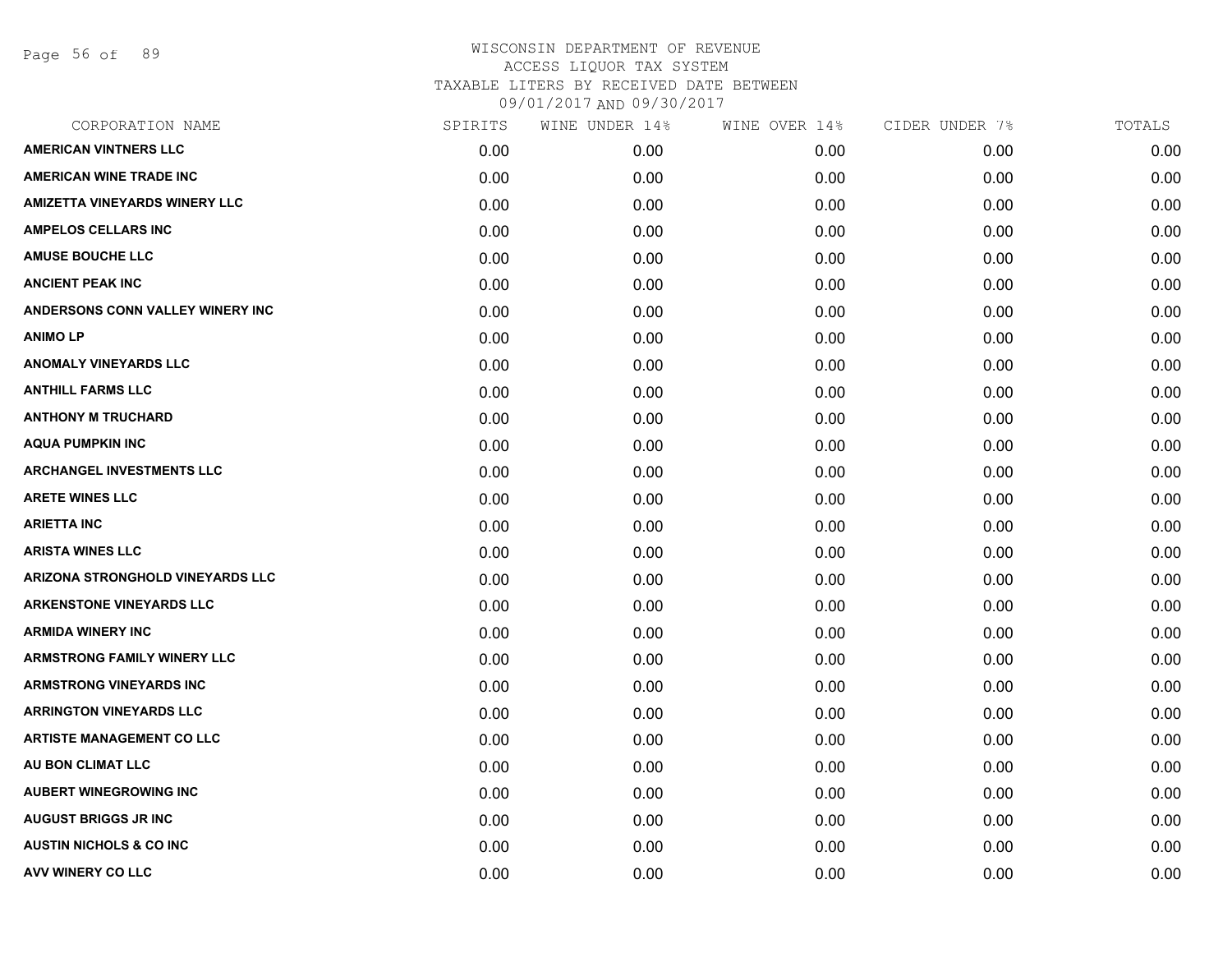Page 57 of 89

| CORPORATION NAME                       | SPIRITS | WINE UNDER 14% | WINE OVER 14% | CIDER UNDER 7% | TOTALS |
|----------------------------------------|---------|----------------|---------------|----------------|--------|
| <b>B &amp; B ORGANICS, LLC</b>         | 0.00    | 0.00           | 0.00          | 0.00           | 0.00   |
| <b>BALLENTINE VINEYARDS INC</b>        | 0.00    | 0.00           | 0.00          | 0.00           | 0.00   |
| <b>BALTIMORE BEND VINEYARD LLC</b>     | 0.00    | 0.00           | 0.00          | 0.00           | 0.00   |
| <b>BANSHEE WINES LLC</b>               | 0.00    | 0.00           | 0.00          | 0.00           | 0.00   |
| <b>BARABOO BLUFF WINERY, LLC</b>       | 0.00    | 0.00           | 0.00          | 0.00           | 0.00   |
| <b>BARGETTOS SANTA CRUZ WINERY INC</b> | 0.00    | 0.00           | 0.00          | 0.00           | 0.00   |
| <b>BARNARD GRIFFIN INC</b>             | 0.00    | 0.00           | 0.00          | 0.00           | 0.00   |
| <b>BARNETT VINEYARDS LP</b>            | 0.00    | 0.00           | 0.00          | 0.00           | 0.00   |
| <b>BATTLE FAMILY VINEYARDS LLC</b>     | 0.00    | 0.00           | 0.00          | 0.00           | 0.00   |
| <b>BAW INC</b>                         | 0.00    | 0.00           | 0.00          | 0.00           | 0.00   |
| <b>BAYFIELD WINERY, LTD.</b>           | 0.00    | 0.00           | 0.00          | 0.00           | 0.00   |
| <b>BEAUX FRERES LLC</b>                | 0.00    | 0.00           | 0.00          | 0.00           | 0.00   |
| <b>BECKER FARMS INC</b>                | 0.00    | 0.00           | 0.00          | 0.00           | 0.00   |
| <b>BEDELL NORTH FORK LLC</b>           | 0.00    | 0.00           | 0.00          | 0.00           | 0.00   |
| <b>BEHRENS AND DRINKWARD</b>           | 0.00    | 0.00           | 0.00          | 0.00           | 0.00   |
| <b>BEL VINO LLC</b>                    | 0.00    | 0.00           | 0.00          | 0.00           | 0.00   |
| <b>BELLEVINEZ LLC</b>                  | 0.00    | 0.00           | 0.00          | 0.00           | 0.00   |
| <b>BENESSERE VINEYARDS LTD</b>         | 0.00    | 0.00           | 0.00          | 0.00           | 0.00   |
| <b>BENNETT LANE WINERY LLC</b>         | 0.00    | 0.00           | 0.00          | 0.00           | 0.00   |
| <b>BENOVIA WINERY LLC</b>              | 0.00    | 0.00           | 0.00          | 0.00           | 0.00   |
| <b>BENT CREEK WINERY LLC</b>           | 0.00    | 0.00           | 0.00          | 0.00           | 0.00   |
| <b>BENTON-LANE LLC</b>                 | 0.00    | 0.00           | 0.00          | 0.00           | 0.00   |
| <b>BERGSTROM WINES LLC</b>             | 0.00    | 0.00           | 0.00          | 0.00           | 0.00   |
| <b>BERNARDUS LLC</b>                   | 0.00    | 0.00           | 0.00          | 0.00           | 0.00   |
| BETHEL HEIGHTS VINEYARD INC            | 0.00    | 0.00           | 0.00          | 0.00           | 0.00   |
| BETTER BRANDS INTERNATIONAL            | 0.00    | 0.00           | 0.00          | 0.00           | 0.00   |
| <b>BETZ CELLARS LLC</b>                | 0.00    | 0.00           | 0.00          | 0.00           | 0.00   |
| <b>BIG BASIN VINEYARDS LLC</b>         | 0.00    | 0.00           | 0.00          | 0.00           | 0.00   |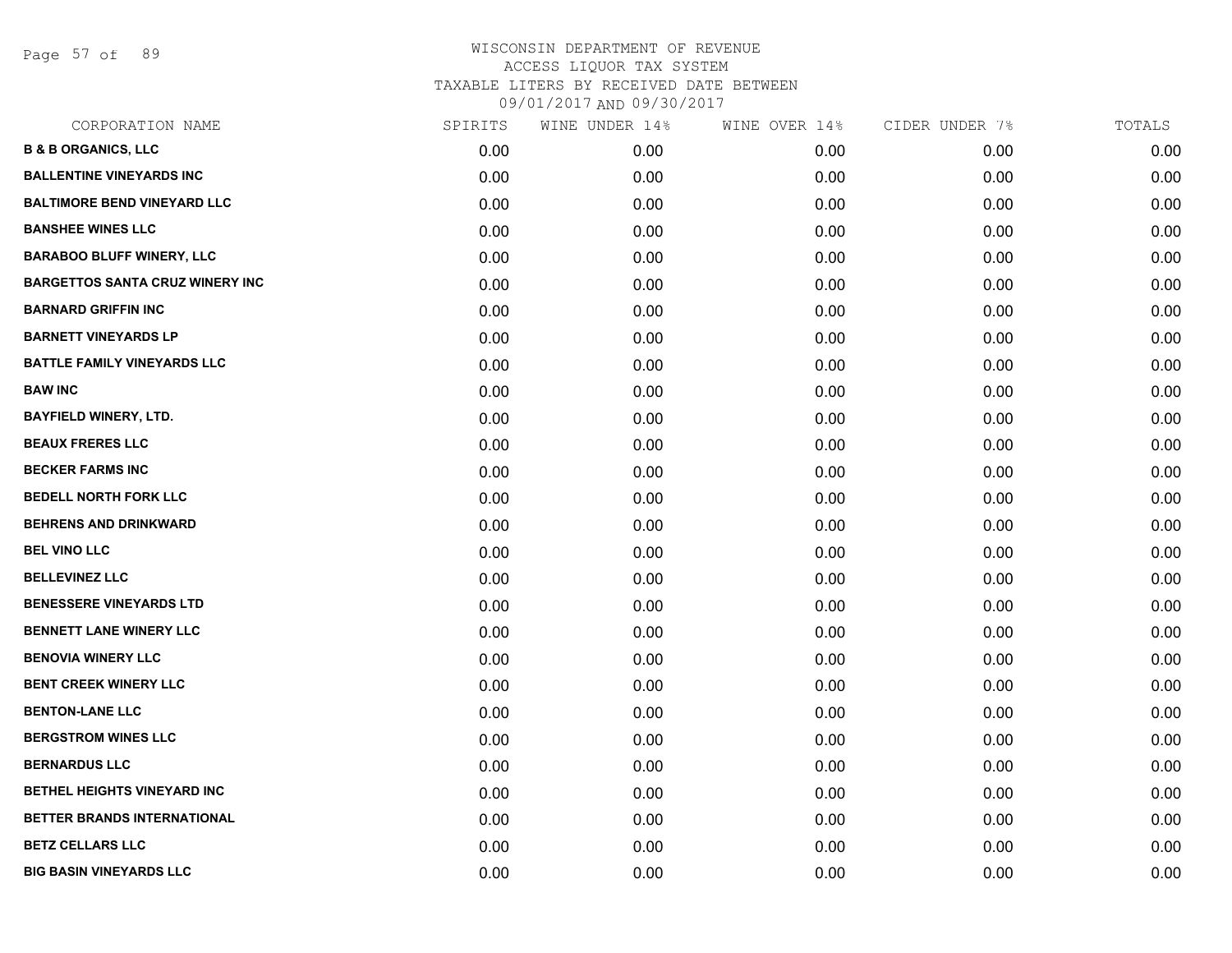Page 58 of 89

| CORPORATION NAME                              | SPIRITS | WINE UNDER 14% | WINE OVER 14% | CIDER UNDER 7% | TOTALS |
|-----------------------------------------------|---------|----------------|---------------|----------------|--------|
| <b>BIG TABLE FARM, INC</b>                    | 0.00    | 0.00           | 0.00          | 0.00           | 0.00   |
| <b>BILTMORE ESTATE WINE COMPANY</b>           | 0.00    | 0.00           | 0.00          | 0.00           | 0.00   |
| <b>BLACKBIRD VINEYARDS LLC</b>                | 0.00    | 0.00           | 0.00          | 0.00           | 0.00   |
| <b>BLACKBURN ENTERPRISES LLC</b>              | 0.00    | 0.00           | 0.00          | 0.00           | 0.00   |
| <b>BLANKIET ESTATE LLC</b>                    | 0.00    | 0.00           | 0.00          | 0.00           | 0.00   |
| <b>BLIND HORSE WINERY LLC</b>                 | 0.00    | 0.00           | 0.00          | 0.00           | 0.00   |
| BLUE MOUNTAIN CIDER COMPANY LLC               | 0.00    | 0.00           | 0.00          | 0.00           | 0.00   |
| <b>BLUE SKY VINTNERS LLC</b>                  | 0.00    | 0.00           | 0.00          | 0.00           | 0.00   |
| <b>BNA WINE GROUP LLC</b>                     | 0.00    | 0.00           | 0.00          | 0.00           | 0.00   |
| <b>BOEGER WINERY INC</b>                      | 0.00    | 0.00           | 0.00          | 0.00           | 0.00   |
| <b>BOGLE VINEYARDS INC</b>                    | 0.00    | 0.00           | 0.00          | 0.00           | 0.00   |
| <b>BONNY DOON WINERY INC</b>                  | 0.00    | 0.00           | 0.00          | 0.00           | 0.00   |
| <b>BOOKWALTER WINERY LLC</b>                  | 0.00    | 0.00           | 0.00          | 0.00           | 0.00   |
| <b>BOTHAM VINEYARDS, INC.</b>                 | 0.00    | 0.00           | 0.00          | 0.00           | 0.00   |
| <b>BOUCHAINE VINEYARDS INC.</b>               | 0.00    | 0.00           | 0.00          | 0.00           | 0.00   |
| <b>BOWERS HARBOR VINEYARDS AND WINERY INC</b> | 0.00    | 0.00           | 0.00          | 0.00           | 0.00   |
| <b>BRANCHES WINERY LLC</b>                    | 0.00    | 0.00           | 0.00          | 0.00           | 0.00   |
| <b>BRASSFIELD ESTATE WINERY LLC</b>           | 0.00    | 0.00           | 0.00          | 0.00           | 0.00   |
| <b>BRESSLER VINEYARDS LLC</b>                 | 0.00    | 0.00           | 0.00          | 0.00           | 0.00   |
| <b>BRET LOPEZ</b>                             | 0.00    | 0.00           | 0.00          | 0.00           | 0.00   |
| <b>BRIAN CARTER CELLARS LLC</b>               | 0.00    | 0.00           | 0.00          | 0.00           | 0.00   |
| <b>BRIAN M HEATH</b>                          | 0.00    | 0.00           | 0.00          | 0.00           | 0.00   |
| <b>BRIGADOON FARM &amp; WINERY LLC</b>        | 0.00    | 0.00           | 0.00          | 0.00           | 0.00   |
| <b>BRIGHT CELLARS INC</b>                     | 0.00    | 0.00           | 0.00          | 0.00           | 0.00   |
| <b>BRONCO WINE COMPANY</b>                    | 0.00    | 0.00           | 0.00          | 0.00           | 0.00   |
| <b>BROWN COUNTY WINE COMPANY, INC.</b>        | 0.00    | 0.00           | 0.00          | 0.00           | 0.00   |
| <b>BROWN ESTATE VINEYARDS LLC</b>             | 0.00    | 0.00           | 0.00          | 0.00           | 0.00   |
| <b>BRUTOCAO CELLARS LP</b>                    | 0.00    | 0.00           | 0.00          | 0.00           | 0.00   |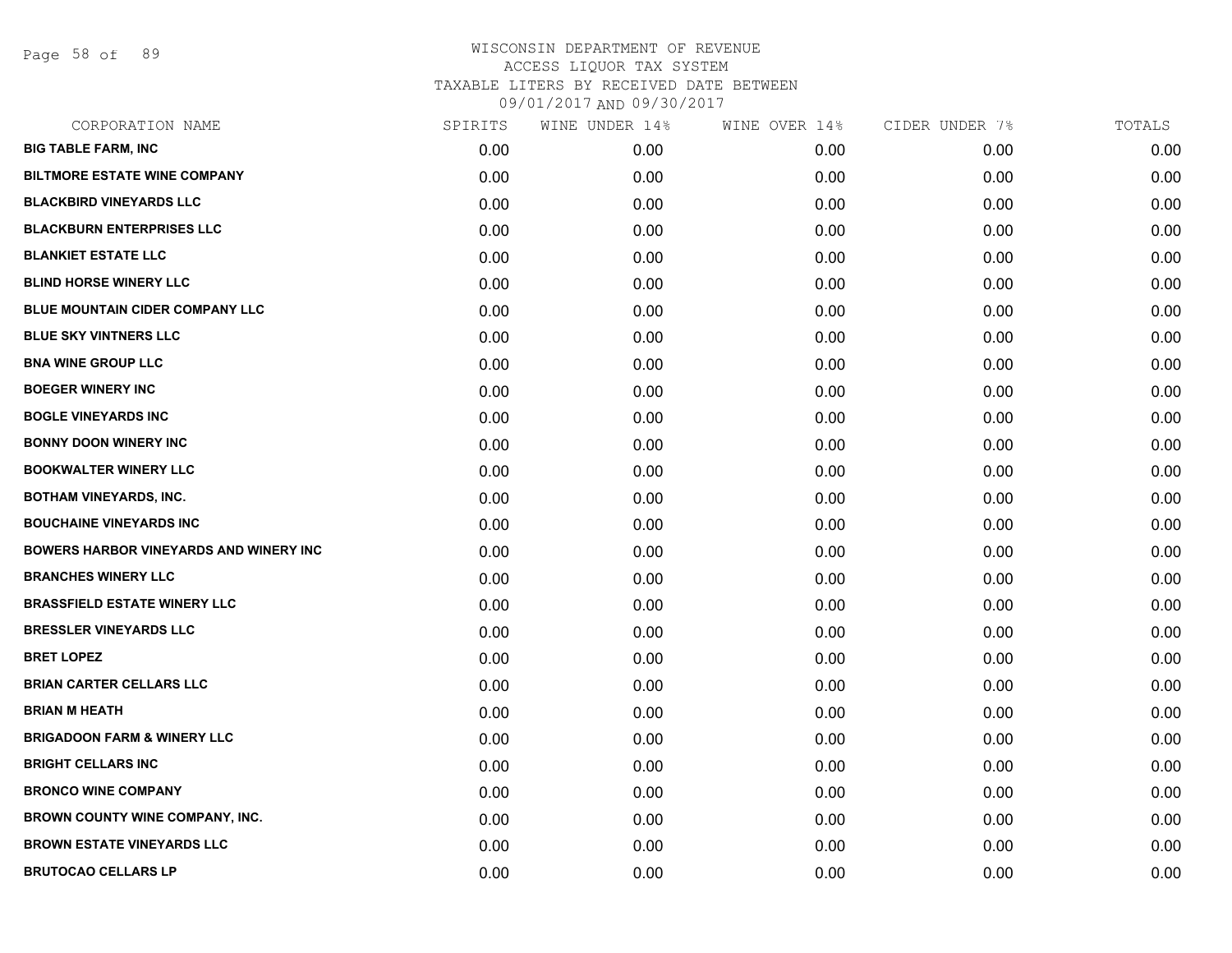Page 59 of 89

|      | WINE UNDER 14% |      | CIDER UNDER 7% | TOTALS |
|------|----------------|------|----------------|--------|
| 0.00 | 0.00           | 0.00 | 0.00           | 0.00   |
| 0.00 | 0.00           | 0.00 | 0.00           | 0.00   |
| 0.00 | 74.25          | 0.00 | 0.00           | 74.25  |
| 0.00 | 0.00           | 0.00 | 0.00           | 0.00   |
| 0.00 | 0.00           | 0.00 | 0.00           | 0.00   |
| 0.00 | 0.00           | 0.00 | 0.00           | 0.00   |
| 0.00 | 0.00           | 0.00 | 0.00           | 0.00   |
| 0.00 | 0.00           | 0.00 | 0.00           | 0.00   |
| 0.00 | 0.00           | 0.00 | 0.00           | 0.00   |
| 0.00 | 0.00           | 0.00 | 0.00           | 0.00   |
| 0.00 | 0.00           | 0.00 | 0.00           | 0.00   |
| 0.00 | 0.00           | 0.00 | 0.00           | 0.00   |
| 0.00 | 0.00           | 0.00 | 0.00           | 0.00   |
| 0.00 | 0.00           | 0.00 | 0.00           | 0.00   |
| 0.00 | 0.00           | 0.00 | 0.00           | 0.00   |
| 0.00 | 0.00           | 0.00 | 0.00           | 0.00   |
| 0.00 | 0.00           | 0.00 | 0.00           | 0.00   |
| 0.00 | 0.00           | 0.00 | 0.00           | 0.00   |
| 0.00 | 0.00           | 0.00 | 0.00           | 0.00   |
| 0.00 | 0.00           | 0.00 | 0.00           | 0.00   |
| 0.00 | 0.00           | 0.00 | 0.00           | 0.00   |
| 0.00 | 0.00           | 0.00 | 0.00           | 0.00   |
| 0.00 | 0.00           | 0.00 | 0.00           | 0.00   |
| 0.00 | 0.00           | 0.00 | 0.00           | 0.00   |
| 0.00 | 0.00           | 0.00 | 0.00           | 0.00   |
| 0.00 | 0.00           | 0.00 | 0.00           | 0.00   |
| 0.00 | 0.00           | 0.00 | 0.00           | 0.00   |
| 0.00 | 0.00           | 0.00 | 0.00           | 0.00   |
|      | SPIRITS        |      | WINE OVER 14%  |        |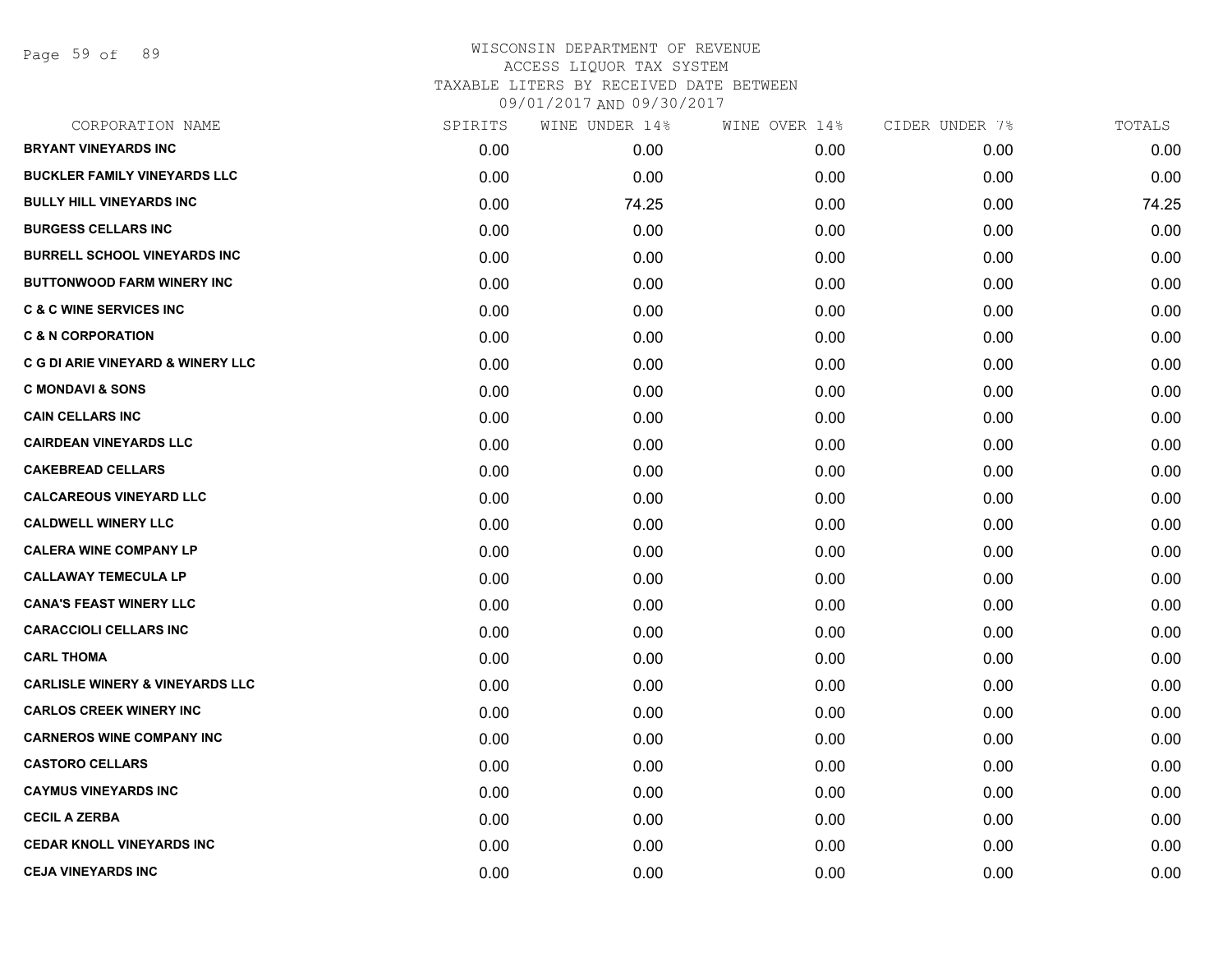Page 60 of 89

| CORPORATION NAME                                  | SPIRITS | WINE UNDER 14% | WINE OVER 14% | CIDER UNDER 7% | TOTALS |
|---------------------------------------------------|---------|----------------|---------------|----------------|--------|
| <b>CELLAR RAT CELLARS LLC</b>                     | 0.00    | 0.00           | 0.00          | 0.00           | 0.00   |
| <b>CHACEWATER LLC</b>                             | 0.00    | 0.00           | 0.00          | 0.00           | 0.00   |
| <b>CHAPPELLET WINERY INC</b>                      | 0.00    | 0.00           | 0.00          | 0.00           | 0.00   |
| <b>CHARLES &amp; MARTHA BARRA</b>                 | 0.00    | 0.00           | 0.00          | 0.00           | 0.00   |
| <b>CHARLES REININGER LLC</b>                      | 0.00    | 0.00           | 0.00          | 0.00           | 0.00   |
| <b>CHATEAU BIANCA INC</b>                         | 0.00    | 0.00           | 0.00          | 0.00           | 0.00   |
| <b>CHATEAU DIANA LLC</b>                          | 0.00    | 0.00           | 0.00          | 0.00           | 0.00   |
| <b>CHATEAU GRAND TRAVERSE LTD</b>                 | 0.00    | 0.00           | 0.00          | 0.00           | 0.00   |
| <b>CHATEAU MARGENE INC</b>                        | 0.00    | 0.00           | 0.00          | 0.00           | 0.00   |
| <b>CHATEAU MORRISETTE INC</b>                     | 0.00    | 0.00           | 0.00          | 0.00           | 0.00   |
| <b>CHATEAU OPERATIONS, LTD.</b>                   | 0.00    | 0.00           | 0.00          | 0.00           | 0.00   |
| <b>CHATEAU POTELLE HOLDINGS LLC</b>               | 0.00    | 0.00           | 34.50         | 0.00           | 34.50  |
| <b>CHATEAU ST CROIX WINERY &amp; VINEYARD LLC</b> | 0.00    | 0.00           | 0.00          | 0.00           | 0.00   |
| <b>CHERRY HILL LLC</b>                            | 0.00    | 0.00           | 0.00          | 0.00           | 0.00   |
| <b>CHIARELLO FAMILY VINEYARDS LLC</b>             | 0.00    | 0.00           | 0.00          | 0.00           | 0.00   |
| <b>CHIMNEY ROCK WINERY LLC</b>                    | 0.00    | 0.00           | 0.00          | 0.00           | 0.00   |
| <b>CHRISTOPHE BARON</b>                           | 0.00    | 0.00           | 0.00          | 0.00           | 0.00   |
| <b>CHRISTOPHER DRAKE WHITCRAFT</b>                | 0.00    | 0.00           | 0.00          | 0.00           | 0.00   |
| <b>CHRISTOPHER FIGGINS</b>                        | 0.00    | 0.00           | 0.00          | 0.00           | 0.00   |
| <b>CIDER HOUSE OF WISCONSIN LLC</b>               | 0.00    | 0.00           | 0.00          | 0.00           | 0.00   |
| <b>CINNABAR WINERY LLC</b>                        | 0.00    | 0.00           | 0.00          | 0.00           | 0.00   |
| CITY VINTNERS SAN FRANCISCO WINERY LLC            | 0.00    | 0.00           | 0.00          | 0.00           | 0.00   |
| <b>CLAY JAR HOLDINGS LLC</b>                      | 0.00    | 0.00           | 0.00          | 0.00           | 0.00   |
| CLIF BAR FAMILY WINERY & FARM LLC                 | 0.00    | 0.00           | 0.00          | 0.00           | 0.00   |
| <b>CLINE CELLARS INC</b>                          | 0.00    | 0.00           | 0.00          | 0.00           | 0.00   |
| <b>CLOS DU VAL WINE CO LTD</b>                    | 0.00    | 0.00           | 0.00          | 0.00           | 0.00   |
| <b>CLOS LACHANCE WINES LLC</b>                    | 0.00    | 0.00           | 0.00          | 0.00           | 0.00   |
| <b>COCKERELL WINE CONSULTING LLC</b>              | 0.00    | 0.00           | 0.00          | 0.00           | 0.00   |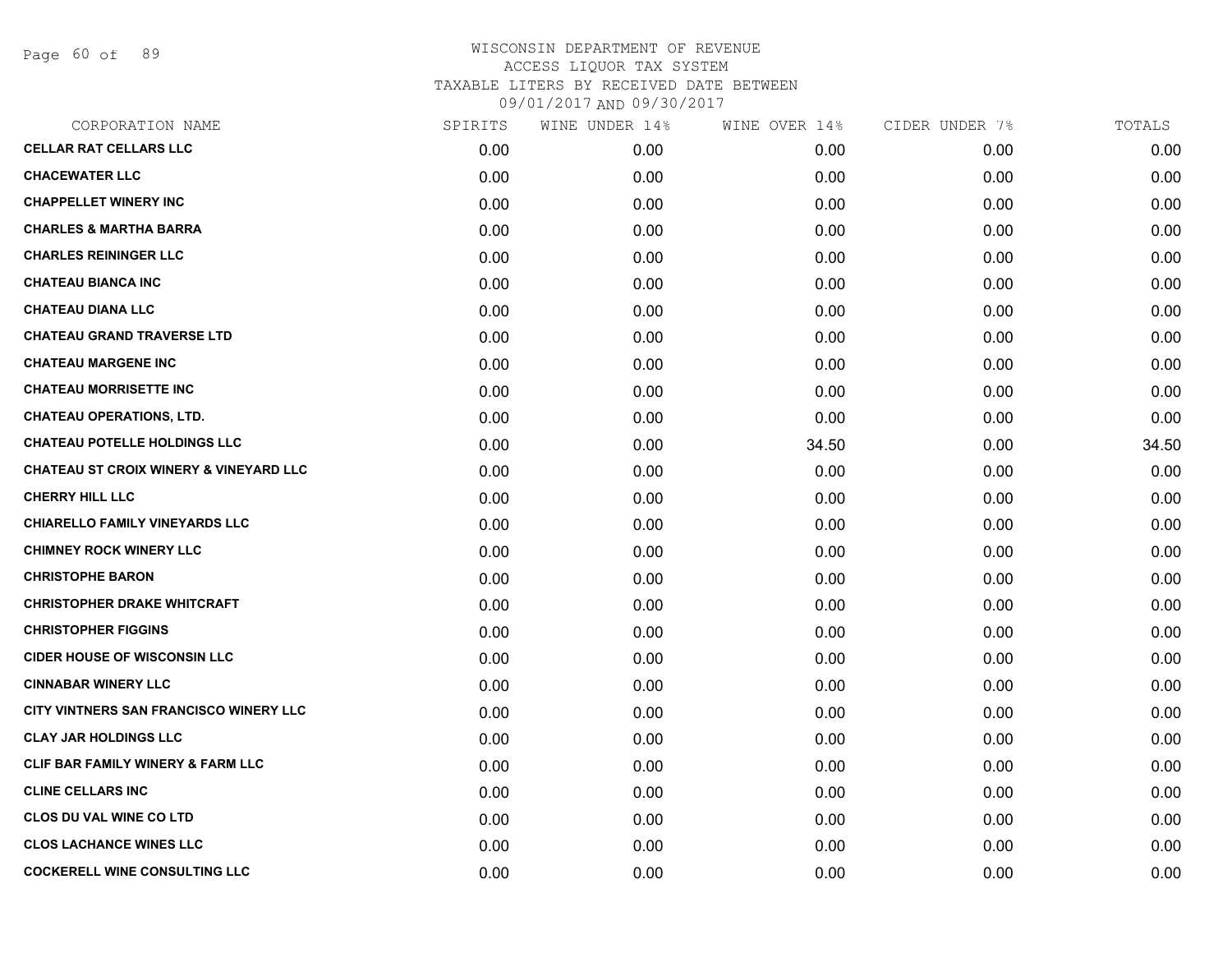Page 61 of 89

## WISCONSIN DEPARTMENT OF REVENUE ACCESS LIQUOR TAX SYSTEM TAXABLE LITERS BY RECEIVED DATE BETWEEN

| CORPORATION NAME                                 | SPIRITS | WINE UNDER 14% | WINE OVER 14% | CIDER UNDER 7% | TOTALS |
|--------------------------------------------------|---------|----------------|---------------|----------------|--------|
| <b>CODORNIU NAPA INC</b>                         | 0.00    | 0.00           | 0.00          | 0.00           | 0.00   |
| <b>COL SOLARE, LLP</b>                           | 0.00    | 0.00           | 0.00          | 0.00           | 0.00   |
| <b>COLGIN PARTNERS LLC</b>                       | 0.00    | 0.00           | 0.00          | 0.00           | 0.00   |
| <b>COLLEEN M BOS</b>                             | 0.00    | 0.00           | 0.00          | 0.00           | 0.00   |
| <b>COLUMBIA RIVER WINERY INC</b>                 | 0.00    | 0.00           | 0.00          | 0.00           | 0.00   |
| <b>CONSTELLATION BRANDS U.S. OPERATIONS INC.</b> | 0.00    | 0.00           | 0.00          | 0.00           | 0.00   |
| <b>CONUNDRUM WINERY LLC</b>                      | 0.00    | 0.00           | 0.00          | 0.00           | 0.00   |
| <b>CONWAY VINEYARDS INC</b>                      | 0.00    | 0.00           | 0.00          | 0.00           | 0.00   |
| <b>COOL HAND VINEYARDS LLC</b>                   | 0.00    | 0.00           | 0.00          | 0.00           | 0.00   |
| <b>COPPER CANE LLC</b>                           | 0.00    | 0.00           | 0.00          | 0.00           | 0.00   |
| <b>CORISON WINERY INC</b>                        | 0.00    | 0.00           | 0.00          | 0.00           | 0.00   |
| <b>CORNERSTONE CELLARS LLC</b>                   | 0.00    | 0.00           | 0.00          | 0.00           | 0.00   |
| <b>COURAGEOUS INC</b>                            | 0.00    | 0.00           | 0.00          | 0.00           | 0.00   |
| <b>CRAIG FLETCHER</b>                            | 0.00    | 0.00           | 0.00          | 0.00           | 0.00   |
| <b>CRAIG S HANDLY</b>                            | 0.00    | 0.00           | 0.00          | 0.00           | 0.00   |
| <b>CREATIVE WINE CONCEPTS INC</b>                | 0.00    | 0.00           | 0.00          | 0.00           | 0.00   |
| <b>CREW WINE COMPANY LLC</b>                     | 0.00    | 0.00           | 0.00          | 0.00           | 0.00   |
| <b>CRIMSON WINE GROUP LTD</b>                    | 0.00    | 0.00           | 0.00          | 0.00           | 0.00   |
| <b>CRISTOM VINEYARDS INC</b>                     | 0.00    | 0.00           | 0.00          | 0.00           | 0.00   |
| <b>CROCKER &amp; STARR WINE CO LLC</b>           | 0.00    | 0.00           | 0.00          | 0.00           | 0.00   |
| <b>CROWN POINT WINERY LLC</b>                    | 0.00    | 0.00           | 0.00          | 0.00           | 0.00   |
| <b>CULTIVATE WINES LLC</b>                       | 0.00    | 0.00           | 0.00          | 0.00           | 0.00   |
| <b>CUNAT PREMIUM VINEYARDS LLC</b>               | 0.00    | 0.00           | 0.00          | 0.00           | 0.00   |
| <b>CUSHMAN WINERY CORPORATION</b>                | 0.00    | 0.00           | 0.00          | 0.00           | 0.00   |
| <b>CUVAISON INC</b>                              | 0.00    | 0.00           | 0.00          | 0.00           | 0.00   |
| <b>CWC WINERY LLC</b>                            | 0.00    | 0.00           | 0.00          | 0.00           | 0.00   |
| <b>D &amp; J F CELLARS INC</b>                   | 0.00    | 0.00           | 0.00          | 0.00           | 0.00   |
| <b>D MYERS LLC</b>                               | 0.00    | 0.00           | 0.00          | 0.00           | 0.00   |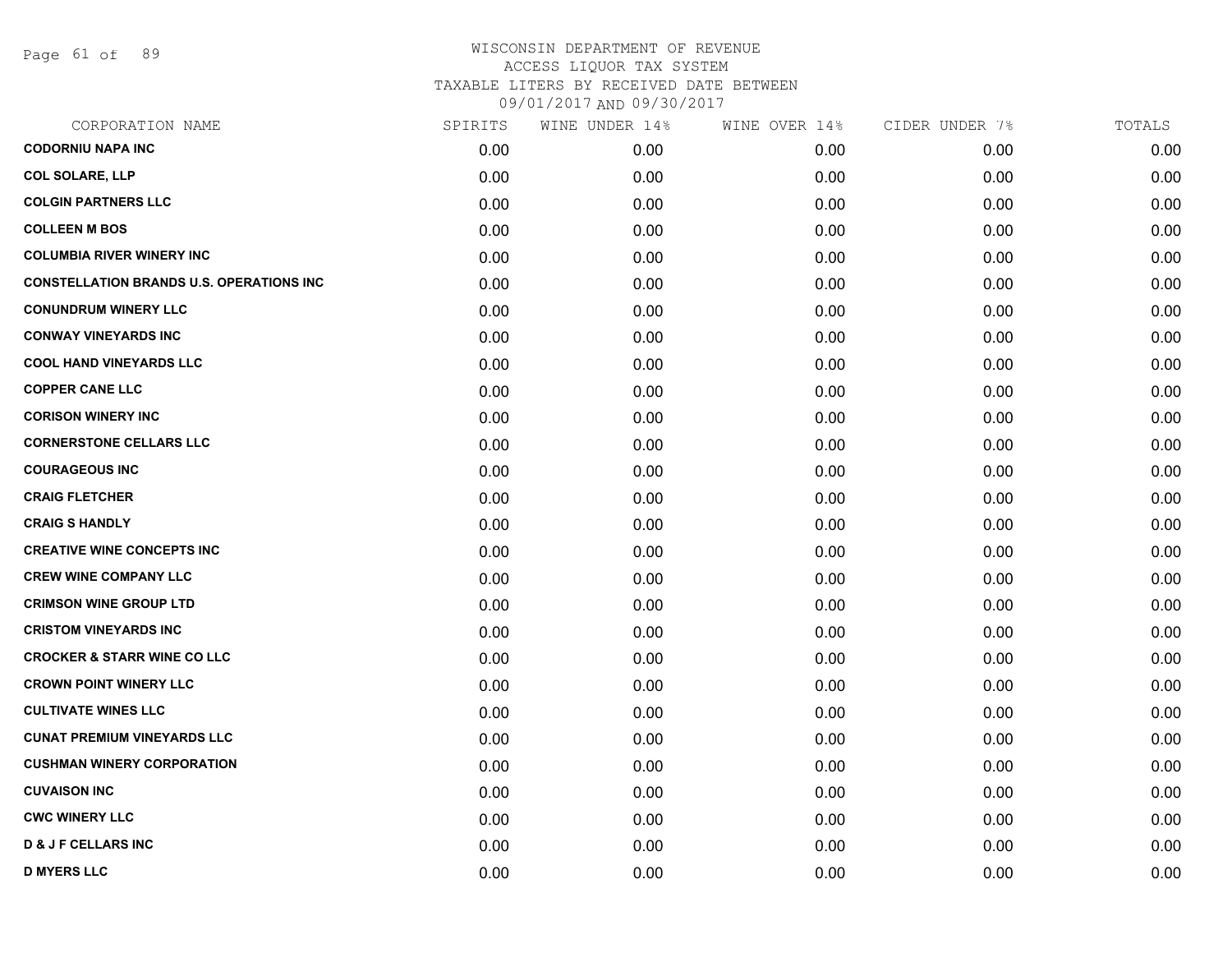Page 62 of 89

| CORPORATION NAME                                 | SPIRITS | WINE UNDER 14% | WINE OVER 14% | CIDER UNDER 7% | TOTALS |
|--------------------------------------------------|---------|----------------|---------------|----------------|--------|
| <b>DANA ESTATES INC</b>                          | 0.00    | 0.00           | 0.00          | 0.00           | 0.00   |
| <b>DANIEL J KOEPKE</b>                           | 0.00    | 0.00           | 0.00          | 0.00           | 0.00   |
| DANZA DEL SOL WINERY INC                         | 0.00    | 0.00           | 0.00          | 0.00           | 0.00   |
| <b>DANZINGER VINEYARDS LLC</b>                   | 0.00    | 0.00           | 0.00          | 0.00           | 0.00   |
| <b>DAOU VINEYARDS LLC</b>                        | 0.00    | 0.00           | 0.00          | 0.00           | 0.00   |
| <b>DARIOUSH KHALEDI WINERY LLC</b>               | 0.00    | 0.00           | 0.00          | 0.00           | 0.00   |
| <b>DAVID BRUCE WINERY INC</b>                    | 0.00    | 0.00           | 0.00          | 0.00           | 0.00   |
| <b>DAVID COFFARO</b>                             | 0.00    | 0.00           | 0.00          | 0.00           | 0.00   |
| <b>DAVID J MATTHEWS</b>                          | 0.00    | 0.00           | 0.00          | 0.00           | 0.00   |
| <b>DAVID JAMES LLC</b>                           | 0.00    | 0.00           | 0.00          | 0.00           | 0.00   |
| <b>DAVIDS PINOT VINEYARDS INC</b>                | 0.00    | 0.00           | 0.00          | 0.00           | 0.00   |
| <b>DAVIS ESTATES LLC</b>                         | 0.00    | 0.00           | 0.00          | 0.00           | 0.00   |
| DE LA MONTANYA WINERY INC                        | 0.00    | 0.00           | 0.00          | 0.00           | 0.00   |
| DEERFIELD RANCH WINERY LLC                       | 0.00    | 0.00           | 0.00          | 0.00           | 0.00   |
| DEL DOTTO VINEYARDS INC                          | 0.00    | 0.00           | 0.00          | 0.00           | 0.00   |
| <b>DELICATO VINEYARDS INC</b>                    | 0.00    | 0.00           | 0.00          | 0.00           | 0.00   |
| <b>DELILLE CELLARS LLC</b>                       | 0.00    | 0.00           | 0.00          | 0.00           | 0.00   |
| <b>DENNER WINERY INC</b>                         | 0.00    | 0.00           | 0.00          | 0.00           | 0.00   |
| <b>DENNIS R ONEIL</b>                            | 0.00    | 0.00           | 0.00          | 0.00           | 0.00   |
| DH GUSTAFSON FAMILY VINEYARDS LLC                | 0.00    | 0.00           | 0.00          | 0.00           | 0.00   |
| <b>DIAMOND MOUNTAIN VINEYARD</b>                 | 0.00    | 0.00           | 0.00          | 0.00           | 0.00   |
| <b>DIANA HOBSON</b>                              | 0.00    | 0.00           | 0.00          | 0.00           | 0.00   |
| <b>DOMAINE CARNEROS LTD</b>                      | 0.00    | 0.00           | 0.00          | 0.00           | 0.00   |
| <b>DOMAINE CHANDON INC</b>                       | 0.00    | 0.00           | 0.00          | 0.00           | 0.00   |
| <b>DOMAINE DE MARIA SOTER LLC</b>                | 0.00    | 0.00           | 0.00          | 0.00           | 0.00   |
| <b>DOMAINE DROUHIN OREGON LLC</b>                | 0.00    | 0.00           | 0.00          | 0.00           | 0.00   |
| <b>DOMAINE MB LLC</b>                            | 0.00    | 0.00           | 0.00          | 0.00           | 0.00   |
| <b>DOMAINE SERENE VINEYARDS &amp; WINERY INC</b> | 0.00    | 0.00           | 0.00          | 0.00           | 0.00   |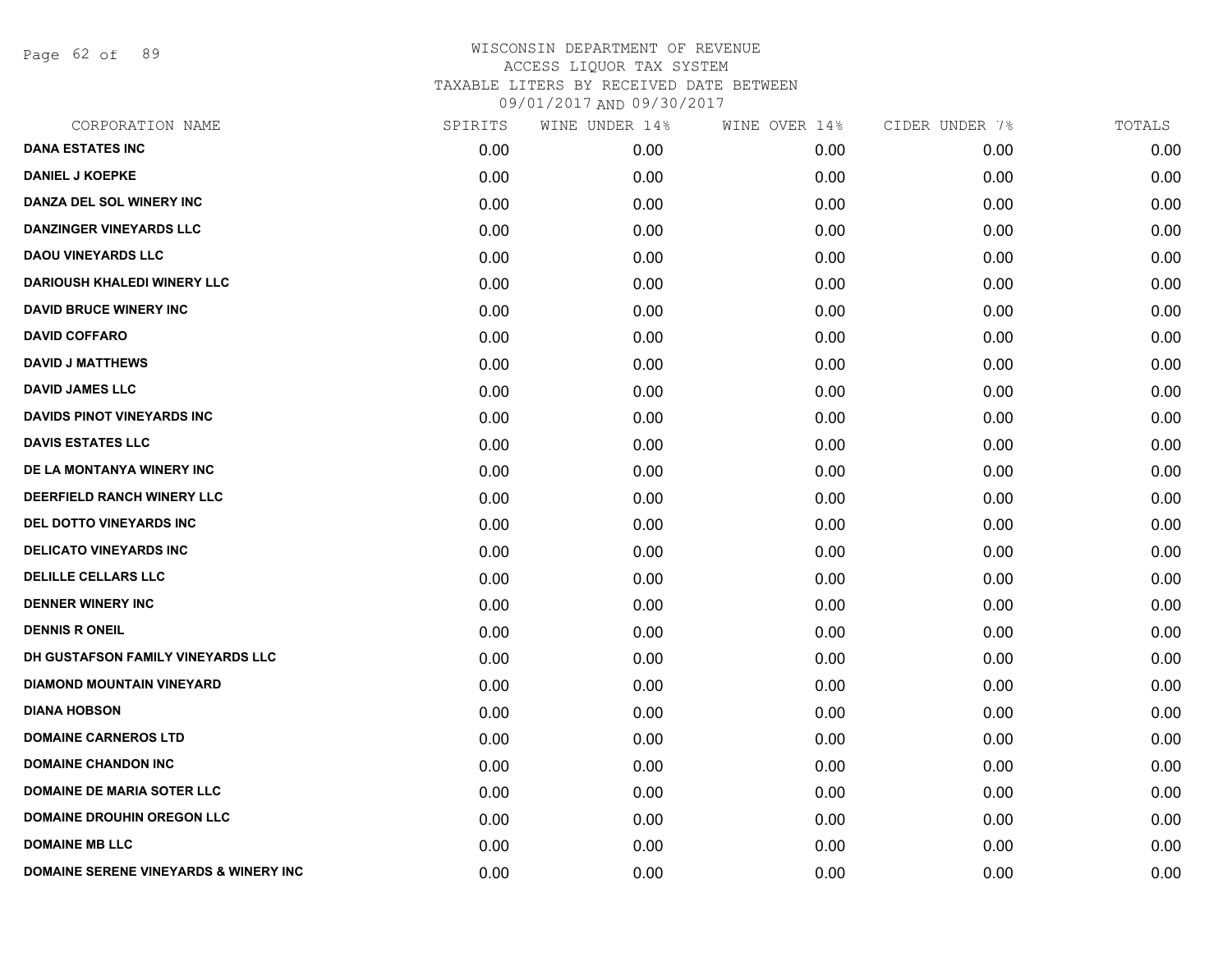Page 63 of 89

| CORPORATION NAME                                              | SPIRITS | WINE UNDER 14% | WINE OVER 14% | CIDER UNDER 7% | TOTALS |
|---------------------------------------------------------------|---------|----------------|---------------|----------------|--------|
| <b>DOMINICK CHIRICHILLO</b>                                   | 0.00    | 0.00           | 0.00          | 0.00           | 0.00   |
| DON SEBASTIANI & SONS INTERNATIONAL WINE<br><b>NEGOCIANTS</b> | 0.00    | 0.00           | 0.00          | 0.00           | 0.00   |
| <b>DONALD PHILLIPS HILL JR</b>                                | 0.00    | 0.00           | 0.00          | 0.00           | 0.00   |
| <b>DONATI FAMILY VINEYARD INC</b>                             | 0.00    | 0.00           | 0.00          | 0.00           | 0.00   |
| DONELAN FAMILY WINE CELLARS LLC                               | 0.00    | 0.00           | 0.00          | 0.00           | 0.00   |
| DOUBLE CANYON VINEYARDS LLC                                   | 0.00    | 0.00           | 0.00          | 0.00           | 0.00   |
| DRUMLIN RIDGE WINERY LLC                                      | 0.00    | 0.00           | 0.00          | 0.00           | 0.00   |
| DRY CREEK VINEYARD INC                                        | 0.00    | 0.00           | 0.00          | 0.00           | 0.00   |
| <b>DSC INVESTORS INC</b>                                      | 0.00    | 0.00           | 0.00          | 0.00           | 0.00   |
| <b>DUCKHORN WINE COMPANY</b>                                  | 0.00    | 0.00           | 0.00          | 0.00           | 0.00   |
| <b>DUMOL WINERY LLC</b>                                       | 0.00    | 0.00           | 0.00          | 0.00           | 0.00   |
| <b>DUNHAM CELLARS LLC</b>                                     | 0.00    | 0.00           | 0.00          | 0.00           | 0.00   |
| <b>DUNN VINEYARDS LLC</b>                                     | 0.00    | 0.00           | 0.00          | 0.00           | 0.00   |
| <b>DUPLIN WINE CELLARS INC</b>                                | 0.00    | 0.00           | 0.00          | 0.00           | 0.00   |
| DUTTON GOLDFIELD WINERY LLC                                   | 0.00    | 0.00           | 0.00          | 0.00           | 0.00   |
| <b>E &amp; J GALLO WINERY</b>                                 | 0.00    | 0.00           | 0.00          | 0.00           | 0.00   |
| <b>E STRING CELLARS LLC</b>                                   | 0.00    | 0.00           | 0.00          | 0.00           | 0.00   |
| <b>EAGLES LANDING WINERY LLC</b>                              | 0.00    | 0.00           | 0.00          | 0.00           | 0.00   |
| <b>EARL E BROWN &amp; SONS INC</b>                            | 0.00    | 0.00           | 0.00          | 0.00           | 0.00   |
| <b>EBERLE WINERY LP</b>                                       | 0.00    | 0.00           | 0.00          | 0.00           | 0.00   |
| <b>EDWARD J RINK</b>                                          | 0.00    | 0.00           | 0.00          | 0.00           | 0.00   |
| EHREN JORDAN WINE CELLARS LLC                                 | 0.00    | 0.00           | 0.00          | 0.00           | 0.00   |
| <b>EILEEN BRYS</b>                                            | 0.00    | 0.00           | 0.00          | 0.00           | 0.00   |
| <b>ELEGANCE PROPERTIES LLC</b>                                | 0.00    | 0.00           | 0.00          | 0.00           | 0.00   |
| <b>ELISABETH W KLEIN</b>                                      | 0.00    | 0.00           | 0.00          | 0.00           | 0.00   |
| <b>ELK COVE VINEYARDS INC</b>                                 | 0.00    | 0.00           | 0.00          | 0.00           | 0.00   |
| <b>ELV-OREGON LLC</b>                                         | 0.00    | 0.00           | 0.00          | 0.00           | 0.00   |
|                                                               |         |                |               |                |        |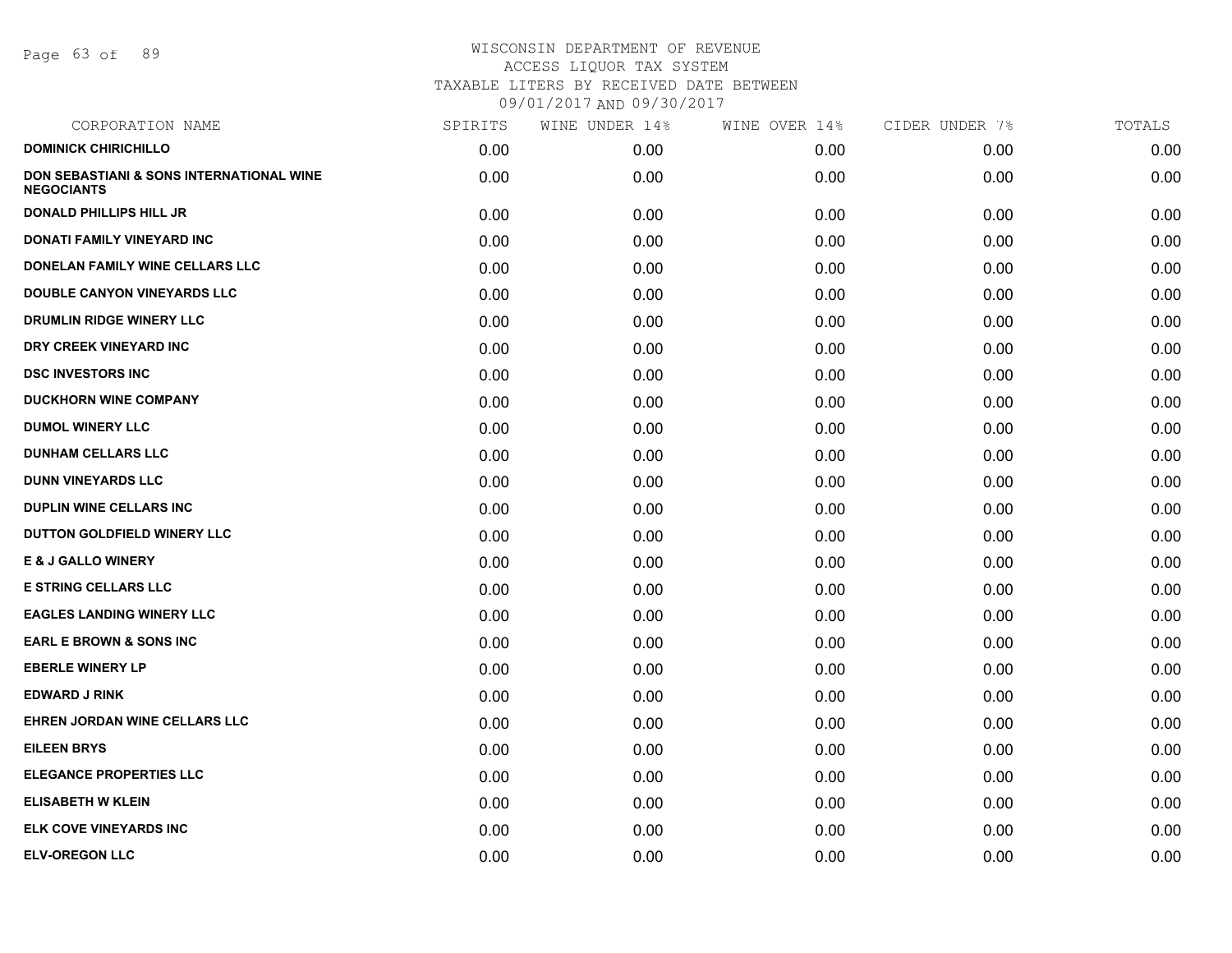Page 64 of 89

| CORPORATION NAME                               | SPIRITS | WINE UNDER 14% | WINE OVER 14% | CIDER UNDER 7% | TOTALS |
|------------------------------------------------|---------|----------------|---------------|----------------|--------|
| <b>ELYSE WINERY LLC</b>                        | 0.00    | 0.00           | 0.00          | 0.00           | 0.00   |
| <b>EMILIO GUGLIELMO WINERY INC</b>             | 0.00    | 0.00           | 0.00          | 0.00           | 0.00   |
| ERIC TRUMP WINE MANUFACTURING LLC              | 0.00    | 0.00           | 0.00          | 0.00           | 0.00   |
| <b>ERNEST VINEYARDS LLC</b>                    | 0.00    | 0.00           | 0.00          | 0.00           | 0.00   |
| <b>ESCALERA-BOULET LLC</b>                     | 0.00    | 0.00           | 0.00          | 0.00           | 0.00   |
| <b>F KORBEL &amp; BROS INC</b>                 | 0.00    | 0.00           | 0.00          | 0.00           | 0.00   |
| <b>FANTESCA LLC</b>                            | 0.00    | 0.00           | 0.00          | 0.00           | 0.00   |
| <b>FAT BOYS INC</b>                            | 0.00    | 0.00           | 0.00          | 0.00           | 0.00   |
| <b>FAWN CREEK WINERY LLC</b>                   | 0.00    | 0.00           | 0.00          | 0.00           | 0.00   |
| <b>FAZELI VINEYARDS, LLC</b>                   | 0.00    | 0.00           | 0.00          | 0.00           | 0.00   |
| <b>FENESTRA WINERY INC</b>                     | 0.00    | 0.00           | 0.00          | 0.00           | 0.00   |
| FENN VALLEY VINEYARDS, INC.                    | 0.00    | 0.00           | 0.00          | 0.00           | 0.00   |
| <b>FERMENTING CELLARS LLC</b>                  | 0.00    | 0.00           | 0.00          | 0.00           | 0.00   |
| FERRARI CARANO VINEYARDS & WINERY LLC          | 0.00    | 0.00           | 0.00          | 0.00           | 0.00   |
| <b>FETZER VINEYARDS</b>                        | 0.00    | 0.00           | 0.00          | 0.00           | 0.00   |
| <b>FIDDLEHEAD CELLARS LP</b>                   | 0.00    | 0.00           | 0.00          | 0.00           | 0.00   |
| <b>FIDELITAS WINES LLC</b>                     | 0.00    | 0.00           | 0.00          | 0.00           | 0.00   |
| FIESTA VINEYARD & WINERY LLC                   | 0.00    | 0.00           | 0.00          | 0.00           | 0.00   |
| <b>FINKELSTEIN VINEYARDS INC</b>               | 0.00    | 0.00           | 0.00          | 0.00           | 0.00   |
| <b>FIRESTEED CORPORATION</b>                   | 0.00    | 0.00           | 0.00          | 0.00           | 0.00   |
| FISHER KING WINERY, LLC                        | 0.00    | 0.00           | 0.00          | 0.00           | 0.00   |
| <b>FISHER VINEYARDS</b>                        | 0.00    | 0.00           | 0.00          | 0.00           | 0.00   |
| <b>FIVE VINES LLC</b>                          | 0.00    | 0.00           | 0.00          | 0.00           | 0.00   |
| <b>FLORA SPRINGS WINE COMPANY</b>              | 0.00    | 0.00           | 0.00          | 0.00           | 0.00   |
| FLOWERS VINEYARD AND WINERY, LLC               | 0.00    | 0.00           | 0.00          | 0.00           | 0.00   |
| <b>FLYING B VINEYARD LP</b>                    | 0.00    | 0.00           | 0.00          | 0.00           | 0.00   |
| <b>FN CELLARS LLC</b>                          | 0.00    | 0.00           | 0.00          | 0.00           | 0.00   |
| <b>FOLEY ESTATES VINEYARD &amp; WINERY LLC</b> | 0.00    | 0.00           | 0.00          | 0.00           | 0.00   |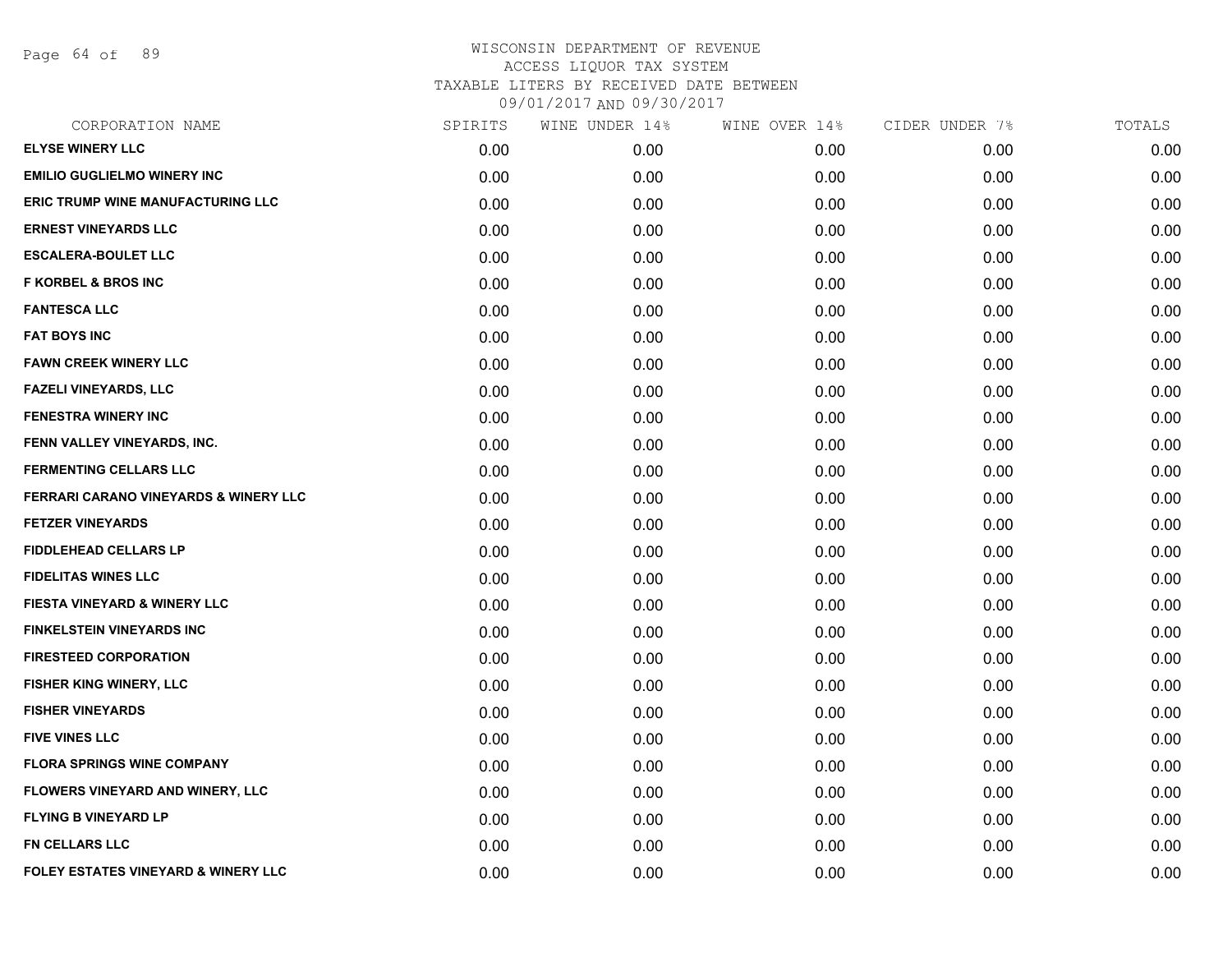Page 65 of 89

| CORPORATION NAME                           | SPIRITS | WINE UNDER 14% | WINE OVER 14% | CIDER UNDER 7% | TOTALS |
|--------------------------------------------|---------|----------------|---------------|----------------|--------|
| <b>FOLEY FAMILY WINES INC</b>              | 0.00    | 0.00           | 0.00          | 0.00           | 0.00   |
| <b>FOLEY FAMILY WINES INC</b>              | 0.00    | 0.00           | 0.00          | 0.00           | 0.00   |
| FOLIO WINE COMPANY LLC                     | 0.00    | 0.00           | 0.00          | 0.00           | 0.00   |
| FORT ROSS VINEYARD & WINERY LLC            | 0.00    | 0.00           | 0.00          | 0.00           | 0.00   |
| <b>FOXEN VINEYARD INC</b>                  | 0.00    | 0.00           | 0.00          | 0.00           | 0.00   |
| <b>FRANCIS COPPOLA WINERY LLC</b>          | 0.00    | 0.00           | 0.00          | 0.00           | 0.00   |
| <b>FRANCISCAN VINEYARDS INC</b>            | 0.00    | 0.00           | 0.00          | 0.00           | 0.00   |
| <b>FRANK FAMILY VINEYARDS LLC</b>          | 0.00    | 0.00           | 0.00          | 0.00           | 0.00   |
| FRED C SCHERRER                            | 0.00    | 0.00           | 0.00          | 0.00           | 0.00   |
| <b>FREIXENET SONOMA CAVES INC</b>          | 0.00    | 0.00           | 0.00          | 0.00           | 0.00   |
| <b>FREY VINEYARDS LTD</b>                  | 0.00    | 0.00           | 0.00          | 0.00           | 0.00   |
| <b>FROGS LEAP WINERY</b>                   | 0.00    | 0.00           | 0.00          | 0.00           | 0.00   |
| <b>FROGTOWN CELLARS LLP</b>                | 0.00    | 4.50           | 0.00          | 0.00           | 4.50   |
| FRUIT OF THE WOODS WINE CELLAR, INC.       | 0.00    | 0.00           | 0.00          | 0.00           | 0.00   |
| <b>FULCRUM WINES LLC</b>                   | 0.00    | 0.00           | 0.00          | 0.00           | 0.00   |
| FULKERSON WINE CELLARS LLC                 | 0.00    | 0.00           | 0.00          | 0.00           | 0.00   |
| <b>FULLERTON WINES, INC</b>                | 0.00    | 0.00           | 0.00          | 0.00           | 0.00   |
| <b>FURTHERMORE LLC</b>                     | 0.00    | 0.00           | 0.00          | 0.00           | 0.00   |
| <b>G GRAHAM WINES INC</b>                  | 0.00    | 0.00           | 0.00          | 0.00           | 0.00   |
| <b>GALENA CELLARS INC</b>                  | 0.00    | 0.00           | 0.00          | 0.00           | 0.00   |
| <b>GALLICA WINES LLC</b>                   | 0.00    | 0.00           | 0.00          | 0.00           | 0.00   |
| <b>GAMBLE FAMILY VINEYARDS LLC</b>         | 0.00    | 0.00           | 0.00          | 0.00           | 0.00   |
| <b>GARGIULO VINEYARD LLC</b>               | 0.00    | 0.00           | 0.00          | 0.00           | 0.00   |
| <b>GARROD TRUST</b>                        | 0.00    | 0.00           | 0.00          | 0.00           | 0.00   |
| <b>GARVIN HEIGHTS VINEYARDS, LLC</b>       | 0.00    | 0.00           | 0.00          | 0.00           | 0.00   |
| <b>GEARY MARKET INVESTMENT COMPANY LTD</b> | 0.00    | 0.00           | 0.00          | 0.00           | 0.00   |
| <b>GEMSTONE VINEYARDS LLC</b>              | 0.00    | 0.00           | 0.00          | 0.00           | 0.00   |
| <b>GENERATIONS OF SONOMA LLC</b>           | 0.00    | 0.00           | 0.00          | 0.00           | 0.00   |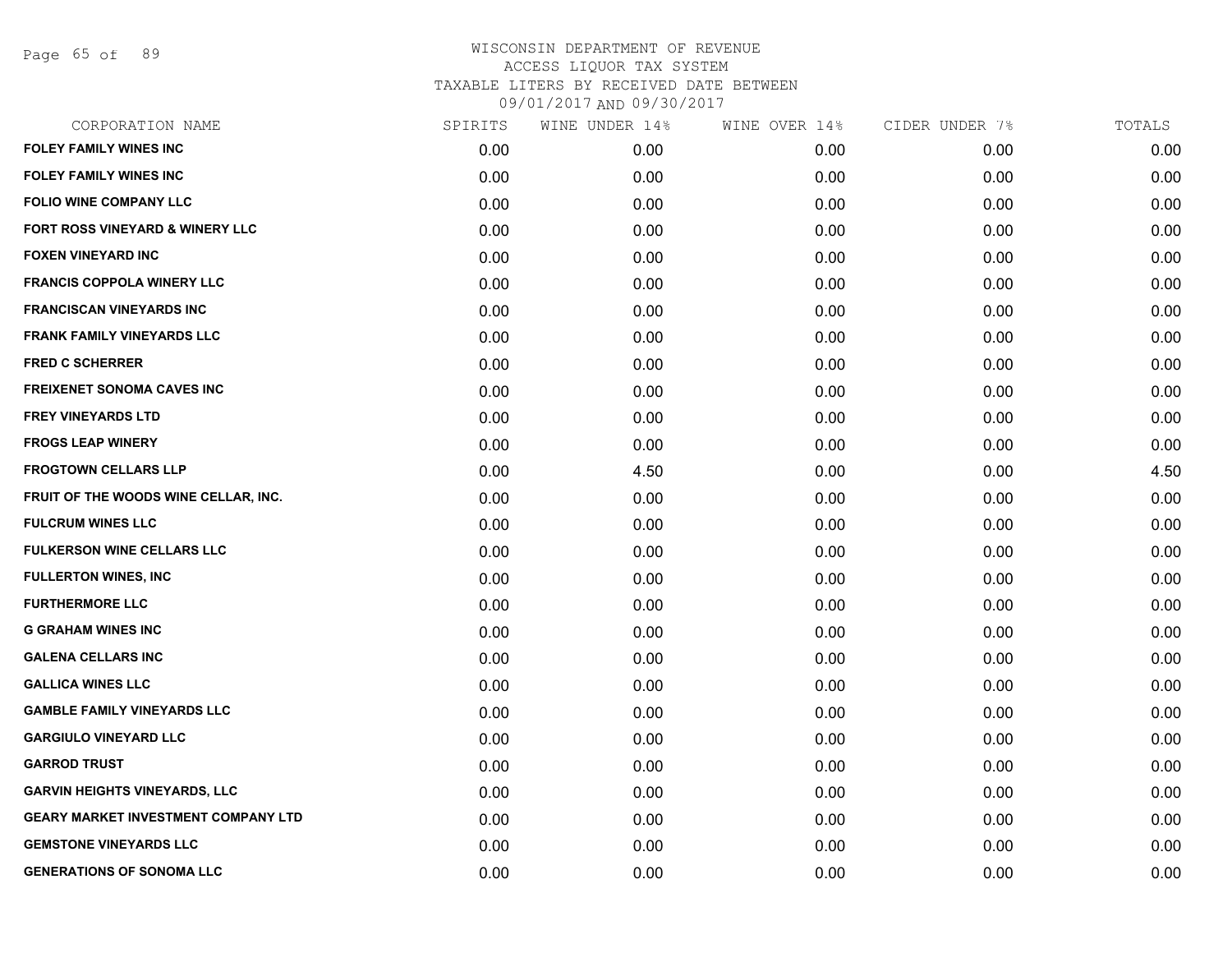Page 66 of 89

| CORPORATION NAME                         | SPIRITS | WINE UNDER 14% | WINE OVER 14% | CIDER UNDER 7% | TOTALS |
|------------------------------------------|---------|----------------|---------------|----------------|--------|
| <b>GENESEO PARTNERS LP</b>               | 0.00    | 0.00           | 0.00          | 0.00           | 0.00   |
| <b>GEORGE O HENDRY</b>                   | 0.00    | 0.00           | 0.00          | 0.00           | 0.00   |
| GERBER, GERBER & GERBER DISCLAIMER TRUST | 0.00    | 0.00           | 0.00          | 0.00           | 0.00   |
| <b>GF WINES LLC</b>                      | 0.00    | 0.00           | 0.00          | 0.00           | 0.00   |
| <b>GIFT SERVICES INC</b>                 | 0.00    | 0.00           | 0.00          | 0.00           | 0.00   |
| <b>GLOBAL UNIVERSAL SRL</b>              | 0.00    | 0.00           | 0.00          | 0.00           | 0.00   |
| <b>GOLDIN INVESTMENT II INC</b>          | 0.00    | 0.00           | 0.00          | 0.00           | 0.00   |
| <b>GOLDRIDGEPINOT.COM LLC</b>            | 0.00    | 0.00           | 0.00          | 0.00           | 0.00   |
| <b>GOOD FOUNDATIONS INC</b>              | 0.00    | 0.00           | 0.00          | 0.00           | 0.00   |
| <b>GOOSE RIDGE LLC</b>                   | 0.00    | 0.00           | 0.00          | 0.00           | 0.00   |
| <b>GRAPE VISIONS LLC</b>                 | 0.00    | 0.00           | 0.00          | 0.00           | 0.00   |
| <b>GRAPESEED WINE FUND LLC</b>           | 0.00    | 0.00           | 0.00          | 0.00           | 0.00   |
| <b>GRASSINI FAMILY VINEYARDS LLC</b>     | 0.00    | 0.00           | 0.00          | 0.00           | 0.00   |
| <b>GREEN FAMILY WINERY LLC</b>           | 0.00    | 0.00           | 0.00          | 0.00           | 0.00   |
| <b>GREG SANDERS</b>                      | 0.00    | 0.00           | 0.00          | 0.00           | 0.00   |
| <b>GRGICH HILLS CELLAR</b>               | 0.00    | 0.00           | 0.00          | 0.00           | 0.00   |
| <b>GRIEB OPTIMAL WINECRAFTING LLC</b>    | 0.00    | 0.00           | 0.00          | 0.00           | 0.00   |
| <b>GROTH VINEYARDS &amp; WINERY LLC</b>  | 0.00    | 0.00           | 0.00          | 0.00           | 0.00   |
| <b>GULLETT &amp; GULLETT</b>             | 0.00    | 0.00           | 0.00          | 0.00           | 0.00   |
| H DE V LLC                               | 0.00    | 0.00           | 0.00          | 0.00           | 0.00   |
| <b>HAFNER VINEYARD LLC</b>               | 0.00    | 0.00           | 0.00          | 0.00           | 0.00   |
| <b>HAGAFEN CELLARS INC</b>               | 0.00    | 0.00           | 0.00          | 0.00           | 0.00   |
| <b>HAHN ESTATE</b>                       | 0.00    | 0.00           | 0.00          | 0.00           | 0.00   |
| <b>HALF KRAKT LLC</b>                    | 0.00    | 0.00           | 0.00          | 0.00           | 0.00   |
| <b>HALF MOON HILL LLC</b>                | 0.00    | 0.00           | 0.00          | 0.00           | 0.00   |
| <b>HALL WINES LLC</b>                    | 0.00    | 0.00           | 0.00          | 0.00           | 0.00   |
| <b>HALTER WINERY LLC</b>                 | 0.00    | 0.00           | 0.00          | 0.00           | 0.00   |
| <b>HAMEL FAMILY WINES LLC</b>            | 0.00    | 0.00           | 0.00          | 0.00           | 0.00   |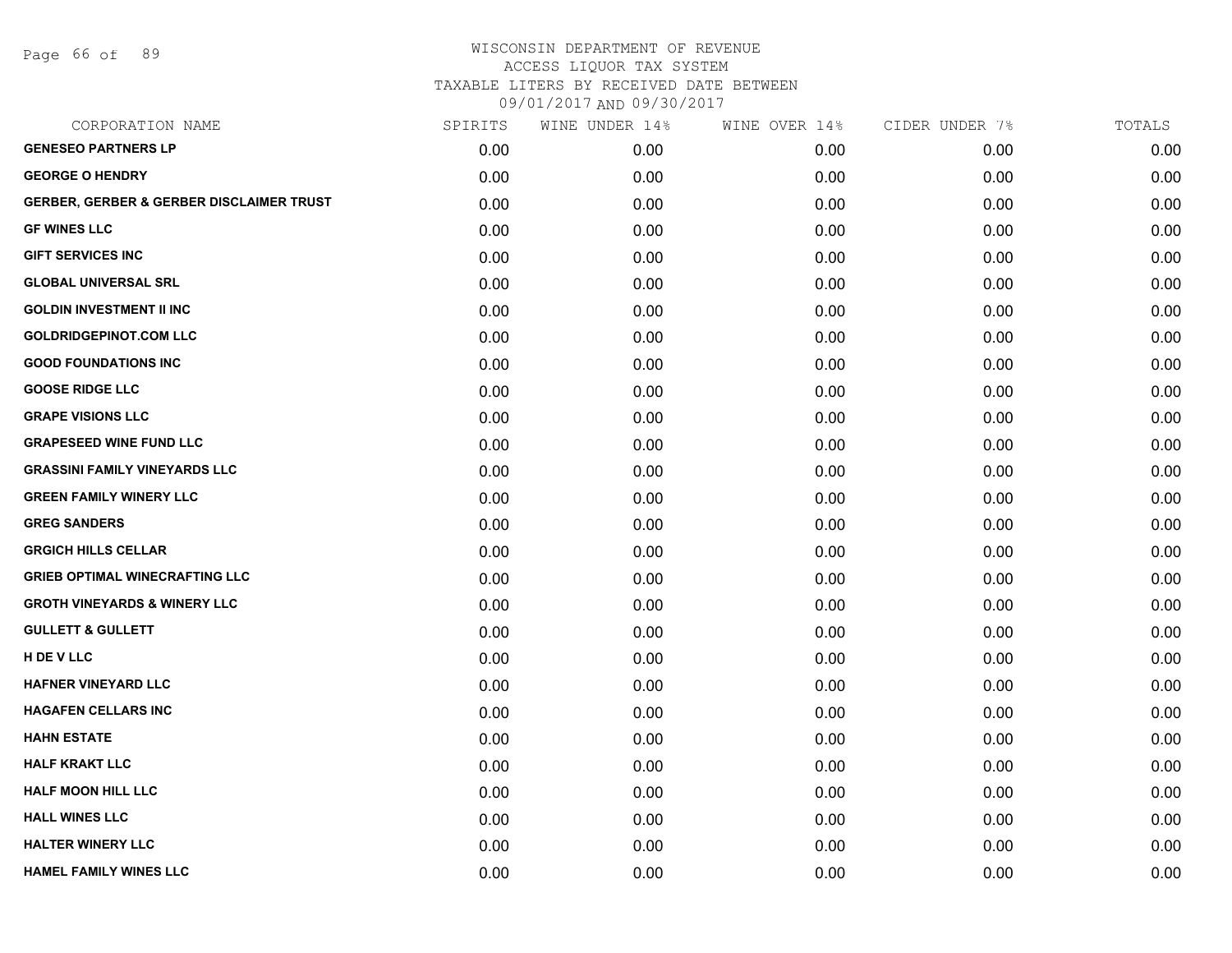Page 67 of 89

| CORPORATION NAME                      | SPIRITS | WINE UNDER 14% | WINE OVER 14% | CIDER UNDER 7% | TOTALS |
|---------------------------------------|---------|----------------|---------------|----------------|--------|
| <b>HAMMLER WINE CORP</b>              | 0.00    | 0.00           | 0.00          | 0.00           | 0.00   |
| HANDLEY CELLARS LIMITED PARTNERSHIP   | 0.00    | 0.00           | 0.00          | 0.00           | 0.00   |
| <b>HANNA WINERY INC</b>               | 0.00    | 0.00           | 0.00          | 0.00           | 0.00   |
| <b>HARALD TOMESCH</b>                 | 0.00    | 0.00           | 0.00          | 0.00           | 0.00   |
| <b>HARBOR RIDGE WINERY INC.</b>       | 0.00    | 0.00           | 0.00          | 0.00           | 0.00   |
| <b>HARLAN ESTATE WINERY INC</b>       | 0.00    | 0.00           | 0.00          | 0.00           | 0.00   |
| <b>HARMELL CELLARS LLC</b>            | 0.00    | 0.00           | 0.00          | 0.00           | 0.00   |
| <b>HARRIS &amp; HARRIS</b>            | 0.00    | 0.00           | 0.00          | 0.00           | 0.00   |
| <b>HARRY &amp; DAVID HOLDINGS INC</b> | 0.00    | 0.00           | 0.00          | 0.00           | 0.00   |
| <b>HARTWELL VINEYARDS LLC</b>         | 0.00    | 0.00           | 0.00          | 0.00           | 0.00   |
| <b>HAWKES LLC</b>                     | 0.00    | 0.00           | 0.00          | 0.00           | 0.00   |
| <b>HDD LLC</b>                        | 0.00    | 0.00           | 0.00          | 0.00           | 0.00   |
| <b>HEITZ WINE CELLARS</b>             | 0.00    | 0.00           | 0.00          | 0.00           | 0.00   |
| <b>HEMISPHERE WINE COMPANY INC</b>    | 0.00    | 0.00           | 0.00          | 0.00           | 0.00   |
| <b>HEMISPHERES LLC</b>                | 0.00    | 0.00           | 0.00          | 0.00           | 0.00   |
| <b>HERB LAMB VINEYARDS, LLC</b>       | 0.00    | 0.00           | 0.00          | 0.00           | 0.00   |
| <b>HERDIE BAISDEN</b>                 | 0.00    | 0.00           | 0.00          | 0.00           | 0.00   |
| <b>HERON HILL VINEYARDS INC</b>       | 0.00    | 0.00           | 0.00          | 0.00           | 0.00   |
| <b>HERRERA &amp; HERRERA</b>          | 0.00    | 0.00           | 0.00          | 0.00           | 0.00   |
| <b>HESTAN VINEYARDS LLC</b>           | 0.00    | 0.00           | 0.00          | 0.00           | 0.00   |
| <b>HILL ESTATES INC</b>               | 0.00    | 0.00           | 0.00          | 0.00           | 0.00   |
| <b>HIRSCH WINERY LLC</b>              | 0.00    | 0.00           | 0.00          | 0.00           | 0.00   |
| <b>HOFFMAN AND HOFFMAN</b>            | 0.00    | 0.00           | 0.00          | 0.00           | 0.00   |
| <b>HOLLYS HILL VINEYARDS LLC</b>      | 0.00    | 0.00           | 0.00          | 0.00           | 0.00   |
| HONIG VINEYARD AND WINERY LLC         | 0.00    | 0.00           | 0.00          | 0.00           | 0.00   |
| <b>HOPE WINE LLC</b>                  | 0.00    | 0.00           | 0.00          | 0.00           | 0.00   |
| <b>HOUDINI INC</b>                    | 0.00    | 0.00           | 0.00          | 0.00           | 0.00   |
| <b>HOURGLASS WINE COMPANY INC</b>     | 0.00    | 0.00           | 0.00          | 0.00           | 0.00   |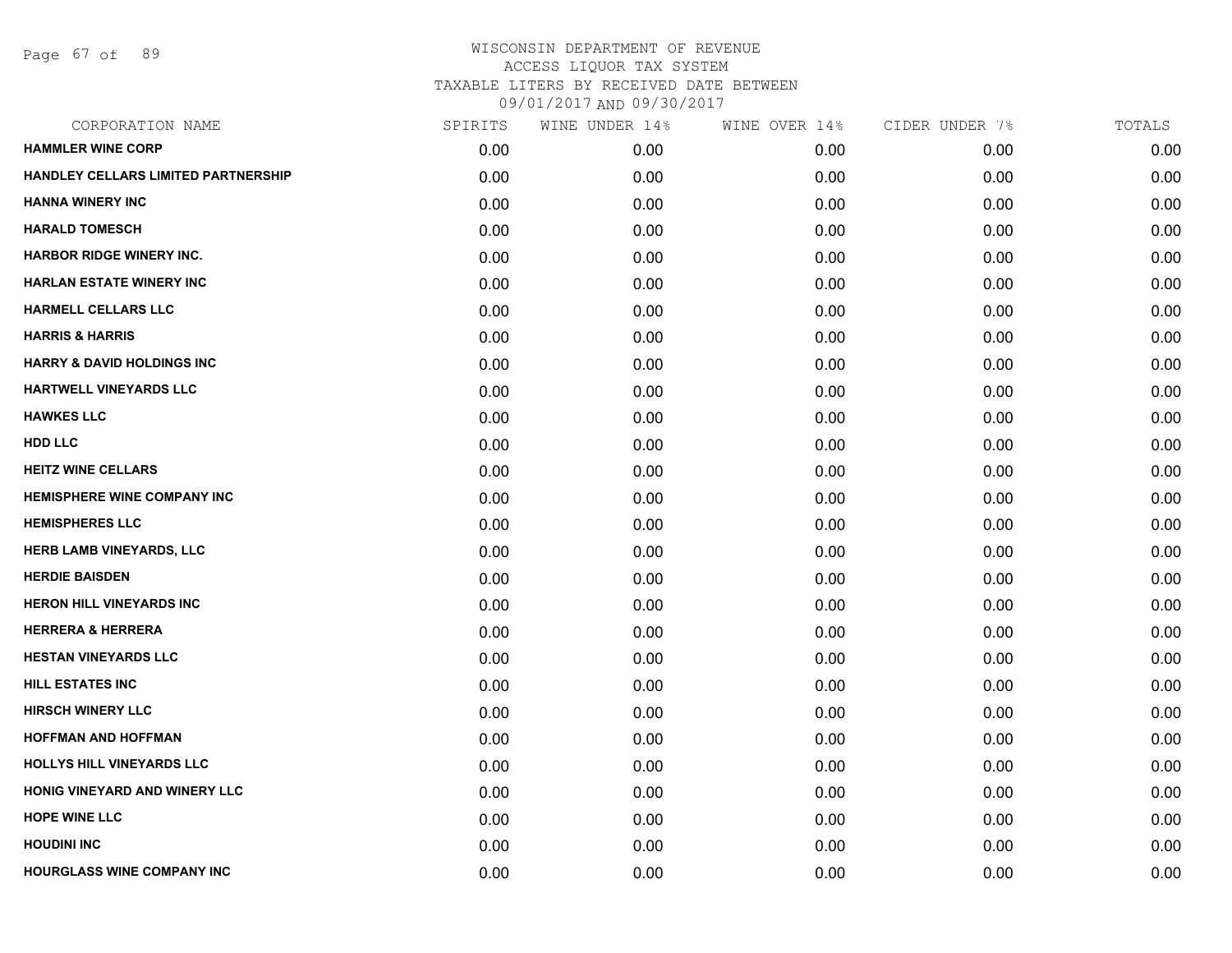Page 68 of 89

| CORPORATION NAME                      | SPIRITS | WINE UNDER 14% | WINE OVER 14% | CIDER UNDER 7% | TOTALS |
|---------------------------------------|---------|----------------|---------------|----------------|--------|
| <b>HUNEEUS VINTNERS LLC</b>           | 0.00    | 0.00           | 0.00          | 0.00           | 0.00   |
| HUNT COUNTRY VINEYARDS LLC            | 0.00    | 0.00           | 0.00          | 0.00           | 0.00   |
| <b>HUSCH VINEYARDS INC</b>            | 0.00    | 0.00           | 0.00          | 0.00           | 0.00   |
| <b>INCEPTION WINES LLC</b>            | 0.00    | 0.00           | 0.00          | 0.00           | 0.00   |
| <b>INMAN FAMILY WINES LLC</b>         | 0.00    | 0.00           | 0.00          | 0.00           | 0.00   |
| <b>INVESTOR'S OF AMERICA LP</b>       | 0.00    | 0.00           | 0.00          | 0.00           | 0.00   |
| <b>IRON HORSE VINEYARDS LP</b>        | 0.00    | 0.00           | 0.00          | 0.00           | 0.00   |
| <b>ISENHOWER CELLARS LLC</b>          | 0.00    | 0.00           | 0.00          | 0.00           | 0.00   |
| <b>ISLAND ORCHARD CIDER LLC</b>       | 0.00    | 0.00           | 0.00          | 0.00           | 0.00   |
| <b>ISR VINEYARDS ASSOCIATION</b>      | 0.00    | 0.00           | 0.00          | 0.00           | 0.00   |
| <b>J CELLARS INVESTMENTS LLC</b>      | 0.00    | 0.00           | 0.00          | 0.00           | 0.00   |
| <b>J LOHR WINERY CORP</b>             | 0.00    | 0.00           | 0.00          | 0.00           | 0.00   |
| <b>J PEDRONCELLI WINERY</b>           | 0.00    | 0.00           | 0.00          | 0.00           | 0.00   |
| <b>J RICKARDS WINERY LLC</b>          | 0.00    | 0.00           | 0.00          | 0.00           | 0.00   |
| <b>J.W. THOMAS LLC</b>                | 0.00    | 0.00           | 0.00          | 0.00           | 0.00   |
| <b>J3 WINE PARTNERS LLC</b>           | 0.00    | 0.00           | 0.00          | 0.00           | 0.00   |
| JACK JOHN INVESTMENTS INC             | 0.00    | 0.00           | 0.00          | 0.00           | 0.00   |
| JACKSON FAMILY WINES INC              | 0.00    | 0.00           | 0.00          | 0.00           | 0.00   |
| <b>JACKSON WINE LLC</b>               | 0.00    | 0.00           | 0.00          | 0.00           | 0.00   |
| <b>JACKSON WINERY &amp; VINEYARDS</b> | 0.00    | 0.00           | 0.00          | 0.00           | 0.00   |
| JACUZZI FAMILY VINEYARDS LLC          | 0.00    | 0.00           | 0.00          | 0.00           | 0.00   |
| <b>JAM CELLARS INC</b>                | 0.00    | 0.00           | 0.00          | 0.00           | 0.00   |
| <b>JAMES L LAMBERT</b>                | 0.00    | 0.00           | 0.00          | 0.00           | 0.00   |
| <b>JAMES P PROSSER</b>                | 0.00    | 0.00           | 0.00          | 0.00           | 0.00   |
| <b>JAZMIN ENTERPRISES</b>             | 0.00    | 0.00           | 0.00          | 0.00           | 0.00   |
| <b>JB GEORGE LLC</b>                  | 0.00    | 0.00           | 0.00          | 0.00           | 0.00   |
| <b>JC CELLARS INC</b>                 | 0.00    | 0.00           | 0.00          | 0.00           | 0.00   |
| <b>JEFFERY M GORDON</b>               | 0.00    | 0.00           | 0.00          | 0.00           | 0.00   |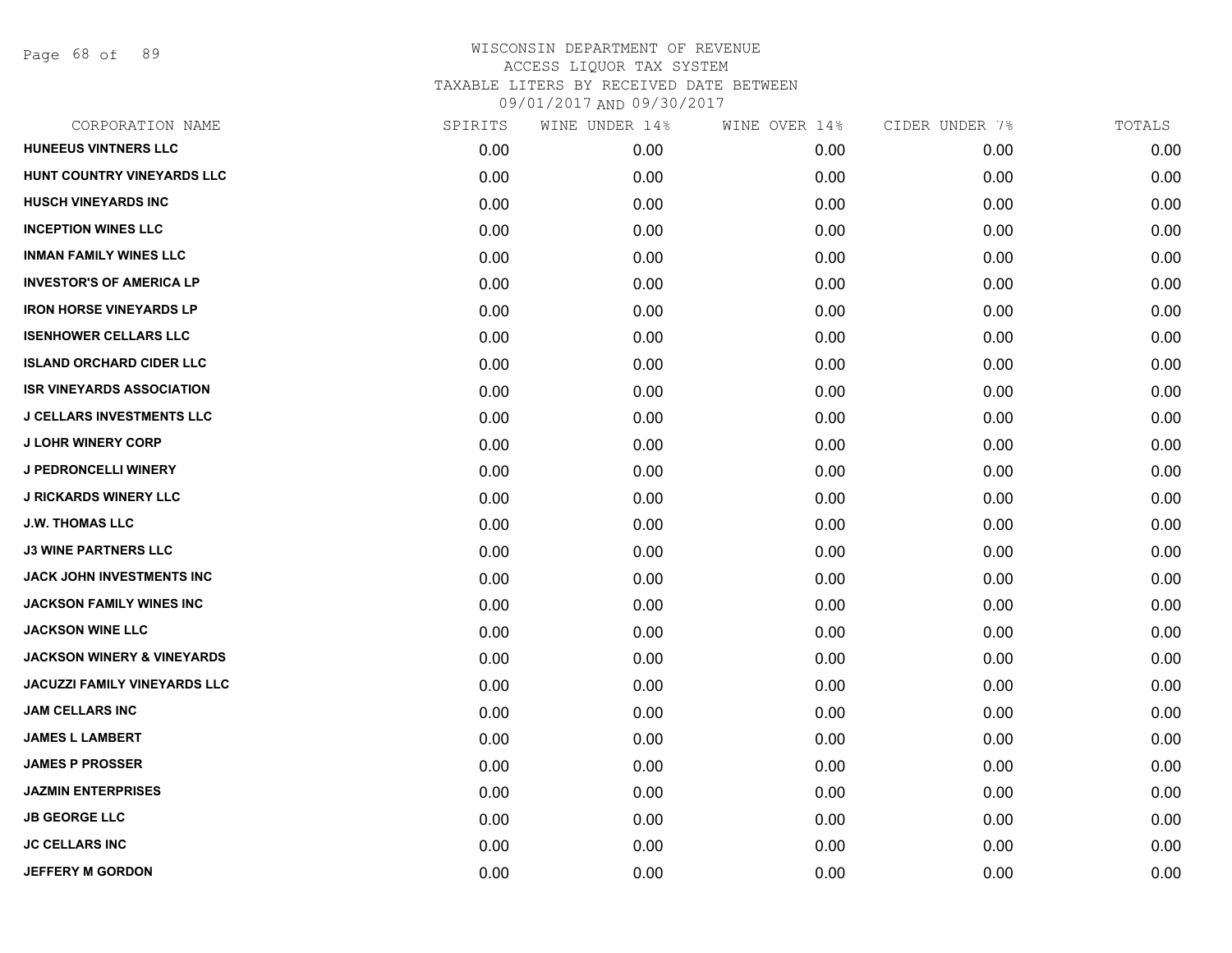Page 69 of 89

| CORPORATION NAME                         | SPIRITS | WINE UNDER 14% | WINE OVER 14% | CIDER UNDER 7% | TOTALS |
|------------------------------------------|---------|----------------|---------------|----------------|--------|
| <b>JEFFREY L STOEGER</b>                 | 0.00    | 0.00           | 0.00          | 0.00           | 0.00   |
| <b>JENNIFER L JACKSON-HARTFORD</b>       | 0.00    | 0.00           | 0.00          | 0.00           | 0.00   |
| <b>JESSUP CELLARS HOLDING CO LLC</b>     | 0.00    | 0.00           | 0.00          | 0.00           | 0.00   |
| <b>JM CELLARS COMPANY</b>                | 0.00    | 0.00           | 0.00          | 0.00           | 0.00   |
| <b>J-NH WINE GROUP LLC</b>               | 0.00    | 0.00           | 0.00          | 0.00           | 0.00   |
| JOHN ANTHONY VINEYARDS LLC               | 0.00    | 0.00           | 0.00          | 0.00           | 0.00   |
| <b>JOHN E NICOLOZAKES</b>                | 0.00    | 0.00           | 0.00          | 0.00           | 0.00   |
| <b>JOHN M STEWART</b>                    | 0.00    | 0.00           | 0.00          | 0.00           | 0.00   |
| <b>JONATHAN DALE</b>                     | 0.00    | 0.00           | 0.00          | 0.00           | 0.00   |
| <b>JONES FAMILY WINERY LLC</b>           | 0.00    | 0.00           | 0.00          | 0.00           | 0.00   |
| <b>JOSEPH ALEXANDER VILLICANA II</b>     | 0.00    | 0.00           | 0.00          | 0.00           | 0.00   |
| <b>JOSEPH CALLOW</b>                     | 0.00    | 0.00           | 0.00          | 0.00           | 0.00   |
| <b>JOSEPH CALLOW</b>                     | 0.00    | 0.00           | 0.00          | 0.00           | 0.00   |
| JOSEPH PHELPS VINEYARDS LLC              | 0.00    | 0.00           | 0.00          | 0.00           | 0.00   |
| <b>JOSEPH STALLER</b>                    | 0.00    | 0.00           | 0.00          | 0.00           | 0.00   |
| <b>JOSEPH WYNIMKO</b>                    | 0.00    | 0.00           | 0.00          | 0.00           | 0.00   |
| <b>JOYCE VINEYARDS LLC</b>               | 0.00    | 0.00           | 0.00          | 0.00           | 0.00   |
| <b>JRV LLC</b>                           | 0.00    | 0.00           | 0.00          | 0.00           | 0.00   |
| JUDD FAMILY VINEYARDS LP                 | 0.00    | 0.00           | 0.00          | 0.00           | 0.00   |
| <b>JULIE A ANDRZEJCZAK</b>               | 0.00    | 0.00           | 0.00          | 0.00           | 0.00   |
| <b>JUSTIN VINEYARDS &amp; WINERY LLC</b> | 0.00    | 0.00           | 0.00          | 0.00           | 0.00   |
| <b>JVW CORPORATION</b>                   | 0.00    | 0.00           | 0.00          | 0.00           | 0.00   |
| <b>K VINTNERS LLC</b>                    | 0.00    | 0.00           | 0.00          | 0.00           | 0.00   |
| <b>KACHINA CELLARS LLC</b>               | 0.00    | 0.00           | 0.00          | 0.00           | 0.00   |
| <b>KAMEN WINES LLC</b>                   | 0.00    | 0.00           | 0.00          | 0.00           | 0.00   |
| <b>KANGARU ENTERPRISES LLC</b>           | 0.00    | 0.00           | 0.00          | 0.00           | 0.00   |
| <b>KB WINES LLC</b>                      | 0.00    | 0.00           | 0.00          | 0.00           | 0.00   |
| <b>KEEVER VINEYARDS LLC</b>              | 0.00    | 0.00           | 0.00          | 0.00           | 0.00   |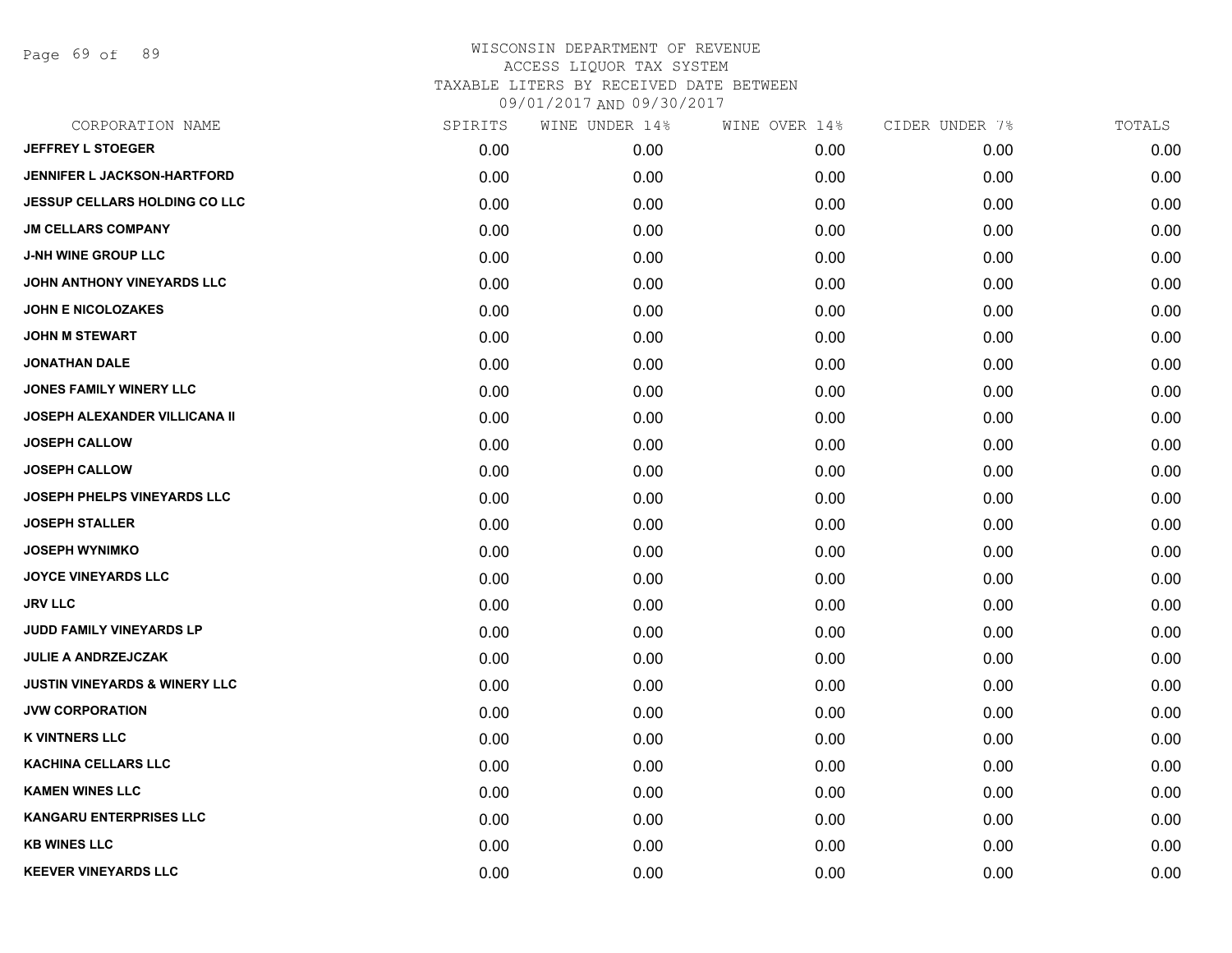Page 70 of 89

| CORPORATION NAME                             | SPIRITS | WINE UNDER 14% | WINE OVER 14% | CIDER UNDER 7% | TOTALS |
|----------------------------------------------|---------|----------------|---------------|----------------|--------|
| <b>KEN BROWN WINES LLC</b>                   | 0.00    | 0.00           | 0.00          | 0.00           | 0.00   |
| <b>KENEFICK RANCHES WINERY LLC</b>           | 0.00    | 0.00           | 0.00          | 0.00           | 0.00   |
| <b>KENT HUMPHREY</b>                         | 0.00    | 0.00           | 0.00          | 0.00           | 0.00   |
| <b>KENWARD FAMILY VINEYARDS, LLC</b>         | 0.00    | 0.00           | 0.00          | 0.00           | 0.00   |
| <b>KENZO ESTATE INC</b>                      | 0.00    | 0.00           | 0.00          | 0.00           | 0.00   |
| <b>KERWIN ESTATE LLC</b>                     | 0.00    | 0.00           | 0.00          | 0.00           | 0.00   |
| <b>KESTREL PROPERTIES LLC</b>                | 0.00    | 0.00           | 0.00          | 0.00           | 0.00   |
| <b>KING ESTATE WINERY LP</b>                 | 0.00    | 0.00           | 0.00          | 0.00           | 0.00   |
| KISTLER VINEYARDS, LLC                       | 0.00    | 0.00           | 0.00          | 0.00           | 0.00   |
| <b>KLEIN FOODS INC</b>                       | 0.00    | 0.00           | 0.00          | 0.00           | 0.00   |
| <b>KNIGHTS BRIDGE WINERY LLC</b>             | 0.00    | 0.00           | 0.00          | 0.00           | 0.00   |
| <b>KOEHLER WINERY LLC</b>                    | 0.00    | 0.00           | 0.00          | 0.00           | 0.00   |
| <b>KONSTANTIN D FRANK &amp; SONS</b>         | 0.00    | 0.00           | 0.00          | 0.00           | 0.00   |
| <b>KOPRI INC</b>                             | 0.00    | 0.00           | 0.00          | 0.00           | 0.00   |
| <b>KRUPP BROTHERS LLC</b>                    | 0.00    | 0.00           | 0.00          | 0.00           | 0.00   |
| <b>KSSM LLC</b>                              | 0.00    | 0.00           | 0.00          | 0.00           | 0.00   |
| <b>KT WINECO LLC</b>                         | 0.00    | 0.00           | 0.00          | 0.00           | 0.00   |
| <b>KULETO VILLA LLC</b>                      | 0.00    | 0.00           | 0.00          | 0.00           | 0.00   |
| <b>KUNDE ENTERPRISES INC</b>                 | 0.00    | 0.00           | 0.00          | 0.00           | 0.00   |
| KUVEE, INC.                                  | 0.00    | 0.00           | 0.00          | 0.00           | 0.00   |
| <b>L C WINE</b>                              | 0.00    | 0.00           | 0.00          | 0.00           | 0.00   |
| L FOPPIANO WINE CO INC                       | 0.00    | 0.00           | 0.00          | 0.00           | 0.00   |
| <b>L18 WINES LLC</b>                         | 0.00    | 0.00           | 0.00          | 0.00           | 0.00   |
| <b>LADERA WINERY LLC</b>                     | 0.00    | 0.00           | 0.00          | 0.00           | 0.00   |
| <b>LAETITIA VINEYARD &amp; WINERY INC</b>    | 0.00    | 0.00           | 0.00          | 0.00           | 0.00   |
| <b>LAGUNA OAKS VINEYARD &amp; WINERY INC</b> | 0.00    | 0.00           | 0.00          | 0.00           | 0.00   |
| <b>LAIL VINEYARDS LLC</b>                    | 0.00    | 0.00           | 0.00          | 0.00           | 0.00   |
| <b>LAIRD FAMILY ESTATE LLC</b>               | 0.00    | 0.00           | 0.00          | 0.00           | 0.00   |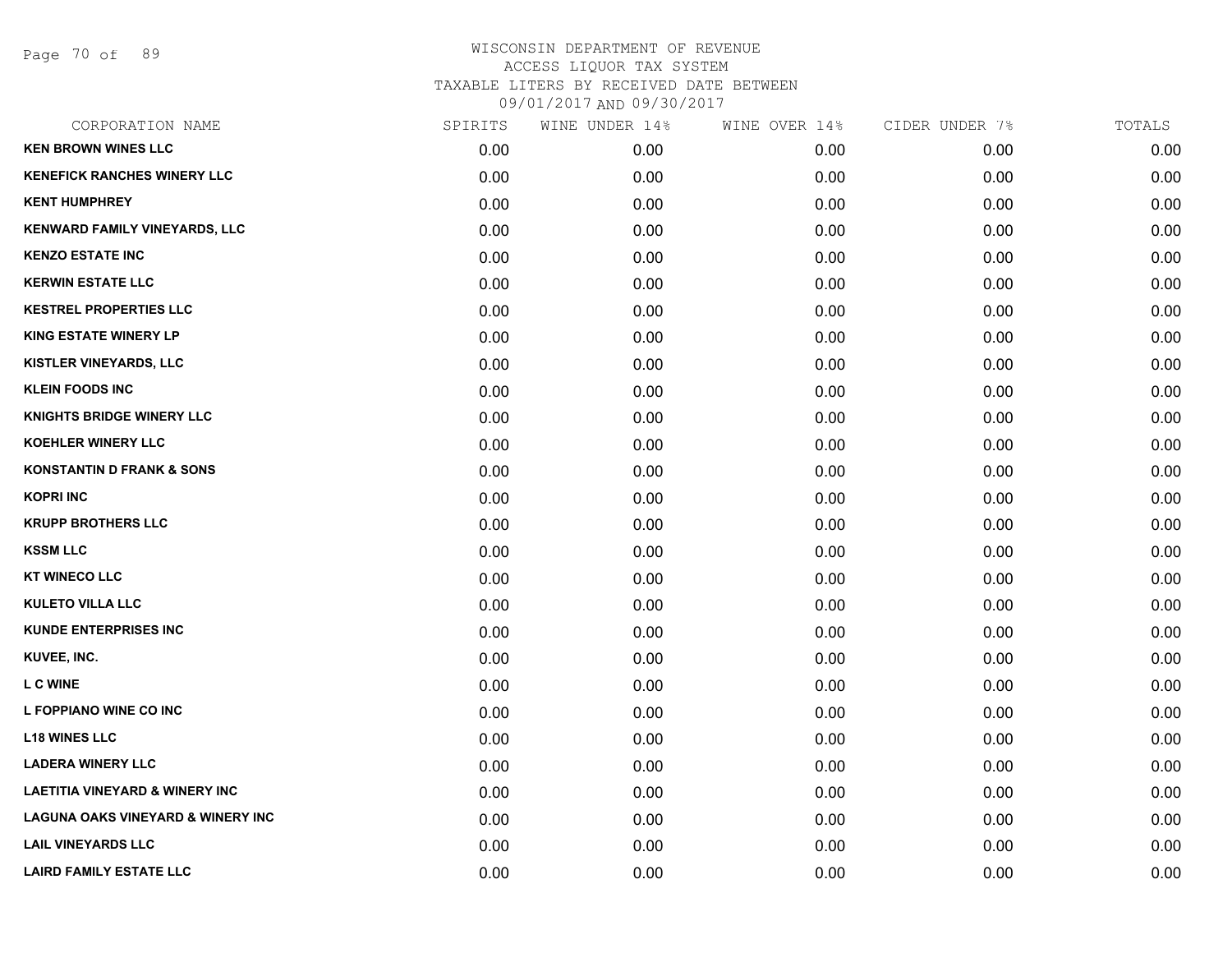| CORPORATION NAME                                  | SPIRITS | WINE UNDER 14% | WINE OVER 14% | CIDER UNDER 7% | TOTALS |
|---------------------------------------------------|---------|----------------|---------------|----------------|--------|
| <b>LAKE NOKOMIS CRANBERRIES INC</b>               | 0.00    | 0.00           | 0.00          | 0.00           | 0.00   |
| <b>LAMBERT BRIDGE WINERY INC</b>                  | 0.00    | 0.00           | 0.00          | 0.00           | 0.00   |
| <b>LANCASTER ESTATE VINEYARD &amp; WINERY LLC</b> | 0.00    | 0.00           | 0.00          | 0.00           | 0.00   |
| <b>LANGE WINERY LLC</b>                           | 0.00    | 0.00           | 0.00          | 0.00           | 0.00   |
| <b>LANGETWINS WINE CO INC</b>                     | 0.00    | 0.00           | 0.00          | 0.00           | 0.00   |
| <b>LARKMEAD VINEYARDS INC</b>                     | 0.00    | 0.00           | 0.00          | 0.00           | 0.00   |
| <b>LARSON &amp; LARSON</b>                        | 0.00    | 0.00           | 0.00          | 0.00           | 0.00   |
| <b>LARSON FAMILY WINERY INC</b>                   | 0.00    | 0.00           | 0.00          | 0.00           | 0.00   |
| <b>LASSETER FAMILY WINERY LLC</b>                 | 0.00    | 0.00           | 0.00          | 0.00           | 0.00   |
| <b>LATITUDE BEVERAGE COMPANY</b>                  | 0.00    | 0.00           | 0.00          | 0.00           | 0.00   |
| LAUTENBACH'S ORCHARD COUNTRY INC                  | 0.00    | 0.00           | 0.00          | 0.00           | 0.00   |
| <b>LAVA SPRINGS INC</b>                           | 0.00    | 0.00           | 0.00          | 0.00           | 0.00   |
| <b>LAW ESTATE WINES</b>                           | 0.00    | 0.00           | 0.00          | 0.00           | 0.00   |
| <b>LAWER FAMILY WINERY INC</b>                    | 0.00    | 0.00           | 0.00          | 0.00           | 0.00   |
| LE CEP II INC                                     | 0.00    | 0.00           | 0.00          | 0.00           | 0.00   |
| <b>LEAL VINEYARDS INC</b>                         | 0.00    | 0.00           | 0.00          | 0.00           | 0.00   |
| LEFT COAST CELLARS LLC                            | 0.00    | 0.00           | 0.00          | 0.00           | 0.00   |
| <b>LEMELSON WINERY LLC</b>                        | 0.00    | 0.00           | 0.00          | 0.00           | 0.00   |
| <b>LEONARDINI FAMILY WINERY LLC</b>               | 0.00    | 0.00           | 0.00          | 0.00           | 0.00   |
| <b>LEONESSE CELLARS LLC</b>                       | 0.00    | 0.00           | 0.00          | 0.00           | 0.00   |
| <b>LEONETTI CELLAR LLC</b>                        | 0.00    | 0.00           | 0.00          | 0.00           | 0.00   |
| <b>LEVIATHAN WINE COMPANY LLC</b>                 | 0.00    | 0.00           | 0.00          | 0.00           | 0.00   |
| LIFE IS SHORT! LLC                                | 0.00    | 0.00           | 0.00          | 0.00           | 0.00   |
| <b>LIMERICK LANE CELLARS INC</b>                  | 0.00    | 0.00           | 0.00          | 0.00           | 0.00   |
| <b>LION NATHAN USA INC</b>                        | 0.00    | 0.00           | 0.00          | 0.00           | 0.00   |
| <b>LIONS PEAK</b>                                 | 0.00    | 0.00           | 0.00          | 0.00           | 0.00   |
| <b>LLOYD W DAVIS</b>                              | 0.00    | 0.00           | 0.00          | 0.00           | 0.00   |
| <b>LOBO WINES LLC</b>                             | 0.00    | 0.00           | 0.00          | 0.00           | 0.00   |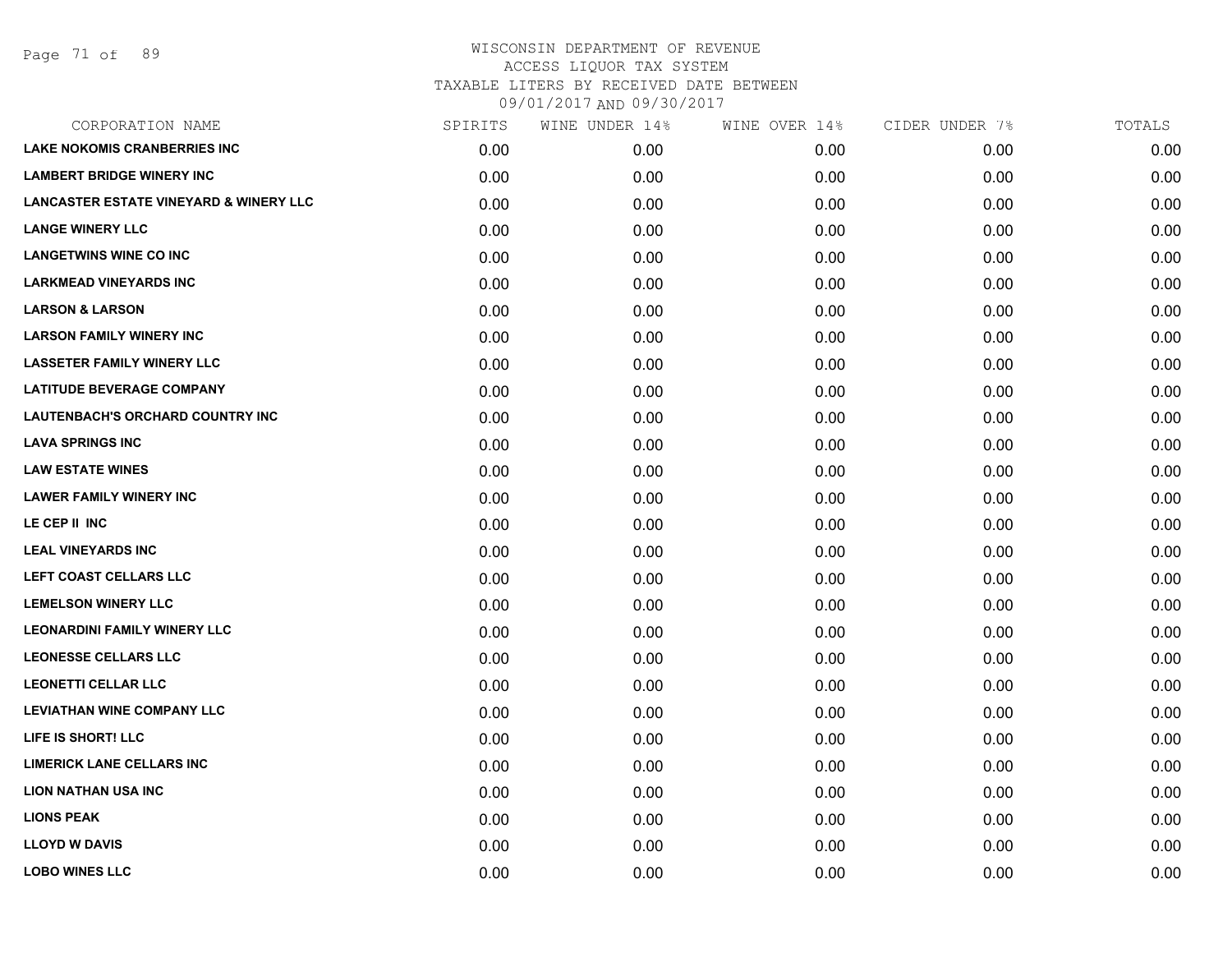Page 72 of 89

| CORPORATION NAME                               | SPIRITS | WINE UNDER 14% | WINE OVER 14% | CIDER UNDER 7% | TOTALS |
|------------------------------------------------|---------|----------------|---------------|----------------|--------|
| <b>LONG MEADOW RANCH WINERY INC</b>            | 0.00    | 0.00           | 0.00          | 0.00           | 0.00   |
| <b>LONG SHADOWS VINTNERS LLC</b>               | 0.00    | 0.00           | 0.00          | 0.00           | 0.00   |
| <b>LONGBOARD VINEYARDS LLC</b>                 | 0.00    | 0.00           | 0.00          | 0.00           | 0.00   |
| <b>LONGORIA &amp; LONGORIA</b>                 | 0.00    | 0.00           | 0.00          | 0.00           | 0.00   |
| <b>LONZ WINERY INC</b>                         | 0.00    | 0.00           | 0.00          | 0.00           | 0.00   |
| <b>LORIMAR WINERY INC</b>                      | 0.00    | 0.00           | 0.00          | 0.00           | 0.00   |
| <b>LOST ISLAND WINE LLC</b>                    | 0.00    | 0.00           | 0.00          | 0.00           | 0.00   |
| <b>LOUIDAR LLC</b>                             | 0.00    | 0.00           | 0.00          | 0.00           | 0.00   |
| <b>LOWDEN SCHOOLHOUSE CORPORATION</b>          | 0.00    | 0.00           | 0.00          | 0.00           | 0.00   |
| <b>LUCAS &amp; LEWELLEN VINEYARDS INC</b>      | 0.00    | 0.00           | 0.00          | 0.00           | 0.00   |
| <b>LUNA VINEYARDS INC</b>                      | 0.00    | 0.00           | 0.00          | 0.00           | 0.00   |
| <b>LYNFRED WINERY INC</b>                      | 0.00    | 0.00           | 0.00          | 0.00           | 0.00   |
| <b>LYNMAR WINERY LLC</b>                       | 0.00    | 0.00           | 0.00          | 0.00           | 0.00   |
| <b>M &amp; J MONDAVI FAMILY LLC</b>            | 0.00    | 0.00           | 0.00          | 0.00           | 0.00   |
| <b>M.A.C. WINES, LLC</b>                       | 0.00    | 0.00           | 0.00          | 0.00           | 0.00   |
| <b>MADRIGAL FAMILY WINERY LLC</b>              | 0.00    | 0.00           | 0.00          | 0.00           | 0.00   |
| <b>MADRONA VINEYARDS LP</b>                    | 0.00    | 0.00           | 0.00          | 0.00           | 0.00   |
| <b>MAKK WINE LLC</b>                           | 0.00    | 0.00           | 0.00          | 0.00           | 0.00   |
| <b>MANO'S INC</b>                              | 0.00    | 0.00           | 0.00          | 0.00           | 0.00   |
| <b>MARGERUM WINE COMPANY INC</b>               | 0.00    | 0.00           | 0.00          | 0.00           | 0.00   |
| <b>MARIA A KLEIN</b>                           | 0.00    | 0.00           | 0.00          | 0.00           | 0.00   |
| <b>MARIETTA CELLARS INC</b>                    | 0.00    | 0.00           | 0.00          | 0.00           | 0.00   |
| <b>MARION J WEGLARZ AND MARLYS A BOCK PTRS</b> | 0.00    | 0.00           | 0.00          | 0.00           | 0.00   |
| <b>MARK HEROLD</b>                             | 0.00    | 0.00           | 0.00          | 0.00           | 0.00   |
| <b>MARKHAM VINEYARDS</b>                       | 0.00    | 0.00           | 0.00          | 0.00           | 0.00   |
| <b>MARTIN E SELL</b>                           | 0.00    | 0.00           | 0.00          | 0.00           | 0.00   |
| <b>MARTIN RAY WINERY INC</b>                   | 0.00    | 0.00           | 0.00          | 0.00           | 0.00   |
| <b>MARTINELLI WINERY INC</b>                   | 0.00    | 0.00           | 0.00          | 0.00           | 0.00   |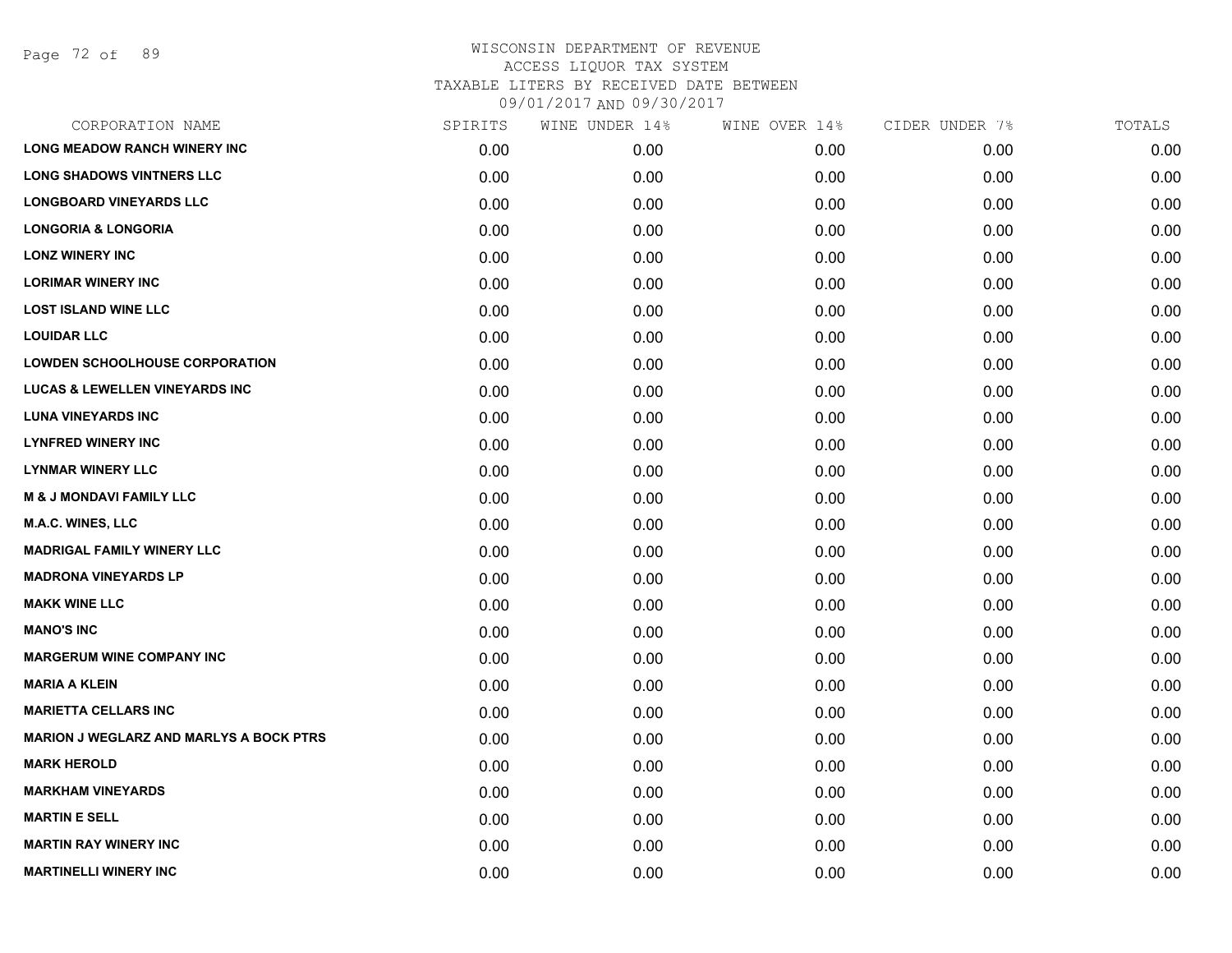Page 73 of 89

| CORPORATION NAME                              | SPIRITS | WINE UNDER 14% | WINE OVER 14% | CIDER UNDER 7% | TOTALS |
|-----------------------------------------------|---------|----------------|---------------|----------------|--------|
| <b>MATHY WINERY LLC</b>                       | 0.00    | 0.00           | 0.00          | 0.00           | 0.00   |
| <b>MATTHEW RICK</b>                           | 0.00    | 0.00           | 0.00          | 0.00           | 0.00   |
| <b>MATTHIAS A PIPPIG &amp; JAMIE M KINSER</b> | 0.00    | 0.00           | 0.00          | 0.00           | 0.00   |
| <b>MAUI WINE LTD</b>                          | 0.00    | 0.00           | 0.00          | 0.00           | 0.00   |
| <b>MAURITSON FAMILY WINERY</b>                | 0.00    | 0.00           | 0.00          | 0.00           | 0.00   |
| <b>MAYACAMAS VINEYARDS</b>                    | 0.00    | 0.00           | 0.00          | 0.00           | 0.00   |
| <b>MAYNARD J KEENAN</b>                       | 0.00    | 0.00           | 0.00          | 0.00           | 0.00   |
| <b>MCILQUHAM LLC</b>                          | 0.00    | 0.00           | 0.00          | 0.00           | 0.00   |
| <b>MCKAHN FAMILY CELLARS, LLC</b>             | 0.00    | 0.00           | 0.00          | 0.00           | 0.00   |
| <b>MCMENAMINS INC</b>                         | 0.00    | 0.00           | 0.00          | 0.00           | 0.00   |
| <b>MCNAB RIDGE WINERY LLC</b>                 | 0.00    | 0.00           | 0.00          | 0.00           | 0.00   |
| <b>MELROSE CELLARS LLC</b>                    | 0.00    | 0.00           | 0.00          | 0.00           | 0.00   |
| <b>MELVILLE VINEYARDS SOUTH LLC</b>           | 0.00    | 0.00           | 0.00          | 0.00           | 0.00   |
| <b>MENDOCINO WINE GROUP LLC</b>               | 0.00    | 0.00           | 0.00          | 0.00           | 0.00   |
| <b>MER ET SOLEIL LLC</b>                      | 0.00    | 0.00           | 0.00          | 0.00           | 0.00   |
| <b>MERCER WINE ESTATES LLC</b>                | 0.00    | 0.00           | 0.00          | 0.00           | 0.00   |
| <b>MEREDITH VINEYARD ESTATE INC</b>           | 0.00    | 0.00           | 0.00          | 0.00           | 0.00   |
| <b>MERRYVALE VINEYARDS LLC</b>                | 0.00    | 0.00           | 0.00          | 0.00           | 0.00   |
| <b>MERSHONIAN CIDERY LLC</b>                  | 0.00    | 0.00           | 0.00          | 0.00           | 0.00   |
| <b>METAMORPHOSIS WINES LLC</b>                | 0.00    | 0.00           | 0.00          | 0.00           | 0.00   |
| <b>METROPOLITAN WINES LLC</b>                 | 0.00    | 0.00           | 0.00          | 0.00           | 0.00   |
| <b>METTLER WINES LLC</b>                      | 0.00    | 0.00           | 31.50         | 0.00           | 31.50  |
| <b>MEV CORPORATION</b>                        | 0.00    | 0.00           | 0.00          | 0.00           | 0.00   |
| <b>MEYER CELLARS LLC</b>                      | 0.00    | 0.00           | 0.00          | 0.00           | 0.00   |
| <b>MICHEAL DASHE</b>                          | 0.00    | 0.00           | 0.00          | 0.00           | 0.00   |
| <b>MIDDLETON FAMILY WINES LLC</b>             | 0.00    | 0.00           | 0.00          | 0.00           | 0.00   |
| <b>MIDNIGHT CELLARS INC</b>                   | 0.00    | 0.00           | 0.00          | 0.00           | 0.00   |
| <b>MILDARA BLASS INC</b>                      | 0.00    | 0.00           | 0.00          | 0.00           | 0.00   |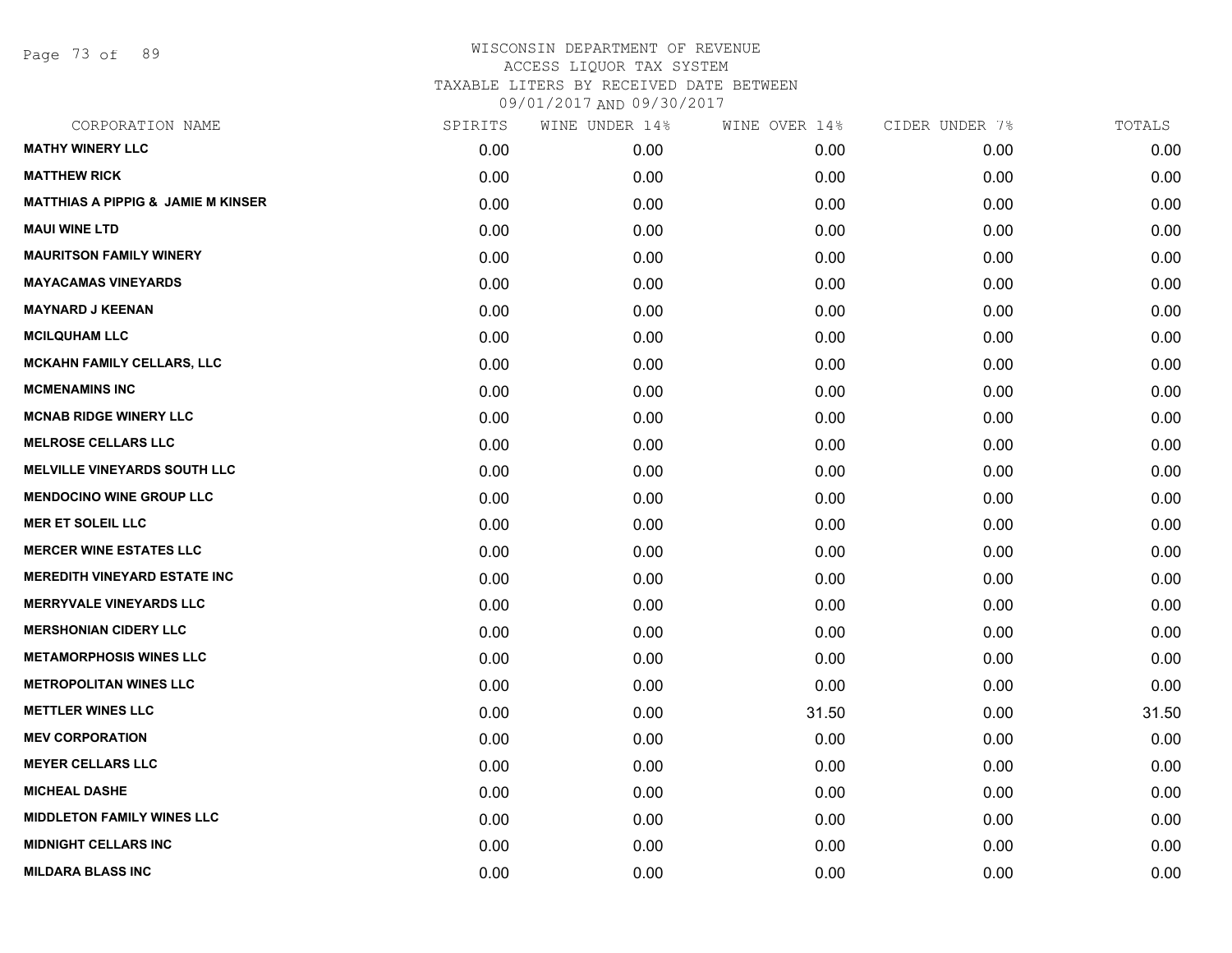Page 74 of 89

| CORPORATION NAME                                  | SPIRITS | WINE UNDER 14% | WINE OVER 14% | CIDER UNDER 7% | TOTALS |
|---------------------------------------------------|---------|----------------|---------------|----------------|--------|
| <b>MILLBROOK WINERY INC</b>                       | 0.00    | 0.00           | 0.00          | 0.00           | 0.00   |
| <b>MINER FAMILY WINERY LLC</b>                    | 0.00    | 0.00           | 0.00          | 0.00           | 0.00   |
| <b>MINNESOTAS FINEST FERMENTED PRODUCTS</b>       | 0.00    | 0.00           | 0.00          | 0.00           | 0.00   |
| <b>MIRA WINERY LLC</b>                            | 0.00    | 0.00           | 0.00          | 0.00           | 0.00   |
| <b>MIRAMONT ESTATE VINEYARDS &amp; WINERY INC</b> | 0.00    | 0.00           | 0.00          | 0.00           | 0.00   |
| <b>MIRASOL WINE LLC</b>                           | 0.00    | 0.00           | 0.00          | 0.00           | 0.00   |
| <b>MODERN DEVELOPMENT COMPANY</b>                 | 0.00    | 0.00           | 0.00          | 0.00           | 0.00   |
| <b>MOLLYDOOKER INTERNATIONAL LLC</b>              | 0.00    | 0.00           | 0.00          | 0.00           | 0.00   |
| <b>MONTICELLO CELLARS INC</b>                     | 0.00    | 0.00           | 0.00          | 0.00           | 0.00   |
| <b>MONTINORE VINEYARDS LIMITED</b>                | 0.00    | 0.00           | 0.00          | 0.00           | 0.00   |
| <b>MORCHELLA WINE CELLARS LLC</b>                 | 0.00    | 0.00           | 0.00          | 0.00           | 0.00   |
| <b>MOSHIN VINEYARDS INC</b>                       | 0.00    | 0.00           | 0.00          | 0.00           | 0.00   |
| <b>MULLIGAN &amp; MULLIGAN</b>                    | 0.00    | 0.00           | 0.00          | 0.00           | 0.00   |
| <b>MUNCH &amp; FOX</b>                            | 0.00    | 0.00           | 0.00          | 0.00           | 0.00   |
| <b>MUNSON BRIDGE WINERY INC</b>                   | 0.00    | 0.00           | 0.00          | 0.00           | 0.00   |
| <b>MUSETTA WINERY, LLC</b>                        | 0.00    | 0.00           | 0.00          | 0.00           | 0.00   |
| <b>NCWGINC</b>                                    | 0.00    | 0.00           | 0.00          | 0.00           | 0.00   |
| <b>NABOR WINES LLC</b>                            | 0.00    | 0.00           | 0.00          | 0.00           | 0.00   |
| <b>NAKED WINES LLC</b>                            | 0.00    | 0.00           | 0.00          | 0.00           | 0.00   |
| <b>NAKEDWINES.COM INC</b>                         | 0.00    | 0.00           | 0.00          | 0.00           | 0.00   |
| NAPA WINE CELLAR, INC.                            | 0.00    | 0.00           | 0.00          | 0.00           | 0.00   |
| NAPA WINERY GROUP, LLC                            | 0.00    | 0.00           | 0.00          | 0.00           | 0.00   |
| <b>NAVARRE CELLARS LTD</b>                        | 0.00    | 0.00           | 0.00          | 0.00           | 0.00   |
| <b>NAVARRO VINEYARDS, LLC</b>                     | 0.00    | 0.00           | 0.00          | 0.00           | 0.00   |
| <b>NEFF CELLARS LLC</b>                           | 0.00    | 0.00           | 0.00          | 0.00           | 0.00   |
| <b>NEVADA WINE CELLARS INC</b>                    | 0.00    | 0.00           | 0.00          | 0.00           | 0.00   |
| <b>NEW VAVIN INC</b>                              | 0.00    | 0.00           | 0.00          | 0.00           | 0.00   |
| <b>NEWTON VINEYARD LLC</b>                        | 0.00    | 0.00           | 0.00          | 0.00           | 0.00   |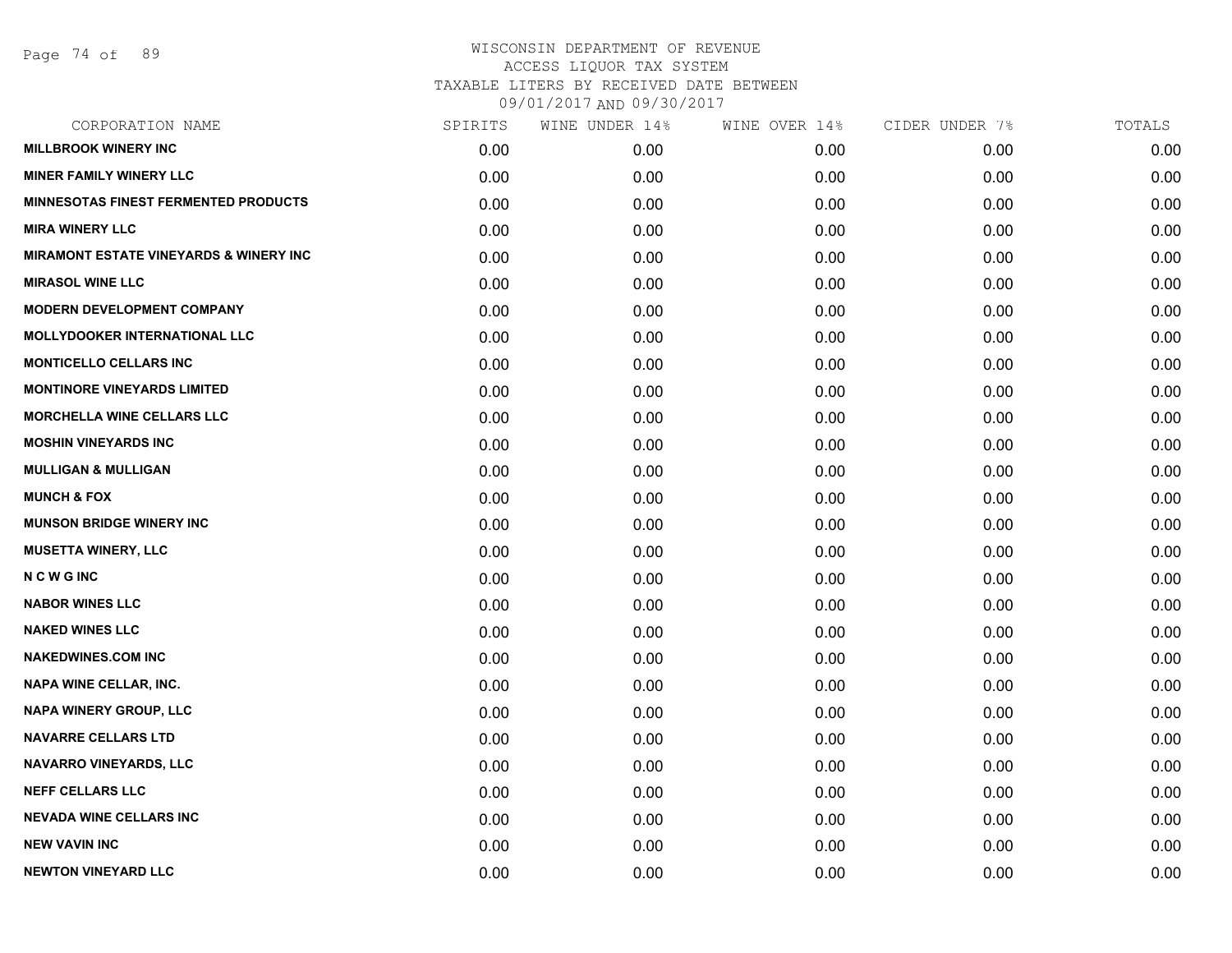Page 75 of 89

| CORPORATION NAME                  | SPIRITS | WINE UNDER 14% | WINE OVER 14% | CIDER UNDER 7% | TOTALS |
|-----------------------------------|---------|----------------|---------------|----------------|--------|
| <b>NICALI, LLC</b>                | 0.00    | 0.00           | 0.00          | 0.00           | 0.00   |
| <b>NICHOLSON RANCH LLC</b>        | 0.00    | 0.00           | 0.00          | 0.00           | 0.00   |
| NIEBAUM-COPPOLA ESTATE WINERY LP  | 0.00    | 0.00           | 0.00          | 0.00           | 0.00   |
| <b>NO. 12 CIDER HOUSE LLC</b>     | 0.00    | 0.00           | 0.00          | 0.00           | 0.00   |
| <b>NORTHLEAF WINERY, LLC</b>      | 0.00    | 0.00           | 0.00          | 0.00           | 0.00   |
| <b>NOVA WINES, INC.</b>           | 0.00    | 0.00           | 0.00          | 0.00           | 0.00   |
| <b>NV AWG LTD</b>                 | 0.00    | 0.00           | 0.00          | 0.00           | 0.00   |
| <b>NW WINE COMPANY LLC</b>        | 0.00    | 0.00           | 0.00          | 0.00           | 0.00   |
| OAK RIDGE WINERY LLC              | 0.00    | 0.00           | 0.00          | 0.00           | 0.00   |
| <b>OAKVILLE HILLS CELLARS INC</b> | 0.00    | 0.00           | 0.00          | 0.00           | 0.00   |
| <b>OAKVILLE RANCH WINERY INC</b>  | 0.00    | 0.00           | 0.00          | 0.00           | 0.00   |
| OAT HILL CORPORATION              | 0.00    | 0.00           | 0.00          | 0.00           | 0.00   |
| <b>OBRIEN FAMILY VINEYARD LLC</b> | 0.00    | 0.00           | 0.00          | 0.00           | 0.00   |
| <b>OGB PARTNERS LLC</b>           | 0.00    | 0.00           | 0.00          | 0.00           | 0.00   |
| OLD VINE WINE PARTNERS LLC        | 0.00    | 0.00           | 0.00          | 0.00           | 0.00   |
| <b>OLIVER WINE COMPANY INC</b>    | 0.00    | 0.00           | 0.00          | 0.00           | 0.00   |
| ON Q WINES, LLC                   | 0.00    | 0.00           | 0.00          | 0.00           | 0.00   |
| O'NEILL BEVERAGES CO LLC          | 0.00    | 0.00           | 0.00          | 0.00           | 0.00   |
| <b>OPOLO WINES LP</b>             | 0.00    | 0.00           | 0.00          | 0.00           | 0.00   |
| OPUS ONE WINERY LLC               | 0.00    | 0.00           | 0.00          | 0.00           | 0.00   |
| <b>ORCA PROPERTIES LLC</b>        | 0.00    | 0.00           | 0.00          | 0.00           | 0.00   |
| <b>ORFILA VINEYARDS INC</b>       | 0.00    | 0.00           | 0.00          | 0.00           | 0.00   |
| ORIN SWIFT CELLARS LLC            | 0.00    | 0.00           | 0.00          | 0.00           | 0.00   |
| O'SHAUGHNESSY DEL OSO LLC         | 0.00    | 0.00           | 0.00          | 0.00           | 0.00   |
| <b>OWEN ROE LLC</b>               | 0.00    | 0.00           | 0.00          | 0.00           | 0.00   |
| <b>PAHLMEYER LLC</b>              | 0.00    | 0.00           | 0.00          | 0.00           | 0.00   |
| PALI WINE COMPANY LP              | 0.00    | 0.00           | 0.00          | 0.00           | 0.00   |
| PALOMA VINEYARD LLC               | 0.00    | 0.00           | 0.00          | 0.00           | 0.00   |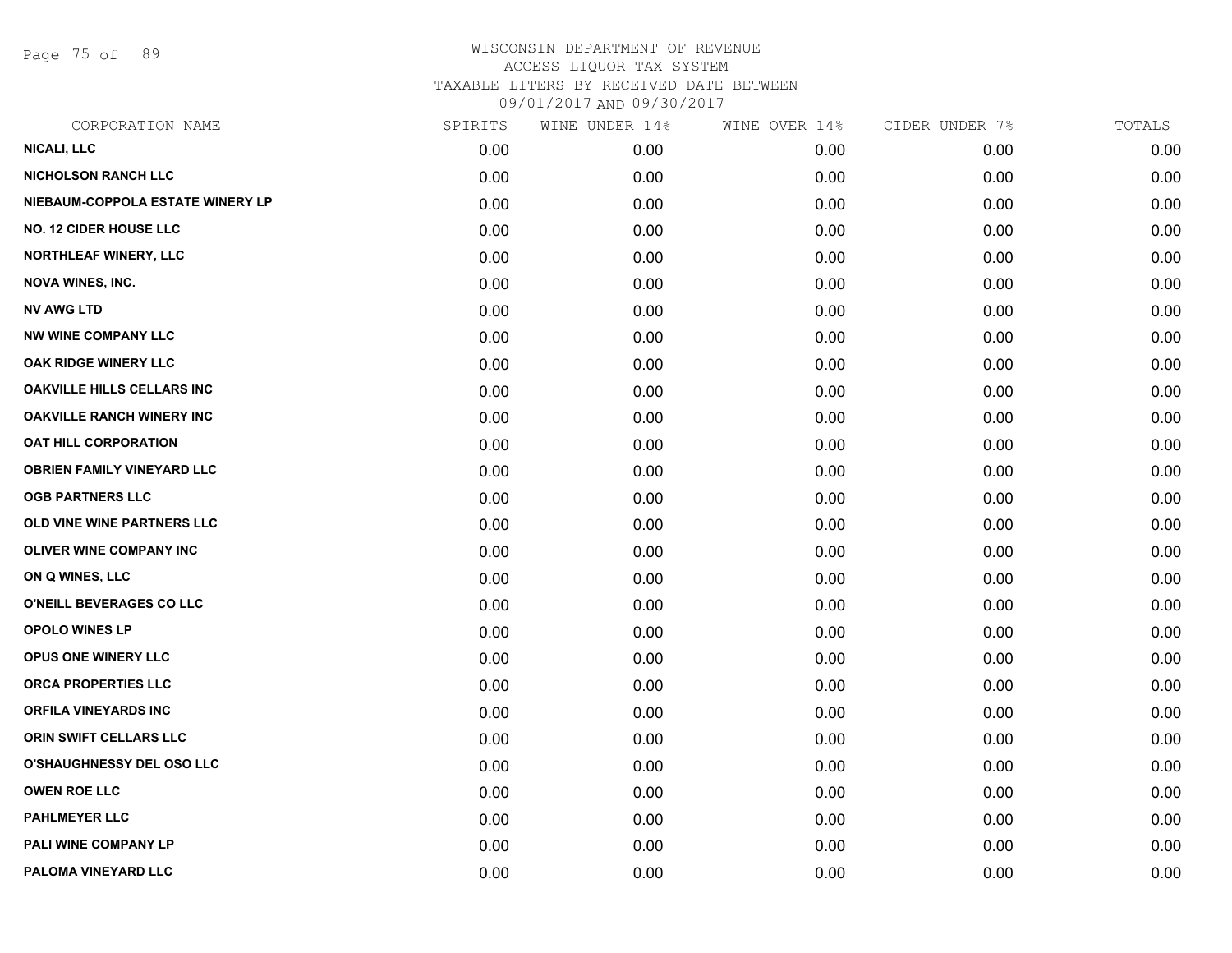Page 76 of 89

| CORPORATION NAME                     | SPIRITS | WINE UNDER 14% | WINE OVER 14% | CIDER UNDER 7% | TOTALS |
|--------------------------------------|---------|----------------|---------------|----------------|--------|
| PARAGON VINEYARD CO INC              | 0.00    | 0.00           | 0.00          | 0.00           | 0.00   |
| PARALLEL 44 VINEYARD & WINERY, INC.  | 0.00    | 0.00           | 0.00          | 0.00           | 0.00   |
| <b>PARKER STATION INC</b>            | 0.00    | 0.00           | 0.00          | 0.00           | 0.00   |
| PARSONAGE CELLARS INC                | 0.00    | 0.00           | 0.00          | 0.00           | 0.00   |
| PATEL WINERY LLC                     | 0.00    | 0.00           | 0.00          | 0.00           | 0.00   |
| <b>PATRICIA A HOOVER</b>             | 0.00    | 0.00           | 0.00          | 0.00           | 0.00   |
| <b>PATRICK A RONEY</b>               | 0.00    | 0.00           | 0.00          | 0.00           | 0.00   |
| <b>PATRICK ARNDT</b>                 | 0.00    | 0.00           | 0.00          | 0.00           | 0.00   |
| <b>PAUL D ASPER</b>                  | 0.00    | 0.00           | 0.00          | 0.00           | 0.00   |
| <b>PAUL G BLOMMEL</b>                | 0.00    | 0.00           | 0.00          | 0.00           | 0.00   |
| PAUL HOBBS WINERY LP                 | 0.00    | 0.00           | 0.00          | 0.00           | 0.00   |
| <b>PAUL J FRANZEN</b>                | 0.00    | 0.00           | 0.00          | 0.00           | 0.00   |
| <b>PAVI WINES LLC</b>                | 0.00    | 0.00           | 0.00          | 0.00           | 0.00   |
| PCJ, INC.                            | 0.00    | 0.00           | 0.00          | 0.00           | 0.00   |
| PEACHY CANYON WINERY                 | 0.00    | 0.00           | 0.00          | 0.00           | 0.00   |
| PEAR VALLEY VINEYARD, INC.           | 0.00    | 0.00           | 0.00          | 0.00           | 0.00   |
| PEAY VINEYARDS LLC                   | 0.00    | 0.00           | 0.00          | 0.00           | 0.00   |
| PEJU FAMILY OPERATING PARTNERSHIP LP | 0.00    | 0.00           | 0.00          | 0.00           | 0.00   |
| PELLEGRINI RANCHES INC               | 0.00    | 0.00           | 0.00          | 0.00           | 0.00   |
| PENROSE LANE LIMITED                 | 0.00    | 0.00           | 0.00          | 0.00           | 0.00   |
| PEPPER BRIDGE WINERY LLC             | 0.00    | 0.00           | 0.00          | 0.00           | 0.00   |
| PERNOD RICARD KENWOOD HOLDING LLC    | 0.00    | 0.00           | 0.00          | 0.00           | 0.00   |
| PERNOD RICARD USA LLC                | 0.00    | 0.00           | 0.00          | 0.00           | 0.00   |
| <b>PERVINO INC</b>                   | 0.00    | 0.00           | 0.00          | 0.00           | 0.00   |
| PETER FRANUS WINE COMPANY INC        | 0.00    | 0.00           | 0.00          | 0.00           | 0.00   |
| <b>PETER HOEHN</b>                   | 0.00    | 0.00           | 0.00          | 0.00           | 0.00   |
| PETER MICHAEL WINERY                 | 0.00    | 0.00           | 0.00          | 0.00           | 0.00   |
| PETRONI VINEYARDS LLC                | 0.00    | 0.00           | 0.00          | 0.00           | 0.00   |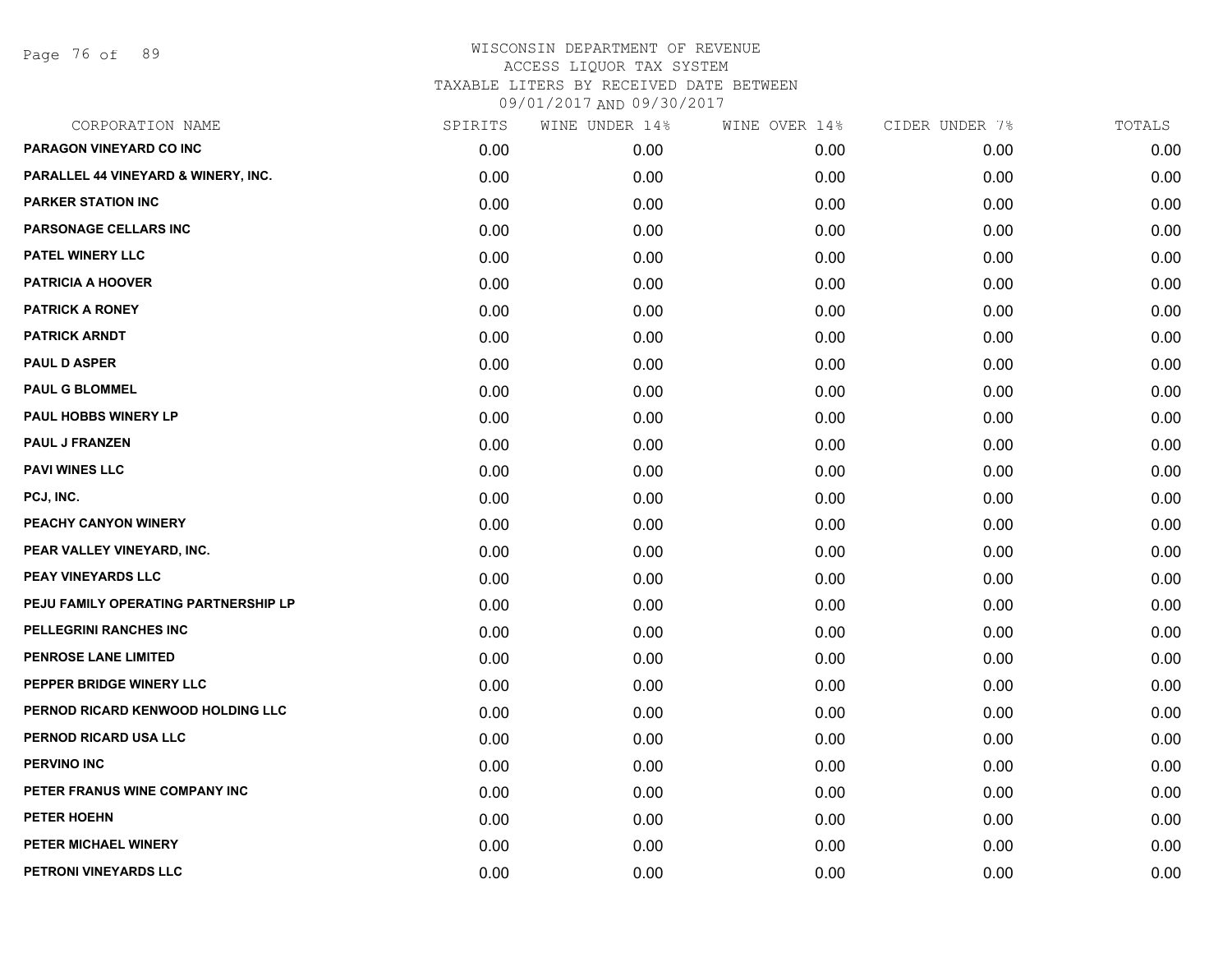Page 77 of 89

| CORPORATION NAME                 | SPIRITS | WINE UNDER 14% | WINE OVER 14% | CIDER UNDER 7% | TOTALS  |
|----------------------------------|---------|----------------|---------------|----------------|---------|
| PHILIP TOGNI VINEYARD LP         | 0.00    | 0.00           | 0.00          | 0.00           | 0.00    |
| PHILLIPS FARMS LLC               | 0.00    | 0.00           | 0.00          | 0.00           | 0.00    |
| PIEPERTK LLC                     | 0.00    | 0.00           | 0.00          | 0.00           | 0.00    |
| <b>PINA CELLARS LP</b>           | 0.00    | 0.00           | 0.00          | 0.00           | 0.00    |
| PINE RIDGE WINERY LLC            | 0.00    | 0.00           | 0.00          | 0.00           | 0.00    |
| <b>PJK WINERY LLC</b>            | 0.00    | 0.00           | 0.00          | 0.00           | 0.00    |
| <b>PONZI VINEYARDS, LLC</b>      | 0.00    | 0.00           | 0.00          | 0.00           | 0.00    |
| POPE VALLEY WINERY LLC           | 0.00    | 0.00           | 0.00          | 0.00           | 0.00    |
| PORTER FAMILY VINEYARDS LLC      | 0.00    | 0.00           | 0.00          | 0.00           | 0.00    |
| <b>POTT WINE</b>                 | 0.00    | 0.00           | 0.00          | 0.00           | 0.00    |
| PRAGER WINERY & PORT WORKS, INC. | 0.00    | 0.00           | 0.00          | 0.00           | 0.00    |
| <b>PRAIRIE BERRY LLC</b>         | 0.00    | 0.00           | 0.00          | 0.00           | 0.00    |
| <b>PRAIRIE HAWK WINERY INC</b>   | 0.00    | 0.00           | 0.00          | 0.00           | 0.00    |
| PRECEPT BRANDS LLC               | 0.00    | 0.00           | 0.00          | 0.00           | 0.00    |
| <b>PREMIUM VINTNERS LLC</b>      | 0.00    | 0.00           | 0.00          | 0.00           | 0.00    |
| PRESQU'ILE WINERY                | 0.00    | 0.00           | 0.00          | 0.00           | 0.00    |
| PRIDE MOUNTAIN VINEYARDS LLC     | 0.00    | 0.00           | 0.00          | 0.00           | 0.00    |
| <b>PRINCE MICHEL LLC</b>         | 0.00    | $-9.00$        | $-0.38$       | 0.00           | $-9.38$ |
| <b>PROMONTORY LLC</b>            | 0.00    | 0.00           | 0.00          | 0.00           | 0.00    |
| <b>PWG LLC</b>                   | 0.00    | 0.00           | 0.00          | 0.00           | 0.00    |
| <b>QUADY SOUTH WINERY LLC</b>    | 0.00    | 0.00           | 0.00          | 0.00           | 0.00    |
| QUILCEDA CREEK VINTNERS INC      | 0.00    | 0.00           | 0.00          | 0.00           | 0.00    |
| <b>QUPE WINE CELLARS LLC</b>     | 0.00    | 0.00           | 0.00          | 0.00           | 0.00    |
| <b>R LAWSON ENTERPRISES LLC</b>  | 0.00    | 0.00           | 0.00          | 0.00           | 0.00    |
| RADIO-COTEAU WINE CELLARS LLC    | 0.00    | 0.00           | 0.00          | 0.00           | 0.00    |
| <b>RAMAZZOTTI WINES LLC</b>      | 0.00    | 0.00           | 0.00          | 0.00           | 0.00    |
| <b>RAMEY WINE CELLARS INC</b>    | 0.00    | 0.00           | 0.00          | 0.00           | 0.00    |
| <b>RAPTOR RIDGE WINERY LLC</b>   | 0.00    | 0.00           | 0.00          | 0.00           | 0.00    |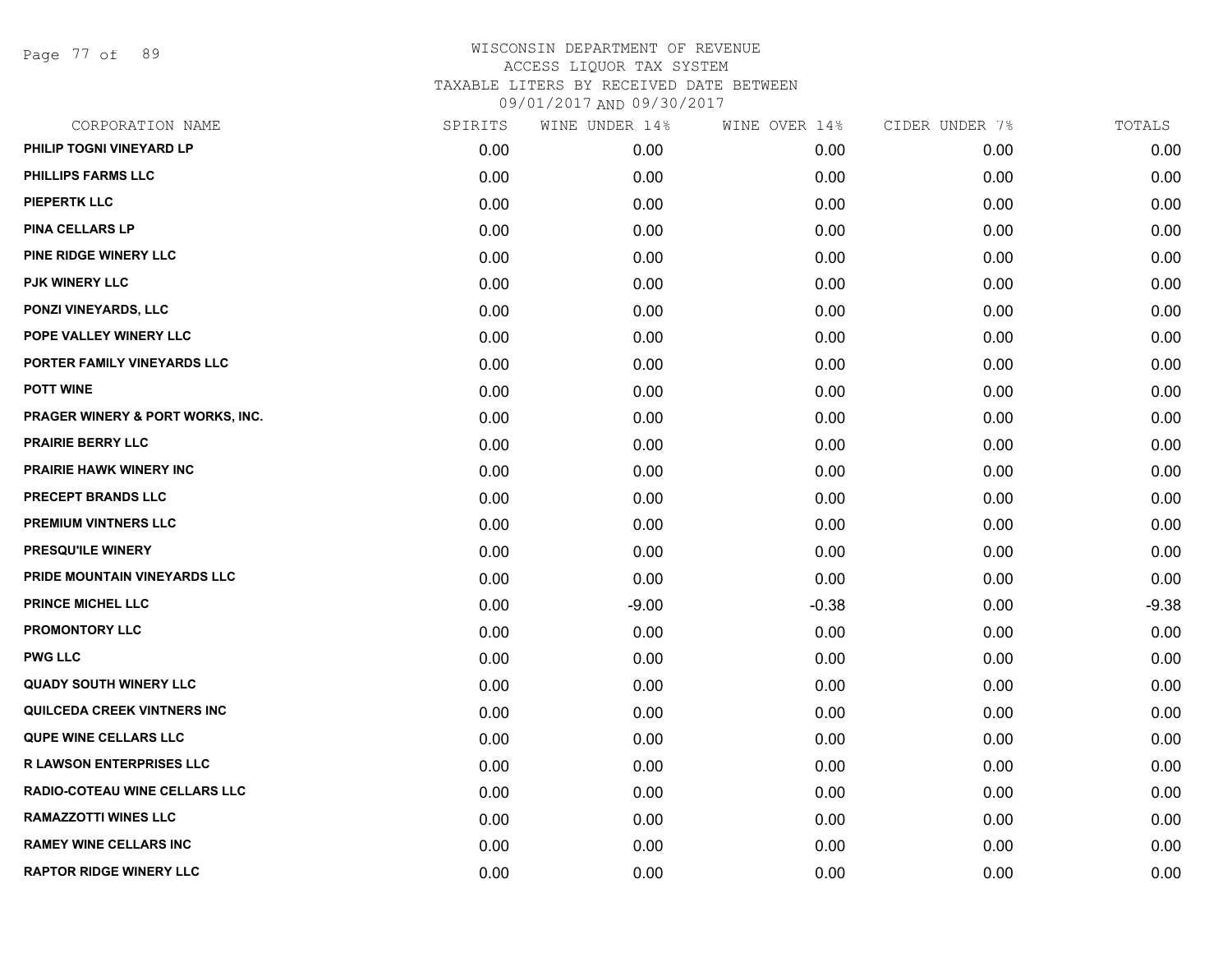Page 78 of 89

| CORPORATION NAME                            | SPIRITS | WINE UNDER 14% | WINE OVER 14% | CIDER UNDER 7% | TOTALS |
|---------------------------------------------|---------|----------------|---------------|----------------|--------|
| <b>RASA VINEYARDS, LLC</b>                  | 0.00    | 0.00           | 0.00          | 0.00           | 0.00   |
| <b>RAYMOND SIGNORELLO</b>                   | 0.00    | 0.00           | 0.00          | 0.00           | 0.00   |
| <b>RAYMOND VINEYARD &amp; CELLAR INC</b>    | 0.00    | 0.00           | 0.00          | 0.00           | 0.00   |
| <b>RB WINE ASSOCIATES LLC</b>               | 0.00    | 0.00           | 0.00          | 0.00           | 0.00   |
| <b>RBZ VINEYARDS LLC</b>                    | 0.00    | 0.00           | 0.00          | 0.00           | 0.00   |
| <b>RED CAR WINE COMPANY LLC</b>             | 0.00    | 0.00           | 0.00          | 0.00           | 0.00   |
| <b>RED MARE WINES LLC</b>                   | 0.00    | 0.00           | 0.00          | 0.00           | 0.00   |
| <b>RED OAK VINEYARD INC</b>                 | 0.00    | 0.00           | 0.00          | 0.00           | 0.00   |
| <b>REGUSCI WINERY INC</b>                   | 0.00    | 0.00           | 0.00          | 0.00           | 0.00   |
| <b>REN ACQUISITION INC</b>                  | 0.00    | 48.00          | 0.00          | 0.00           | 48.00  |
| <b>REVANA FAMILY PARTNERS LP</b>            | 0.00    | 0.00           | 0.00          | 0.00           | 0.00   |
| <b>REVANA FAMILY PARTNERS LP</b>            | 0.00    | 0.00           | 0.00          | 0.00           | 0.00   |
| <b>REVELRY VINTNERS LLC</b>                 | 0.00    | 0.00           | 0.00          | 0.00           | 0.00   |
| <b>REYNOLDS CREATIVE PRODUCTS INC</b>       | 0.00    | 0.00           | 0.00          | 0.00           | 0.00   |
| <b>RHYS VINEYARDS LLC</b>                   | 0.00    | 0.00           | 0.00          | 0.00           | 0.00   |
| <b>RIC JORANLIEN</b>                        | 0.00    | 0.00           | 0.00          | 0.00           | 0.00   |
| <b>RICHARD E LIBBY</b>                      | 0.00    | 0.00           | 0.00          | 0.00           | 0.00   |
| <b>RICHARD FORTUNE</b>                      | 0.00    | 0.00           | 0.00          | 0.00           | 0.00   |
| <b>RIDGE VINEYARDS INC</b>                  | 0.00    | 0.00           | 0.00          | 0.00           | 0.00   |
| <b>RIGHT SIDE LLC</b>                       | 0.00    | 0.00           | 0.00          | 0.00           | 0.00   |
| <b>RIVER BEND VINEYARD &amp; WINERY LLC</b> | 0.00    | 0.00           | 0.00          | 0.00           | 0.00   |
| <b>RIVER VALLEY VINEYARD INC</b>            | 0.00    | 0.00           | 0.00          | 0.00           | 0.00   |
| <b>RIVER VIEW WINERY LLC</b>                | 0.00    | 0.00           | 0.00          | 0.00           | 0.00   |
| <b>RIVERBENCH LLC</b>                       | 0.00    | 0.00           | 0.00          | 0.00           | 0.00   |
| <b>ROBERT CRAIG WINERY LP</b>               | 0.00    | 0.00           | 0.00          | 0.00           | 0.00   |
| <b>ROBERT FOLEY LLC</b>                     | 0.00    | 0.00           | 0.00          | 0.00           | 0.00   |
| <b>ROBERT HALL WINERY LLC</b>               | 0.00    | 0.00           | 0.00          | 0.00           | 0.00   |
| <b>ROBERT MUELLER CELLARS</b>               | 0.00    | 3.00           | 27.75         | 0.00           | 30.75  |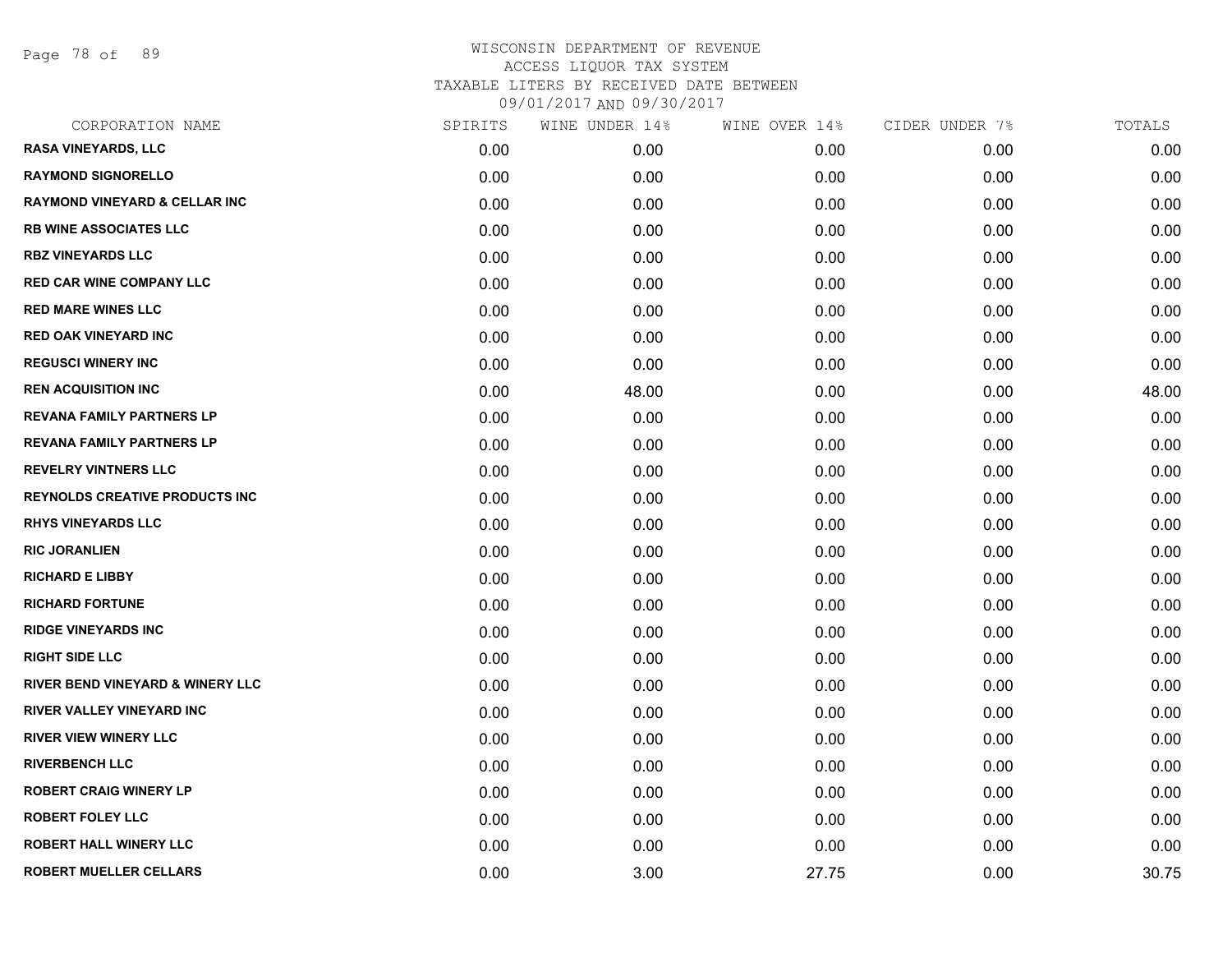Page 79 of 89

| CORPORATION NAME                        | SPIRITS | WINE UNDER 14% | WINE OVER 14% | CIDER UNDER 7% | TOTALS |
|-----------------------------------------|---------|----------------|---------------|----------------|--------|
| <b>ROBERT YOUNG ESTATE WINERY LLC</b>   | 0.00    | 0.00           | 0.00          | 0.00           | 0.00   |
| <b>ROCCA FAMILY VINEYARDS INC</b>       | 0.00    | 0.00           | 0.00          | 0.00           | 0.00   |
| <b>ROCHE WINERY LLC</b>                 | 0.00    | 0.00           | 0.00          | 0.00           | 0.00   |
| <b>ROCK N WOOL WINERY LLC</b>           | 0.00    | 0.00           | 0.00          | 0.00           | 0.00   |
| <b>ROCK WALL WINE COMPANY INC</b>       | 0.00    | 0.00           | 0.00          | 0.00           | 0.00   |
| <b>ROEDERER ESTATE INC</b>              | 0.00    | 0.00           | 0.00          | 0.00           | 0.00   |
| <b>ROMBAUER VINEYARDS INC</b>           | 0.00    | 0.00           | 0.00          | 0.00           | 0.00   |
| <b>RONALD L FENOLIO</b>                 | 0.00    | 0.00           | 0.00          | 0.00           | 0.00   |
| <b>RONALD T RUBIN</b>                   | 0.00    | 0.00           | 0.00          | 0.00           | 0.00   |
| <b>ROUND POND ESTATE LLC</b>            | 0.00    | 0.00           | 0.00          | 0.00           | 0.00   |
| <b>ROWLEY ESTATES LLC</b>               | 0.00    | 0.00           | 0.00          | 0.00           | 0.00   |
| RRJ REAL PROPERTIES LLC                 | 0.00    | 0.00           | 0.00          | 0.00           | 0.00   |
| <b>RSB VINEYARDS LLC</b>                | 0.00    | 0.00           | 0.00          | 0.00           | 0.00   |
| <b>RUDD WINES INC</b>                   | 0.00    | 0.00           | 0.00          | 0.00           | 0.00   |
| <b>RUDIUS WINES, LLC</b>                | 0.00    | 0.00           | 0.00          | 0.00           | 0.00   |
| <b>RUSHFORD MEADERY AND WINERY LLC</b>  | 0.00    | 0.00           | 0.00          | 0.00           | 0.00   |
| <b>RUTHERFORD HILL WINERY LLC</b>       | 0.00    | 0.00           | 0.00          | 0.00           | 0.00   |
| <b>RYAN PRELLWITZ</b>                   | 0.00    | 0.00           | 0.00          | 0.00           | 0.00   |
| <b>SAINTSBURY LLC</b>                   | 0.00    | 0.00           | 0.00          | 0.00           | 0.00   |
| <b>SANDHI VINTNERS LLC</b>              | 0.00    | 0.00           | 0.00          | 0.00           | 0.00   |
| <b>SANFORD WINERY COMPANY LP</b>        | 0.00    | 0.00           | 0.00          | 0.00           | 0.00   |
| <b>SARACINA VINEYARDS LLC</b>           | 0.00    | 0.00           | 0.00          | 0.00           | 0.00   |
| SAVANNAH CHANELLE VINEYARDS INC         | 0.00    | 0.00           | 0.00          | 0.00           | 0.00   |
| <b>SAVIAH ROSE WINERY LLC</b>           | 0.00    | 0.00           | 0.00          | 0.00           | 0.00   |
| <b>SAXUM VINEYARDS INC</b>              | 0.00    | 0.00           | 0.00          | 0.00           | 0.00   |
| <b>SBRAGIA FAMILY VINEYARDS LLC</b>     | 0.00    | 0.00           | 0.00          | 0.00           | 0.00   |
| <b>SCHEID VINEYARDS CALIFORNIA INC.</b> | 0.00    | 0.00           | 0.00          | 0.00           | 0.00   |
| <b>SCHRADER CELLARS LLC</b>             | 0.00    | 0.00           | 0.00          | 0.00           | 0.00   |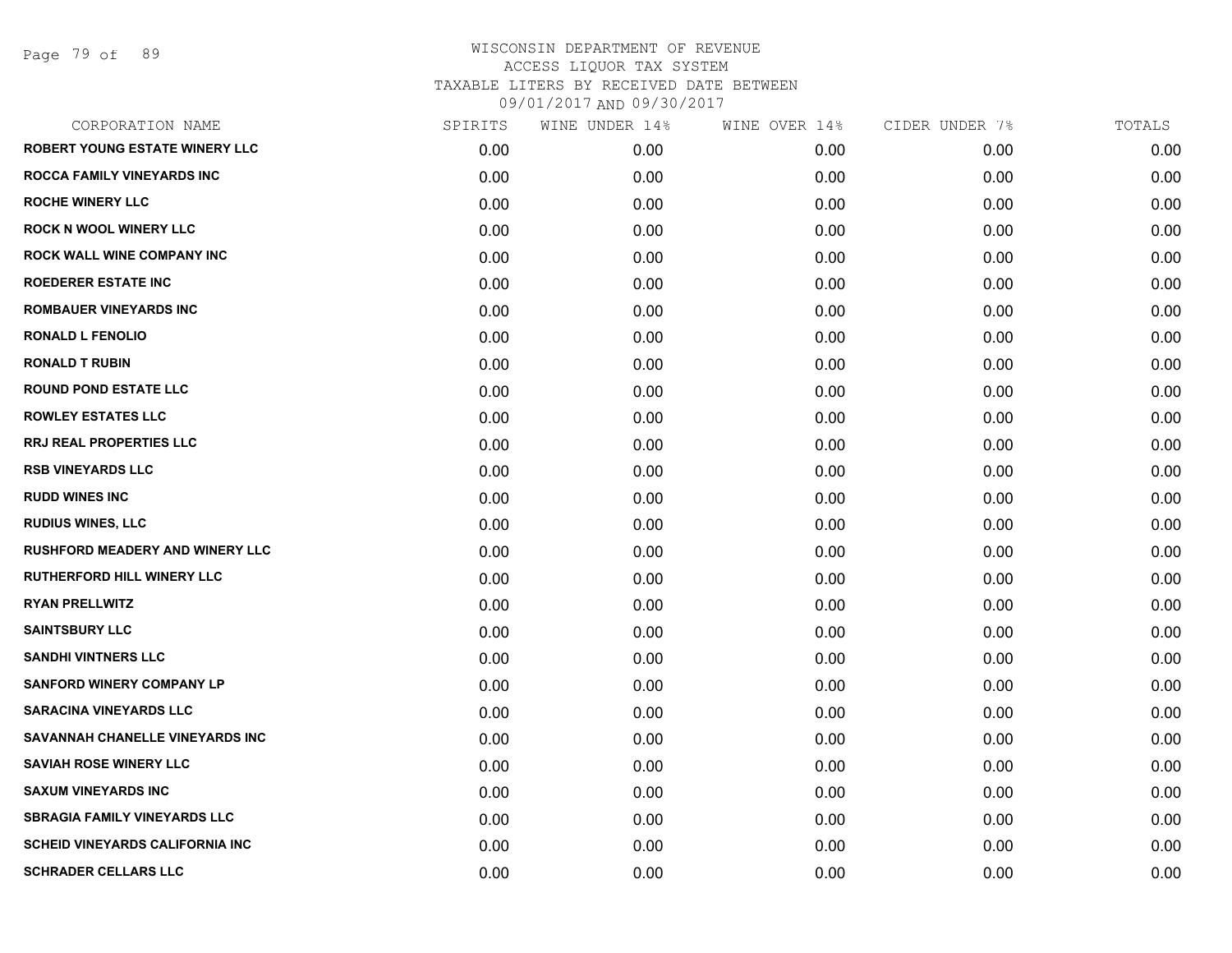| SPIRITS | WINE UNDER 14% | WINE OVER 14% | CIDER UNDER 7% | TOTALS |
|---------|----------------|---------------|----------------|--------|
| 0.00    | 0.00           | 0.00          | 0.00           | 0.00   |
| 0.00    | 0.00           | 0.00          | 0.00           | 0.00   |
| 0.00    | 0.00           | 0.00          | 0.00           | 0.00   |
| 0.00    | 0.00           | 0.00          | 0.00           | 0.00   |
| 0.00    | 0.00           | 0.00          | 0.00           | 0.00   |
| 0.00    | 0.00           | 0.00          | 0.00           | 0.00   |
| 0.00    | 0.00           | 0.00          | 0.00           | 0.00   |
| 0.00    | 0.00           | 0.00          | 0.00           | 0.00   |
| 0.00    | 0.00           | 0.00          | 0.00           | 0.00   |
| 0.00    | 0.00           | 0.00          | 0.00           | 0.00   |
| 0.00    | 0.00           | 0.00          | 0.00           | 0.00   |
| 0.00    | 0.00           | 0.00          | 0.00           | 0.00   |
| 0.00    | 0.00           | 0.00          | 0.00           | 0.00   |
| 0.00    | 0.00           | 0.00          | 0.00           | 0.00   |
| 0.00    | 0.00           | 0.00          | 0.00           | 0.00   |
| 0.00    | 0.00           | 0.00          | 0.00           | 0.00   |
| 0.00    | 0.00           | 0.00          | 0.00           | 0.00   |
| 0.00    | 0.00           | 0.00          | 0.00           | 0.00   |
| 0.00    | 0.00           | 0.00          | 0.00           | 0.00   |
| 0.00    | 0.00           | 0.00          | 0.00           | 0.00   |
| 0.00    | 0.00           | 0.00          | 0.00           | 0.00   |
| 0.00    | 0.00           | 0.00          | 0.00           | 0.00   |
| 0.00    | 0.00           | 0.00          | 0.00           | 0.00   |
| 0.00    | 0.00           | 0.00          | 0.00           | 0.00   |
| 0.00    | 0.00           | 0.00          | 0.00           | 0.00   |
| 0.00    | 0.00           | 0.00          | 0.00           | 0.00   |
| 0.00    | 0.00           | 0.00          | 0.00           | 0.00   |
| 0.00    | 0.00           | 0.00          | 0.00           | 0.00   |
|         |                |               |                |        |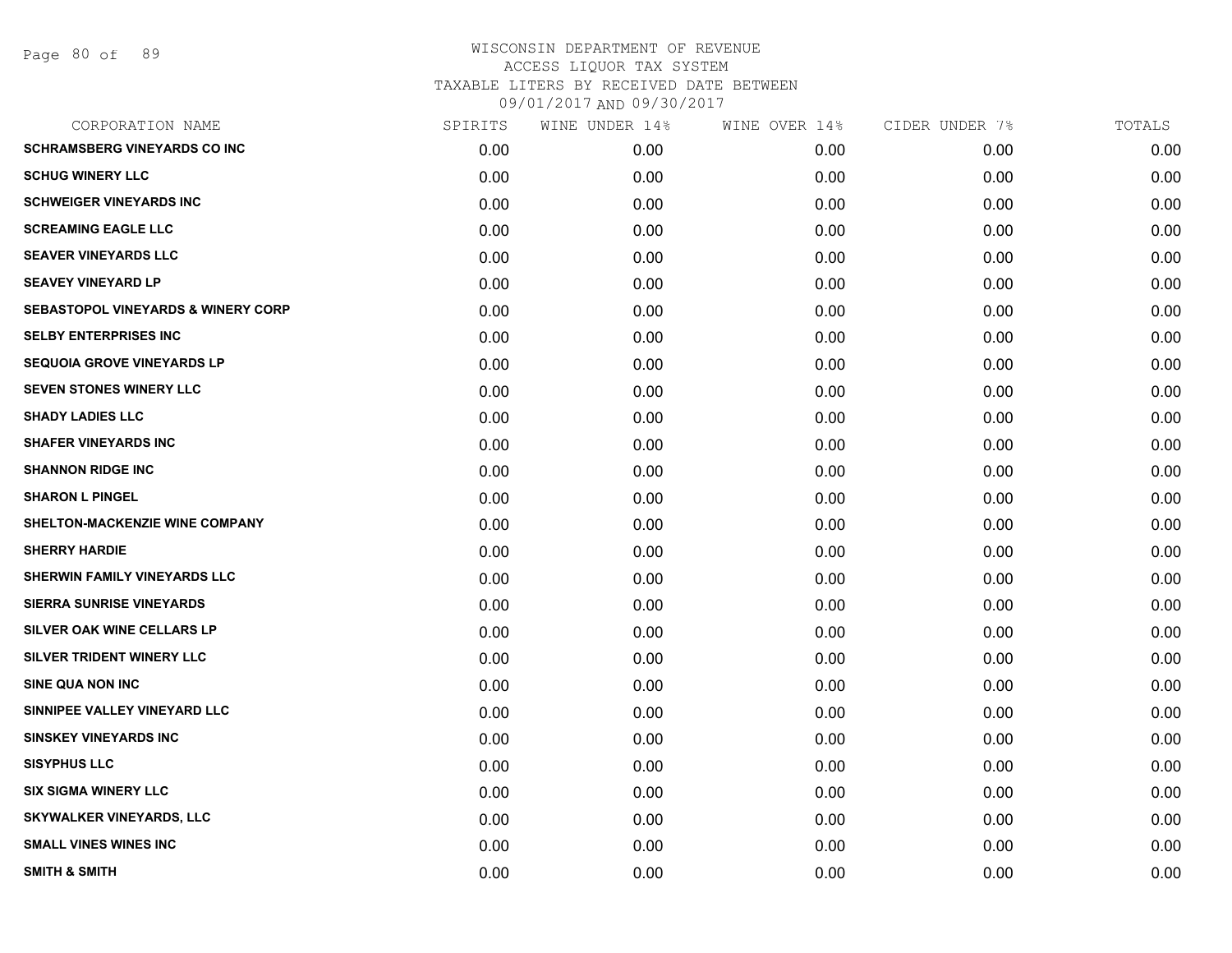| CORPORATION NAME                           | SPIRITS | WINE UNDER 14% | WINE OVER 14% | CIDER UNDER 7% | TOTALS |
|--------------------------------------------|---------|----------------|---------------|----------------|--------|
| SMITH ANDERSON ENTERPRISES INC             | 0.00    | 0.00           | 0.00          | 0.00           | 0.00   |
| <b>SOKOL BLOSSER LTD</b>                   | 0.00    | 0.00           | 0.00          | 0.00           | 0.00   |
| <b>SOMERSTON WINE COMPANY, LLC</b>         | 0.00    | 0.00           | 0.00          | 0.00           | 0.00   |
| SONOMA-CUTRER VINEYARDS INC                | 0.00    | 0.00           | 0.00          | 0.00           | 0.00   |
| <b>SOUTH COAST WINERY INC</b>              | 0.00    | 0.00           | 0.00          | 0.00           | 0.00   |
| <b>SP GROSSNICKLE LLC</b>                  | 0.00    | 0.00           | 0.00          | 0.00           | 0.00   |
| <b>SPANOS BERBERIAN WINERY LLC</b>         | 0.00    | 0.00           | 0.00          | 0.00           | 0.00   |
| <b>SPARKLING OREGON LLC</b>                | 0.00    | 0.00           | 0.00          | 0.00           | 0.00   |
| <b>SPIRITS OF NORWAY VINEYARD LLC</b>      | 0.00    | 0.00           | 0.00          | 0.00           | 0.00   |
| SPOTTSWOODE WINERY INC                     | 0.00    | 0.00           | 0.00          | 0.00           | 0.00   |
| <b>SPRECHER BREWING COMPANY, INC.</b>      | 0.00    | 0.00           | 0.00          | 0.00           | 0.00   |
| <b>SPRING MOUNTAIN VINEYARD INC</b>        | 0.00    | 0.00           | 0.00          | 0.00           | 0.00   |
| <b>SPURGEON VINEYARDS &amp; WINERY LLC</b> | 0.00    | 0.00           | 0.00          | 0.00           | 0.00   |
| <b>SQUIX LLC</b>                           | 0.00    | 0.00           | 0.00          | 0.00           | 0.00   |
| <b>ST HELENA ESTATE LLC</b>                | 0.00    | 0.00           | 0.00          | 0.00           | 0.00   |
| <b>ST JAMES WINERY INC</b>                 | 0.00    | 0.00           | 0.00          | 0.00           | 0.00   |
| ST JULIAN WINE COMPANY INC                 | 0.00    | 0.00           | 0.00          | 0.00           | 0.00   |
| <b>ST SUPERY INC</b>                       | 0.00    | 0.00           | 0.00          | 0.00           | 0.00   |
| ST. FRANCIS WINERY & VINEYARD L.P.         | 0.00    | 0.00           | 0.00          | 0.00           | 0.00   |
| <b>STAGLIN FAMILY VINEYARD LLC</b>         | 0.00    | 0.00           | 0.00          | 0.00           | 0.00   |
| <b>STAG'S LEAP WINE CELLARS LLC</b>        | 0.00    | 0.00           | 0.00          | 0.00           | 0.00   |
| <b>STANDING JOURNEY LLC</b>                | 0.00    | 0.00           | 0.00          | 0.00           | 0.00   |
| STE MICHELLE WINE ESTATES LTD              | 0.00    | 0.00           | 0.00          | 0.00           | 0.00   |
| <b>STEPHAN VINEYARD INC</b>                | 0.00    | 0.00           | 0.00          | 0.00           | 0.00   |
| <b>STEPHEN M KENNEDY</b>                   | 0.00    | 0.00           | 0.00          | 0.00           | 0.00   |
| <b>STEPHEN M REUSTLE</b>                   | 0.00    | 0.00           | 0.00          | 0.00           | 0.00   |
| STEPHEN W. PARRY AND SUSAN F. PARRY        | 0.00    | 0.00           | 0.00          | 0.00           | 0.00   |
| <b>STEVEN DEBAKER</b>                      | 0.00    | 0.00           | 0.00          | 0.00           | 0.00   |
|                                            |         |                |               |                |        |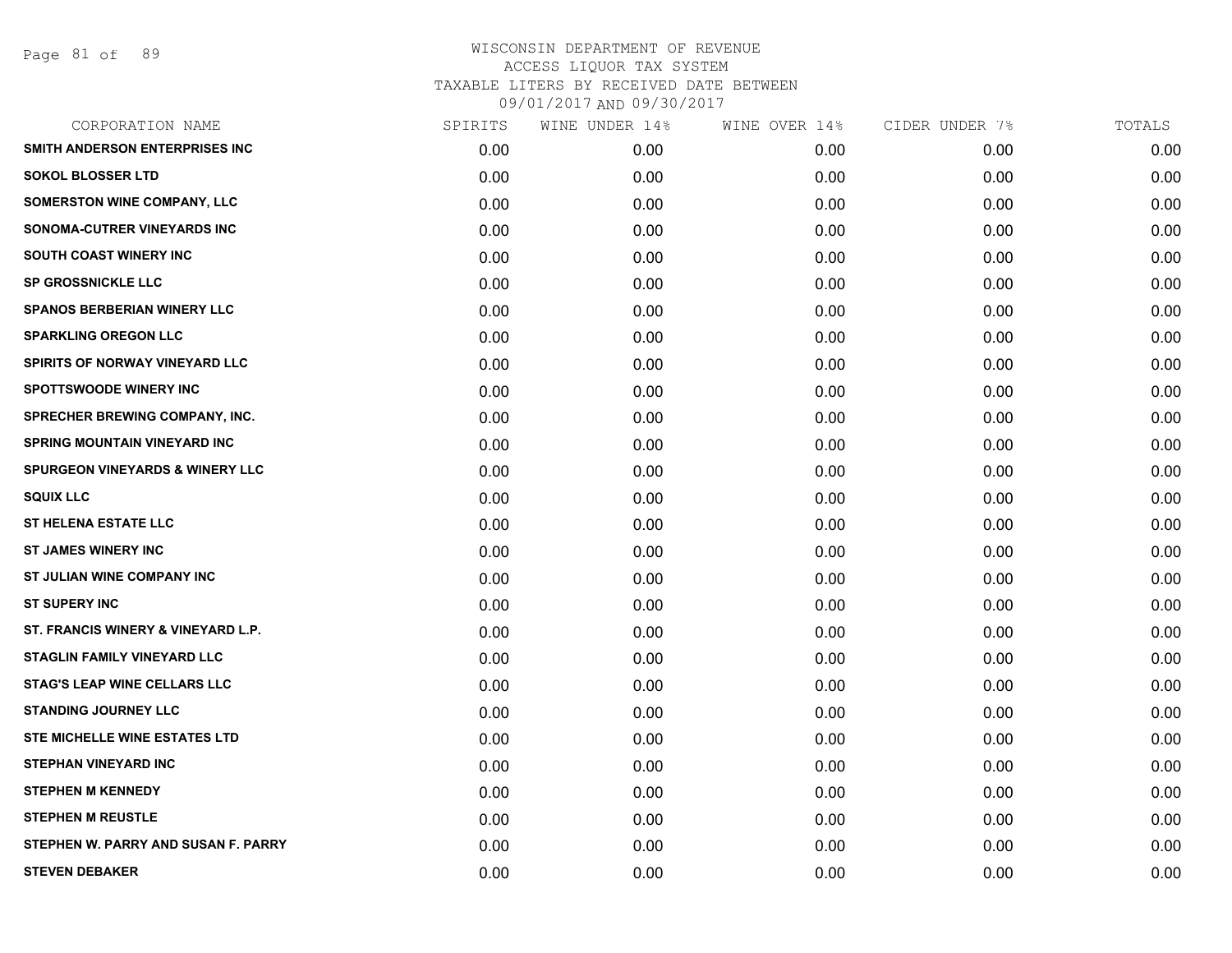Page 82 of 89

| CORPORATION NAME                       | SPIRITS | WINE UNDER 14% | WINE OVER 14% | CIDER UNDER 7% | TOTALS |
|----------------------------------------|---------|----------------|---------------|----------------|--------|
| <b>STEVEN KENT LLC</b>                 | 0.00    | 0.00           | 0.00          | 0.00           | 0.00   |
| STEVEN M & JUDITH A JACOBSON LLC       | 0.00    | 0.00           | 0.00          | 0.00           | 0.00   |
| <b>STEVEN N LEDSON</b>                 | 0.00    | 0.00           | 0.00          | 0.00           | 0.00   |
| <b>STOLLER VINEYARDS INC</b>           | 0.00    | 0.00           | 0.00          | 0.00           | 0.00   |
| <b>STOLPMAN VINEYARDS LLC</b>          | 0.00    | 0.00           | 0.00          | 0.00           | 0.00   |
| <b>STONE EDGE WINERY LLC</b>           | 0.00    | 0.00           | 0.00          | 0.00           | 0.00   |
| <b>STONE HILL WINE CO INC</b>          | 0.00    | 0.00           | 0.00          | 0.00           | 0.00   |
| <b>STONECUSHION INC</b>                | 0.00    | 0.00           | 0.00          | 0.00           | 0.00   |
| STONEHAUS WINERY, INC.                 | 0.00    | 0.00           | 0.00          | 0.00           | 0.00   |
| <b>STONES THROW WINERY INC</b>         | 0.00    | 0.00           | 0.00          | 0.00           | 0.00   |
| <b>STONY HILL VINEYARD INC</b>         | 0.00    | 0.00           | 0.00          | 0.00           | 0.00   |
| <b>STORYBOOK MOUNTAIN WINERY INC</b>   | 0.00    | 0.00           | 0.00          | 0.00           | 0.00   |
| SULLIVAN VINEYARDS CORPORATION         | 0.00    | 0.00           | 0.00          | 0.00           | 0.00   |
| SULPHUR SPRINGS WINERY LLC             | 0.00    | 0.00           | 0.00          | 0.00           | 0.00   |
| <b>SUMMERS WINERY LLC</b>              | 0.00    | 0.00           | 0.00          | 0.00           | 0.00   |
| <b>SUMMERWOOD WINERY &amp; INN INC</b> | 0.00    | 0.00           | 0.00          | 0.00           | 0.00   |
| <b>SUNSET POINT WINERY LLC</b>         | 0.00    | 0.00           | 0.00          | 0.00           | 0.00   |
| SUNSTONE VINEYARDS & WINERY INC        | 0.00    | 0.00           | 0.00          | 0.00           | 0.00   |
| <b>SUSAN M BOSWELL</b>                 | 0.00    | 0.00           | 0.00          | 0.00           | 0.00   |
| <b>SUTTER HOME WINERY INC</b>          | 0.00    | 0.00           | 0.00          | 0.00           | 0.00   |
| <b>SWEAZEY WINERY INVESTMENT LLC</b>   | 0.00    | 0.00           | 0.00          | 0.00           | 0.00   |
| <b>SWEET CHEEKS VINEYARDS INC</b>      | 0.00    | 0.00           | 0.00          | 0.00           | 0.00   |
| <b>TABLAS CREEK VINEYARD LP</b>        | 0.00    | 0.00           | 0.00          | 0.00           | 0.00   |
| <b>TAFT STREET INC</b>                 | 0.00    | 0.00           | 0.00          | 0.00           | 0.00   |
| <b>TAKARA SAKE USA INC</b>             | 0.00    | 0.00           | 0.00          | 0.00           | 0.00   |
| <b>TALLEY VINEYARDS INC</b>            | 0.00    | 0.00           | 0.00          | 0.00           | 0.00   |
| <b>TAMBER BEY VINEYARDS LLC</b>        | 0.00    | 0.00           | 0.00          | 0.00           | 0.00   |
| <b>TANDEM WINES LLC</b>                | 0.00    | 0.00           | 0.00          | 0.00           | 0.00   |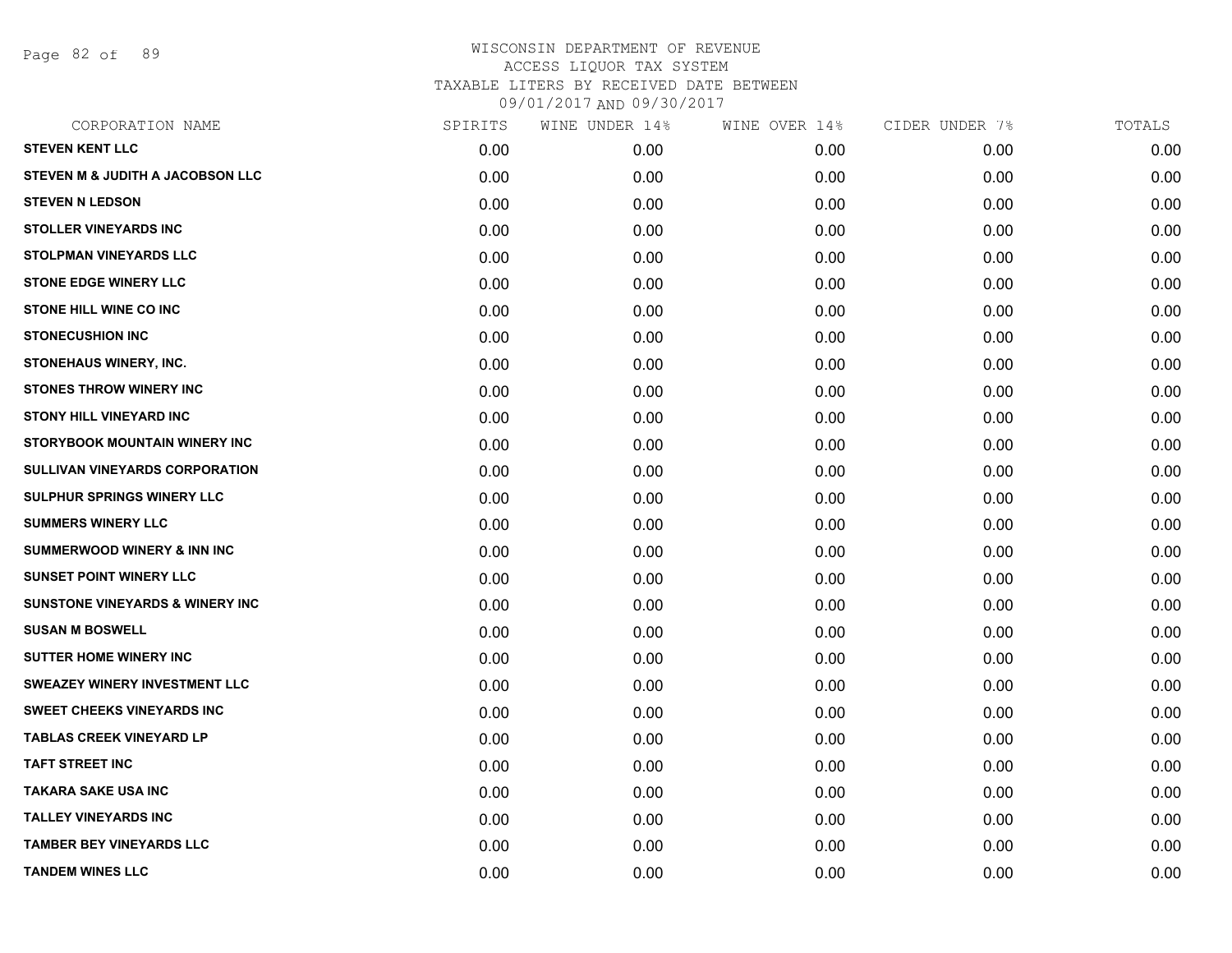Page 83 of 89

| CORPORATION NAME                          | SPIRITS | WINE UNDER 14% | WINE OVER 14% | CIDER UNDER 7% | TOTALS |
|-------------------------------------------|---------|----------------|---------------|----------------|--------|
| <b>TARA BELLA WINERY LLC</b>              | 0.00    | 0.00           | 0.00          | 0.00           | 0.00   |
| <b>TEALE CREEK ASSOCIATES</b>             | 0.00    | 0.00           | 0.00          | 0.00           | 0.00   |
| <b>TENBA RIDGE WINERY LLC</b>             | 0.00    | 0.00           | 0.00          | 0.00           | 0.00   |
| <b>TERRA SPRINGS LLC</b>                  | 0.00    | 0.00           | 0.00          | 0.00           | 0.00   |
| <b>TERRA VINUM LLC</b>                    | 0.00    | 0.00           | 0.00          | 0.00           | 0.00   |
| TERRAVANT WINE COMPANY LLC                | 0.00    | 0.00           | 0.00          | 0.00           | 0.00   |
| <b>TESTAROSSA VINEYARDS LLC</b>           | 0.00    | 0.00           | 0.00          | 0.00           | 0.00   |
| THE BIALE ESTATE                          | 0.00    | 0.00           | 0.00          | 0.00           | 0.00   |
| THE BRANDER VINEYARD                      | 0.00    | 0.00           | 0.00          | 0.00           | 0.00   |
| THE CELLAR LLC                            | 0.00    | 0.00           | 0.00          | 0.00           | 0.00   |
| THE HESS COLLECTION WINERY                | 0.00    | 0.00           | 0.00          | 0.00           | 0.00   |
| THE HOGUE CELLARS LTD                     | 0.00    | 0.00           | 0.00          | 0.00           | 0.00   |
| THE INFINITE MONKEY THEOREM INC           | 0.00    | 0.00           | 0.00          | 0.00           | 0.00   |
| THE LITTORAI WINES                        | 0.00    | 0.00           | 0.00          | 0.00           | 0.00   |
| THE MEEKER VINEYARD                       | 0.00    | 0.00           | 0.00          | 0.00           | 0.00   |
| THE MORLET SELECTION INC                  | 0.00    | 0.00           | 0.00          | 0.00           | 0.00   |
| THE MORNE WINE COMPANY                    | 0.00    | 0.00           | 0.00          | 0.00           | 0.00   |
| THE RUM TREE, INC.                        | 0.00    | 0.00           | 0.00          | 0.00           | 0.00   |
| THE SHORES OF FAIRHAVEN INC               | 0.00    | 0.00           | 0.00          | 0.00           | 0.00   |
| THE SILVERADO VINEYARDS                   | 0.00    | 0.00           | 0.00          | 0.00           | 0.00   |
| THE VINEYARD LLC                          | 0.00    | 0.00           | 0.00          | 0.00           | 0.00   |
| THE WILLIAMSBURG WINERY LTD               | 0.00    | 0.00           | 0.00          | 0.00           | 0.00   |
| THE WINE GROUP INC                        | 0.00    | 0.00           | 0.00          | 0.00           | 0.00   |
| THE WINE VINEYARD LLC                     | 0.00    | 0.00           | 0.00          | 0.00           | 0.00   |
| THE WOODLAND TRAIL BEVERAGE COMPANY, INC. | 0.00    | 0.00           | 0.00          | 0.00           | 0.00   |
| THIS REALM LLC                            | 0.00    | 0.00           | 0.00          | 0.00           | 0.00   |
| <b>THOMAS C HOFFMAN</b>                   | 0.00    | 0.00           | 0.00          | 0.00           | 0.00   |
| THOMAS FOGARTY WINERY LLC                 | 0.00    | 0.00           | 0.00          | 0.00           | 0.00   |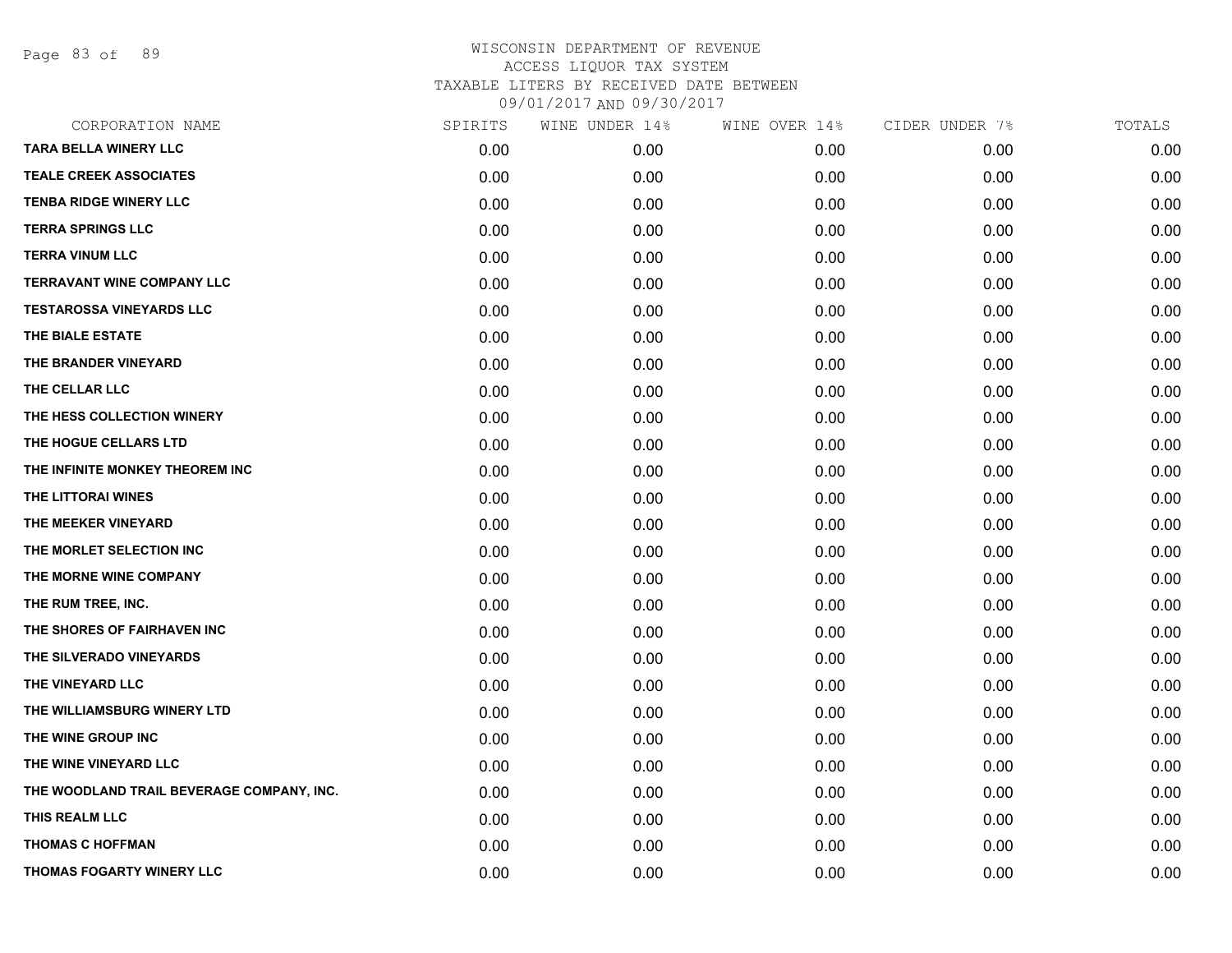Page 84 of 89

| CORPORATION NAME                              | SPIRITS | WINE UNDER 14% | WINE OVER 14% | CIDER UNDER 7% | TOTALS |
|-----------------------------------------------|---------|----------------|---------------|----------------|--------|
| THOMAS L BECKMEN & JUDITH F BECKMEN           | 0.00    | 0.00           | 0.00          | 0.00           | 0.00   |
| <b>THURMAN J RODGERS</b>                      | 0.00    | 0.00           | 0.00          | 0.00           | 0.00   |
| TI BEVERAGE GROUP LTD                         | 0.00    | 0.00           | 0.00          | 0.00           | 0.00   |
| TIM BLUE WINES LLC                            | 0.00    | 0.00           | 0.00          | 0.00           | 0.00   |
| TMR WINE COMPANY LLC                          | 0.00    | 0.00           | 0.00          | 0.00           | 0.00   |
| <b>TOAD HOLLOW VINEYARDS INC</b>              | 0.00    | 0.00           | 0.00          | 0.00           | 0.00   |
| <b>TOBIN JAMES CELLARS</b>                    | 0.00    | 0.00           | 0.00          | 0.00           | 0.00   |
| <b>TODD ANDERSON</b>                          | 0.00    | 0.00           | 0.00          | 0.00           | 0.00   |
| <b>TOLLIVER RANCH BRANDS LLC</b>              | 0.00    | 0.00           | 0.00          | 0.00           | 0.00   |
| <b>TOM MEADOWCROFT</b>                        | 0.00    | 0.00           | 0.00          | 0.00           | 0.00   |
| <b>TOMMYS TOO HIGH WINES LLC</b>              | 0.00    | 0.00           | 0.00          | 0.00           | 0.00   |
| <b>TREANA WINERY LLC</b>                      | 0.00    | 0.00           | 0.00          | 0.00           | 0.00   |
| <b>TREASURY CHATEAU &amp; ESTATES</b>         | 0.00    | 0.00           | 0.00          | 0.00           | 0.00   |
| <b>TREASURY WINE ESTATES AMERICAS COMPANY</b> | 0.00    | 0.00           | 0.00          | 0.00           | 0.00   |
| <b>TREFETHEN VINEYARDS WINERY INC</b>         | 0.00    | 0.00           | 0.00          | 0.00           | 0.00   |
| <b>TRENTADUE WINERY LLC</b>                   | 0.00    | 0.00           | 0.00          | 0.00           | 0.00   |
| <b>TRINITAS CELLARS LLC</b>                   | 0.00    | 0.00           | 0.00          | 0.00           | 0.00   |
| <b>TRINITY VALLEY VINEYARDS LLC</b>           | 0.00    | 0.00           | 0.00          | 0.00           | 0.00   |
| <b>TRIONE VINEYARDS LLC</b>                   | 0.00    | 0.00           | 0.00          | 0.00           | 0.00   |
| <b>TROY LANDWEHR</b>                          | 0.00    | 0.00           | 0.00          | 0.00           | 0.00   |
| <b>TSG LLC</b>                                | 0.00    | 0.00           | 0.00          | 0.00           | 0.00   |
| <b>TURKOVICH FAMILY WINES LLC</b>             | 0.00    | 0.00           | 0.00          | 0.00           | 0.00   |
| <b>TURLEY WINE CELLARS INC</b>                | 0.00    | 0.00           | 0.00          | 0.00           | 0.00   |
| <b>TURNBULL WINE CELLARS</b>                  | 0.00    | 0.00           | 0.00          | 0.00           | 0.00   |
| <b>TWIN PEAKS WINERY INC</b>                  | 0.00    | 0.00           | 0.00          | 0.00           | 0.00   |
| <b>TWIN RIDGE ESTATES LLC</b>                 | 0.00    | 0.00           | 0.00          | 0.00           | 0.00   |
| <b>TWISTED OAK WINERY LLC</b>                 | 0.00    | 0.00           | 0.00          | 0.00           | 0.00   |
| <b>TWO LADS LLC</b>                           | 0.00    | 0.00           | 0.00          | 0.00           | 0.00   |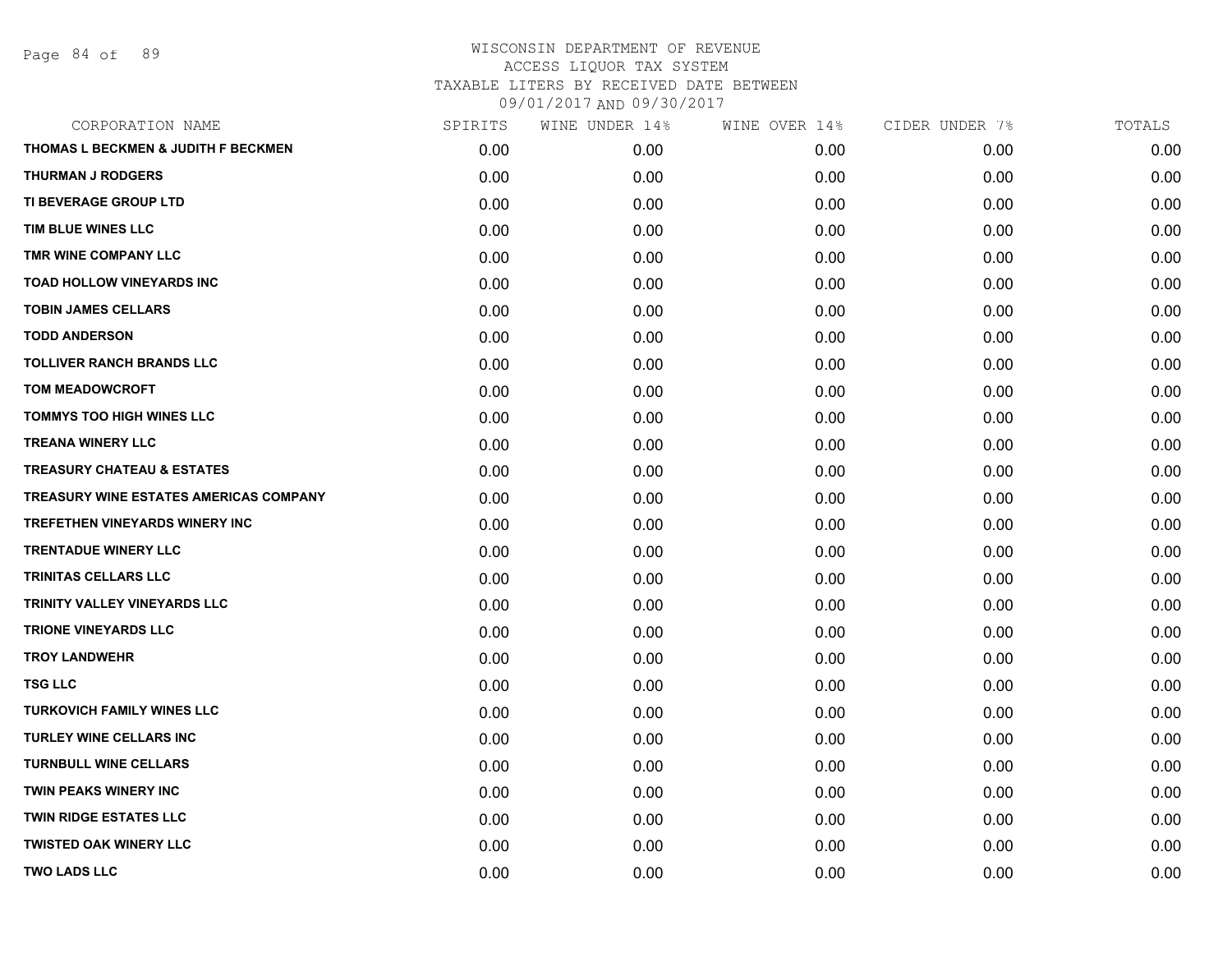Page 85 of 89

| CORPORATION NAME                  | SPIRITS | WINE UNDER 14% | WINE OVER 14% | CIDER UNDER 7% | TOTALS |
|-----------------------------------|---------|----------------|---------------|----------------|--------|
| <b>TWOMEY CELLARS LLC</b>         | 0.00    | 0.00           | 0.00          | 0.00           | 0.00   |
| TY R CATON                        | 0.00    | 0.00           | 0.00          | 0.00           | 0.00   |
| UNTI WINE CO LLC                  | 0.00    | 0.00           | 0.00          | 0.00           | 0.00   |
| <b>URBAN CELLARS LLC</b>          | 0.00    | 0.00           | 0.00          | 0.00           | 0.00   |
| V&CLLC                            | 0.00    | 0.00           | 0.00          | 0.00           | 0.00   |
| <b>V SATTUI WINERY INC</b>        | 0.00    | 0.00           | 0.00          | 0.00           | 0.00   |
| VAN RUITEN FAMILY WINERY LLC      | 0.00    | 0.00           | 0.00          | 0.00           | 0.00   |
| VAN WYCHEN WINES INC.             | 0.00    | 0.00           | 0.00          | 0.00           | 0.00   |
| <b>VENTANA VINTNERS LLC</b>       | 0.00    | 0.00           | 0.00          | 0.00           | 0.00   |
| <b>VERMEIL WINE GROUP LLC</b>     | 0.00    | 0.00           | 0.00          | 0.00           | 0.00   |
| <b>VERNON VINEYARDS LTD</b>       | 0.00    | 0.00           | 0.00          | 0.00           | 0.00   |
| <b>VETRO WINERY LLC</b>           | 0.00    | 0.00           | 0.00          | 0.00           | 0.00   |
| <b>VICINI ENTERPRISES LLC</b>     | 0.00    | 0.00           | 0.00          | 0.00           | 0.00   |
| <b>VIGNETTE WINERY LLC</b>        | 0.00    | 0.00           | 0.00          | 0.00           | 0.00   |
| <b>VILLA AMOROSA INC</b>          | 0.00    | 0.00           | 0.00          | 0.00           | 0.00   |
| <b>VILLA ENCINAL PARTNERS LP</b>  | 0.00    | 0.00           | 0.00          | 0.00           | 0.00   |
| <b>VILLA TOSCANO INC</b>          | 0.00    | 0.00           | 0.00          | 0.00           | 0.00   |
| VIN DE ZO LLC                     | 0.00    | 0.00           | 0.00          | 0.00           | 0.00   |
| <b>VINA ROBLES INC</b>            | 0.00    | 0.00           | 0.00          | 0.00           | 0.00   |
| <b>VINCENT ARROYO WINERY INC</b>  | 0.00    | 0.00           | 0.00          | 0.00           | 0.00   |
| <b>VINE &amp; SUN LLC</b>         | 0.00    | 0.00           | 0.00          | 0.00           | 0.00   |
| <b>VINE CLIFF WINERY INC</b>      | 0.00    | 0.00           | 0.00          | 0.00           | 0.00   |
| <b>VINEBURG LLC</b>               | 0.00    | 0.00           | 0.00          | 0.00           | 0.00   |
| <b>VINEOAKS LLC</b>               | 0.00    | 0.00           | 0.00          | 0.00           | 0.00   |
| <b>VINES TO CELLAR, INC.</b>      | 0.00    | 0.00           | 0.00          | 0.00           | 0.00   |
| <b>VINEYARD 29 LLC</b>            | 0.00    | 0.00           | 0.00          | 0.00           | 0.00   |
| <b>VINTAGE WINE ESTATES, INC.</b> | 0.00    | 0.00           | 0.00          | 0.00           | 0.00   |
| <b>VINTAGE WINE ESTATES, INC.</b> | 0.00    | 0.00           | 0.00          | 0.00           | 0.00   |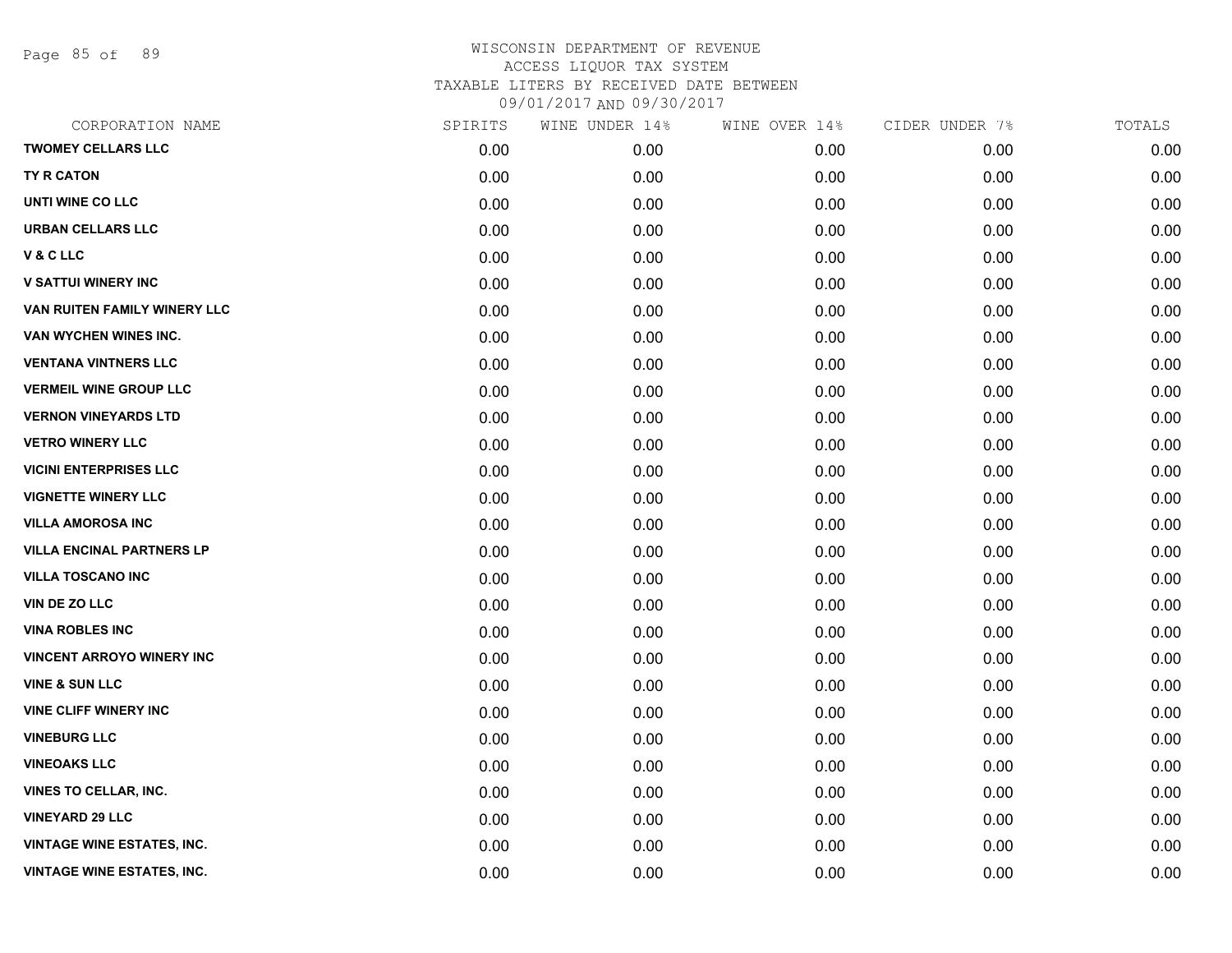Page 86 of 89

| CORPORATION NAME                                   | SPIRITS | WINE UNDER 14% | WINE OVER 14% | CIDER UNDER 7% | TOTALS |
|----------------------------------------------------|---------|----------------|---------------|----------------|--------|
| <b>VINTAGE WINE ESTATES, INC.</b>                  | 0.00    | 0.00           | 0.00          | 0.00           | 0.00   |
| <b>VINTAGE WINE ESTATES, INC.</b>                  | 0.00    | 0.00           | 0.00          | 0.00           | 0.00   |
| <b>VINTAGE WINE ESTATES, INC.</b>                  | 0.00    | 0.00           | 0.00          | 0.00           | 0.00   |
| <b>VINTAGE WINE ESTATES, INC.</b>                  | 0.00    | 0.00           | 0.00          | 0.00           | 0.00   |
| <b>VINTAGE WINE ESTATES, INC.</b>                  | 0.00    | 0.00           | 0.00          | 0.00           | 0.00   |
| <b>VINTAGE WINE ESTATES, INC.</b>                  | 0.00    | 0.00           | 0.00          | 0.00           | 0.00   |
| <b>VINUM CELLARS INC</b>                           | 0.00    | 0.00           | 0.00          | 0.00           | 0.00   |
| VON STIEHL WINERY LTD.                             | 0.00    | 0.00           | 0.00          | 0.00           | 0.00   |
| W G BEST WEINKELLEREI INC                          | 0.00    | 0.00           | 0.00          | 0.00           | 0.00   |
| <b>W J DEUTSCH &amp; SONS LTD</b>                  | 0.00    | 0.00           | 0.00          | 0.00           | 0.00   |
| <b>WAITS-MAST FAMILY CELLARS LLC</b>               | 0.00    | 0.00           | 0.00          | 0.00           | 0.00   |
| <b>WASHINGTON VINTNERS LLC</b>                     | 0.00    | 0.00           | 0.00          | 0.00           | 0.00   |
| <b>WEIBEL INCORPORATED</b>                         | 0.00    | 0.00           | 0.00          | 0.00           | 0.00   |
| <b>WELLINGTON VINEYARDS, INC.</b>                  | 0.00    | 0.00           | 0.00          | 0.00           | 0.00   |
| <b>WENTE BROS</b>                                  | 0.00    | 0.00           | 0.00          | 0.00           | 0.00   |
| <b>WEST COAST WINE PARTNERS LLC</b>                | 0.00    | 0.00           | 0.00          | 0.00           | 0.00   |
| <b>WEST PRAIRIE WINERY LLC</b>                     | 0.00    | 0.00           | 0.00          | 0.00           | 0.00   |
| <b>WESTFALL WINERY LLC</b>                         | 0.00    | 0.00           | 0.00          | 0.00           | 0.00   |
| <b>WESTPORT WINERY LLC</b>                         | 0.00    | 0.00           | 0.00          | 0.00           | 0.00   |
| <b>WHEELER WINERY INC</b>                          | 0.00    | 0.00           | 0.00          | 0.00           | 0.00   |
| <b>WHETSTONE WINE CELLARS LLC</b>                  | 0.00    | 0.00           | 0.00          | 0.00           | 0.00   |
| <b>WHISPERING BLUFFS VINEYARD &amp; WINERY LTD</b> | 0.00    | 0.00           | 0.00          | 0.00           | 0.00   |
| <b>WHISPERING WINDS WINERY LLC</b>                 | 0.00    | 0.00           | 0.00          | 0.00           | 0.00   |
| <b>WHITE BEAR SPIRITS LLC</b>                      | 0.00    | 0.00           | 0.00          | 0.00           | 0.00   |
| <b>WHITE OAK VINEYARDS &amp; WINERY LLC</b>        | 0.00    | 0.00           | 0.00          | 0.00           | 0.00   |
| WHITE WINTER WINERY INC                            | 0.00    | 0.00           | 0.00          | 0.00           | 0.00   |
| <b>WIENS CELLARS LLC</b>                           | 0.00    | 0.00           | 0.00          | 0.00           | 0.00   |
| WILD MOUNTAIN WINERY INC                           | 0.00    | 0.00           | 0.00          | 0.00           | 0.00   |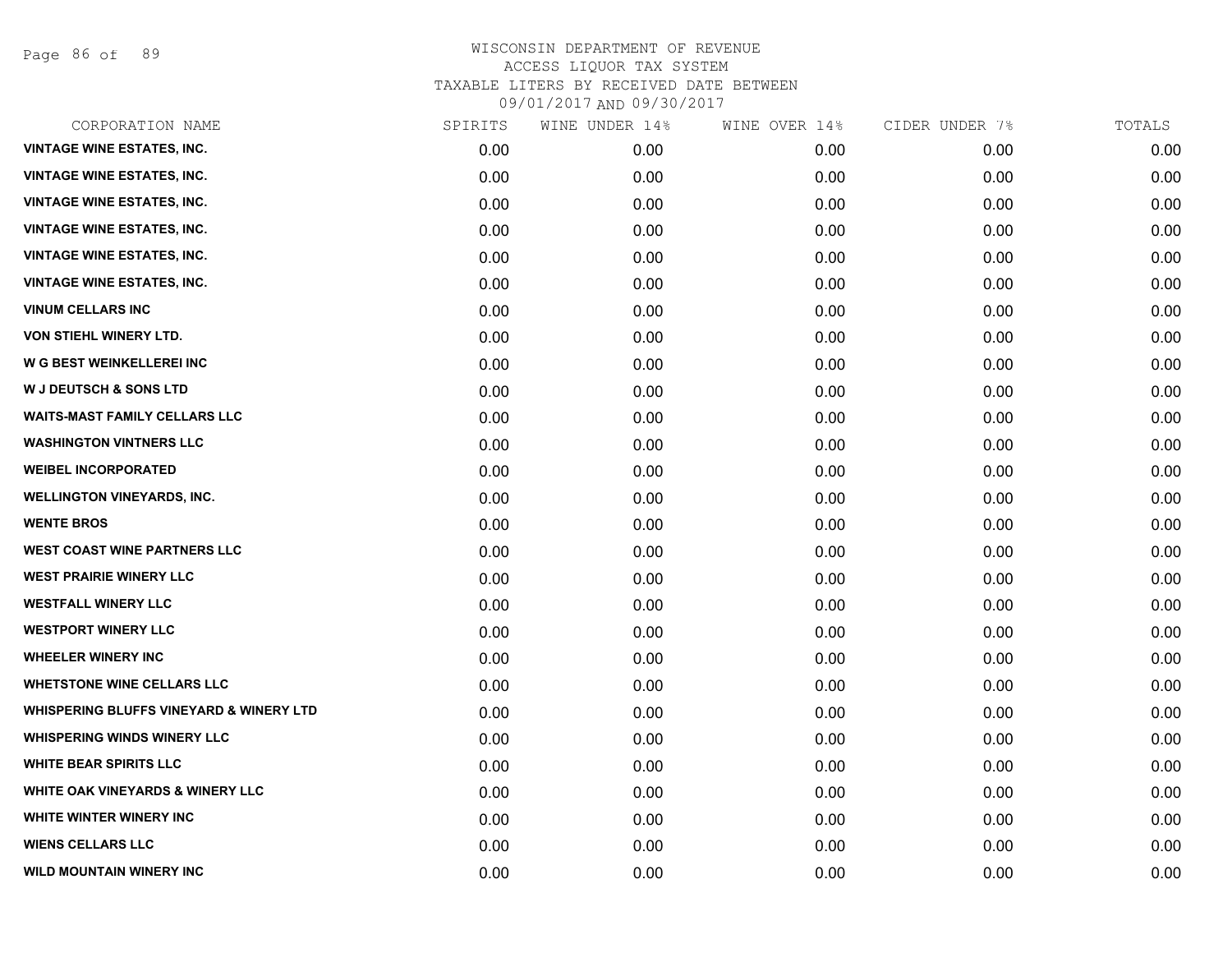Page 87 of 89

| CORPORATION NAME                               | SPIRITS | WINE UNDER 14% | WINE OVER 14% | CIDER UNDER 7% | TOTALS   |
|------------------------------------------------|---------|----------------|---------------|----------------|----------|
| <b>WILDEROTTER WINERY LLC</b>                  | 0.00    | 0.00           | 0.00          | 0.00           | 0.00     |
| <b>WILLAMETTE VALLEY VINEYARDS INC</b>         | 0.00    | 0.00           | 0.00          | 0.00           | 0.00     |
| <b>WILLIAM F BLUHM</b>                         | 0.00    | 0.00           | 0.00          | 0.00           | 0.00     |
| <b>WILLIAM MOSBY</b>                           | 0.00    | 0.00           | 0.00          | 0.00           | 0.00     |
| <b>WILLIAMS &amp; SELYEM LLC</b>               | 0.00    | 0.00           | 0.00          | 0.00           | 0.00     |
| <b>WILRONA LLC</b>                             | 0.00    | 0.00           | 0.00          | 0.00           | 0.00     |
| <b>WILSON CREEK WINERY &amp; VINEYARDS INC</b> | 0.00    | 0.00           | 0.00          | 0.00           | 0.00     |
| <b>WIND GAP WINES LLC</b>                      | 0.00    | 0.00           | 0.00          | 0.00           | 0.00     |
| <b>WINDERLEA WINE COMPANY LLC</b>              | 0.00    | 0.00           | 0.00          | 0.00           | 0.00     |
| <b>WINDWARD VINEYARD LLC</b>                   | 0.00    | 0.00           | 0.00          | 0.00           | 0.00     |
| <b>WINE BY JOE LLC</b>                         | 0.00    | 0.00           | 0.00          | 0.00           | 0.00     |
| WINE OF THE MONTH CLUB, INC.                   | 0.00    | 0.00           | 0.00          | 0.00           | 0.00     |
| <b>WINE ROAD VINTNERS LLC</b>                  | 0.00    | 0.00           | 0.00          | 0.00           | 0.00     |
| <b>WINE.COM OF TEXAS LLC</b>                   | 0.00    | 5,452.02       | 0.00          | 0.00           | 5,452.02 |
| <b>WINEGREETING.COM INC</b>                    | 0.00    | 0.00           | 0.00          | 0.00           | 0.00     |
| <b>WINERY AT BLACK STAR FARMS LLC</b>          | 0.00    | 0.00           | 0.00          | 0.00           | 0.00     |
| <b>WINERY EXCHANGE, INC.</b>                   | 0.00    | 0.00           | 0.00          | 0.00           | 0.00     |
| <b>WINERY FULFILLMENT SERVICES LLC</b>         | 0.00    | 0.00           | 0.00          | 0.00           | 0.00     |
| <b>WINESITTER BREWHOUSE LLC</b>                | 0.00    | 0.00           | 0.00          | 0.00           | 0.00     |
| <b>WINNESHIEK WILDBERRY WINERY LLC</b>         | 0.00    | 0.00           | 0.00          | 0.00           | 0.00     |
| <b>WINSIDE USA INC</b>                         | 0.00    | 0.00           | 0.00          | 0.00           | 0.00     |
| <b>WOLFF VINEYARD LLC</b>                      | 0.00    | 0.00           | 0.00          | 0.00           | 0.00     |
| <b>WOLLERSHEIM WINERY, INC.</b>                | 0.00    | 0.00           | 0.00          | 0.00           | 0.00     |
| <b>WOLLERSHEIM WINERY, INC.</b>                | 0.00    | 0.00           | 0.00          | 0.00           | 0.00     |
| <b>WOODSON WINES LLC</b>                       | 0.00    | 0.00           | 0.00          | 0.00           | 0.00     |
| <b>WOODWARD CANYON WINERY INC</b>              | 0.00    | 0.00           | 0.00          | 0.00           | 0.00     |
| <b>WORLD'S END LLC</b>                         | 0.00    | 0.00           | 0.00          | 0.00           | 0.00     |
| <b>WRH PARTNERS LLC</b>                        | 0.00    | 0.00           | 0.00          | 0.00           | 0.00     |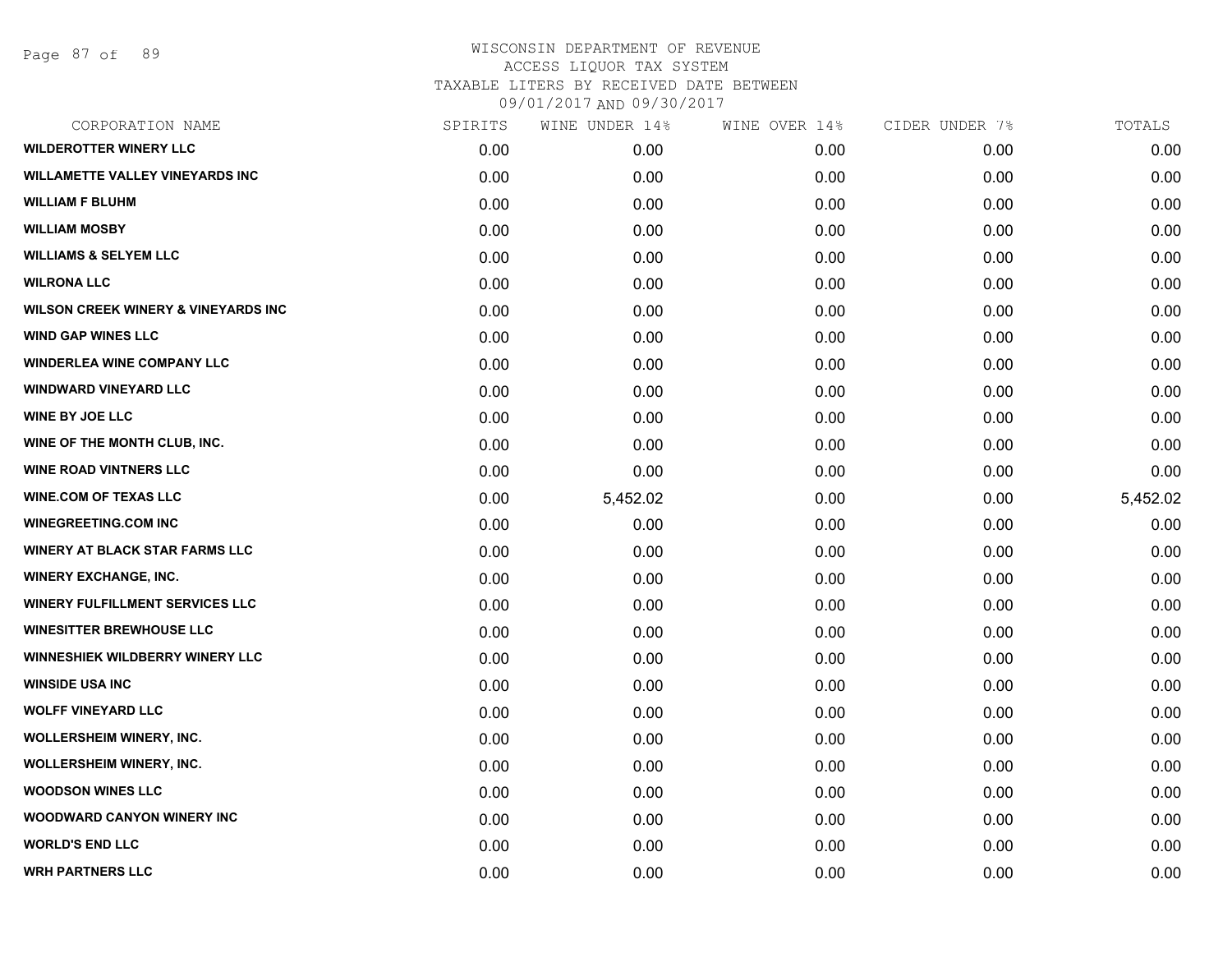Page 88 of 89

| CORPORATION NAME             | SPIRITS | WINE UNDER 14% | WINE OVER 14% | CIDER UNDER 7% | TOTALS   |
|------------------------------|---------|----------------|---------------|----------------|----------|
| YORKVILLE CELLARS INC        | 0.00    | 0.00           | 0.00          | 0.00           | 0.00     |
| <b>ZD WINES LLC</b>          | 0.00    | 0.00           | 0.00          | 0.00           | 0.00     |
| <b>ZERO LINK MARKETS INC</b> | 0.00    | 0.00           | 0.00          | 0.00           | 0.00     |
| TOTAL LITERS FOR 9/30/2017   | 0.00    | 5.572.77       | 154.87        | 0.00           | 5,727.64 |